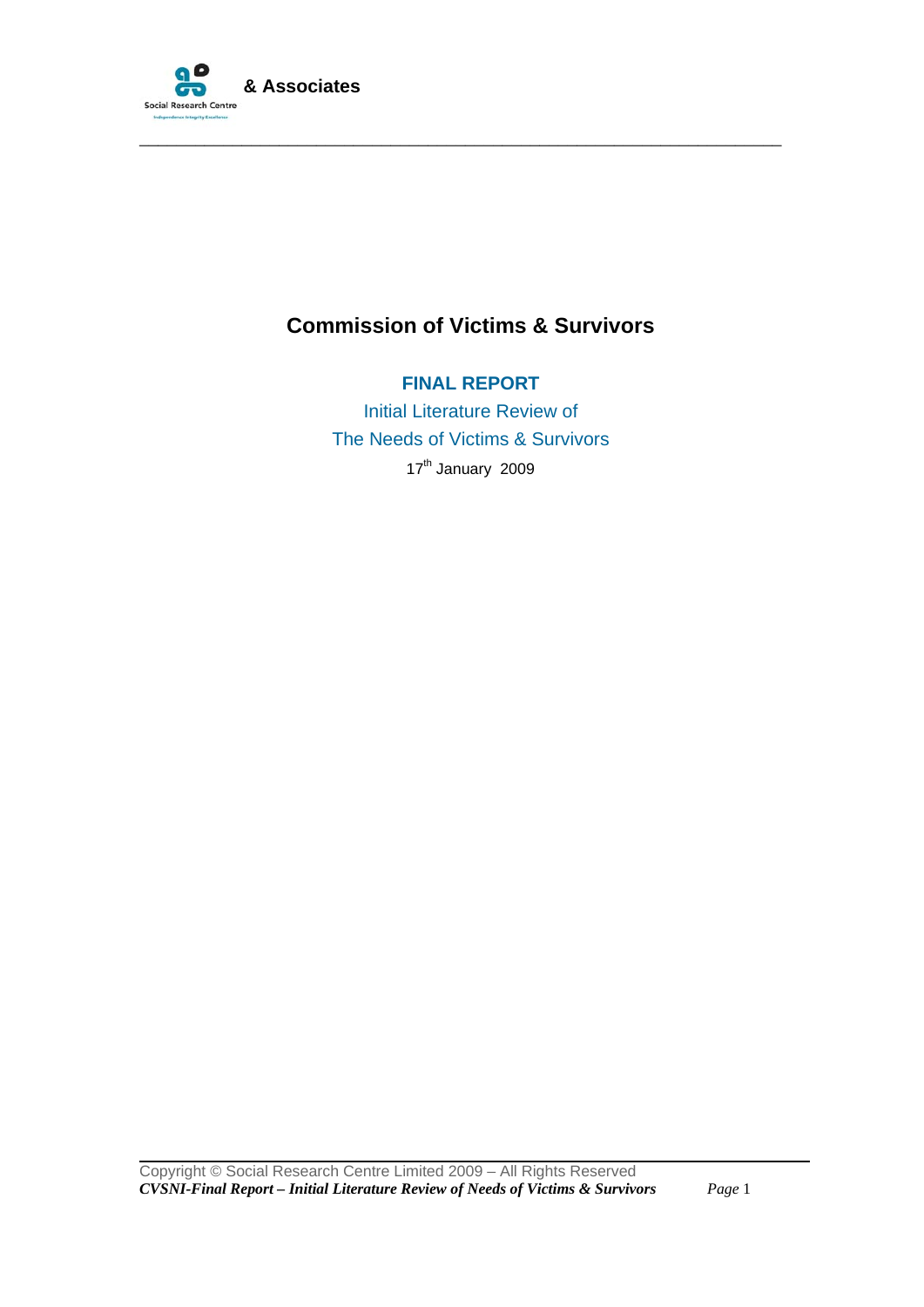

# DISCLAIMER

\_\_\_\_\_\_\_\_\_\_\_\_\_\_\_\_\_\_\_\_\_\_\_\_\_\_\_\_\_\_\_\_\_\_\_\_\_\_\_\_\_\_\_\_\_\_\_\_\_\_\_\_\_\_\_\_\_\_\_\_\_\_\_\_\_\_\_\_\_

This final report has been prepared for and only for the Commission of Victims and Survivors Northern Ireland (CVSNI) in accordance with the terms of reference in proposal prepared by the Social Research Centre Limited (SRC) & Associates dated 8<sup>th</sup> October 2008 and for no other purpose.

Neither SRC nor its Associates accepts or assumes any liability or duty of care for any other purpose or to any other person to whom this report is shown or into whose hands it may come save where expressly agreed by our prior consent in writing.

For convenience, this document may have been made available in electronic as well as hard copy format. Multiple copies and versions of this interim report may therefore exist in different media. Only the final hard copy of the final report should be regarded as definitive.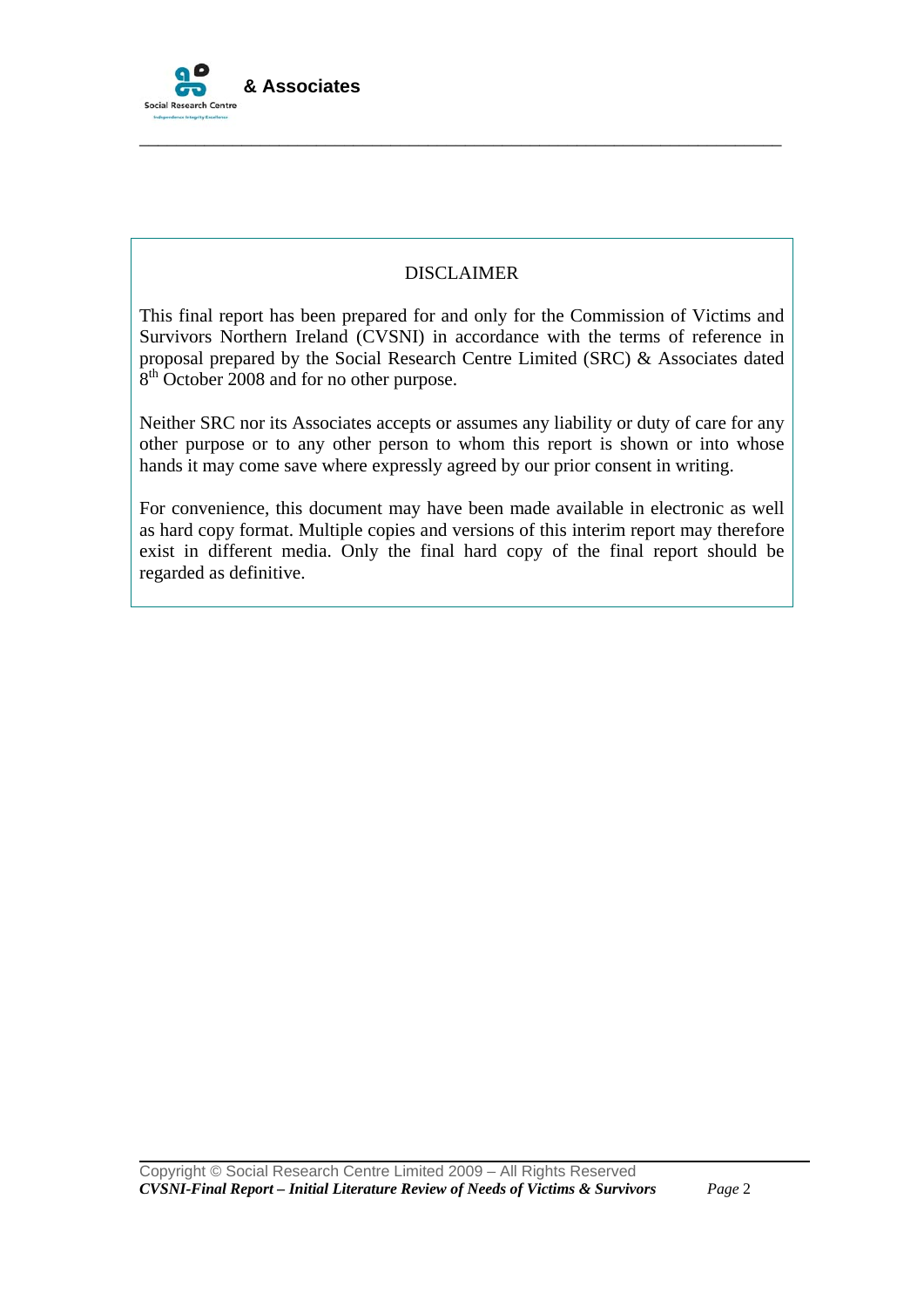

### \_\_\_\_\_\_\_\_\_\_\_\_\_\_\_\_\_\_\_\_\_\_\_\_\_\_\_\_\_\_\_\_\_\_\_\_\_\_\_\_\_\_\_\_\_\_\_\_\_\_\_\_\_\_\_\_\_\_\_\_\_\_\_\_\_\_\_\_\_ **CONTENTS**

|                  | <b>Section</b>                                                                                            | Page No        |
|------------------|-----------------------------------------------------------------------------------------------------------|----------------|
|                  | <b>EXECUTIVE SUMMARY</b>                                                                                  | 4              |
| $\mathbf{1}$     | <b>INTRODUCTION &amp; BACKGROUND</b>                                                                      | 6              |
| 1.1              | <b>AIM OF LITERATURE REVIEW</b>                                                                           | 6              |
| 1.2              | PURPOSE OF THIS INITIAL REVIEW                                                                            | 6              |
| 1.3              | <b>LANGUAGE</b>                                                                                           | $\overline{7}$ |
| 1.4              | PERIOD UNDER REVIEW                                                                                       | $\overline{7}$ |
| 1.5              | POLICY AND LEGISLATIVE BACKGROUND                                                                         | 8              |
| $\boldsymbol{2}$ | <b>SUMMARY OF METHODOLOGY</b>                                                                             | 10             |
| 3                | <b>DEFINITION OF 'VICTIM'</b>                                                                             | 13             |
| 4                | ANALYSIS OF EXISTING LITERATURE & KEY AREAS OF NEEDS                                                      | 14             |
| 4.1              | <b>CHALLENGES WITH ESTIMATING NUMBERS OF VICTIMS / SURVIVORS</b>                                          | 14             |
| 4.2              | <b>OVERVIEW OF SECTORAL NEEDS</b>                                                                         | 17             |
| 4.3              | PSYCHO-SOCIAL THERAPEUTIC INTERVENTIONS                                                                   | 19             |
| 4.4              | <b>SOCIAL NETWORKS OF SUPPORT</b>                                                                         | 23             |
| 4.5              | ADVOCACY FOR INFORMATION, TRUTH RECOVERY & JUSTICE                                                        | 23             |
| 4.6              | PUBLIC ACKNOWLEDGEMENT / RECOGNITION                                                                      | 26             |
| 4.7              | FINANCIAL NEEDS - PERSONAL AND SECTORAL                                                                   | 27             |
| 4.8              | SOCIAL ISSUES - ISOLATION, SEGREGATION AND EXCLUSION                                                      | 29             |
| 4.9              | EDUCATION, TRAINING AND EMPLOYMENT - SOCIAL SEGREGATION                                                   | 30             |
| 4.10             | HEALTH - PHYSICAL AND MENTAL WELL BEING                                                                   | 31             |
| 4.11             | DEALING WITH THE PAST / BUILDING FOR THE FUTURE - RECONCILIATION                                          | 33             |
| 4.12             | <b>GENDERED PERSPECTIVE</b>                                                                               | 35             |
| 4.13<br>4.14     | COMBATANTS - EX-PRISONERS AND FAMILIES, SECURITY SERVICES PERSONNEL<br>TRANS AND INTER-GENERATIONAL NEEDS | 36<br>38       |
| 5                | <b>GAPS IN CURRENT KNOWLEDGE AND KEY AREAS FOR FURTHER RESEARCH</b>                                       | 41             |
| 5.1              | THE SECTOR'S ROLE IN IDENTIFYING GAPS                                                                     | 41             |
| 5.2              | <b>GAPS IN THE LITERATURE REVIEWED</b>                                                                    | 41             |
| 5.3              | <b>KEY TOPICS FOR FURTHER RESEARCH</b>                                                                    | 42             |
| 6                | <b>OUTLINE STRUCTURE FOR COMPREHENSIVE NEEDS ASSESSMENT</b>                                               | 47             |
| 6.1              | <b>OVERVIEW</b>                                                                                           | 47             |
| 6.2              | <b>KEY ISSUES</b>                                                                                         | 47             |
| 6.3              | <b>GUIDING PRINCIPLES</b>                                                                                 | 48             |
| 6.4              | <b>WHAT SHOULD THE CNA COVER?</b>                                                                         | 49             |
| 6.5              | HOW MIGHT THIS BEEN DONE & WHEN                                                                           | 49             |
| 6.6              | WHO NEEDS TO BE INVOLVED? – ROLES AND RESPONSIBILITIES & SKILLS<br><b>REQUIRED</b>                        | 50             |
| 6.7              | OTHER IMPORTANT POINTS TO CONSIDER IN THE CONDUCT OF THE                                                  | 51             |
|                  | <b>COMPREHENSIVE NEEDS ASSESSMENT</b>                                                                     |                |
| 7                | <b>SELECTED ANNOTATED BIBLIOGRAPHY</b>                                                                    | 52             |
|                  | Appendix A – References                                                                                   |                |

Appendix B - Telephone Contacts Appendix C - Organisations who were included in mails hot by CRC and mails hot by SRC Appendix D - Materials referred to/received from groups after telephone contact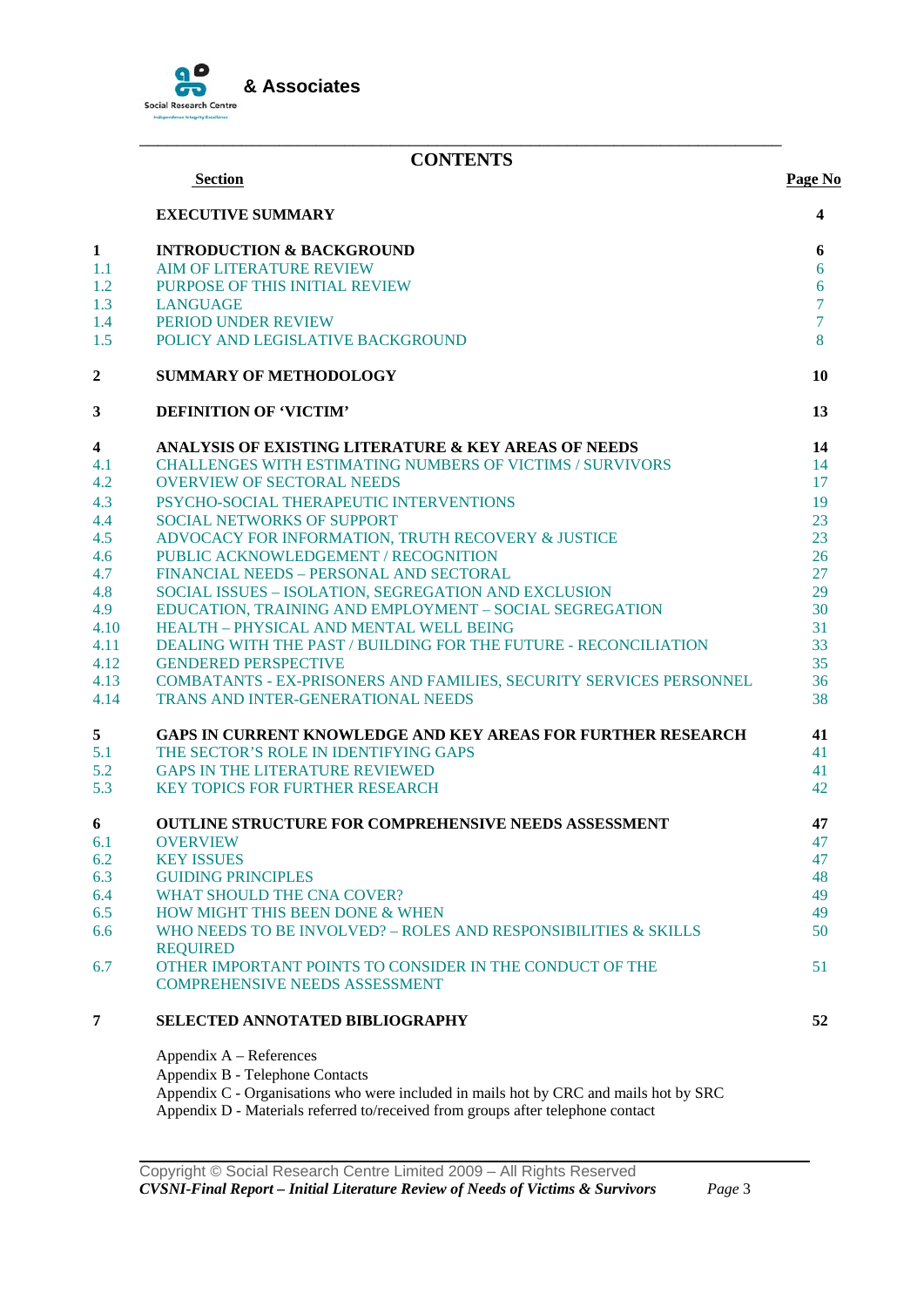

# **EXECUTIVE SUMMARY**

# **BACKGROUND TO THIS INITIAL REVIEW**

As an initial step, to inform the development of a comprehensive assessment of the needs of victims and survivors, the Commission for Victims and Survivors Northern Ireland (CVSNI) appointed an independent research organisation, the Social Research Centre (SRC) (www.srcentre.co.uk) and Associates, to carry out a review of existing literature produced by individuals, groups and organisations of their needs.

\_\_\_\_\_\_\_\_\_\_\_\_\_\_\_\_\_\_\_\_\_\_\_\_\_\_\_\_\_\_\_\_\_\_\_\_\_\_\_\_\_\_\_\_\_\_\_\_\_\_\_\_\_\_\_\_\_\_\_\_\_\_\_\_\_\_\_\_\_

The aims of this initial review of needs were four-fold, namely to:

- *Analyse existing literature that assesses the many diverse needs of victims and survivors and from this, identify key needs;*
- *Identify gaps in the existing research;*
- *Recommend key areas which would benefit from further research; and,*
- *Inform an outline structure of a comprehensive needs assessment.*

This literature review began in October 2008 and concluded in January 2009.

### **SUMMARY OF METHODOLOGY**

The methodology involved:

- An **extensive literature review**. In excess of 150 different documents were reviewed. (See Section 7, Appendix A and Appendix D).
- **Mailshots to over 100 organisations** notifying them about the initial review and inviting then to submit literature on the needs of victims and survivors. (See Appendix C); and,
- **Phone calls to 28 organisations** inviting them to submit literature and comment on the initial review of needs. (See Appendix B).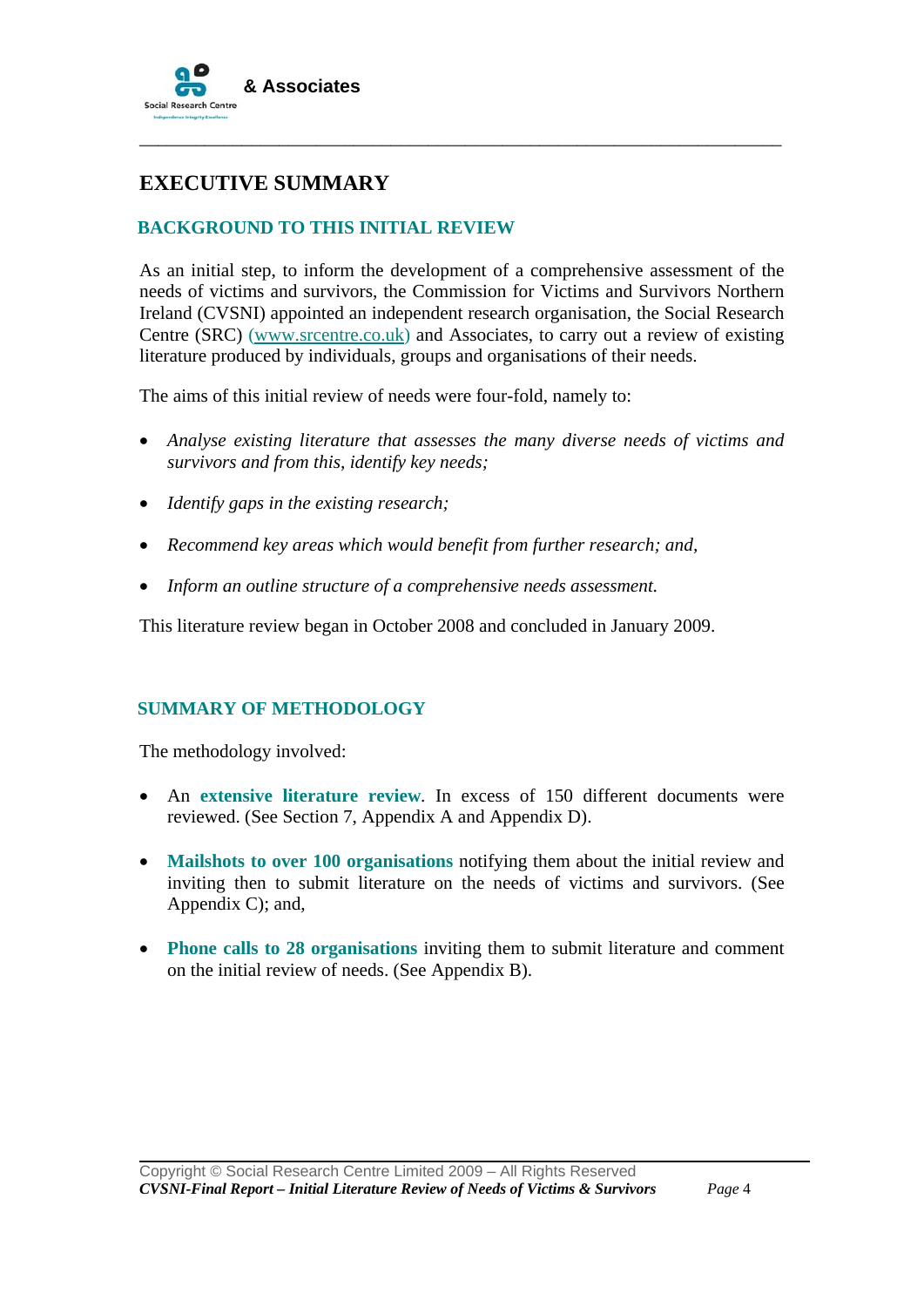

### **KEY FINDINGS**

This initial review of the literature found that the needs of victims and survivors can be considered under the following headings:

\_\_\_\_\_\_\_\_\_\_\_\_\_\_\_\_\_\_\_\_\_\_\_\_\_\_\_\_\_\_\_\_\_\_\_\_\_\_\_\_\_\_\_\_\_\_\_\_\_\_\_\_\_\_\_\_\_\_\_\_\_\_\_\_\_\_\_\_\_

- PSYCHO-SOCIAL THERAPEUTIC INTERVENTIONS
- SOCIAL NETWORKS OF SUPPORT
- ADVOCACY FOR INFORMATION, TRUTH RECOVERY & JUSTICE
- PUBLIC ACKNOWLEDGEMENT / RECOGNITION
- FINANCIAL NEEDS PERSONAL AND SECTORAL
- SOCIAL ISSUES ISOLATION, SEGREGATION AND EXCLUSION
- EDUCATION, TRAINING AND EMPLOYMENT SOCIAL SEGREGATION
- HEALTH PHYSICAL AND MENTAL WELL BEING
- DEALING WITH THE PAST / BUILDING FOR THE FUTURE RECONCILIATION
- GENDERED PERSPECTIVE
- COMBATANTS EX-PRISONERS AND FAMILIES, SECURITY SERVICES PERSONNEL
- TRANS AND INTER-GENERATIONAL NEEDS

# **KEY GAPS IN CURRENT KNOWLEDGE**

This initial review identified three main types of gaps:

- THE SECTOR'S ROLE IN IDENTIFYING GAPS
- GAPS IN THE LITERATURE REVIEWED
- KEY TOPICS FOR FURTHER RESEARCH.

### **RECOMMENDATIONS ON STRUCTURE OF COMPREHENSIVE NEEDS ASSESSMENT.**

Our recommendations on the structure of the comprehensive needs assessment provide preliminary suggestions on:

• KEY ISSUES

- GUIDING PRINCIPLES
- WHAT SHOULD THE CNA COVER?
- HOW MIGHT THIS BEEN DONE & WHEN?
- WHO NEEDS TO BE INVOLVED? ROLES AND RESPONSIBILITIES & SKILLS REQUIRED
- OTHER IMPORTANT POINTS TO CONSIDER IN THE CONDUCT OF THE COMPREHENSIVE NEEDS ASSESSMENT.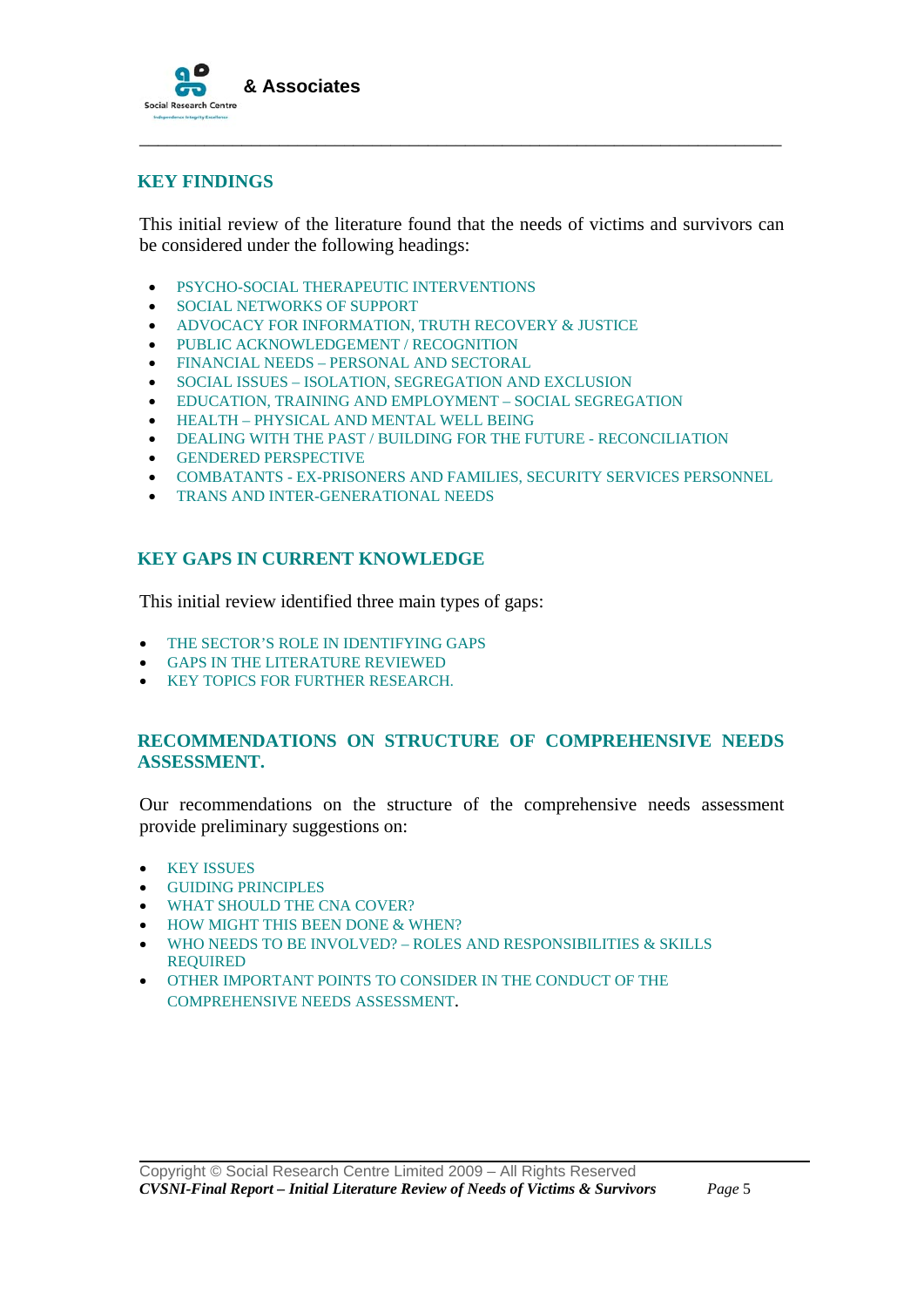

# **1 INTRODUCTION & BACKGROUND**

# **1.1 AIMS OF LITERATURE REVIEW**

This literature review is a precursor to a needs analysis to be undertaken by the Commission of Victims and Survivors Northern Ireland (CVSNI). The wider needs analysis will be used to inform both CVSNI's strategic and operational development and the shaping of future financial commitment to the sector.

\_\_\_\_\_\_\_\_\_\_\_\_\_\_\_\_\_\_\_\_\_\_\_\_\_\_\_\_\_\_\_\_\_\_\_\_\_\_\_\_\_\_\_\_\_\_\_\_\_\_\_\_\_\_\_\_\_\_\_\_\_\_\_\_\_\_\_\_\_

The aims of this initial review of needs were four-fold, namely to:

- *Analyse existing literature that assesses the diverse needs of victims and survivors and from this, identify key needs;*
- *Identify gaps in the existing research;*
- *Recommend key areas which would benefit from further research; and,*
- *Inform an outline structure of a comprehensive needs assessment.*

The requirement for a comprehensive needs analysis complements the recommendations of the **Victims Unit (2008)** and **McDougall (2007)** who sees it as a requirement for a 'better definition and identification of need coupled with co-ordinated implementation of services and appropriate funding'. The diversity of needs and of victims and survivors are further acknowledged by the **Victims Unit (2008).** 

# **1.2 PURPOSE OF THIS INITIAL REVIEW**

This literature review has been carried out with the recognition that a number of literature reviews and needs analyses already exist. While none (including this initial review) claim to be comprehensive, they all nonetheless provide extensive consideration of the wide and ever-developing needs of victims and survivors.

It is not the intention here to reproduce earlier data and accompanying bibliographies. Rather, this initial review provides an opportunity for CVSNI to signpost the collective existence of various reviews of needs under one banner. It acknowledges the immense and continuing value to the sector and wider society of these assessments, as well as unpublished responses by the Trauma Advisory Panels (TAPs) and others to the consultation papers issued by Government outlining the strategic approach for victims and survivors **(OFMDFM 2008)** including the formation of a forum for Victims and Survivors.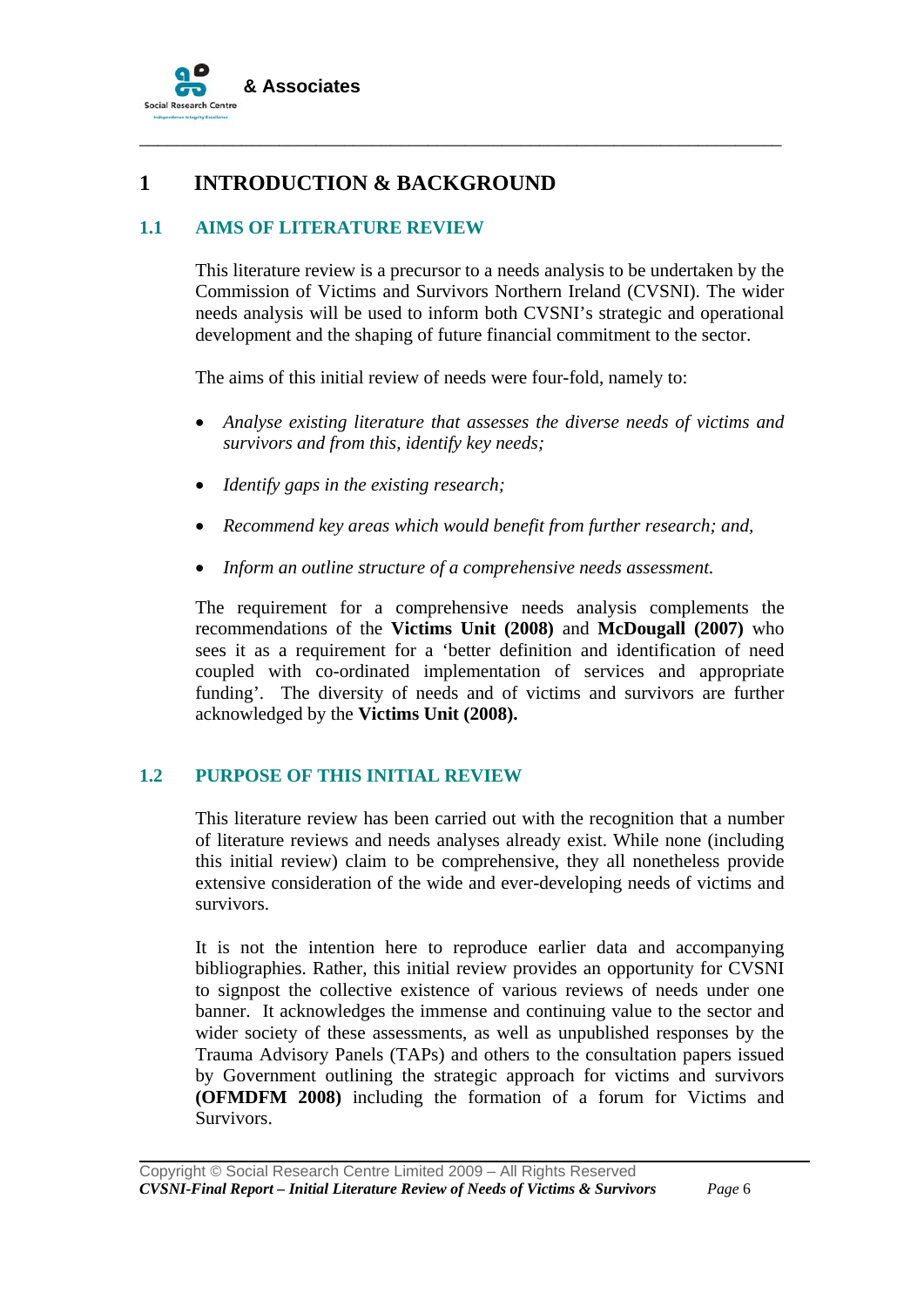

Ideally, service providers and funders would wish to access a robust numerical framework from which to quantify, analyse and evaluate the need for and impact of service provision. However, there are major material challenges to this. These are set out in Section 4.1.

\_\_\_\_\_\_\_\_\_\_\_\_\_\_\_\_\_\_\_\_\_\_\_\_\_\_\_\_\_\_\_\_\_\_\_\_\_\_\_\_\_\_\_\_\_\_\_\_\_\_\_\_\_\_\_\_\_\_\_\_\_\_\_\_\_\_\_\_\_

# **1.3 LANGUAGE**

The use of language, terminology and typologies remains a contentious issue that evokes strong emotions in the sector. Key words, for example, 'the state', 'combatants', 'paramilitary' and concepts of 'truth', 'justice' and 'acknowledgement' as well as the nature of 'victimhood', all remain contested terms for which there is no agreed official definition and whose application can serve to influence both opinion and opportunities for shared working within the sector (**Templer and Radford 2007**).

To understand the ways in which particular terms are harnessed and acquire a particular use or credence, it may be useful to consider how the recent definition of one such problematic concept, reconciliation, was developed in relation to victims and survivor. The definition used by the Special European Union Programmes Body (SEUPB) to tighten and determine funding eligibility and applicability informs the direction of much of the practice-based work within the sector. It was developed by the former think tank Democratic Dialogue: *'Reconciliation is a necessary process following conflict. However we believe it is a voluntary process that cannot be imposed. It involved five interwoven and related strands: Developing a shared vision of an interdependent and fair society; Acknowledging and dealing with the past; Building positive relationships; Significant cultural and attitudinal change; Substantial social, economic and political change.'* It is to be found in a number of its publications **(Kelly and Hamber 2005, Hamber and Kelly 2005 and Wilson 2006)**.

While cognisant of the challenges that using contested language can bring, this study honours the diversity of views held by replicating the terminology used by the authors of the publications under review.

# **1.4 PERIOD UNDER REVIEW**

Given the breadth of material that might potentially have been drawn on and included in this literature review, the year 2000 was agreed between the authors and the Commission as a suitably contemporary starting point. In 2000, the Draft Programme For Government, **(NIE 2000:20)** promised a *'cross-departmental strategy for ensuring the needs of victims are met'* and the formation of the Victims' Unit in OFMDFM. The year also corresponds with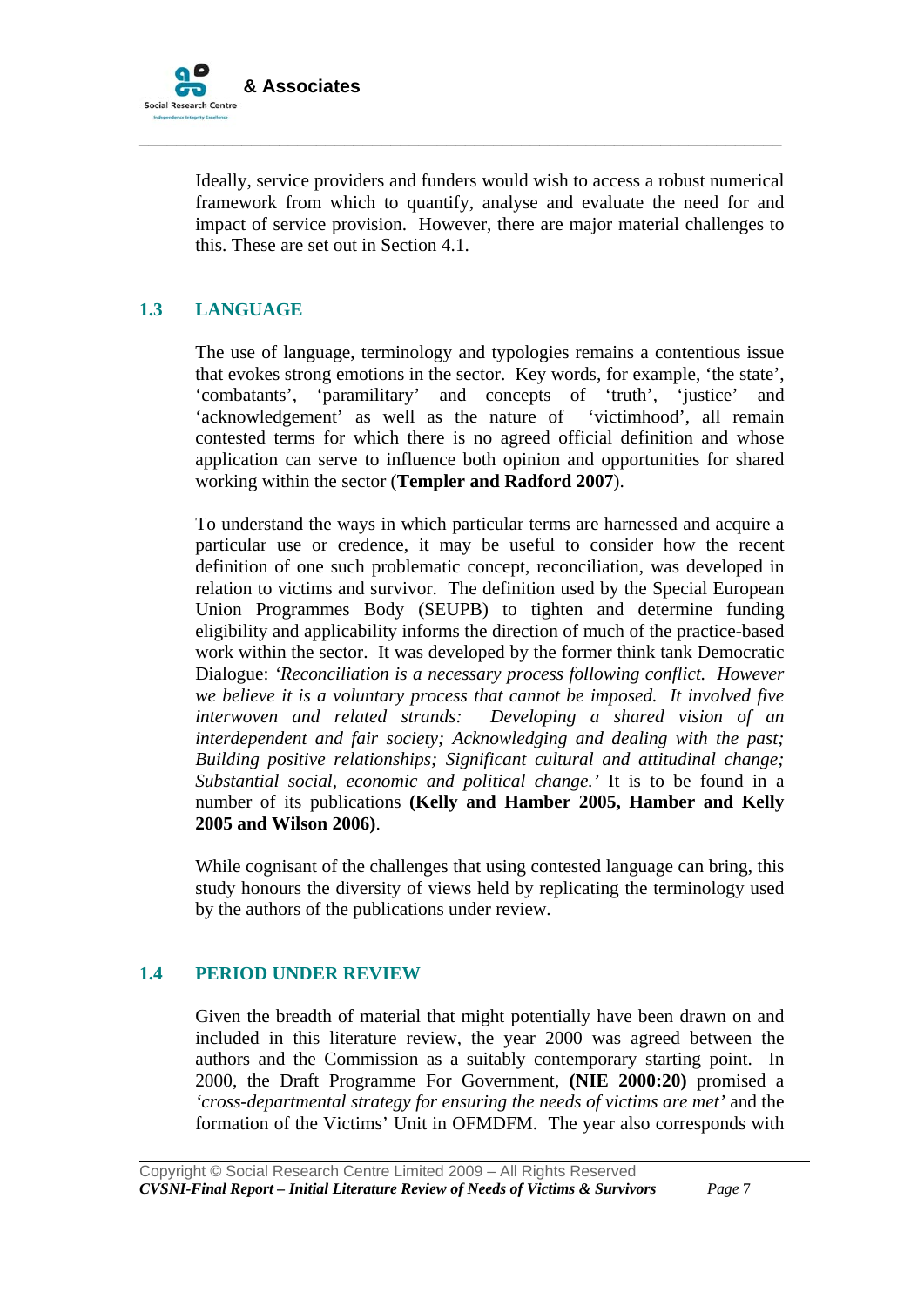

the formation of the first dedicated programme for victims and survivors to be funded by the Unit and based within the Sperrin and Lakeland Health and Social Care Trust. That body, in partnership with other groups in the sector has been responsible for the production of a number of wide ranging and reaching newsletters, proposals and documents focused on the needs of victims and survivors **(South West LSP Community Victims Initiative consortium (2004, 2006)**. Its existence was rapidly followed by the subsequent formation of the Trauma Advisory Panels (TAPS) and their relationship to the statutory services is considered by OFMDFM to have played a key role in supporting the sector **(Victim's Unit 2002).** 

\_\_\_\_\_\_\_\_\_\_\_\_\_\_\_\_\_\_\_\_\_\_\_\_\_\_\_\_\_\_\_\_\_\_\_\_\_\_\_\_\_\_\_\_\_\_\_\_\_\_\_\_\_\_\_\_\_\_\_\_\_\_\_\_\_\_\_\_\_

Much of the literature produced prior to 2000 which focussed on the experiences and needs of victims and survivors was seminal and core to the subsequent development of policies, legislation, practices and academic research **(Curran et al 1990, SSI 1998, Bloomfield 1998, Daly 1999, Fay et al. 1999)**. The constraints of this piece of work mean that it is neither possible to acknowledge and revisit the full body of work published prior to 2000. Much of the academic material of that period legitimated as well as informed and problematised the 'needs' of victims and has been drawn on by other authors and practitioners to consider future developments within the sector **(Hamber et al. 2001).**

# **1.5 POLICY AND LEGISLATIVE BACKGROUND**

OFMDFM's consideration of the needs of the sector as outlined by the **Victims' Unit (2002)** can now be reconsidered within its draft strategy publication for consultation, (Victims' Unit (2008) and a rapidly changing legislative and policy context. And an audit of government consultations with relevance to the sector would be beneficial.

The introduction of the Inquiries Act 2005 is now incorporated into domestic law. Yet it is considered by some to be controversial in terms of international Human Rights standards (see, for example, **CAJ/BIRW 2008**). And further rights-based needs of victims and survivors are included in the proposed Bill of Rights **(NIHRC 2008)** which makes the following recommendation *'Legislation must be enacted to recognise all the victims of the Northern Ireland conflict and to ensure that their rights are protected. These rights include the right to redress and to appropriate material, medical, psychological and social assistance'*.

The uptake of recommendations of the **Bamford Review (2007)** with its focus on mental well-being has the potential to impact considerably on the needs in the sector. It might also be expected that the needs within the sector will have to be reviewed in light of the Review of Public Administration and the longawaited strategy replacing the 2007 'A Shared Future' with its agreed policy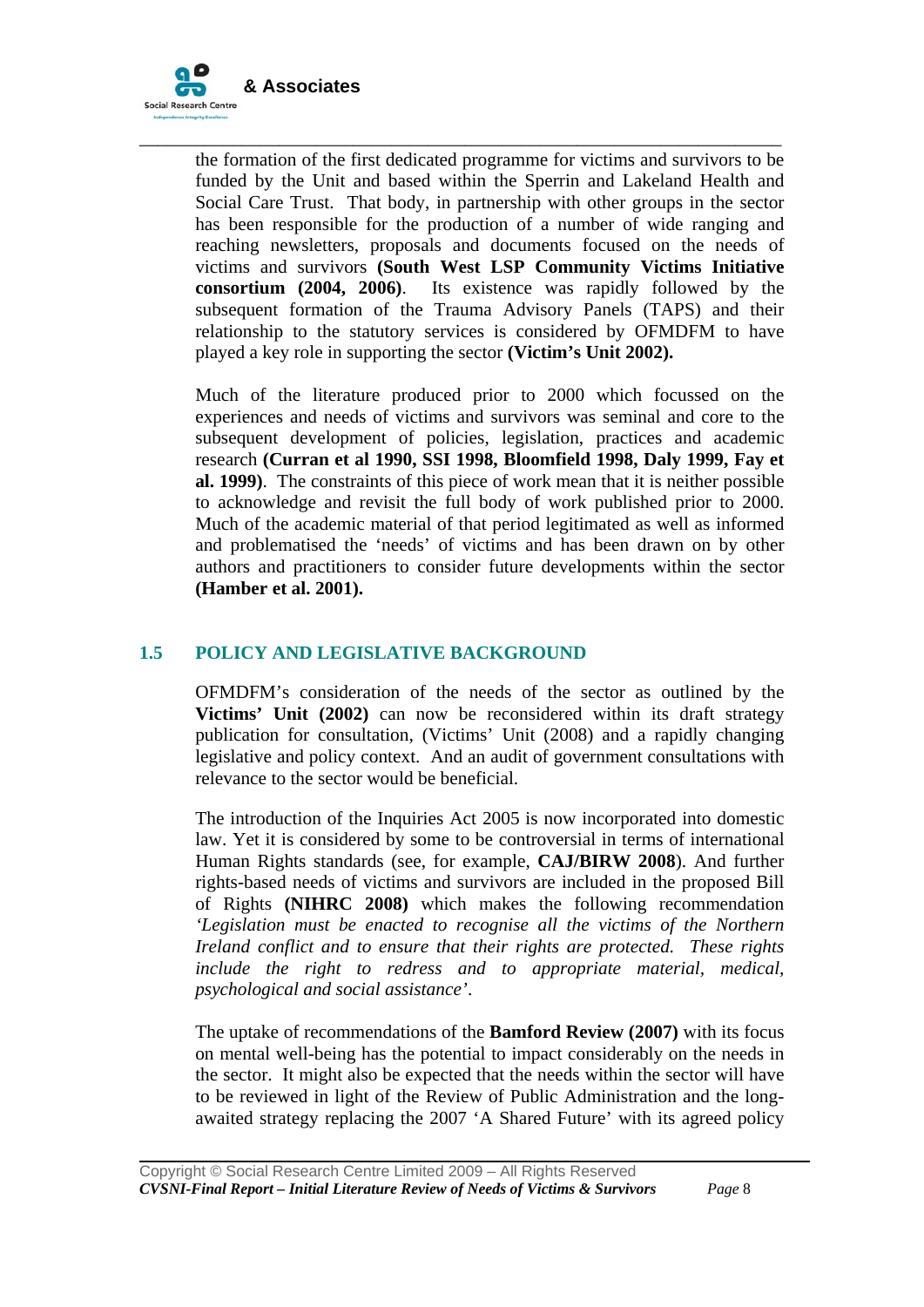

and strategic framework for good relations based on cohesion, sharing and integration.

\_\_\_\_\_\_\_\_\_\_\_\_\_\_\_\_\_\_\_\_\_\_\_\_\_\_\_\_\_\_\_\_\_\_\_\_\_\_\_\_\_\_\_\_\_\_\_\_\_\_\_\_\_\_\_\_\_\_\_\_\_\_\_\_\_\_\_\_\_

Responses (for example **EHSSBS 2008a**) to the Department of Finance and Personnel consultation on The Draft Presumption of Death Bill (Northern Ireland) 2008 recognise the desire of some victims and survivors to have the period of time before the High Court can declare a presumed death reduced from the proposed seven to five years

Generally, the literature search undertaken for this review revealed that government consultations on proposed new legislation, policy and strategies and similarly, responses to them, were rarely able to evidence the impact on victims and survivors of the conflict.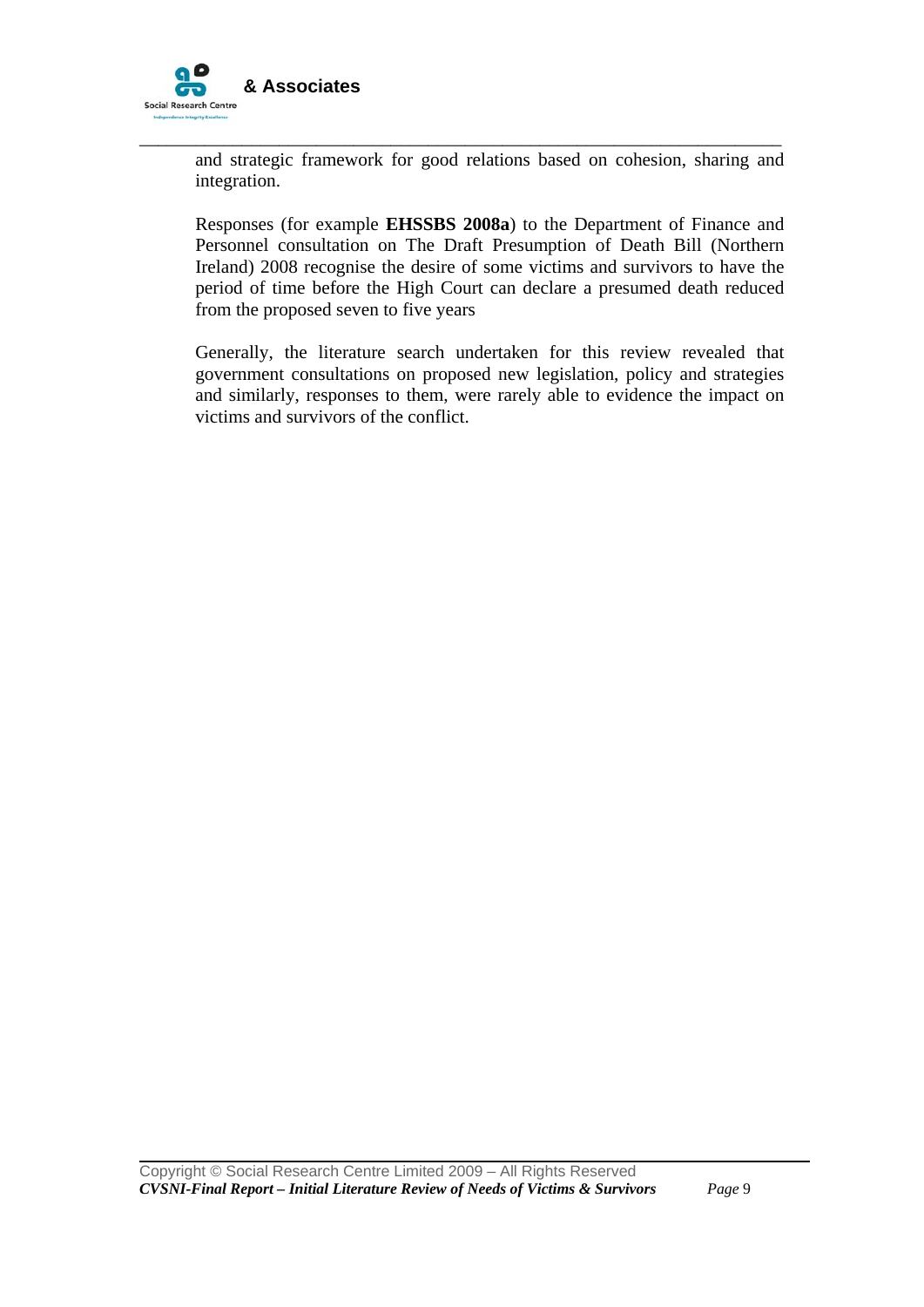

# **2 METHODOLOGY**

# **2.1 OVERVIEW**

The methodology used by the Social Research Centre & Associates for this exercise is detailed in our proposal to CVSNI (dated  $8<sup>th</sup>$  October 2008). In summary, the approach involved:

\_\_\_\_\_\_\_\_\_\_\_\_\_\_\_\_\_\_\_\_\_\_\_\_\_\_\_\_\_\_\_\_\_\_\_\_\_\_\_\_\_\_\_\_\_\_\_\_\_\_\_\_\_\_\_\_\_\_\_\_\_\_\_\_\_\_\_\_\_

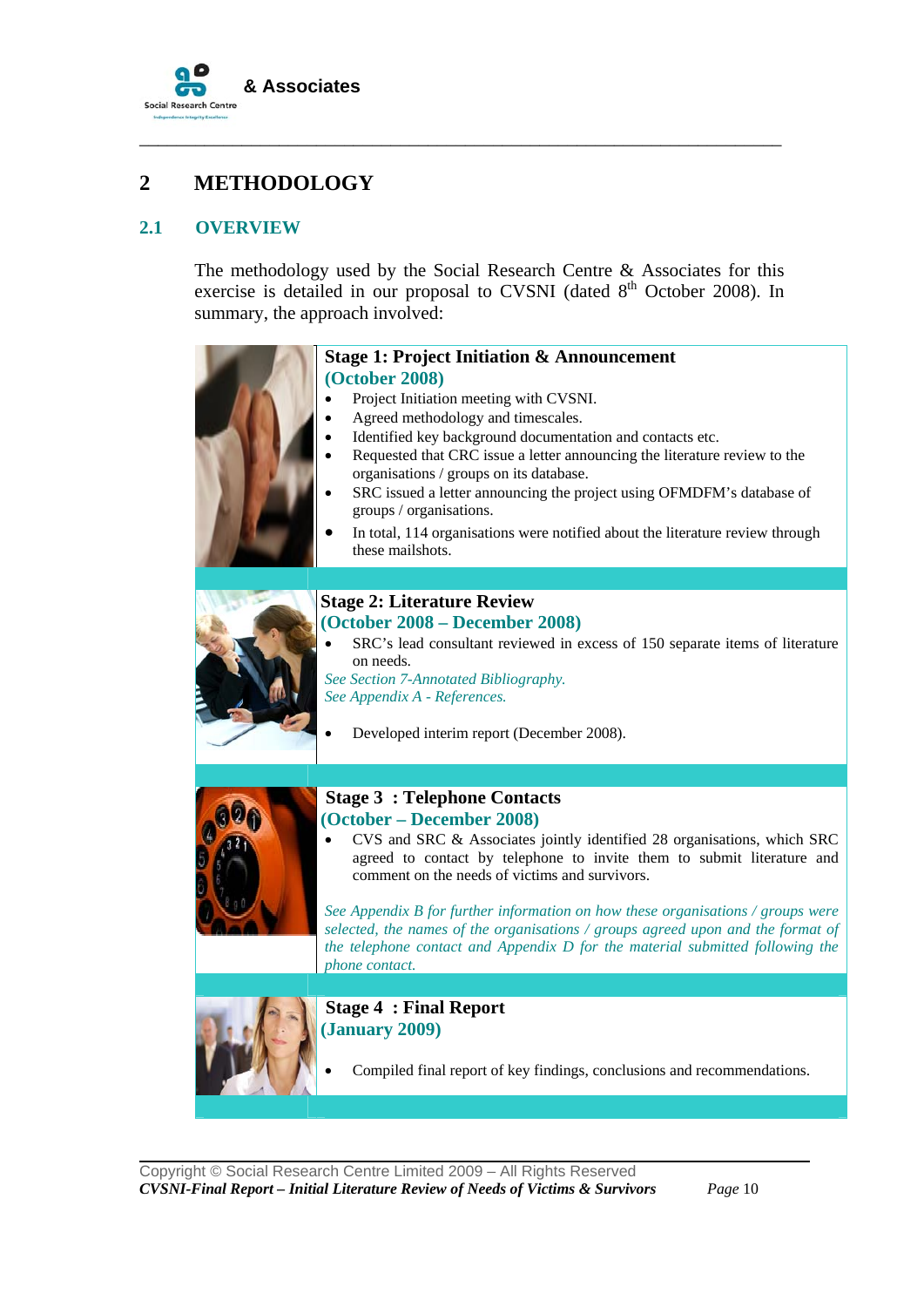

# **2.2 FURTHER DETAILS ON THE CONDUCT OF THE LITERATURE REVIEW**

\_\_\_\_\_\_\_\_\_\_\_\_\_\_\_\_\_\_\_\_\_\_\_\_\_\_\_\_\_\_\_\_\_\_\_\_\_\_\_\_\_\_\_\_\_\_\_\_\_\_\_\_\_\_\_\_\_\_\_\_\_\_\_\_\_\_\_\_\_

# 2.2.1 PROCESS USED TO REVIEW EXISTING LITERATURE ON NEEDS

Within the parameters of this review, the processes used were designed to:

- Raise awareness about the exercise across the sector; and,
- Invite groups / organisations to submit literature.

#### **Library Search**

The literature review was carried out at a time when CVSNI was just beginning to assemble its own library. The materials held by CVSNI were reviewed first. The literature review continued with a review of the libraries of the Institute for Conflict Research (ICR), the Northern Ireland Community Relations Council (CRC), and the materials made available from the Victims Unit at OFMDFM.

### **Mailshots**

In parallel, CRC and SRC used mailshots to notify (between them) 114 organisations / groups working within the sector about the initial review of needs. (See Appendix C). The mailshots invited the organisations / groups to submit any literature they had on the needs of victims and survivors.

### **Web Search**

Web-based and published directories and other related documents including those produced by Sperrin and Lakeland Health and Social Care Trust and the TAPS (NHSSB, WHSSB, SHSSB EHSSB) were also sourced. And the sites of community groups helped to identify the breadth of areas of work undertaken by existing organisations and from which victims and survivors source support and further signposting.

### **Newsletters**

A variety of organisational newsletters and bulletins including the monthly **Victim and Survivor Matters and WHSSB Trauma Advisory Panel Newsletter** were also reviewed. These highlighted practice developments and publications within the sector. The **Northern Ireland Memorial Fund**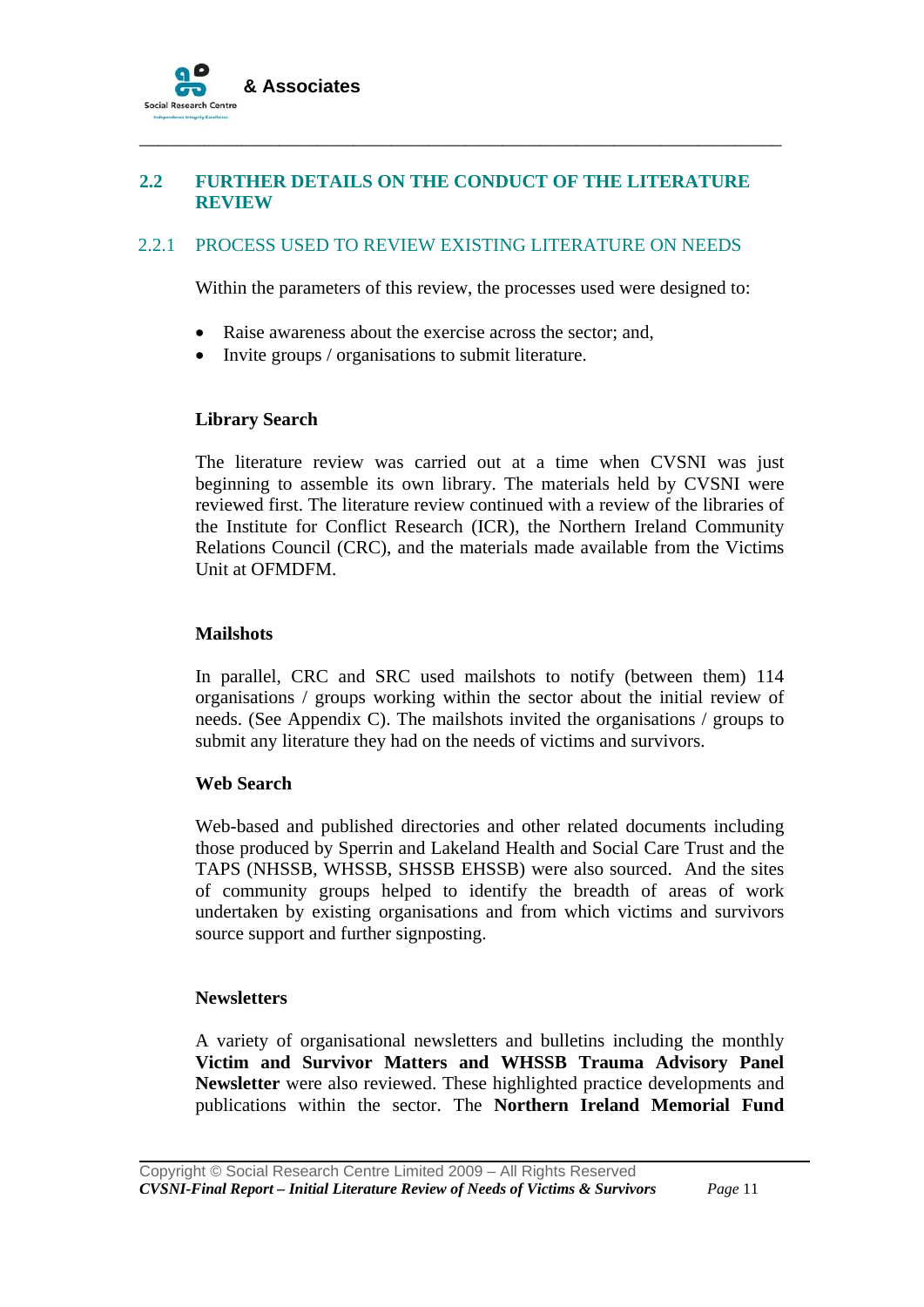

**Newsletter** provided an update on Government funded schemes available to those who meet the criteria.

### **Examining needs indirectly using evaluations and related literature**

\_\_\_\_\_\_\_\_\_\_\_\_\_\_\_\_\_\_\_\_\_\_\_\_\_\_\_\_\_\_\_\_\_\_\_\_\_\_\_\_\_\_\_\_\_\_\_\_\_\_\_\_\_\_\_\_\_\_\_\_\_\_\_\_\_\_\_\_\_

A number of groups, which no longer exist, produced evaluations of their work with victims and survivors. Such documentation seen in light of the demise of some groups has the potential to illustrate not just the needs of victims and survivors but also those of the organisations servicing them. (See, for example, the experience of FACT evaluated by **Active Counselling in Training 2005**) as do the future plans of others (**Healing Through Remembering 2008).**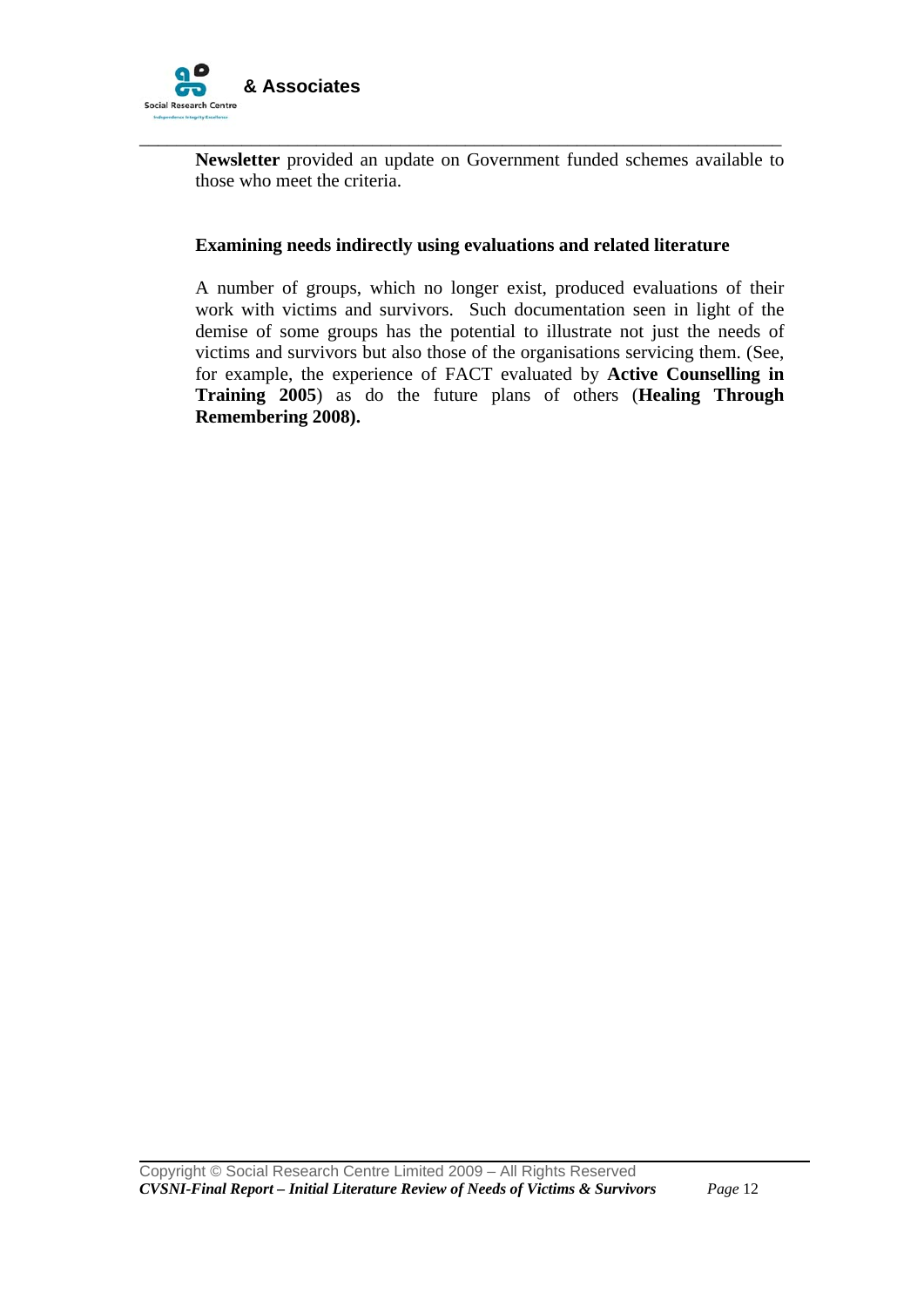

# **3 DEFINITION OF 'VICTIM'**

The Victim and Survivors (Northern Ireland) Order 2006 interprets victim and survivor as follows:

\_\_\_\_\_\_\_\_\_\_\_\_\_\_\_\_\_\_\_\_\_\_\_\_\_\_\_\_\_\_\_\_\_\_\_\_\_\_\_\_\_\_\_\_\_\_\_\_\_\_\_\_\_\_\_\_\_\_\_\_\_\_\_\_\_\_\_\_\_

*'(a) someone who is or has been physically or psychologically injured as a result of or in consequence of a conflict-related incident; (b) someone who provides a substantial amount of care on a regular basis for an individual mentioned in paragraph (a); or (c) someone who has been bereaved as a result of or in consequence of a conflict-related incident.'* 

This is qualified further with the statement that:

*'Without prejudice to the generality of paragraph (1), an individual may be psychologically injured as a result of or in consequence of—(a) witnessing a conflict-related incident or the consequences of such an incident; or (b) providing medical or other emergency assistance to an individual in connection with a conflict-related incident.'* 

Within the context of this review the term 'victim' has been drawn from the definition used by **(Bloomfield 1998)** and subsequently used in Government publications **(OFMDFM 2005:6)**, namely that victims are the *'Surviving physically and psychologically injured of violent, conflict related incidents and those close relatives or partners who mourn their dead.'* 

Attempts have been made elsewhere to define a number of categories, which might include a variety of victim typologies (including **South West LSP Community Victims and Survivors Initiative 2006:8, Templer and Radford 2007:32).**however the majority of authors writing on the sector's needs continue to grapple with the notion of victimhood within the Northern Ireland context. Some recognise its definition as a core issue to be considered before looking at any other needs presenting **(Cairns et al 2003, Smyth, 2000)**.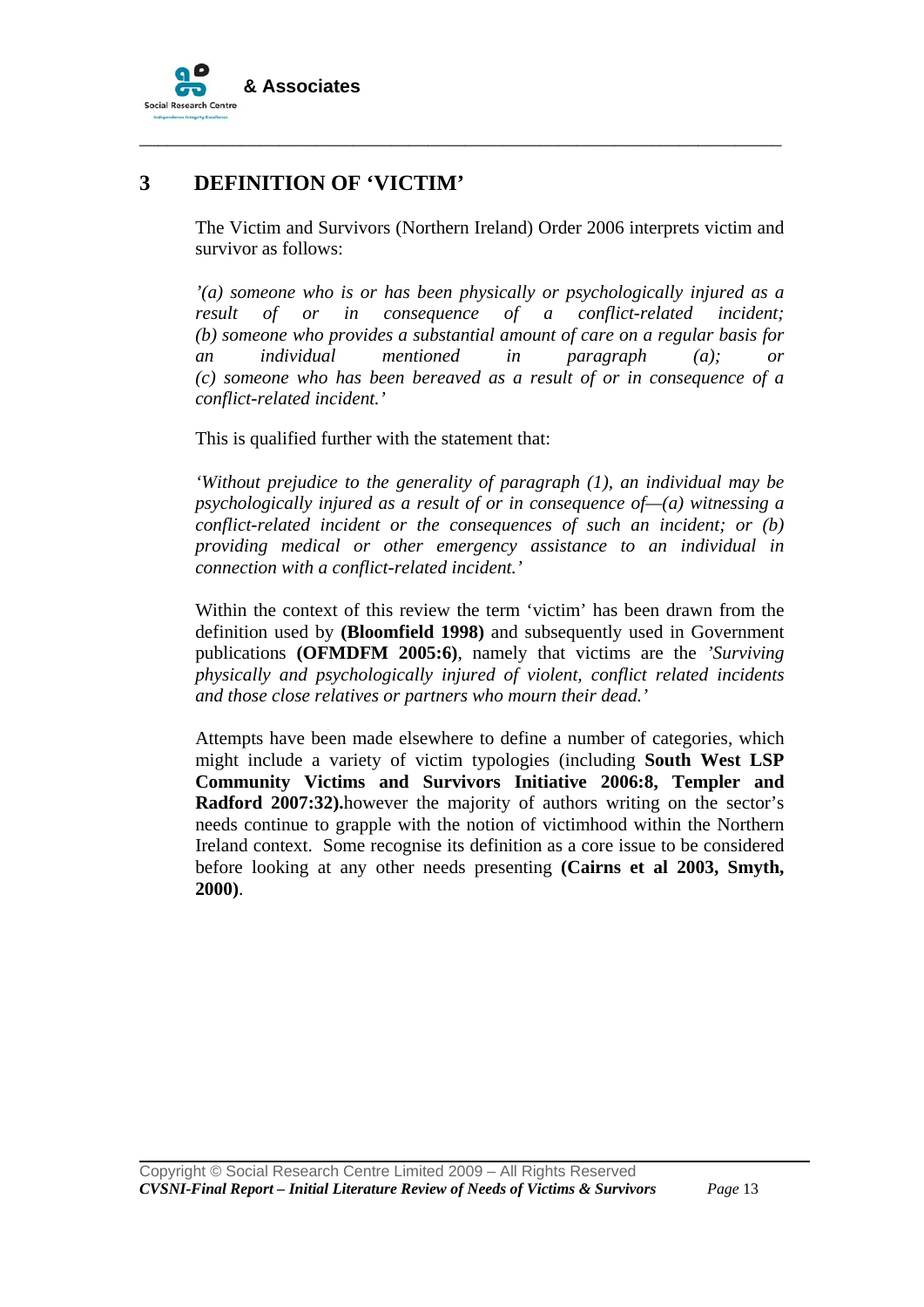

# **4 ANALYSIS OF EXISTING LITERATURE & KEY AREAS OF NEED**

\_\_\_\_\_\_\_\_\_\_\_\_\_\_\_\_\_\_\_\_\_\_\_\_\_\_\_\_\_\_\_\_\_\_\_\_\_\_\_\_\_\_\_\_\_\_\_\_\_\_\_\_\_\_\_\_\_\_\_\_\_\_\_\_\_\_\_\_\_

# **4.1 CHALLENGES WITH ESTIMATING NUMBERS OF VICTIMS / SURVIVORS**

*'The numbers of those physically or psychologically injured or adversely affected…are more difficult to quantify with any degree of accuracy as the level and definition of injury can vary from individual to individual. ….Regional figures vary between 44,000 and 55,000 although some commentators suggest the figures must be higher. In terms of mental health and psychological impacts, there is no available information.'* **South West LSP Community Victims and Survivors Initiative (2006:51)** 

To date, there has been no comprehensive needs analysis of the services and support required by victims and survivors. Individual groups and Trauma Advisory Panels consider generic needs from within their membership and have attempted audits across particular geographical areas (see for examples **WHSSB 2006, NHSSB 2002 Stuart/RAFT 2005**). However, no definitive numbers have been produced. Indeed, any attempt at determining the numbers involved is likely to be problematic. There are several reasons for this:

- The population of interest is tremendously difficult to identify. The definitions of 'victim' and 'survivors' are contested. Some people and communities do not consider that these terms reflect their perspective. Hence, they do not 'label' or 'classify' themselves in this way. Consequently, they will remain 'invisible' in any process which seeks to count them as 'victims' and 'survivors';
- Unlike the monitoring systems in place for Section 75, we could find no formal, standardised systems in the literature we reviewed that were specifically set up across mainstream service provision to count the numbers of victims and survivors accessing services;
- Any attempt to estimate the number of 'victims' and 'survivors' accessing different services (e.g. locally and regionally) is complicated by the fact that any one individual is likely to access more than one service and hence a simple arithmetic sum of the different levels of services being accessed is likely to over-estimate the number of victims and survivors;
- Several of the services being accessed by victims and survivors, are accessed by people *other than* victims and survivors (e.g. counselling, psycho-social interventions, mental health etc). It is highly unlikely that such mixed data sets can be disaggregated easily;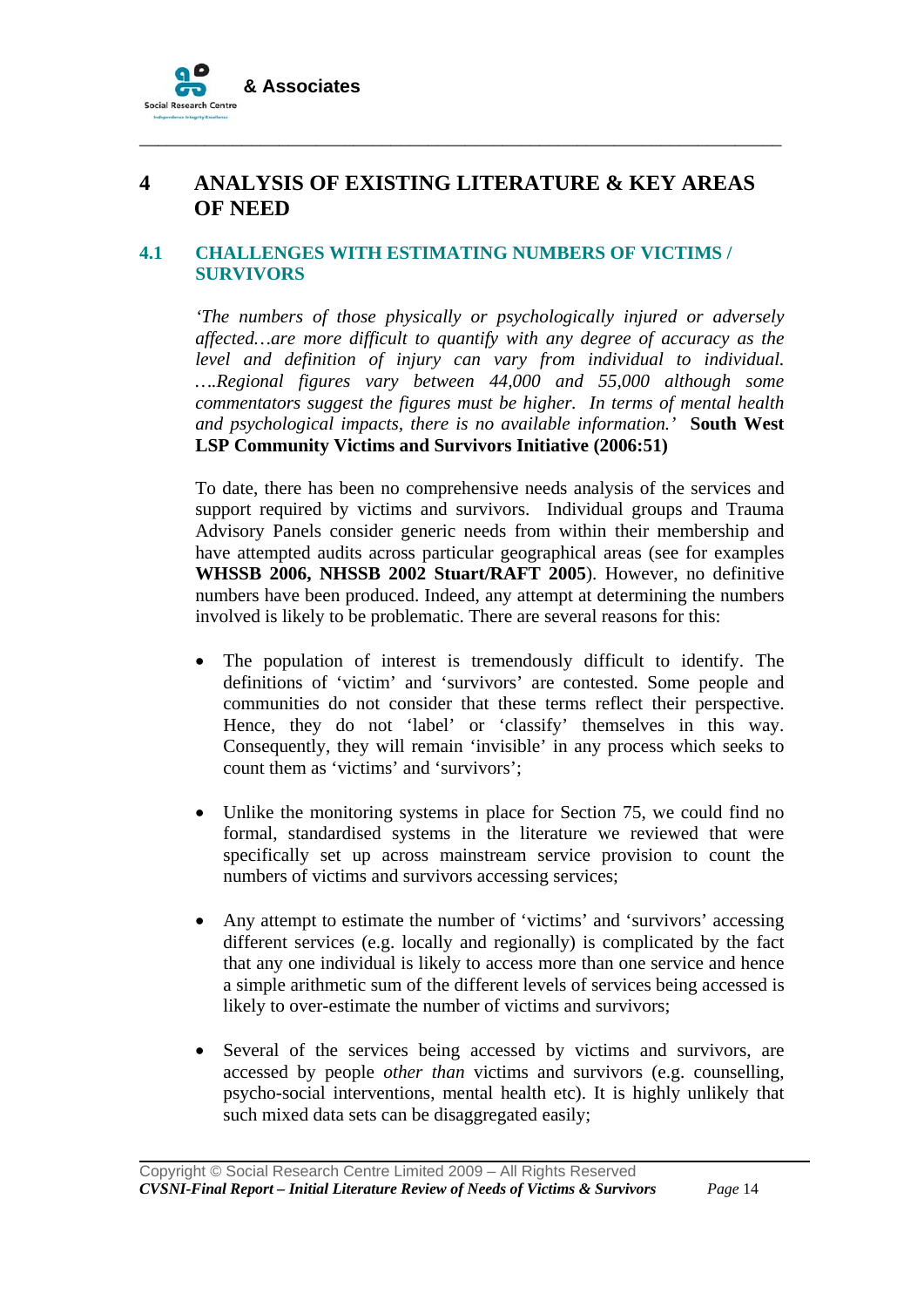

• Groups do not always have the capacity/resources to record and analyse their membership needs and patterns of use;

\_\_\_\_\_\_\_\_\_\_\_\_\_\_\_\_\_\_\_\_\_\_\_\_\_\_\_\_\_\_\_\_\_\_\_\_\_\_\_\_\_\_\_\_\_\_\_\_\_\_\_\_\_\_\_\_\_\_\_\_\_\_\_\_\_\_\_\_\_

- Some groups record contact details and sessions delivered rather than an individual's use of services;
- Some individuals are reluctant to connect with groups for a variety of reasons including a culture of silence, a reluctance to address and acknowledge their needs publicly, a lack of confidence in or knowledge of existing statutory and community services **(EHSSBS 2003);**
- Victims and survivors groups tend to be focussed in particular urban areas Consequently, individuals in rural areas and those in some urban areas can find that they are less well connected to and served by existing groups;
- Estimating the numbers of victims and survivors is complicated by the fact that the available data sets are unlikely to a) be contemporaneous, b) cover the same geographical boundaries and c) be collected using the same method, or the same standard of comprehensiveness and precision. In addition, data protection issues mean there could be delays whilst data is anonymised before it is shared. Indeed, in some cases, consent may not be given for data to be shared and important data sets may be incomplete as a result. All of this will complicate the analysis and interpretation of the available data.
- Identifying the numbers of victims and survivors is further complicated by the fact that the conflict can have direct and indirect impacts on people **Cairns et al (2003)** where their need only become apparent after exposure to certain 'trigger' events / contexts and after a period of time;
- The needs of individuals can change over time and so any assessment done now would only be an indication of the level of need at a certain point in time and should be subject to review at appropriate intervals **(NISRA 2004)**.

It is the view of the authors (mirroring others writing and working within the sector), that these discrepancies and challenges are inevitable given the changing nature of the impact of the needs of victims and survivors, their families and carers as they develop with the passing of time and in changing social, political and legislative circumstances **(South West LSP 2006, Mullan 2006)**.

The following are some examples of discrepancies and challenges facing those seeking 'joined up' figures: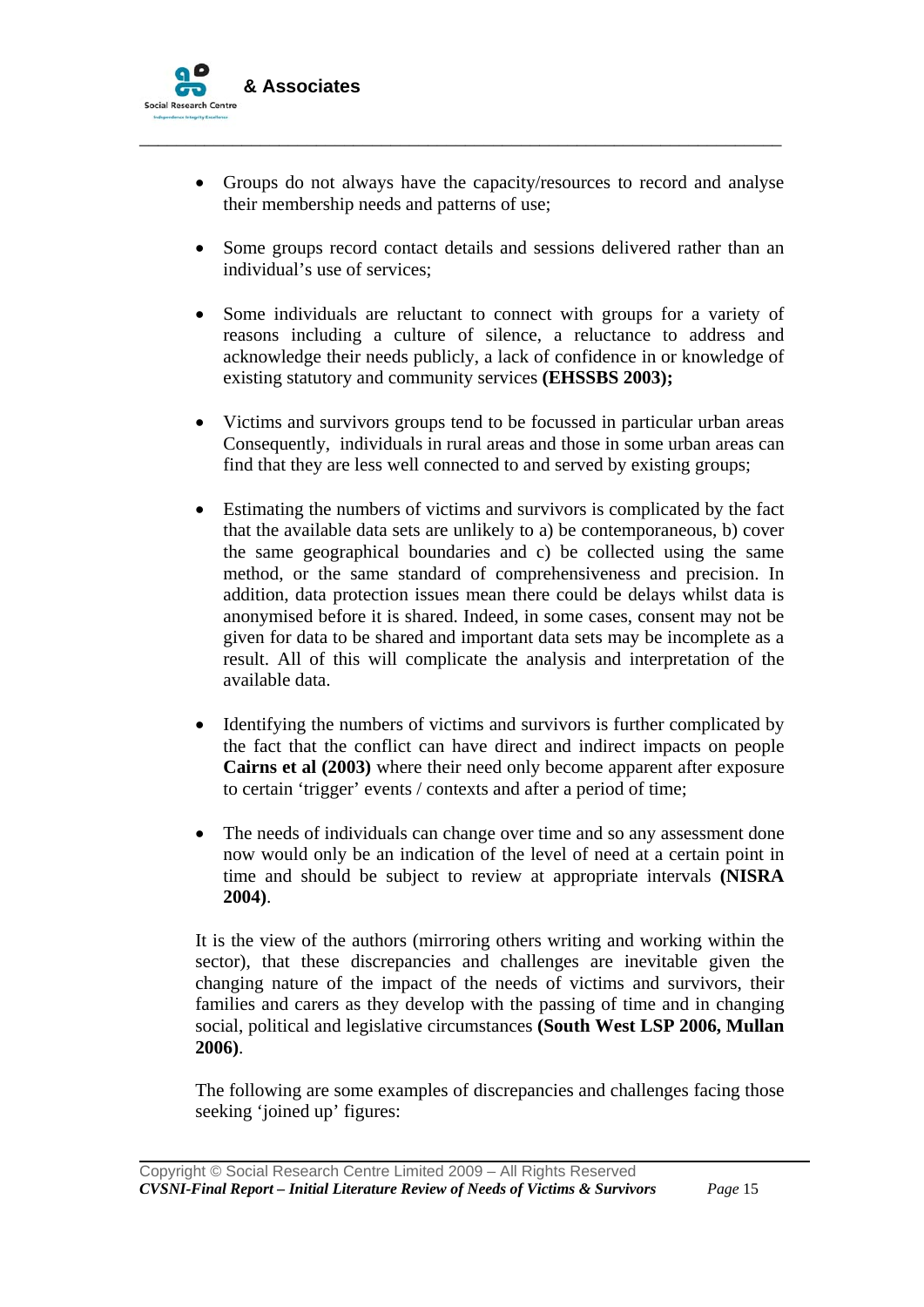

• A consultation in 2008 by the **Northern Ireland Memorial Fund (2008)** with victim and survivor groups outlines areas of unmet needs identified by the sector, but does not enumerate numbers seeking support;

\_\_\_\_\_\_\_\_\_\_\_\_\_\_\_\_\_\_\_\_\_\_\_\_\_\_\_\_\_\_\_\_\_\_\_\_\_\_\_\_\_\_\_\_\_\_\_\_\_\_\_\_\_\_\_\_\_\_\_\_\_\_\_\_\_\_\_\_\_

- **Derry Well Woman (Meehan 2008)** indicate that one third of the women seeking Generic Counselling from them (in addition to those seeking specialist Conflict related services) *'identify the Troubles as having contributed to their emotional distress'*;
- A needs assessment by the Northern Ireland Music Therapy Trust and Save the Children **(Radford 2004)** indicate a wide divergence in responses to the size of the sector - of 45 groups surveyed, 20 organisations indicated working with between 100 and 500 clients a year, with 3 organistions indicating a client-based of between 30 and 50,000 clients

The statistical methodology employed by Cost of the Troubles Survey **(Fay et al 1999)** highlights the 'ripple effect' of conflict-related death to incorporate extended family members, friends, neighbours, work or school colleagues, communities, communities, witnesses etc., but this has yet to be quantified regionally and locally and has not yet been applied to those who consider their victimhood of the conflict in terms of other forms of loss that impacted on their lives directly or indirectly.

These discrepancies and the ramifications of a traumatic death, can perhaps be best understood through the words of a woman whose brother was killed who described the depth and breadth of the loss as *'a pebble dropped in a pond and the ripples ending up where you don't expect them.'* **Griffiths (2006).**

**Hence, our view is that the estimation and analysis of the numbers of victims and survivors is a highly complex issue which will require the application of specialist knowledge in a variety of areas including, but not limited to, statistics, bio-psycho-social medical expertise, community development and welfare and financial planning. See also EHSSB (2008).**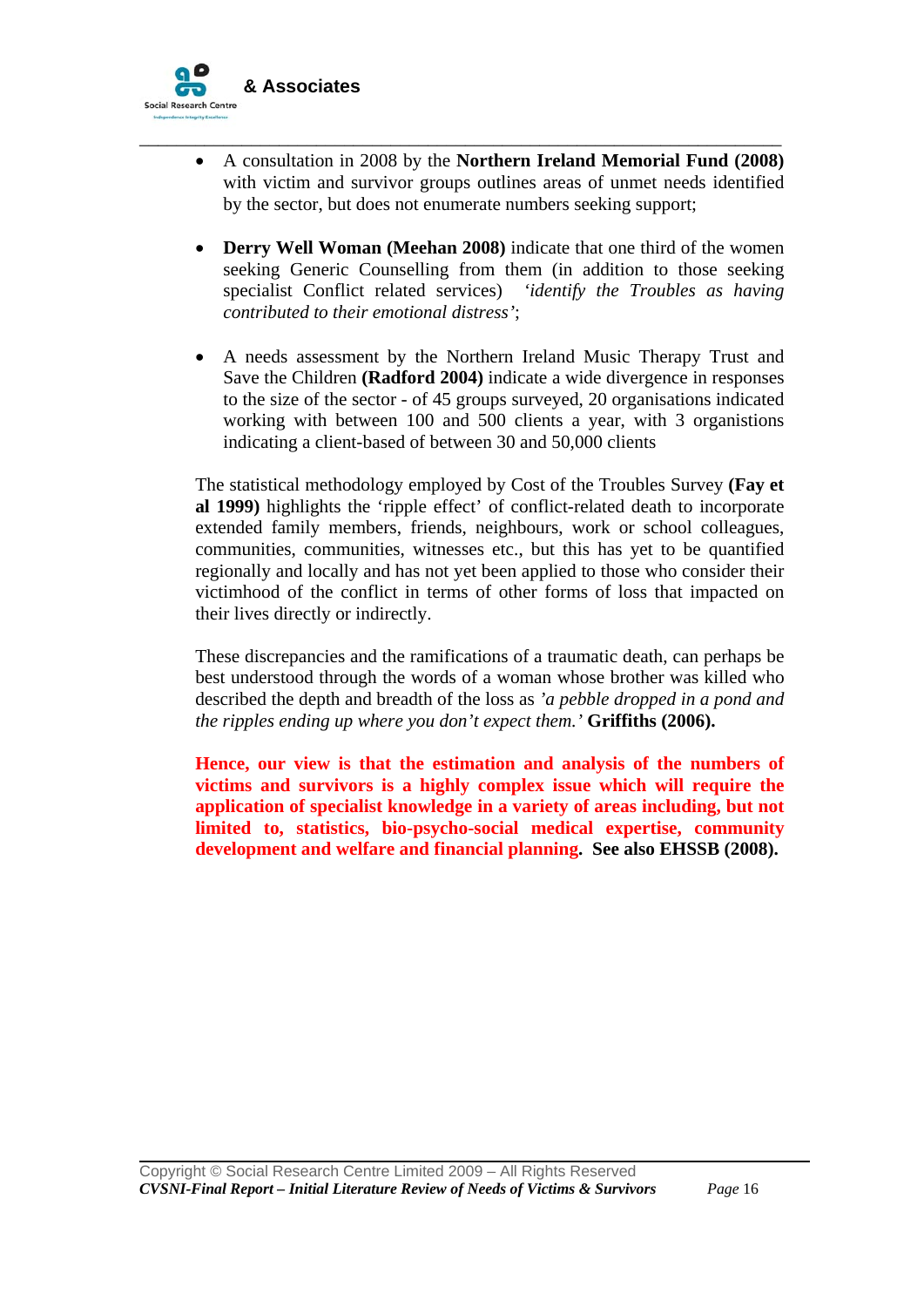

### **4.2 OVERVIEW OF SECTORAL NEEDS**

The needs of all victims and survivors can be summed up as principally occurring in the following areas:

\_\_\_\_\_\_\_\_\_\_\_\_\_\_\_\_\_\_\_\_\_\_\_\_\_\_\_\_\_\_\_\_\_\_\_\_\_\_\_\_\_\_\_\_\_\_\_\_\_\_\_\_\_\_\_\_\_\_\_\_\_\_\_\_\_\_\_\_\_

- Acknowledgement;
- Befriending;
- Counselling:
- Education and training;
- Employment;
- Funding:
- Health (Physical and Mental well-being);
- Information / Truth recovery / Justice;
- Personal Finances;
- Remembering;
- Social isolation / exclusion; and,
- Therapies.

The areas presented do not signify any precedence of one issue over another. Given the complexities described above in 4.1 relation to the underlying data, it is not possible to state from the available literature, which, if any, of the above needs is the most prevalent or most important.

Based on the findings of a CRC study, **(Templer and Radford 2007)**, victims and survivor groups tend to principally provide for the needs of their members in three broad areas, namely:

- Psycho-social therapeutic interventions (including health, counselling and therapies);
- Social networks of support (including befriending, remembering); and,
- Advocacy work (for improved benefits, finance, education and training, employment, acknowledgement, information/truth recovery.

There are practical issues within these areas, particularly in the arenas of health, education, truth recovery and financial provision, which can only be addressed by or with adequate resourcing from the government and statutory services.

Many of these needs, and the lack of adequate services to address them, have been highlighted in previous reviews, needs analyses, commentaries and evaluations of local as well as regionally-based services **(SHSSB-TAP nd and 2006, NHSSB 2002, Mullan 2006, Manktelow 2001a and b, Deloitte and Touche 2001, Smyth 2001, CLIO 2002, Capita for OFMDFM 2002, 2003, Victims' Unit 2002, Bolton 2004, 2006, Bolton and Rankin 2008,**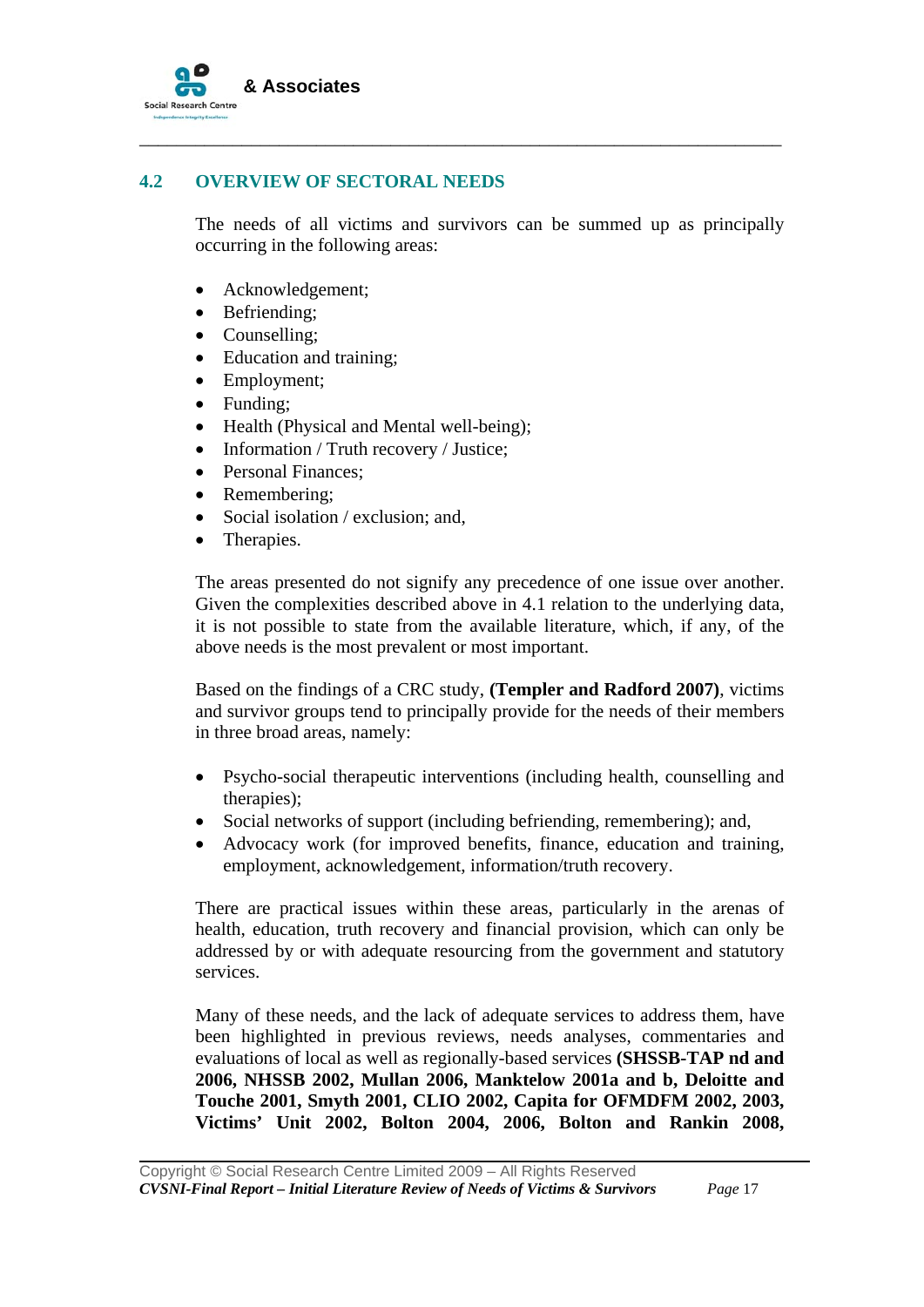

**Hamilton et al 2004 Radford NIMTT 2004, Devlin 2000, Healey et al (nd), Community Relations Council (2006), Templer and Radford 2008, NIMF 2008). These materials would be a valuable source for any wider needs analysis and are also applicable as reference points in all of the areas explored below.** 

\_\_\_\_\_\_\_\_\_\_\_\_\_\_\_\_\_\_\_\_\_\_\_\_\_\_\_\_\_\_\_\_\_\_\_\_\_\_\_\_\_\_\_\_\_\_\_\_\_\_\_\_\_\_\_\_\_\_\_\_\_\_\_\_\_\_\_\_\_

Some of these areas of need and those groups or services delivering the broad range of support required by victim/survivors are highlighted in the observations and evidence received by witnesses to the **NIAC (2005) and in the responses by the TAPS to government consultations (EHSSB 2007, 2008, NHSSB 2007)**.

Victims and Survivors needs are recognised from within a rights-based framework by the **NIHRC (2003),** in a precursor to its publication of the **Bill of Rights (NIHRC 2008),** the consultation to which some victims and survivors groups made responses. And it is anticipated that needs in terms of how Government considers the past in preparation for a more cohesive, shared and integrated future will be found in those representations made to the **Eames Bradley Consultative Group on the Past,** but which are not yet available for consideration.

Given the cross border and inter-island impact of the Conflict, a small but crucial set of materials relating to the needs of victims and survivors in Great Britain deal with the past can be sourced in the practice and research work by Jo Dover for the **Tim Parry/Jonathan Ball Trust (2003, 2007)** and the organisation's material also highlights the needs of those who seek refuge in Great Britain as a result of exiling and exclusion from their communities in Northern Ireland.And for those looking at work with victims and survivors in the Republic, there is much to be considered in the programmes and publications emanating from **Glencree, the Department of Foreign Affairs**  in Dublin, **Hall (nd)** in terms of the Dublin and Monaghan bombings and **Conroy et al (2005)** in terms of displacement.

Without a doubt, international literature, legislation and policy development on victims has been called on to inform local developments in violence, health and other issues impacting on victims and survivors as have the reflections of international practitioners guests to and observers in Northern Ireland. Reviewing this material falls outside the terms of reference of this literature review. However, the report of the visit of Alex Borraine to Northern Ireland, with its focus on seeking out parallels between Northern Ireland and South Africa, is noteworthy not least for the leverage role it played in the formation, support and legitimising the funding for the Healing Through Remembering Project **(Healing Through Remembering 2001,** and this organisations' role in furthering the debate on dealing with the past is significant **(Blake 2008).**  Furthermore, international perspectives on Trauma (see **Summerfield 2000**) in part account for the domination of articles about Post Traumatic Stress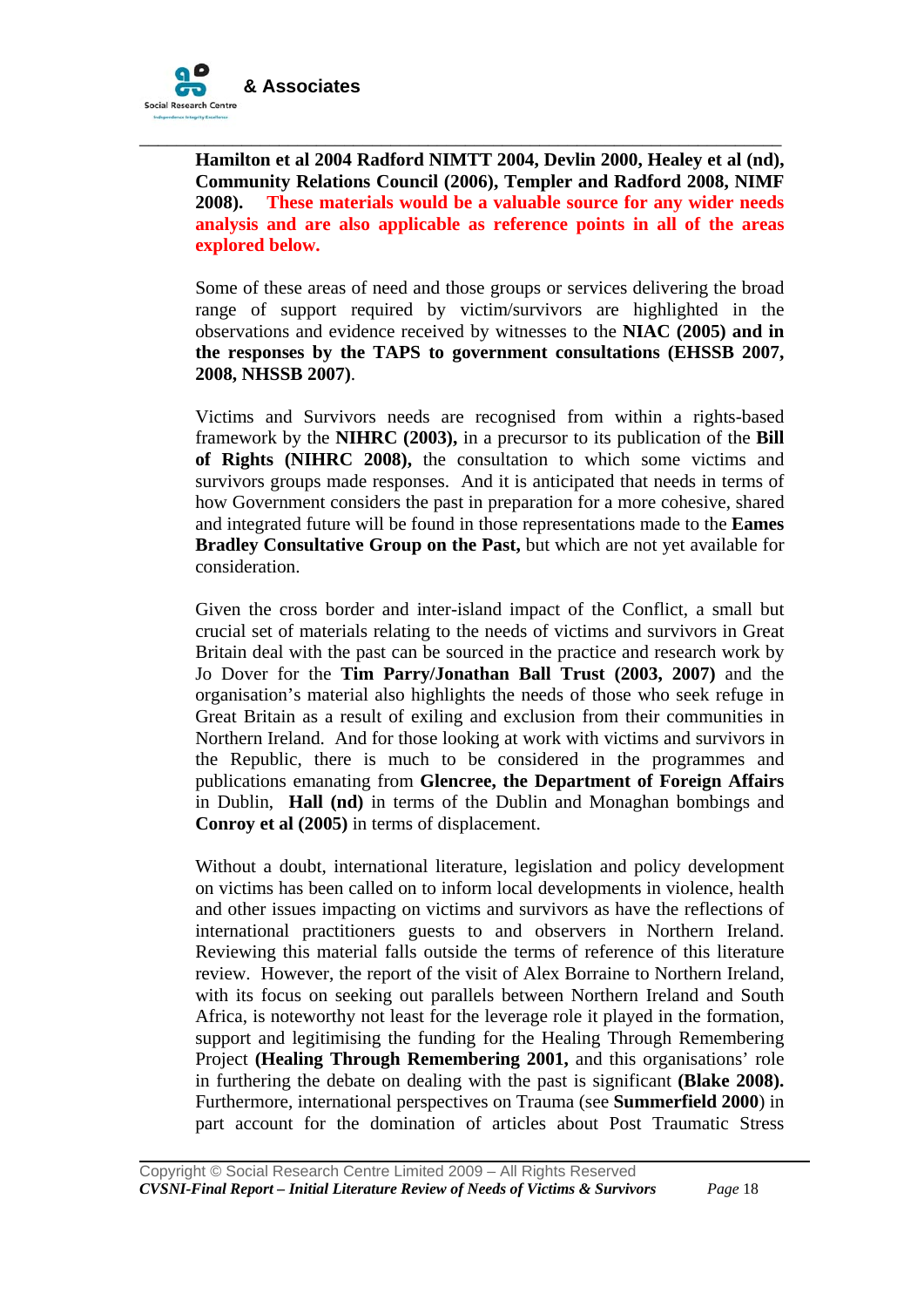

Disorder in the medical literature considering conflict within Northern Ireland and its applicability within the local context, which is discussed in the section on health**.**

\_\_\_\_\_\_\_\_\_\_\_\_\_\_\_\_\_\_\_\_\_\_\_\_\_\_\_\_\_\_\_\_\_\_\_\_\_\_\_\_\_\_\_\_\_\_\_\_\_\_\_\_\_\_\_\_\_\_\_\_\_\_\_\_\_\_\_\_\_

Geographical and area specific issues that impact on Victims and Survivors are dealt with in partnership with government through the work of the Trauma Advisory Panels (see for example **Hamilton et al 2004)** and the **South West LSP Community Victims Initiative consortium (2004).** This latter initiative provides a business case in support of the development of a one-stop shop proposal for the South West Region. The proposal for such a facility has subsequently been recognised as potentially beneficial for roll out by TAPS in other areas including the EHSSBS **(Hamilton et al 2004)**. It is not within the remit of this review to unpack the different views within the sector as to the efficacy and different focus of the work of the TAPS as they are currently constituted (see for example **TWN (2006:22**), or of the operational challenges they face. Rather it acknowledges the value of their (and others') contribution to the representation of different perspectives and needs within the sector.

Finally, it is noteworthy that there are **relatively few discretely bounded categories of need.** Much of the work within the sector is funded on shortterm, project-led criteria, and consequently funding becomes an external pressure that blurs boundaries in practice. Poorly resourced community groups are rarely able to access all they need to address their members' wide range of needs in distinct categories. So, for example, a therapeutic intervention, such as a story-telling project where the needs of victims are implicit rather than explicit, might also be developed to provide support for advocacy work in policy, legislative and educational terms and presented as occurring within a social network of support. This doubling up of work is particularly evident when a comparison is carried out between their work and publications and those of larger groups with:

- Paid and active volunteers:
- A single focus;

• Policy, research and communications strategies.

**Consequently, it is recommended that any wider needs analysis recognises and accounts for this overlap.** 

# **4.3 PSYCHO-SOCIAL THERAPEUTIC INTERVENTIONS**

These span, counselling, befriending and alternative and clinical therapies. In relation to these, the literature review found that:

• **Psychological therapeutic services are valued** – A study of the experiences of and a study by **Bolton and Rankin (2008)** provides a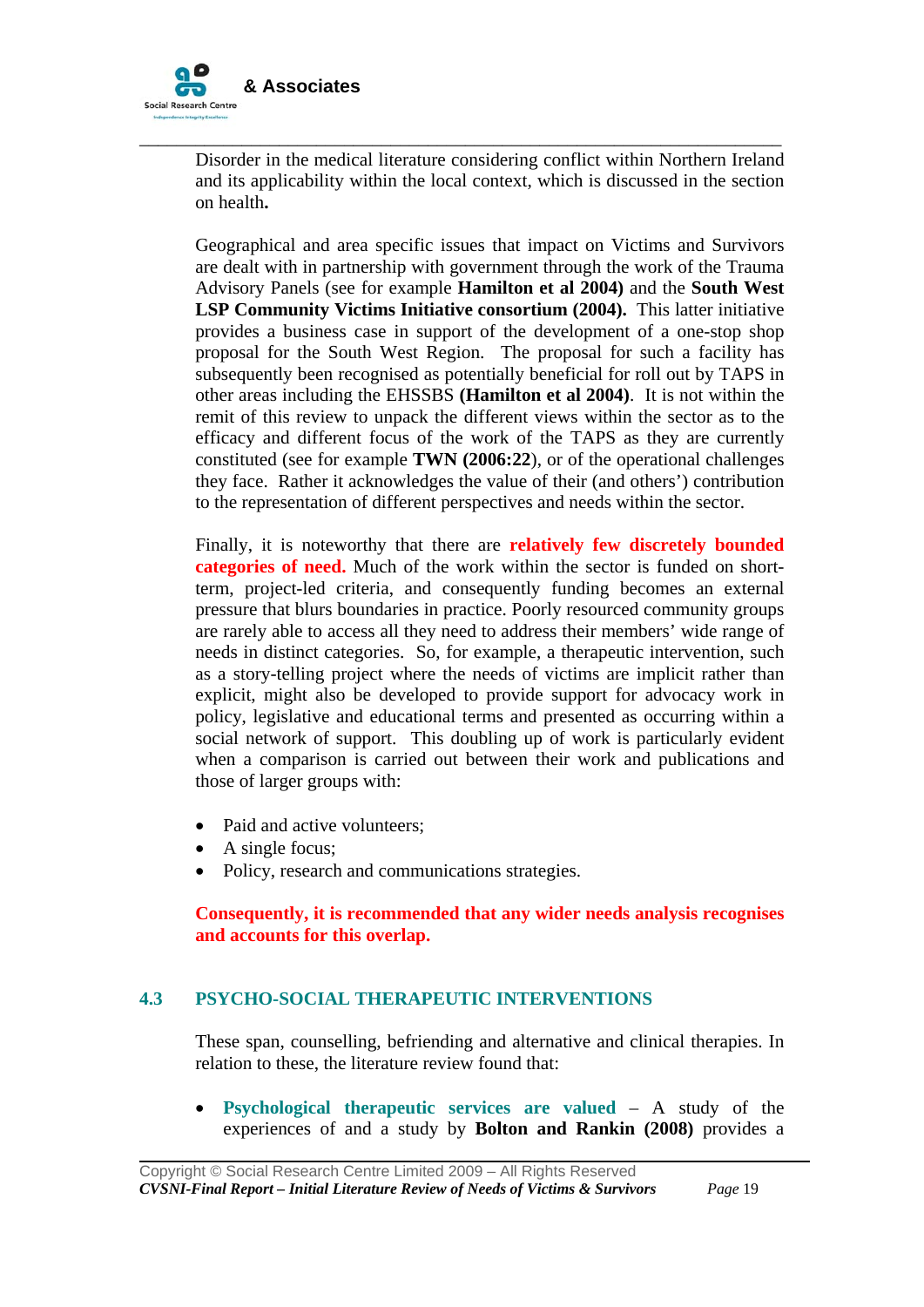

recent mapping of psychological therapeutic services provided by the Voluntary and Community Sector. In relation to these, the literature review found them to be valued interventions, which most victims and survivors groups were keen to offer to their membership.

\_\_\_\_\_\_\_\_\_\_\_\_\_\_\_\_\_\_\_\_\_\_\_\_\_\_\_\_\_\_\_\_\_\_\_\_\_\_\_\_\_\_\_\_\_\_\_\_\_\_\_\_\_\_\_\_\_\_\_\_\_\_\_\_\_\_\_\_\_

- **Psychological impacts can be profound** A study of the experiences of health and social care staff and other clinicians and carers who have been exposed to the aftermath of witnessing and dealing with events related to the conflict illustrates the nature and scale of the possible impacts. **(Smyth 2001, Luce et al 2002, Gillespie 2002, Healey 2004, Healey et al (nd) and Keenan 2007).**
- **'Trauma' can be viewed from different perspectives** The effects and aftermath of traumatic events and how it is addressed and treated through bio-psycho-social methods is an area of great need for some victims and survivors Some commentators consider this through a community development lens **(Schlindwein 2002, Murphy 2004),** others in terms of how the clergy might work to understand the hidden symptoms of trauma (**McBride 2005**). Others still, examine the subject from within a model of Post-Traumatic Stress Disorder (PTSD) **(Bolton 2004, 2006, Duffy et al 2007, Ferry et al 2008)** and the work of the **Northern Ireland Centre for Trauma and Transformation).** The use of the term 'trauma' in the literature remains an area for further discussion in terms of its appropriateness as a diagnosis for some of the events and conditions it describes. Its 'domination' in the medical literature dealing with the aftermath of conflict and war is considered by **Summerfield (2000). Cameron (nd)** provides the findings of a sample of 164 adults exposed to conflict-related trauma in Greater Belfast. **Gillespie et al. (2002)** consider the improvements to people diagnosed with PTSD and treated with community-based cognitive therapy in the aftermath of the 1998 Omagh bomb. **Gilligan's (2006)** article critiquing conflict-related trauma policy in Northern Ireland examines the intersection between psychosocial need and peace-building dimensions of trauma drawing on a breadth of international literature. Its somewhat controversial reception initiated thought provoking responses, which highlighted differing complementary, and competing biomedical and psychosocial responses to trauma **(Keenan 2007**). The need for the Government to consider its responses to trauma and the subsequent way in which it has been unmet by statutory social services is addressed by **SHSSBS/Mullen (2006)** and **Manktelow (2007)** Trauma as a response to particular circumstances are considered in relation to Bloody Sunday by **Hayes and Campbell (2000)** and in particular areas, for example Newry and Mourne **(Bolton, Northern Ireland Centre for Trauma and Transformation (2006), Omagh (McDermott et al (2004), Gillespie et al (2002), Luce ).**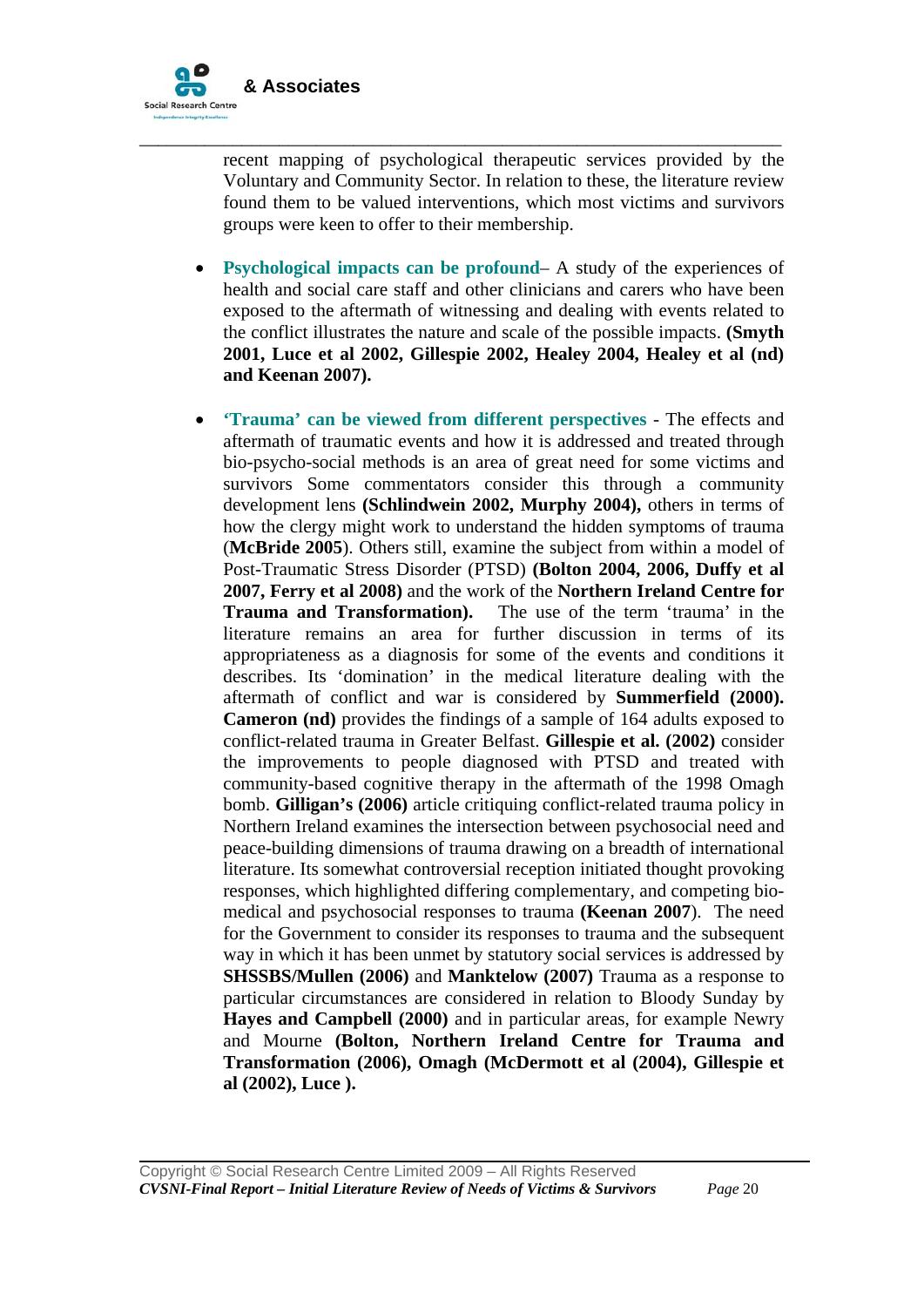

• **Addressing trauma can done in different ways** - **Keenan (2007)** points out that it is already being debated within mental health and community development circles and related fields that there is a false dichotomy which leads to different approaches being taken by some people (both in the statutory and voluntary sector) working to reduce the pathologisation and medicalisation of traumatic experience and, instead, take a more holistic view. Given the lack of consensus within the literature as to what medical models, diagnosis and labelling of need and what psycho-social therapeutic interventions might be appropriate in different circumstances there is a need for an audit from the sector to examine uptake of services and the appropriateness and cost-effectiveness. **O'Reilley and Stevenson (2003).**

\_\_\_\_\_\_\_\_\_\_\_\_\_\_\_\_\_\_\_\_\_\_\_\_\_\_\_\_\_\_\_\_\_\_\_\_\_\_\_\_\_\_\_\_\_\_\_\_\_\_\_\_\_\_\_\_\_\_\_\_\_\_\_\_\_\_\_\_\_

- **Re-traumatisation is an issue that needs support The challenge of <b>retraumatisation** through inadequate service delivery is a recognised reality. Both **Bolton (2006 South West LSP Community Victims & Survivors Initiative (2006)** highlight the need to ensure that specialist service provision and best practice in all of the above areas are adhered to and a benchmark set for implementation of Northern Ireland-wide standards and training.
- **Possible need for more outreach centres Hamilton et al (2004)** notes that commentators recommend that a need for more outreach centres for victims and survivors of the Conflict, which might be modelled on the Family Trauma Centre. The work of the Wider Circle publications **McCreave (2003) and (2004**) is pertinent here as a model of an accessible and applicable resource for non-specialists.
- **Needs can change** It is crucial that the needs of victims, survivors and carers are reviewed as they change with age and the passing of time **South West LSP (2006:54), Community Relations Council (2006)**, **Templer and Radford (2008) QE5 (2008)**;
- **Silence and silencing can influence a person's willingness to access to services** - Silence and silencing and ways to address its psycho-social impact on victims and survivors needing to address the legacy of the conflict are frequently recurring themes **Kapur (2002), Healey (2004), Manktelow (2007), Boydell et al (2008), Radford and Templer (2008**). It appears to have particular relevance to serving, former and families of security personnel for whom issues of safety, security have had some considerable impact on their willingness to engage in psycho-social services considered 'safe' and 'confidential' by other victims and survivors **(Paterson et al 2001, Hamilton et al 2004, Snodden 2005, QE5 2008.** The issue of silence and silencing occurs throughout the literature relating to appropriate psychosocial therapeutic interventions available to the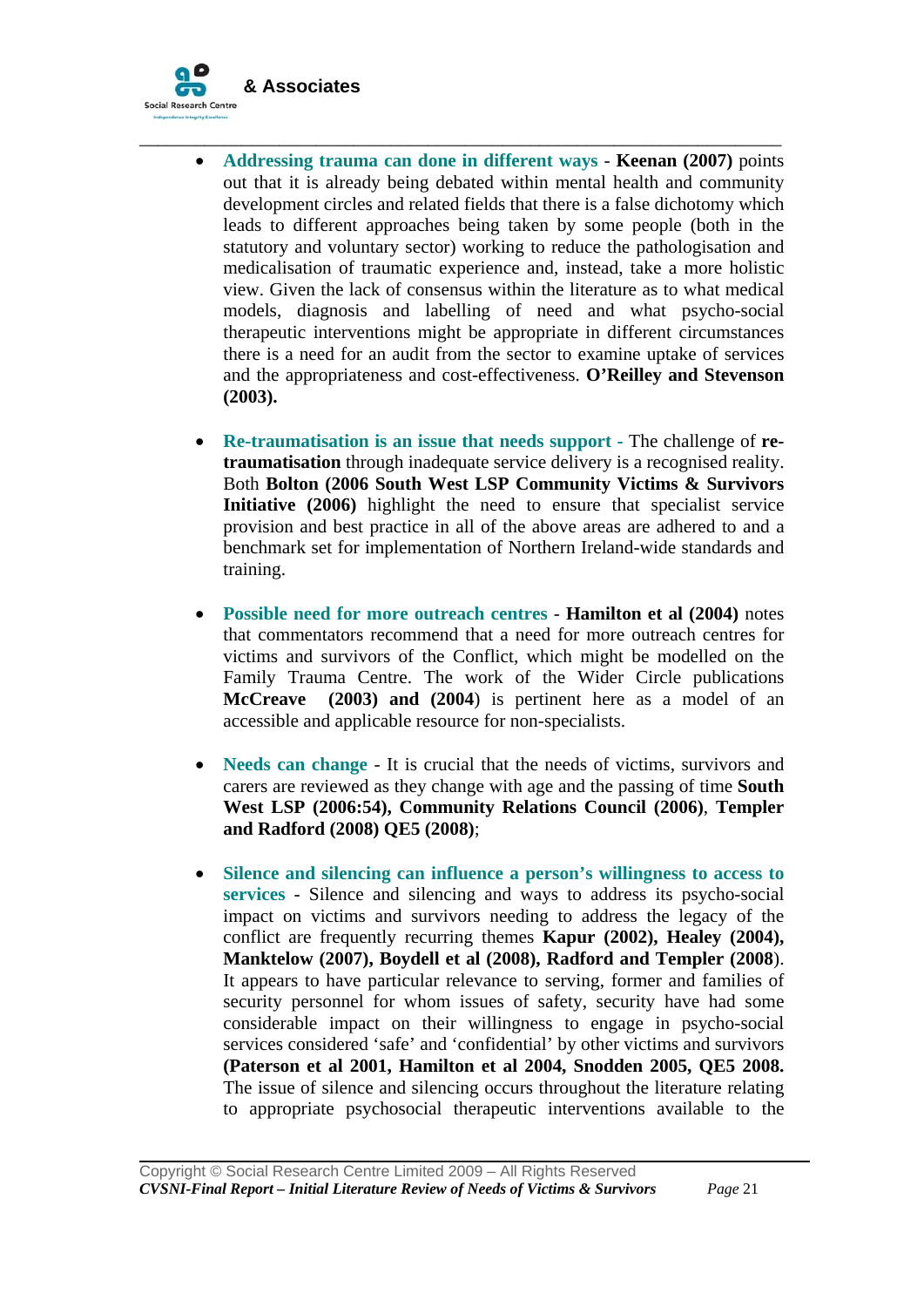

families of and former combatants **(Déagóirí le Chéile Cunamh (nd), Spence 2002)**.

\_\_\_\_\_\_\_\_\_\_\_\_\_\_\_\_\_\_\_\_\_\_\_\_\_\_\_\_\_\_\_\_\_\_\_\_\_\_\_\_\_\_\_\_\_\_\_\_\_\_\_\_\_\_\_\_\_\_\_\_\_\_\_\_\_\_\_\_\_

• **Non-narrative interventions can be valuable in addressing needs** - Recognition by Government and by the sector of the growing use of material culture (Brown 2008) and arts-based and non-narrative or oral therapeutic interventions and the value of working within the abstract as well as in the concrete *"how the use of…the arts in particular might be used as therapeutic tools and how, for example…music might be used as methods of expressing the experiences of victims"* **(OFMDFM 2002:6)** and this can be evidenced as good practice **(NIMTT 2004, Radford 2006 and in Wave 2003).**

*Gaps in the existing literature…* 

- **Needs, costs and outcomes of alterative therapies have yet to be documented -** Many community-based groups within the sector include **'alternative' therapies** and **befriending** as a core element of their service provision based on a requested desire by their members. To date, however, nothing has been written that pulls together the perceived **need, cost** and **actual outcomes** achieved in this key area of service provision to victims and survivors.
- **Key comparative studies could expand our understanding of needs -** A comparative study to consider the psycho-social needs of those affected by particular incidents such as the Omagh bomb **(McDermott et al 2004)** and Bloody Sunday **(Hayes and Campbell 2000),** or the impact of the conflict the children of former prisoners and police has yet to be conducted.
- **Paramilitary threats** The literature data collected by NIACRO and BASE 2 (the body charged with the relocation of those under paramilitary threat) captures numbers but does not provide an overview of the needs of victims prior to and after relocation. This is thought to reflect their marginalisation and lack of willingness to discuss their situation **(Kennedy 2002).** The needs of these victims of sectarianism, inter and intracommunity feuding and of those who are under paramilitary threat are absent from the literature.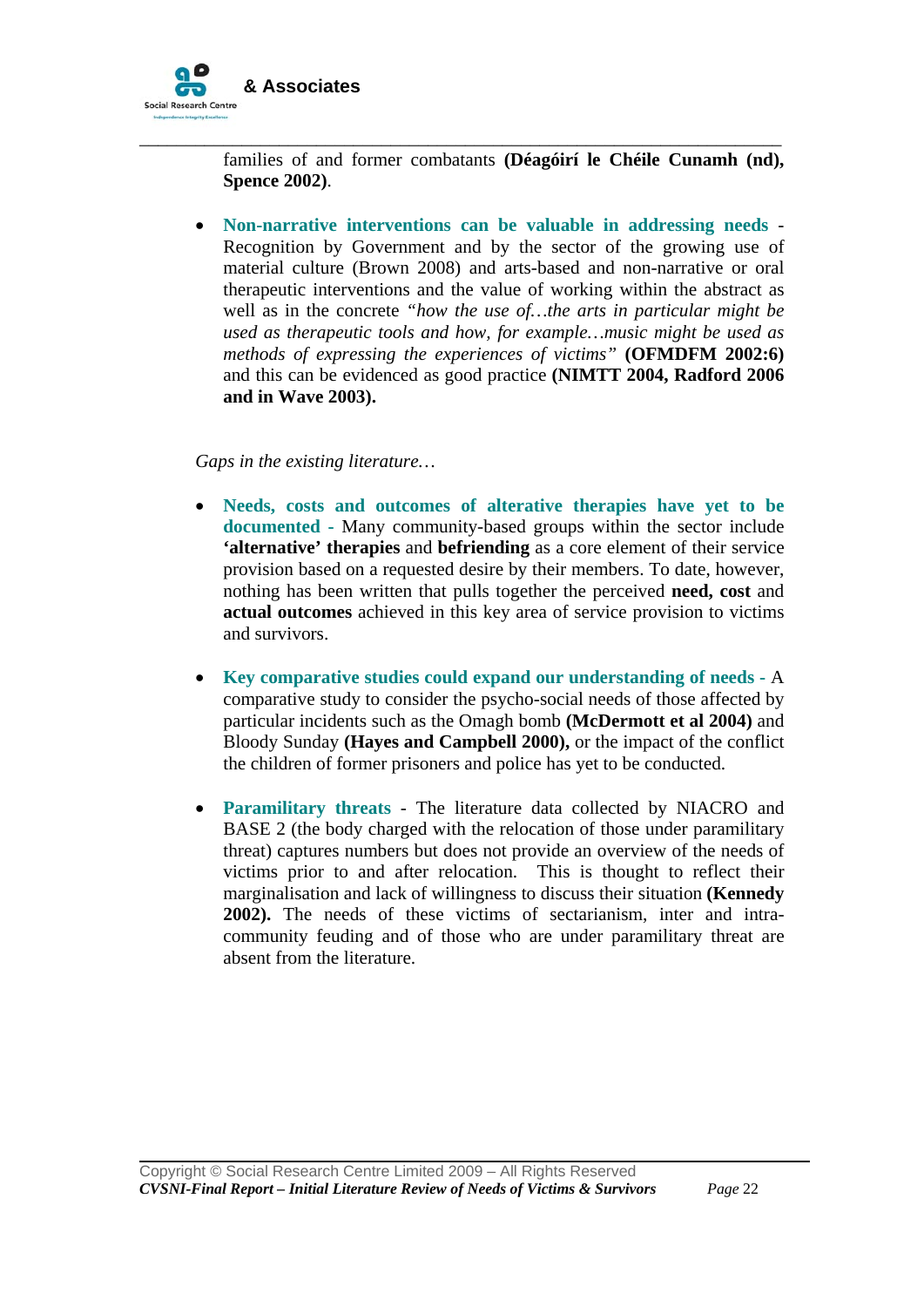

# **4.4 SOCIAL NETWORKS OF SUPPORT**

In relation to social networks of support, the literature review found that:

\_\_\_\_\_\_\_\_\_\_\_\_\_\_\_\_\_\_\_\_\_\_\_\_\_\_\_\_\_\_\_\_\_\_\_\_\_\_\_\_\_\_\_\_\_\_\_\_\_\_\_\_\_\_\_\_\_\_\_\_\_\_\_\_\_\_\_\_\_

- **Social networking can be a key challenge for victims and survivors** The challenge of working in a cross community setting or good relations framework can be greater for victims and survivor groups than for any others within the community and voluntary sector. Consequently, there remains a need to complement any such work with the continuation of single identity work, particularly for security service personnel and their families **(QE5 2008).**
- **Family support and befriending can be valuable** Family Support and the value of particular projects with a befriending component has been explored by a number of groups **(Nova 2001)** and is clearly outlined in the materials. The centrality of family liaison teams to any case assessments carried out by the HET has been acknowledged **HET (2006).**
- **Specific networks can help support niche needs -** The need for a particular network in providing a space for support for sufferers of trauma and those working with them is discussed by the **Trauma Recovery Network (2006) and Bolton (2004, 2006), Bolton and Rankin (2008).**
- **Pastoral care can play a role in supporting victims / survivors** The role to be played by the clergy in supporting their congregants and wider society are considered in the outworkings of the Journey to Healing project **(McBride 2005)** and the work of the Irish School of Ecumenics**.**

### **4.5 ADVOCACY FOR INFORMATION AND TRUTH RECOVERY**

Dealing with the past is a complex issue **(EHSSB 2006**) which benefits from a variety of state and community based initiatives. In relation to advocacy for information and truth recovery, the literature review found that there were two main sub-categories of need - one relating to the State, the other to communities.

### 4.5.1 STATUTORY RESPONSES

• **Need for public inquiries** - There have been many initiatives with truth recovery to the fore. **McEvoy (2006)**, citing **Rolston and Scraton (2005),**  recognises the need of some victims for large-scale, high-level public enquiries. The impact of the Saville Tribunal, the Widgery and Scarman Inquiries and those of Stevens and **Cory (2004)** alongside the Stalker, Patton and Stevens' investigations into Policing are all pertinent to the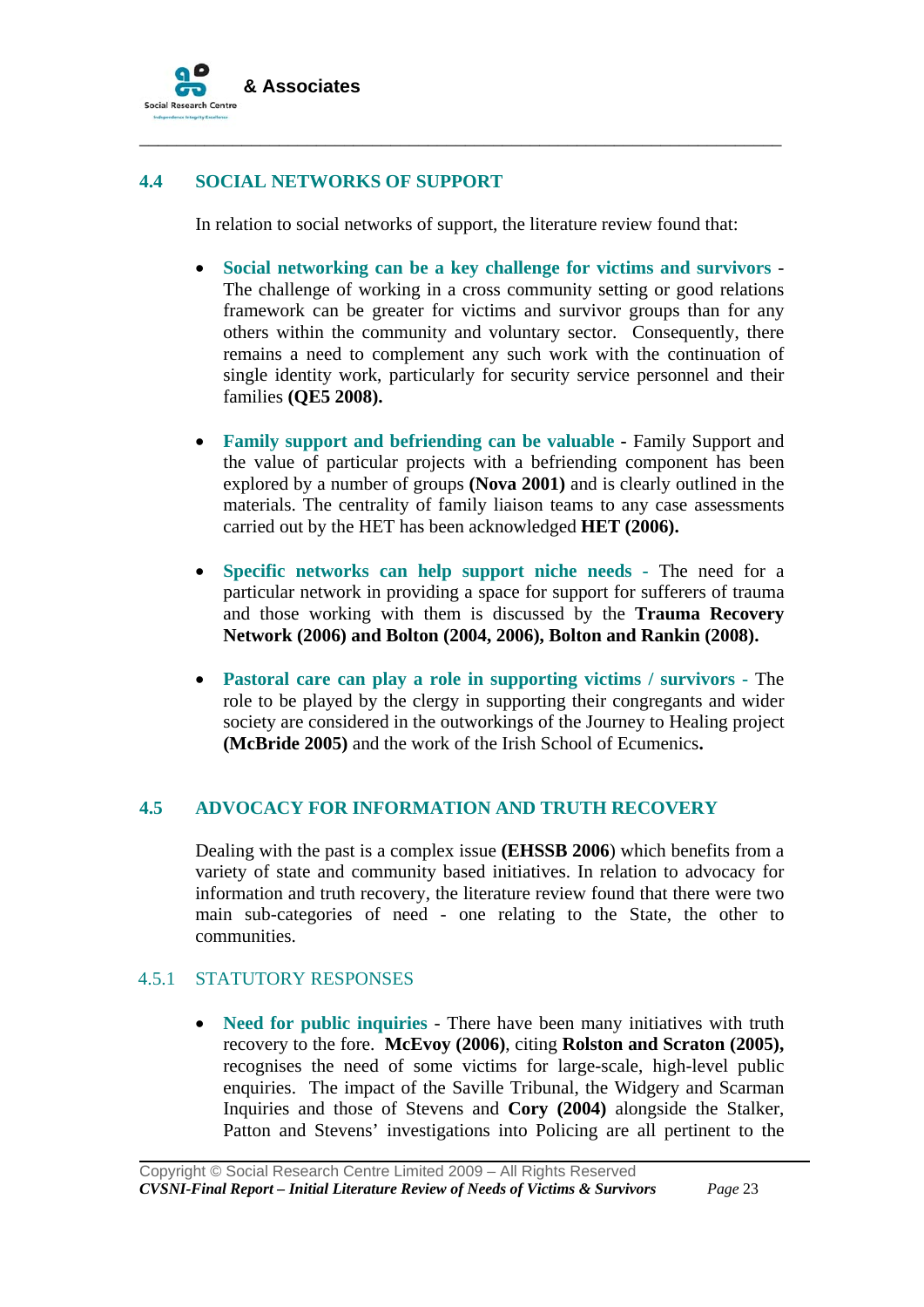

needs of victims and **McEvoy (2006)** further considers options for truth recovery.

\_\_\_\_\_\_\_\_\_\_\_\_\_\_\_\_\_\_\_\_\_\_\_\_\_\_\_\_\_\_\_\_\_\_\_\_\_\_\_\_\_\_\_\_\_\_\_\_\_\_\_\_\_\_\_\_\_\_\_\_\_\_\_\_\_\_\_\_\_

The problematic concepts of truth and justice remain central and core to some individuals and communities' ways of dealing with the past and coming to terms with their future. The **NIHRC (2007)** dedicated its quarterly review to an issue, which deals with the legacy of the Conflict from within a rights-based framework. In that review, Monica McWilliams considers human rights and conflict resolution to be 'intrinsically entwined'. The review continues with a brief overview from British Irish Rights Watch into the formal justice mechanisms designed to assist victims and survivors with that process. This includes the PSNI Retrospective Murder Review Unit (RMPU), the PSNI Historical Enquiries Team **(HET 2006)** and a number of investigative reports by the Office of the Police Ombudsman for Northern Ireland PONI **(OPNI)**. **Boyd and Doran (2006).** These reports have identified the potential difficulties faced by the process of historical perspectives based on the passing of time.

Others **(Cory 2004)** recognise the lack of power to sub poena or compel evidence and their inability to access documents held by the Criminal Injury Compensation Authority. **Hegarty (2004)** provides insight into the effects on public confidence of the workings of the Bloody Sunday enquiry.

### 4.5.2 COMMUNITY RESPONSES

- **The need for community campaigning** Community campaigning with a focus on historical and forensic veracity plays a key role in prompting the state to respond to:
	- Allegations of collusion between the state and armed groups:
	- The moral imperatives or ethics of internment;
	- Due process of the law;
	- 'Forensic truths';

- The use and misuse of emergency legislation and counter-terrorism measures; and,
- The effects of individual acts of armed violence resulting in death and injury including no-warning bombs and lethal force;

Particularly in situations where other investigations have been deemed unsatisfactory **(CAJ 2007)** but the impact on individuals and families is significant **(Griffiths 2006).** 

**For many community groups, seeking clarity on these issues is their principal need. See, for example the work of the Pat Finucane Centre and**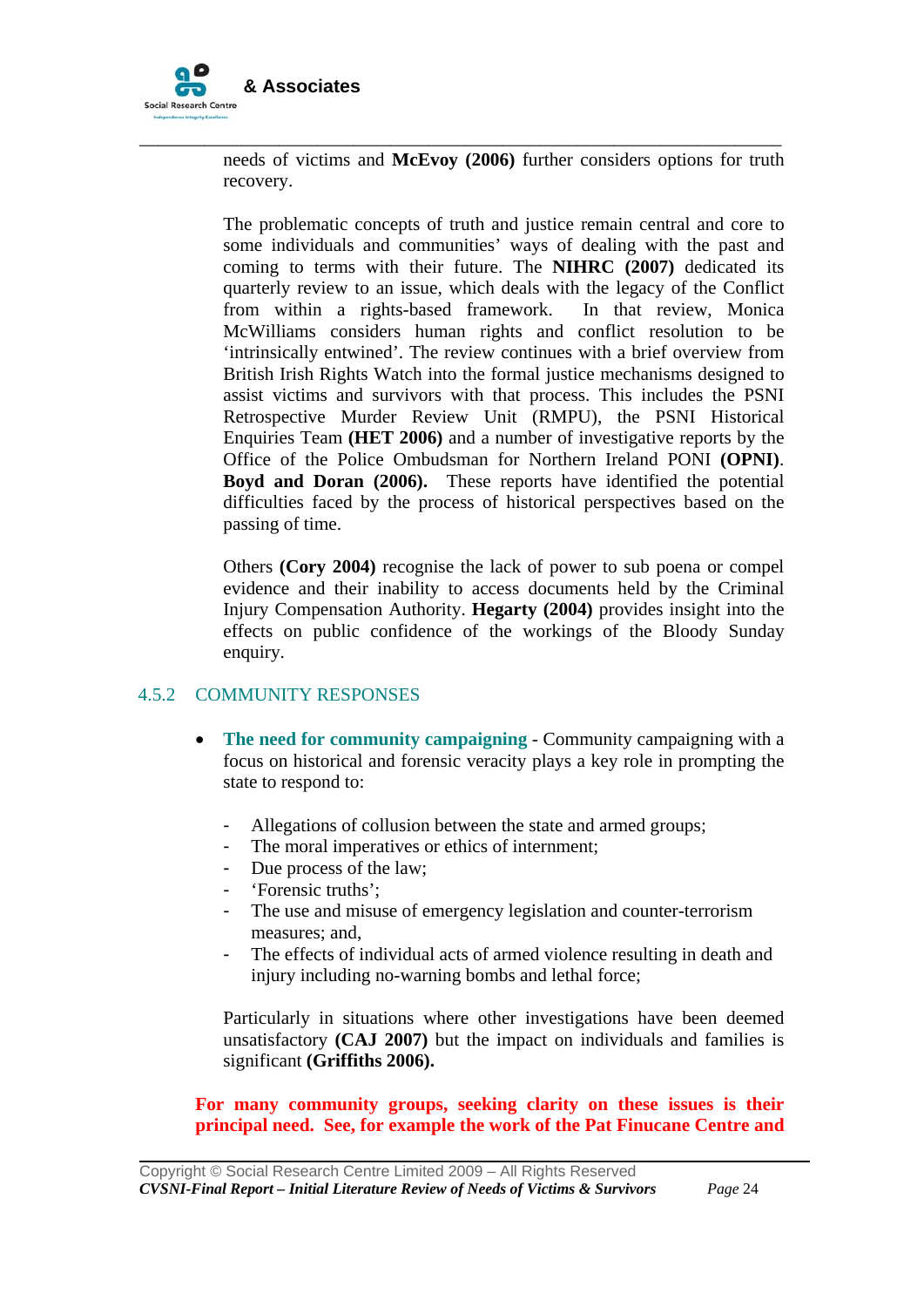

**the Legacy Project.** Such processes can also feed into processes of commemoration, memorialisation as well as individual and group healing. (This is further exemplified in Section 4.5 Public Acknowledgement/Recognition (Storytelling)).

\_\_\_\_\_\_\_\_\_\_\_\_\_\_\_\_\_\_\_\_\_\_\_\_\_\_\_\_\_\_\_\_\_\_\_\_\_\_\_\_\_\_\_\_\_\_\_\_\_\_\_\_\_\_\_\_\_\_\_\_\_\_\_\_\_\_\_\_\_

Much of the written materials on truth recovery is produced by communities of interest that emanate from Nationalist and Republican groups and for whom advocating for the recognition of Rights Violations and miscarriages of justice plays a key role in addressing their individual and community needs. See for example the **Eolas Project 2003, Ashton Community Trust (2002)** and **Droichead an Dóchais (2005).** Both of these reports are based on perceptions of State and Loyalist collusion in the New Lodge. The Island publications, in particular **Hall 40** considers failures in investigative procedures in the case of Loughgall. While **Firinne (2004)** focuses on state violence is focused on occurrences in the South Fermanagh area. Other examples from oral history projects might be considered for a perspective of victims needs from alternative geographical areas and communities of interest.

The strengths of oral and written history 'truth telling' projects have also been critiqued for their limits of their 'inclusivity' and consequently their value and partiality **(McGowan et al 2001, Lundy and McGovern 2005a, 2005b**, **2006)**.

Contributors from cross community backgrounds associated with WAVE outline their needs in terms of truth and justice. They perceive this as being linked to the process of dealing with the past in preparation for the future. This exemplifies again the connection between therapeutic processes and advocacy work in **Hall 52**. As one contributor comments, *"you can't close the book until you've written the final chapter. I need truth before I can close that part of my life and put it in its proper place."*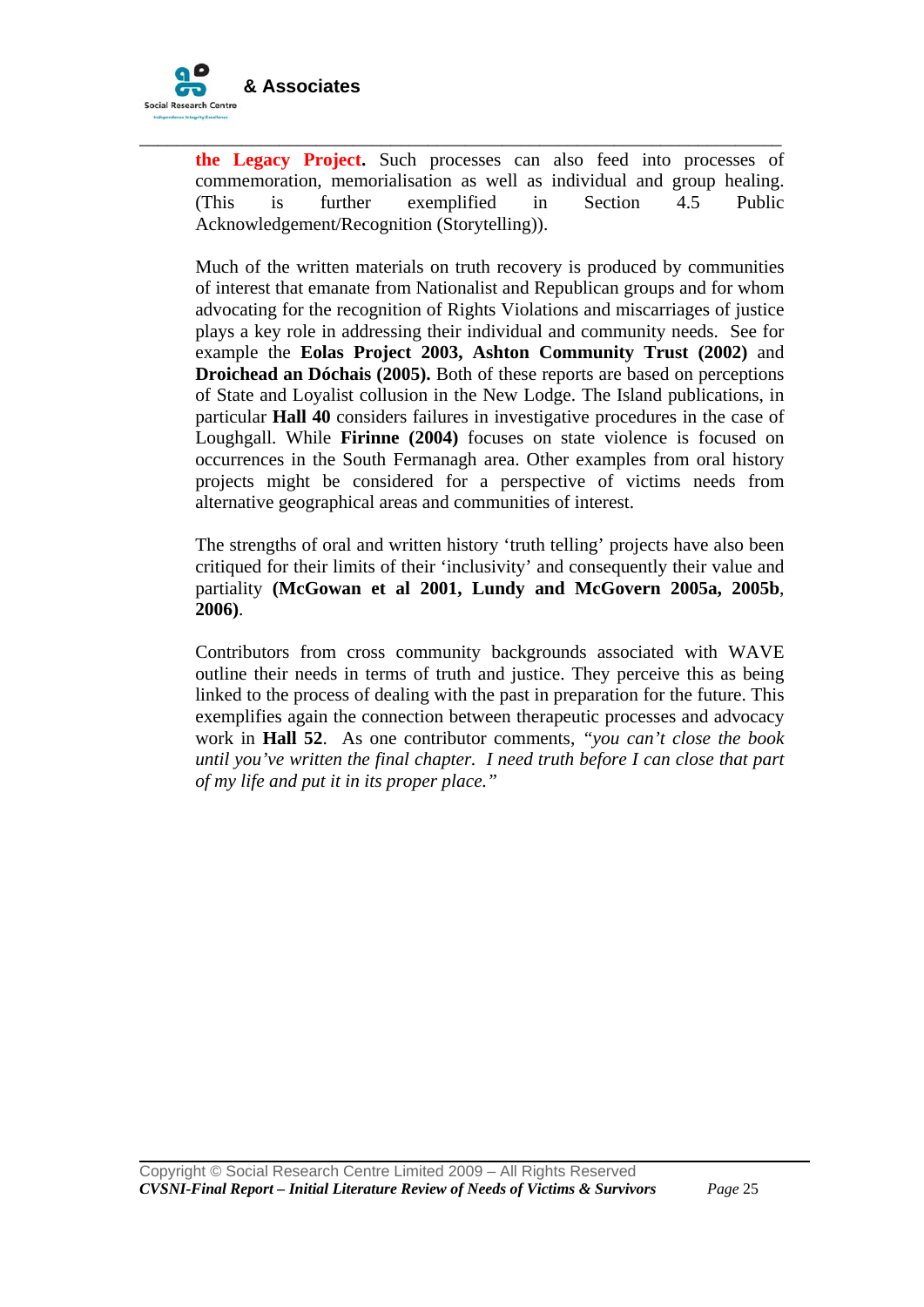

### **4.6 PUBLIC ACKNOWLEDGEMENT / RECOGNITION**

In relation to public acknowledgement / recognition, the literature review found that the Healing Through Remembering (2002) recommended that Governments, organisations and institutions *'should honestly and publicly acknowledge their various responsibilities for the conflicts of the past.'* The organisations further problematises a process of acknowledgment by defining it and subsequently considering the factors contributing to as well as those inhibiting its implementation **(Healing Through Remembering 2006)**:

\_\_\_\_\_\_\_\_\_\_\_\_\_\_\_\_\_\_\_\_\_\_\_\_\_\_\_\_\_\_\_\_\_\_\_\_\_\_\_\_\_\_\_\_\_\_\_\_\_\_\_\_\_\_\_\_\_\_\_\_\_\_\_\_\_\_\_\_\_

- **The need for personal healing can sometimes be met in part through public acknowledgement** - There are a number of ways in which private healing and public acknowledgment of the past (i.e. through the production of oral narratives and 'storytelling') overlap with 'truth recovery' and information dissemination and in memorials and material culture (see section 4.11. And this acknowledgement, it might be suggested can in the case of individual and community responses, also serve as a process of advocacy. **Gormally (2006)** considers the extent to which acknowledgement has a useful role and in preventing future violence.
- **Story-telling and narrative construction support some aspects of healing** - In the absence of adequate State information, community-based memorialisation processes realised through the publication of family narratives and story-telling projects are thought to be powerful ways of addressing the needs of victims Cunamh **(2002).** The wide role played by storytelling and narrative construction has been evidenced by the Healing Through Remembering Project with its focus on the exploration of different mechanisms to deal with the legacy of the past including storytelling, and the development of living memorials and museums and processes of commemoration including truth recovery and acknowledgement **(Healing Through Remembering 2005 and Kelly 2005).** An extensive audit of 'storytelling' was carried out by **Kelly (2005)** for Healing Through Remembering – however telephone contacts for this review revealed a number of forthcoming projects (e.g. TEAR, RAFT) not included in the audit and consequently recognising the need to update this work is essential.
- **Story-telling and narrative construction involving different communities can sometimes meet certain aspects of need** - The series of Island Publications produced by **Hall** and based firmly within a tradition of oral history gathering provides a rich seam of learning of the needs of victims and survivors from very different community perspectives. They focus on particular community groups or issues and a synopsis of their respective contents can be found in the annotated bibliography at the end of this section. In addition, the role of storytelling will also be considered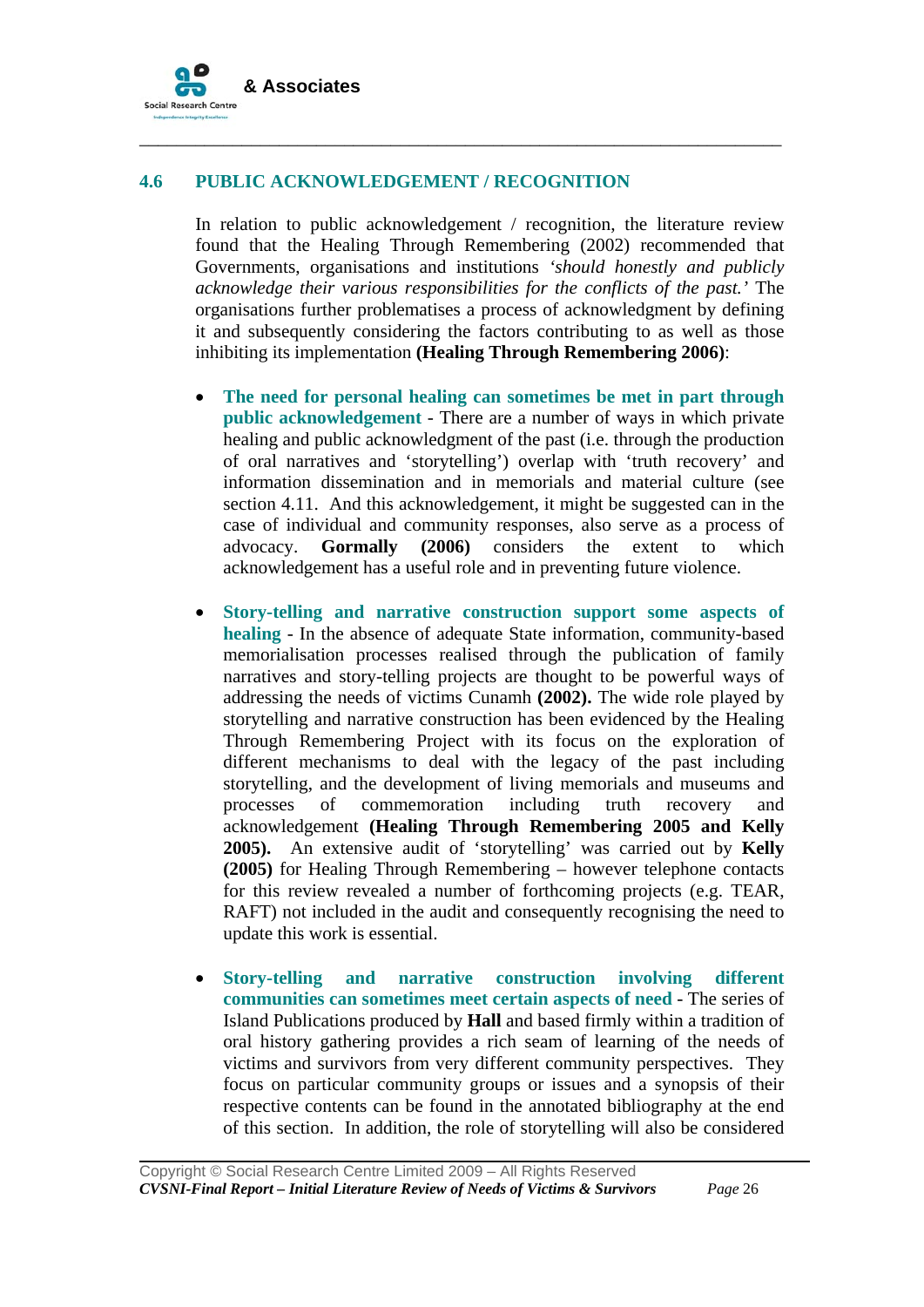

in the section below Dealing with the Past/Building for the Future within a single identity context. Here, the narratives of shared or similar experiences of loss amongst suffering women from different community backgrounds are acknowledged in work including *'We Too Have Suffered'*  (see [www.wetoohavesuffered.com](http://www.wetoohavesuffered.com/) and **Boydell et al. (2008).** 

\_\_\_\_\_\_\_\_\_\_\_\_\_\_\_\_\_\_\_\_\_\_\_\_\_\_\_\_\_\_\_\_\_\_\_\_\_\_\_\_\_\_\_\_\_\_\_\_\_\_\_\_\_\_\_\_\_\_\_\_\_\_\_\_\_\_\_\_\_

• **Talking therapies and narrative development are not for everyone** - Anecdotal information gleaned from the sector suggests a need for more innovative approaches for young men. An audit of the gender breakdown of services and programmes would be helpful to any needs analysis wishing to identify aspects for future planning for the sector.

### **4.7 FINANCIAL NEEDS – PERSONAL & SECTORAL**

In relation to financial needs, the literature review found that there were two main sub-categories of need - one relating to the personal financial needs of individuals including their access to state benefits; the other to the funding of the sector overall. The significance and impact of the role of the Employment Support Allowance on new beneficiaries is yet to be evidenced. In terms of sectoral funding, it has been suggested (see for example EHSSB 2006) that current funding arrangements '*lead to negativity and competition in the sector'*  and that there should be accountability measures in place with funder to *'avoid duplication and support business planning, prioritisation and therefore sustainability.'* 

### 4.7.1 INDIVIDUAL FINANCIAL NEEDS

 $\overline{a}$ 

Much of the literature concerns the changing financial needs of victims and survivors and outlines the dissatisfaction in the sector with existing mechanisms used to assess eligibility for financial compensation. The complexities of personal health and welfare circumstances in terms of multiple needs and rights have resulted in many individuals feeling and being unfairly treated **(Hamilton et al 2004)**. This might relate to the way in which government agencies require evidence of ill health and injury, in the process of means testing to ascertain the amount of compensation they are entitled to<sup>[1](#page-26-0)</sup>. The **EHSSB (2006)** *'agree that compensation in the past has been insufficient and that people continue to live with the legacy of inadequate compensation right through to old age.'*

<span id="page-26-0"></span> $1$  Oral testimonies presented to the Commission at meeting held at Glengall Street including from Wave Injured Group.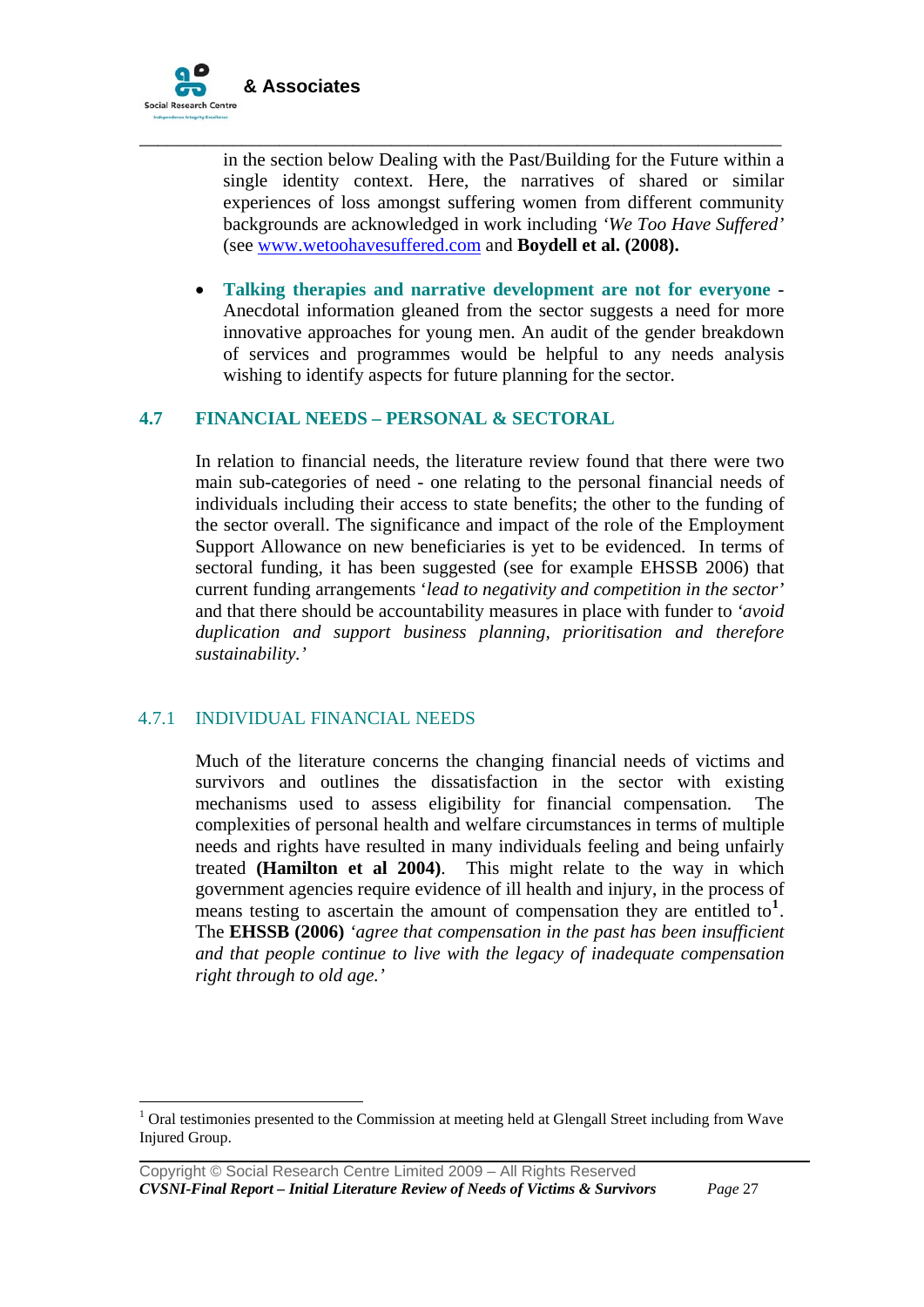

Other issues identified in the literature were:

• **Need to access discretionary payments rather than 'entitlements'** - Individuals' concerns were raised in a Parliamentary Question (26.7.99) to Secretary of State Mandelson by Bloomfield and subsequently, the Criminal Injuries (Compensation) (Northern Ireland) Order 1977 was superseded by the Criminal Injuries Compensation Scheme 2002 in providing compensation for loss of earning, earning capacity and cost of care. Anecdotally, there are many circumstances where victims and survivors report finding themselves excluded from what they consider to be entitlements. They report having to seek out discretionary payments from a variety of sources because there is a lack of clarity in terms of their eligibility for funding and benefit.

\_\_\_\_\_\_\_\_\_\_\_\_\_\_\_\_\_\_\_\_\_\_\_\_\_\_\_\_\_\_\_\_\_\_\_\_\_\_\_\_\_\_\_\_\_\_\_\_\_\_\_\_\_\_\_\_\_\_\_\_\_\_\_\_\_\_\_\_\_

**Need for information on how to access funds** - Information on how to access specific funds is not always evident, even where the financial needs of victims / survivors overlaps with other client groups. Some organisations have made considerable efforts to make such information available. However, these are often the best-resourced organisations.For example**,** the Northern Ireland Police Fund (nd**)** (NIPF) has produced a series of leaflets and information, for the benefit of the wider policing family. These signpost grants for prostheses and wheelchairs, education bursaries and psychological support for qualifying former and serving officers. The material also outlines the organisation's roles and responsibilities in terms of care of police staff who are victims / survivors **Saver/Naver (2007).** However, it highlights the perceived discrepancies in funds available to former Police and Prison Service personnel as opposed to former qualifying members of the UDR. While a number of small sectoral groups dedicated to advocacy work on behalf of victims and survivors are able to display and disseminate materials made available to them. Consequently, they are not always in a position to provide all the information they would like to their clients. For example, Relatives for Justice, in their contribution by telephone to this review commented that compensation monies, considered as savings by the benefits agencies, can result in those people not being able to access social security benefits. They give an example of assets bought with compensation funds. While this review is primarily based on a literature trawl – these comments are included as pertinent to any future needs analysis.

• **Need for appropriate financial support from awarding bodies**- one of these sources is the Northern Ireland Memorial Fund (NIMF), which was evaluated by **Deloitte 2005.** NIMF produced a report following consultation with victim support groups on NIMF's effectiveness in meeting the needs of victims (**NIMF 2008).**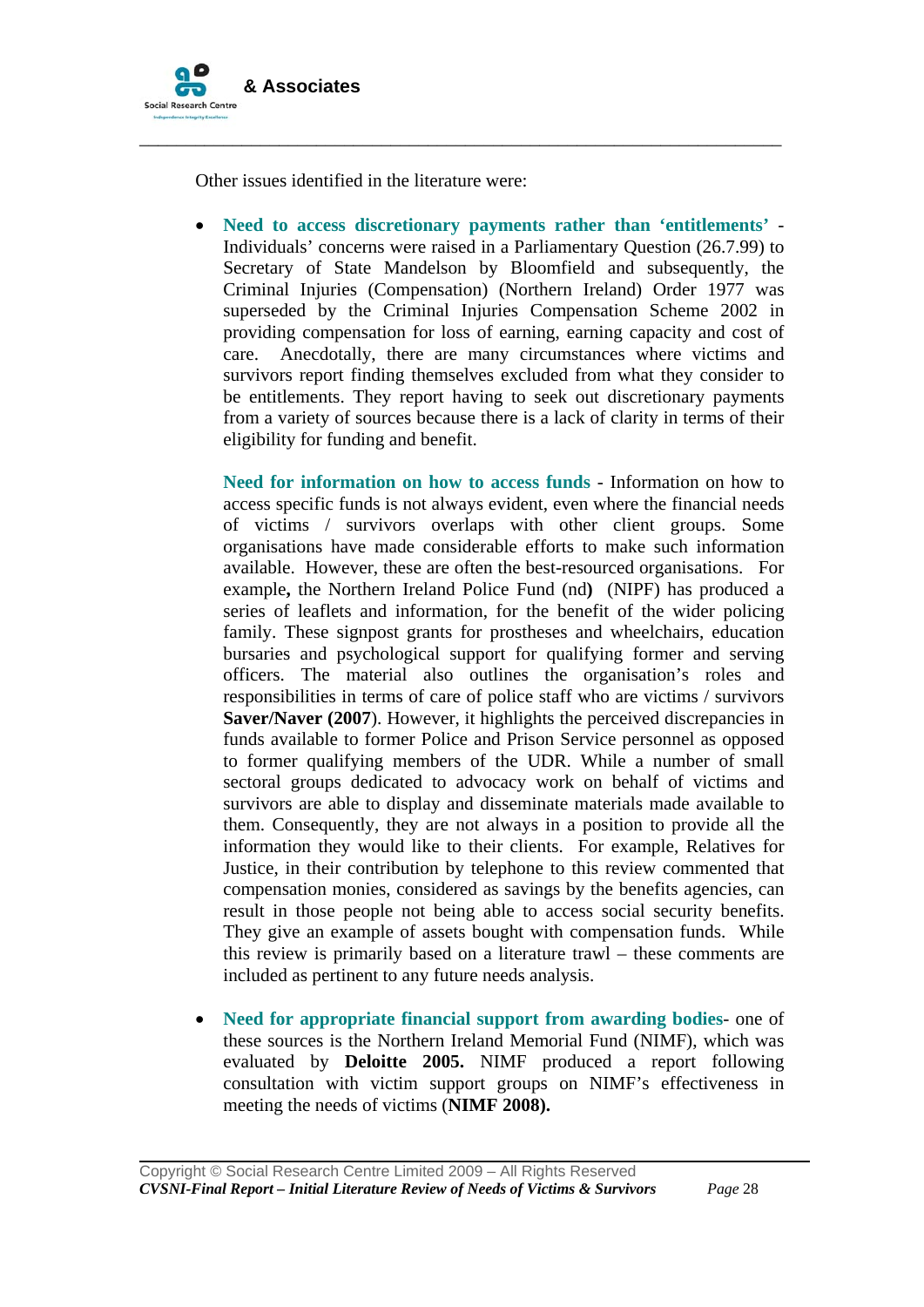

• **Need for a collective voice - Trauma Recovery Network** (2006) in its response to the Interim Commissioner for Victim's and Survivors proposed models for a forum to acknowledge the need to protect the financial affairs of victims and survivors with as their capacity decreases with the passage of time.

\_\_\_\_\_\_\_\_\_\_\_\_\_\_\_\_\_\_\_\_\_\_\_\_\_\_\_\_\_\_\_\_\_\_\_\_\_\_\_\_\_\_\_\_\_\_\_\_\_\_\_\_\_\_\_\_\_\_\_\_\_\_\_\_\_\_\_\_\_

### 4.7.2 FUNDING OF THE SECTOR

The principal administrators of funds available to groups working within the sector are the NICRC and CFNI. The principal funding streams are from the European Peace 2 and 3 programmes and from Government. A number of explicit pieces of work are funded by the NIO and those with an emphasis on restorative justice and work with former combatants have received match funding from Atlantic Philanthropies. A review of their annual reports indicates the levels of contribution made by each body.

• **Need for adequate funding of the sector overall - CFNI (2003)** provides a summary of good practice in victims and survivor groups highlighting the work of their funded groups. It provides an analysis of their services offered, the beneficiaries and challenges and obstacles to the continuation of that work. **Kelly (2008)** further considers the contribution made by CFNI to supporting the development of locally based self-help victims and survivors groups with a view to building capacity. In light of the changes that the Review of Public Administration could bring, it would be helpful to have clarity regarding funding being ring-fenced by Councils for victims' groups **(Saver/Naver 2007).** 

### **4.8 SOCIAL ISSUES – ISOLATION, SEGREGATION & EXCLUSION**

The literature review found that there was a:

• **Need to address social exclusion** - Social exclusion and the structural inequalities faced by victims and survivors of the conflict are considered by **Hillyard et al (2003)**. The barriers limiting full engagement with civic society are particularly pertinent to those living with disabilities (both physical and psychological) and those who are perceived to be at the margins of society including former pro and anti-state combatants including prisoners Pertinent materials to the Commission's work on social exclusion and reintegration for non-state combatants can be found in the resources and views held in a number of ex-prisoner groups, including Coiste, Epic, Tar Anall, Teach na Failte, Prisoner's Aid as well as in the work of NIACRO and Base 2. **(Snodden/Epic 2004, Teach na Failte 2000, Spence 2002, Hamber 2005.**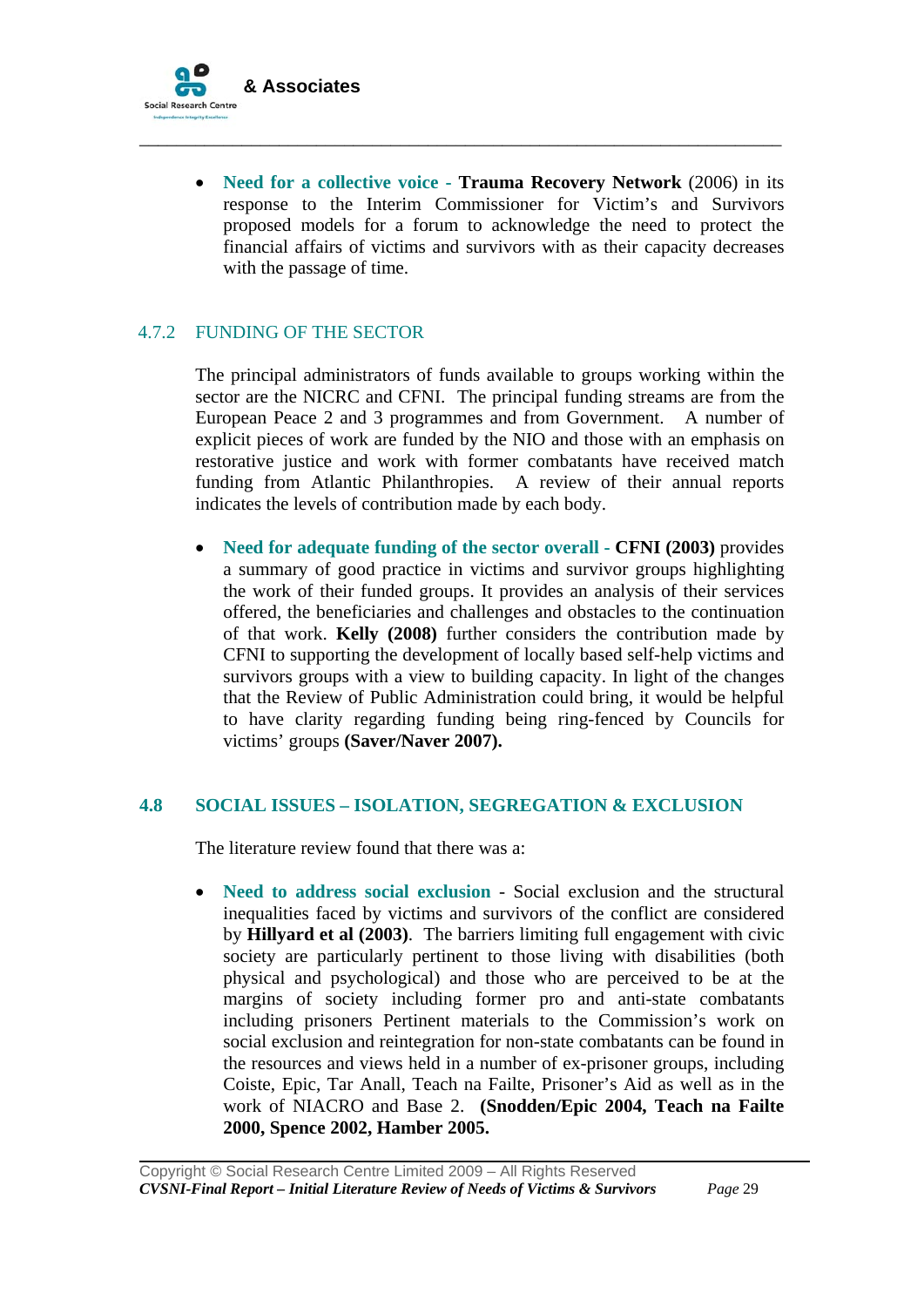

• **Need to reduce social isolation** – **Snodden (2005)** acknowledges the link with social isolation and sectarian segregation at a collective level for loyalists while Spence, (2002) discusses the stigmatisation of the children of loyalist prisoners and a parallel experience for children of republican ex-prisoners is explored by **Déagóirí le Chéile (nd)**. The social isolation of former security service personnel, their families and those that grieve them are considered by **QE5 2008.** The isolation of women is looked at by **Boydell et al (2008) and McLaughlin (2008).** 

\_\_\_\_\_\_\_\_\_\_\_\_\_\_\_\_\_\_\_\_\_\_\_\_\_\_\_\_\_\_\_\_\_\_\_\_\_\_\_\_\_\_\_\_\_\_\_\_\_\_\_\_\_\_\_\_\_\_\_\_\_\_\_\_\_\_\_\_\_

• **Need to address social segregation** - Social segregation in Northern Ireland has produced considerable fear and immobility in particular in rural areas **Hamilton et al. (2008).** A legacy of the conflict in rural areas**, Templer and Radford (2007)** and the brutality and separatism in border areas, in particular saw an entrenchment and polarisation of views that has left an inter-generational bequest of mistrust and intransigence of the 'other' **(Boydell et al 2007)** and some might even suggest a **legacy** of missed opportunities.

# **4.9 EDUCATION, TRAINING & EMPLOYMENT – SOCIAL SEGREGATION**

Restricted access to education, training and employment as a direct consequence of the conflict has occurred for particular groups of victims and survivors (for example former combatants and women. The literature review found that there was a significant need for support in these areas:

• **Standards of Good Practice** – **South West LSP (2006)** have produced a standards manual for counselling and befriending services addressing the need for both integrated and specially tailored services for victims and survivors. This is of particular relevance to the training and employment potential of befrienders and community-based support workers who have no professional qualifications but whose existing contribution in these roles is crucial to the sector. However there is a lack of clarity about how individuals working in these roles might be assisted by Government to achieve the mandatory standards to be desired and expected. An evaluation of conflict-related awareness training delivered in the SHSSB areas, **Healey et al (nd),** outlines the needs of service users and participants in relation to the training. It provides recommendations in respect of delivery and effectiveness of future training across the public sector. Responses by the **EHSSBS (2007)** to the DHSSPS consultation on *Standards of Good Practice for Counselling* indicates concern about how the valued use and status of community-based befrienders and voluntary support workers with no accredited or professional qualifications might be furthered as universal standards are developed.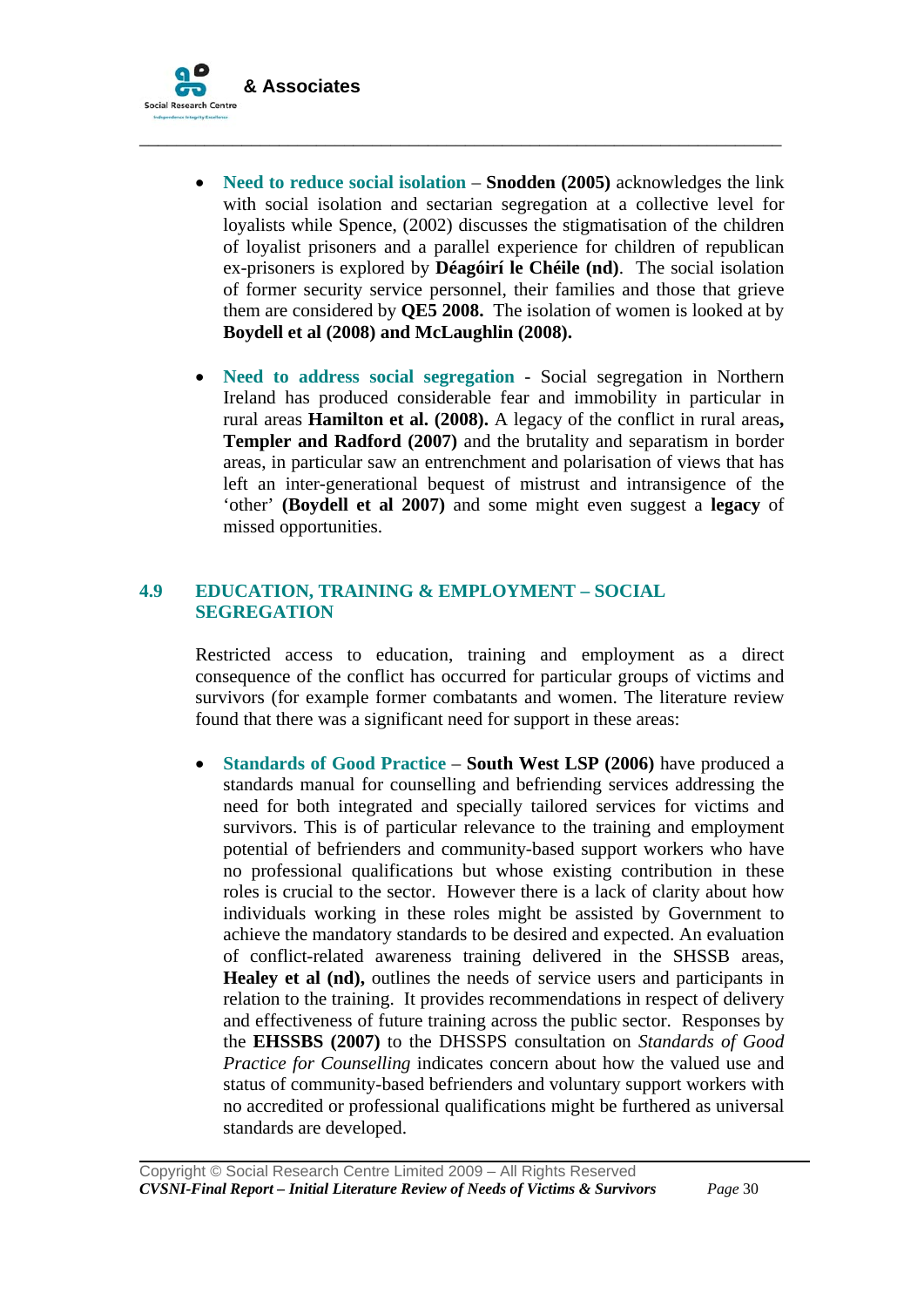

• **Need for economic and social activity** - **Tomlinson (2007)** outlines the benefits of economic and social activity to those suffering the effects of trauma. The needs of ex-prisoners and their families are discussed by **Snodden/Epic 2004** and **Hamber nd** and former members of the security forces by **QE5 (2008).**

\_\_\_\_\_\_\_\_\_\_\_\_\_\_\_\_\_\_\_\_\_\_\_\_\_\_\_\_\_\_\_\_\_\_\_\_\_\_\_\_\_\_\_\_\_\_\_\_\_\_\_\_\_\_\_\_\_\_\_\_\_\_\_\_\_\_\_\_\_

### **4.10 HEALTH – PHYSICAL & MENTAL WELL BEING**

In relation to health two main sub-categories of need arise and are recognised by all of the TAPs. One relates to physical health; the other to mental health and well being - and each of these is considered in turn below.

It is noteworthy that a number of publications focus on the needs of survivors to address *both* these areas (**Manktelow 2001, 2007, NISRA 2004, SHSSBS 2006/Mullan 2006**). And that acknowledging the necessity to address this are a number of leaflets and good-practice guides have been produced by the boards, trusts and statutory services (e.g. **Royal Hospitals 2008,**).

It is of further note that **McDougall (2007)** recognises as models of good practice the value of both the Primary Care Link Worker Service and GP Training designed and implemented in the Northern Board area to assist victims and survivors regionally and locally.

There are many instances where individual needs which must be met in terms of practical service delivery also interface with the needs of the community more generally. **Summerfield, D. (2000)** considers how personal recovery is grounded in societal recovery and that rights and issues of social justice shape collective healing. To that end, this section on health and the following section on dealing with the past have close links.

# 4.10.1 PHYSICAL HEALTH

- **Addressing chronic pain is a specific need for some**  The challenge to identifying and accessing a specific victim/survivor client group with chronic pain has been established by the **EHSSB (2006)** based on the audit of pain clinics carried out on its behalf by the Mater Hospital Trust.
- **There is a need to be able to access services in a timely manner Hamilton et al 2004** outline the delays faced by people in accessing specialist services**.**
- **Some groups may need support and encouragement to come forward to access services** - A reluctance by former Republican prisoners to seek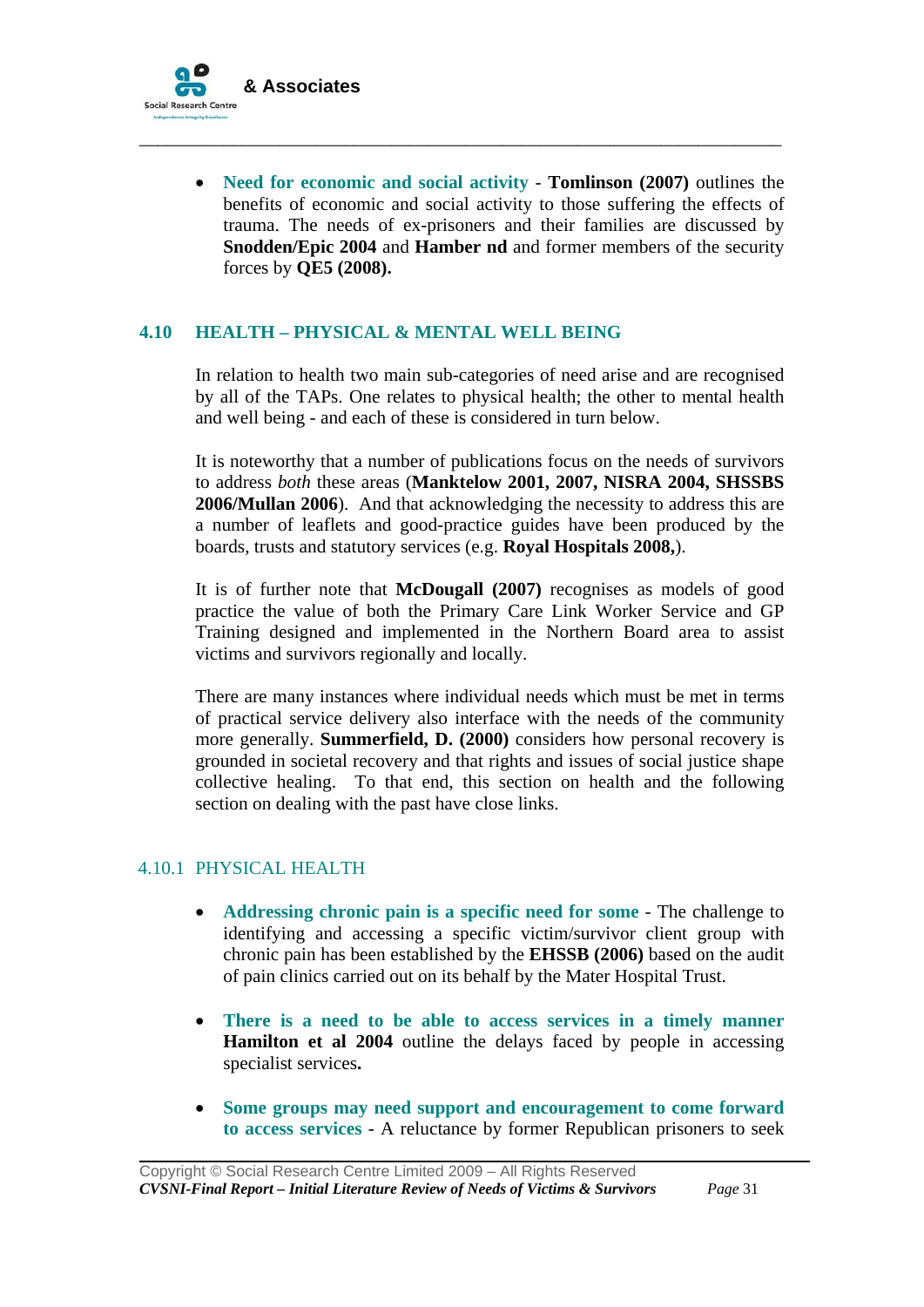

support for their physical and mental health needs has been identified by **Beyers (2007)** who suggests that *"while ex-prisoners may reject the use of the term 'victim' it is widely accepted the Conflict has had adverse effects on individuals, their families and communities".*

\_\_\_\_\_\_\_\_\_\_\_\_\_\_\_\_\_\_\_\_\_\_\_\_\_\_\_\_\_\_\_\_\_\_\_\_\_\_\_\_\_\_\_\_\_\_\_\_\_\_\_\_\_\_\_\_\_\_\_\_\_\_\_\_\_\_\_\_\_

• **Past, serving and the families of Police Officers can have different combinations of needs** – The needs of past, serving and the families of Police Officers, can span bereavement support, disability adaptations and chronic pain management. These are outlined by the **Northern Ireland Police Fund (nd).** It is important to note these specific combinations of needs are not exclusive to police officers. Other client groups require similar combinations of support.

### 4.10.2 MENTAL HEALTH

- **Need to acknowledge that the 'Troubles' have affected mental health –** find that *'"Troubles"-related trauma has a direct effect on the presentation of schizophrenia in Northern Ireland'.* Research **Mulholland et al (2008)** conducted by the School of Psychology at Queen's University, Belfast into the Legacy of the Conflict **(QUB ND)** documents the nature and extent of conflict-related experiences on mental health and social attitudes with a study including 2000 participants from Northern Ireland and 1,000 from the Republic's border counties in which one in ten of those surveyed report Post Traumatic Stress Disorder (PTSD) symptoms.
- **Need for timely and straightforward access to mental health services Bamford, Muldoon et al (2005)** found that accessing the health and social services provisions remains full of hurdles for some victims and survivors (**SHSSBS 2006/Mullan 2006)** and it has been suggested that they are 'not proactive in meeting chronic need' with a focus on the Board's relative understanding of visible, physical needs as opposed to psychological wellbeing. **Sperrin and Lakeland Trust (2007)** provides further insight into needs in this area and it was in turn influenced by the **Foyle Review of Mental Health Services (2003).**
- **Need to provide additional training for health care professionals -** Whilst **Connolly (2007)** considers developmental needs and mental health issues within the Whiterock area of West Belfast, much of the findings are applicable elsewhere in Northern Ireland, (irrespective of community or ideological background). This includes the need for additional training to develop the expertise of health care professionals as a more nuanced understanding of mental health related to conflict develops. In addition, A number of studies draw similar conclusions, "*The Government need to provide more support for families and parents affected by violence, living in segregated environment and hampered in their own ability to build*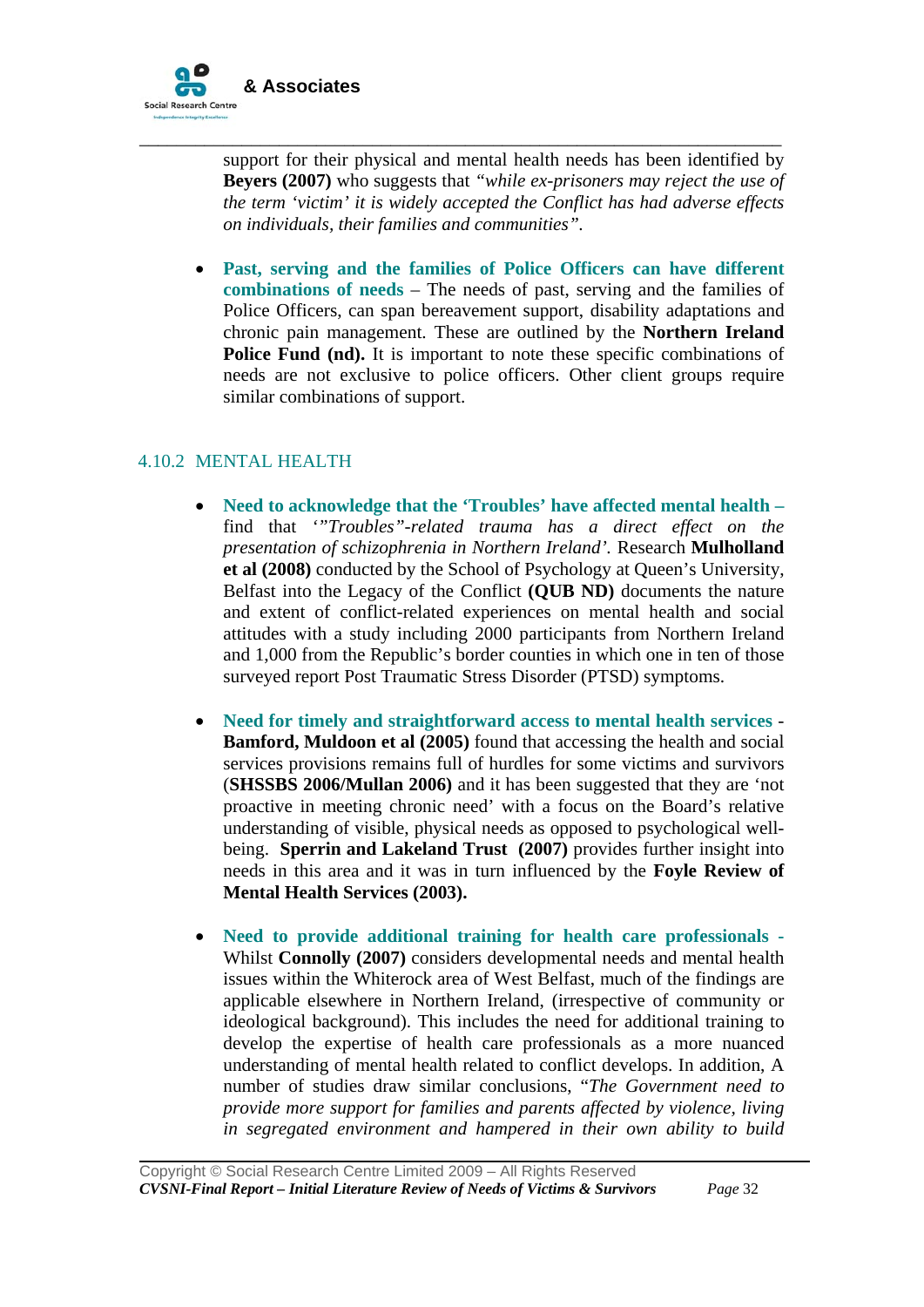

*bridges with neighbouring communities. Educators and other members of civil society working to encourage cross-community links need to be given adequate and sustained support"* (UN, 2000:14).

\_\_\_\_\_\_\_\_\_\_\_\_\_\_\_\_\_\_\_\_\_\_\_\_\_\_\_\_\_\_\_\_\_\_\_\_\_\_\_\_\_\_\_\_\_\_\_\_\_\_\_\_\_\_\_\_\_\_\_\_\_\_\_\_\_\_\_\_\_

- **Need for specialist services** An evaluation by **Capita (2003)** focuses on the specialist services required for those individuals who experience psychological problems. The report cites concerns about accessibility of regional specialised services. In keeping with Commission's thinking, the authors acknowledge the requirement for evidence-based service planning for the long term. They also point out that, at the time of writing (2003) voluntary and community sectors were bridging the gaps in statutory service provision. An emerging literature on self harm and completed suicides indicates that further work is necessary to address the links between the mental well being, the Northern Ireland conflict and suicide and self harm **(Tomlinson 2007).**
- **Need for better support for carers, professionals and clergy There is** a need to address the levels of burn-out in carers **(SHSSBS (2006)/Mullan (2006), CRC 2006**), of those experiencing secondary trauma including the clergy **(Leavey et all 2008).** The need for greater development and provision of training for carers within voluntary and community sector has been raised by CRC (2006). The value of further support and training for GPs has been raised by the Northern Board.

# **4.11 DEALING WITH THE PAST / BUILDING FOR THE FUTURE - RECONCILIATION**

The report of the Consultative Group on the Past (and the availability of the submissions made to it) can be expected to provide a rich source of material relating to the needs of those wishing to consider further how the building for the future might be best separated out from dealing with the past. It is anticipated that the concept of reconciliation, considered earlier (See Section 1.3), will feature within that report.

- **Reconciliation** The definition of reconciliation explored by Hamber and Kelly (2005), Kelly and Hamber (2005) is considered further by Wilson (2006a and 2006b). Whilst much of the practice based and published work of faith-based organisations (including Corrymeela, the Irish School of Ecumenics and Glencree), the concept of reconciliation is 'not accepted as a desirable common goal by all." **(NIAC 2005:12).**
- **There is a key need to address 'truth and justice issues'** This is the case for victims and survivors from all backgrounds. Much of the groundwork in relation to 'truth and justice issues' was carried out by Democratic Dialogue **(Hamber 2001, 2003).** This work laid the ground for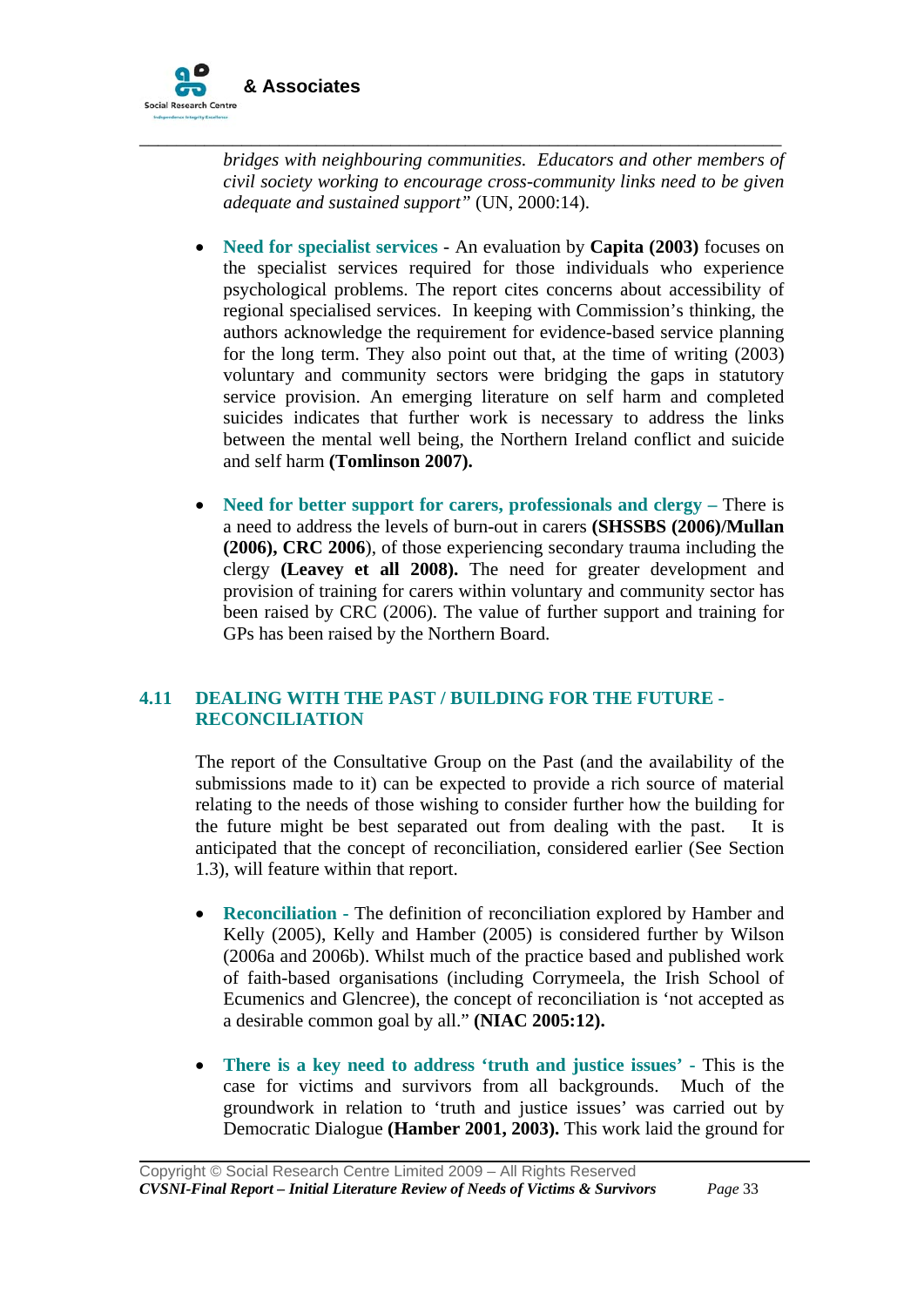

consideration of how the past will shape the future and the Healing Through Remembering Project (2002) has sought to '*identify and document possible mechanisms and realisable options'* for furthering this end. **Bell (2003)** and **McEvoy (2006)** respectively consider the different needs that victims and survivors have in terms of options for truth recovery

\_\_\_\_\_\_\_\_\_\_\_\_\_\_\_\_\_\_\_\_\_\_\_\_\_\_\_\_\_\_\_\_\_\_\_\_\_\_\_\_\_\_\_\_\_\_\_\_\_\_\_\_\_\_\_\_\_\_\_\_\_\_\_\_\_\_\_\_\_

• **There is need to ensure that the rights and interests of victims and survivors are mainstreamed into governmental thinking** - The needs of individuals and communities vary considerably in terms of what they require to deal with the past or build for the future. The organisational responses to a variety of diverse Government consultations including, (but not exclusively) A Shared Future, the Review of Public Administration the Bamford Review on Mental Health and Learning Disabilities and the development of the Crumlin Road Gaol and Girdwood Park and Maze sites provides a rich seam of data on the needs of victims and survivors as they intersect with specific departmental action plans.

This, consequently, highlights the need for the Commission to play an active role in policy development impacting on victims and survivors to ensure that the rights and interests of victims and survivors are mainstreamed into governmental policy and practice. It is noteworthy that there is an absence of any explicit reference to victims and survivors of the conflict within a number of key strategic frameworks, including the development of primary health and social care packages and the planning priorities and actions of the DHSSPS.

- **In dealing with the past, there can be a need for an overlap between advocacy and psycho-therapeutic services** - As considered earlier, the intersection between advocacy and psycho-therapeutic interventions can often be blurred. This is also the case when considering that there is no bifurcation between building for the future and dealing with the past. Examples of how this occurs can be found in much of the material which considers prisoner's issues such as within the context of the nationbuilding programme of Coiste na n-Iarchimí with projects such as Legacy **(Beyers 2007)** and as a process of community activism and conflict transformation **(Shirlow et al. 2005).**
- **There is a need to identify partners to the sector wishing to 'build the future and reflect the past'** - There is a role to be played by the Churches **(McBride 2006).** Early attempts to consider the ways in which a day of collective reflection on the past might be useful or supported by the Healing Through Remembering Consortium **(Healing through Remembering (2006)** have been evaluated by **Blake (2008).** The author concludes that there are mixed reactions to such a day.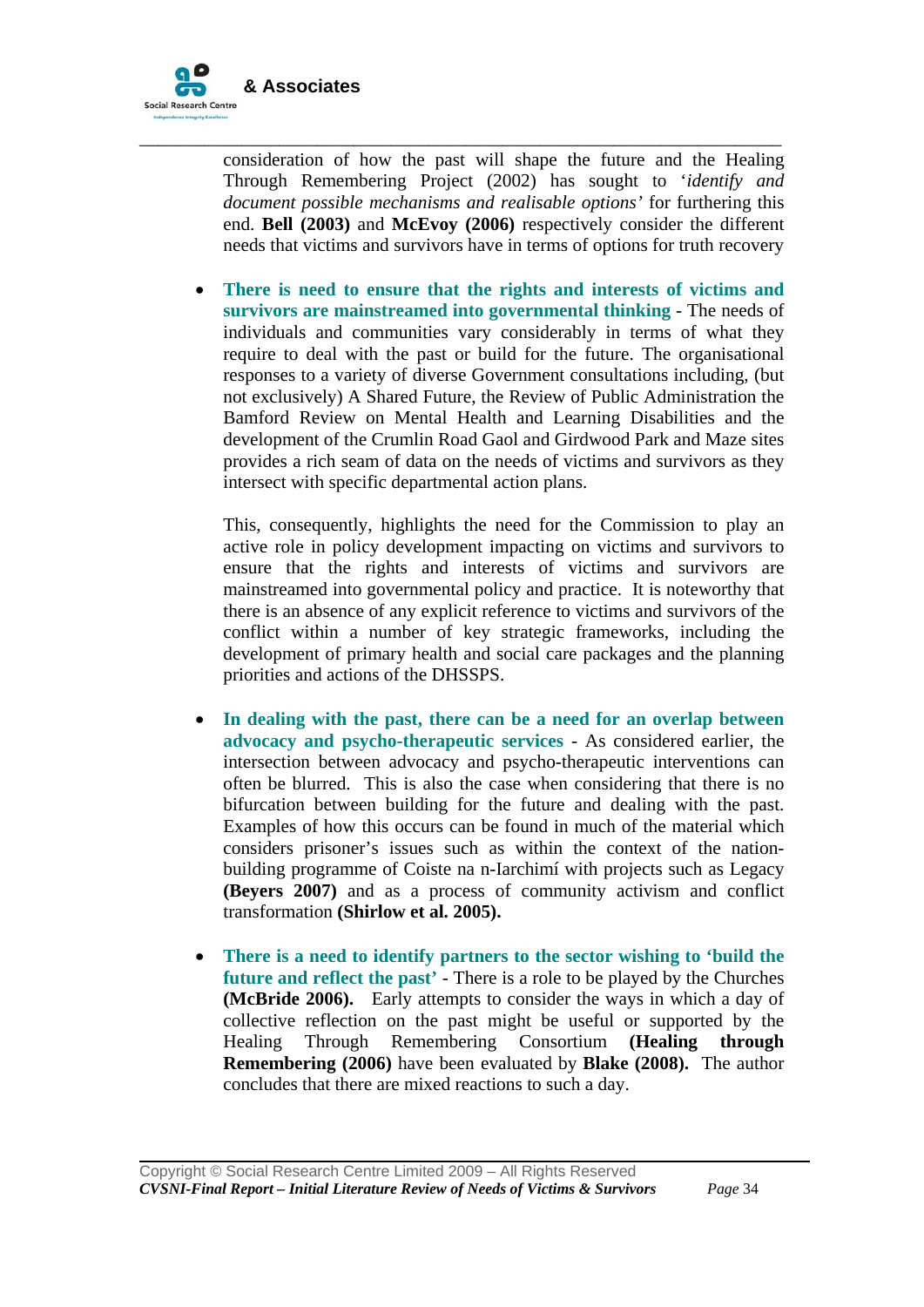

• **There is a need for storytelling and other arts-based programmes** - The literature highlights the need to recognise the intersection between creativity and therapeutic responses (e.g. story telling). Local responses to local narratives have included recording of community responses to events and personal oral histories **(An Crann (2000), TWN (2006), Healing through Remembering (2005) Kelly (2005). Mullan (2006)** comments on how these are then drawn on to develop an understanding of communities' responses as well as to inform a larger meta narrative in terms of commemoration and memorialisation, individual health and well being.

\_\_\_\_\_\_\_\_\_\_\_\_\_\_\_\_\_\_\_\_\_\_\_\_\_\_\_\_\_\_\_\_\_\_\_\_\_\_\_\_\_\_\_\_\_\_\_\_\_\_\_\_\_\_\_\_\_\_\_\_\_\_\_\_\_\_\_\_\_

- **There is a need to consider the importance of material culture as a tool for healing and remembering** - A record of memorabilia, material culture and artefacts connected to the Conflict has been collated by **Brown (2008)**. This audit, along with a catalogue of suggestions and proposals relating to the development of a living Memorial museum **(Pubrick 2007),** has been developed under the auspices of the Healing Through Remembering Project.
- **The needs of specific client groups merit attention** Issues relating to women are considered in Section 4.12. Trans and inter-generational issues are addressed in Section 4.14. Issues relating to particular groups e.g. children and young people, and the families of Police **(Black 2004),** and Prisoners **(Deagori le Cheile)** are addressed here also. There has been little written material about people living with disabilities as a direct result of the conflict produced by the disability sector, and the specific needs of gay and bisexual men in terms of mental health issues is briefly touched on by **(McNamee 2006).**
- **There is a need to acknowledge and promote good practice In order** to promote good practice in support the needs of victims and survivors, there is a need to acknowledge, disseminate and promote good practice. This could be done through the audits and comparisons of existing projects, such as **Healing Through Remembering (2005).**

# **4.12 GENDERED PERSPECTIVE**

Due to the death, illness, injury and / or incarceration of other family members women's opportunities for academic and employment were limited and restricted i.e. as their role as carers intensified. Anecdotally, it has been found that the impact of the conflict had, in some cases, profound impact on their health and psych-social needs.

• **There is little information on the gender-specific needs of victims and survivors** - Writing in 2006, Training For Women Network found that*,*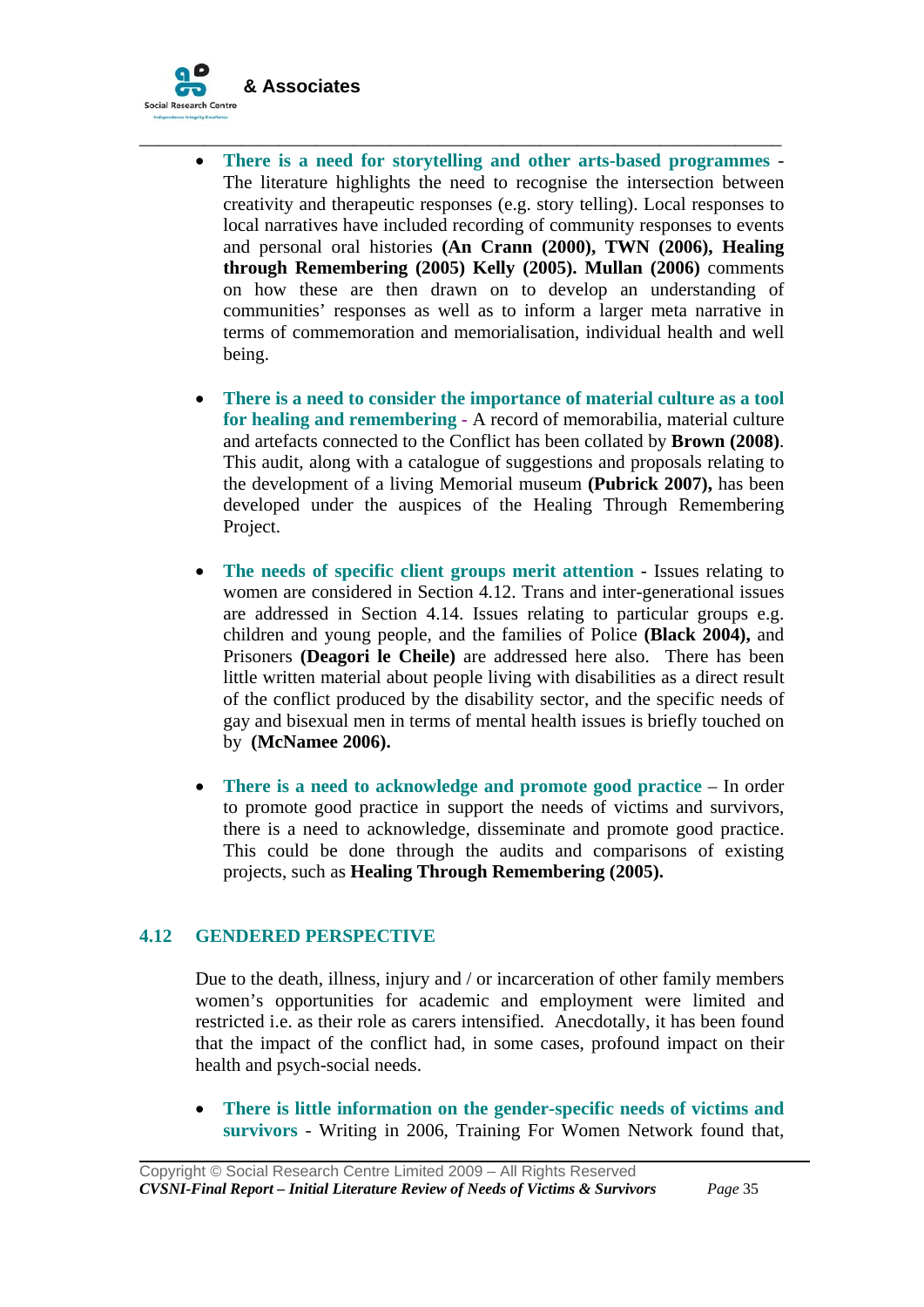

*"The dimension of gender in the conflict in Northern Ireland has been largely hidden"* **TWN (2006**). The marginalisation of women's issues and gendered discourse is discussed in terms of the Holy Cross and McCartney affair explored by way of an analysis of media representation of women and girls by **Ashe (2006, 2006, 2007)**. **Potter (2005),** suggests that women are the principal 'living victims, of the Troubles and writing on the predominance of women in voluntary and community organisations. He also acknowledges their under-representation within Government and local Government and argues that the chances of peace are enhanced *'by equipping women who have been most affected by the conflict with the skills, qualifications and capacity to participate more fully in their communities, civil society economic life and political structures'*. **Templer and Radford (2007) and Boydell et al (2008)** endorse this view and further find that the direct and indirect impact of the conflict on women's lives resulted in different manifestations of loss and trauma to those of men. Consequently, different positive and negative coping strategies have emerged for women. These in turn have impacted on both the medicalisation and pathologicalisation of health issues for women and on their levels of material and social poverty.

\_\_\_\_\_\_\_\_\_\_\_\_\_\_\_\_\_\_\_\_\_\_\_\_\_\_\_\_\_\_\_\_\_\_\_\_\_\_\_\_\_\_\_\_\_\_\_\_\_\_\_\_\_\_\_\_\_\_\_\_\_\_\_\_\_\_\_\_\_

Women as principal carers throughout conflict have been alluded to elsewhere in this literature review, (including **QE5 (2008)** and **Boydell (2008)**. Their needs are explicitly addressed by **McLaughlin (2008**) who draws on the voices of women to consider their roles as explicit peacebuilders and **Radford and Templer (2008)** highlight how their roles as community carers, activists, educators and co-ordinates require further support. And a number of oral history projects that highlight the stories and narratives of women, attest to their value rather than their peripheralisation within communities.

# **4.13 COMBATANTS - EX-PRISONERS AND FAMILIES, SECURITY SERVICES PERSONNEL**

'*While there is a definition of a victim in the Victims and Survivors (NI) Order 2006, there is no consensus on the definition of a victim and survivor within the community'* **(McDougall 2007)**.

**MacBride** (cited in **Hamber and Wilson 2003**) argues that all victims including those of state violence deserve equal recognition. And **McDougall (2007)** states that *'where an individual has a need arising out of the conflict, be that a need for counselling, befriending or practical help, that need must be met'.*

The most challenging and underdeveloped area of debate within the sector appears to be definitions and routes to inclusion of a diverse range of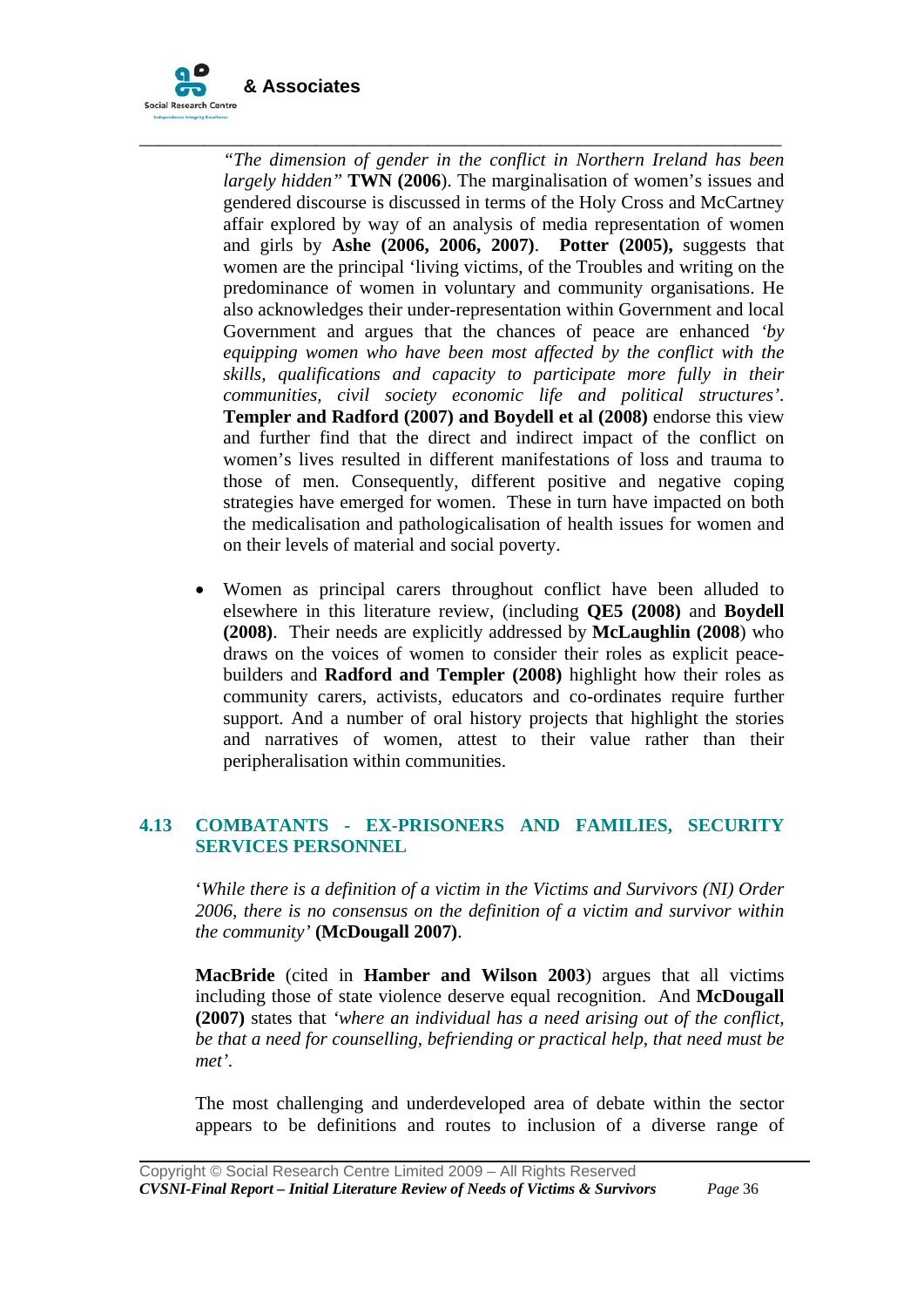

victims/survivors when the focus is firmly on the inclusion of former combatants from pro- and anti-state positions, including Republican and Loyalist groups **(Victims Unit 2003, Thurston 2005.** This dichotomy can be evidenced in research carried out by the Northern Ireland Human Rights Commission **(NIHRC, 2003:6)**, which found that, *"there are those who feel that 'real' victims had no choice over life, death or injury, whereas perpetrators had the choice whether or not to take part in premeditated acts of violence".* The lack of desire by many Republican ex-prisoners to be considered a victim is considered by **Beyers (2007).** 

\_\_\_\_\_\_\_\_\_\_\_\_\_\_\_\_\_\_\_\_\_\_\_\_\_\_\_\_\_\_\_\_\_\_\_\_\_\_\_\_\_\_\_\_\_\_\_\_\_\_\_\_\_\_\_\_\_\_\_\_\_\_\_\_\_\_\_\_\_

## 4.13.1 EX-PRISONERS AND FAMILIES

- **Funding -** Groups representing politically-motivated former prisoners are able to access funding for practice and research-based work through a number of routes that are also open to all victims and survivors. They can also source funds from sources explicitly ring-fenced to deliver a comprehensive support structure for former prisoners and their families **NIVT (2001). Shirlow et al (2005), Shirlow (2007, 2008)** and others including Déagóirí **le Chéile (nd), Hamber 2005)** evidences how these funds enable ex-Prisoners to become involved in a variety of peace building and policy development projects.
- **There is a need to tackle social exclusion**  The social exclusion of former prisoners and their families are considered by **Hamber (2005), Thurston (2002), Jamieson and Grounds (2002). Conroy et al (2005)**  look at the process and needs which arise from displacement. And **Spence (2002)** considers the needs for *'support to help rebuild and fortify relationships with individuals and with their community'.*
- **There is a need to tackle exclusion from employment Barriers to ex**prisoners accessing employment is addressed in *all* the materials produced by ex-prisoner groups.

#### 4.13.2 SECURITY SERVICES PERSONNEL

In relation to security services personnel, the literature review found that:

• **There has been limited material written that relates specifically to the needs of security service personnel and their families** Far fewer attempts have been made to capture the oral histories of the security services (see for example **UDR 2005)** publication. However **Paterson et al. (2001), Snodden (2005)** and **Hamilton et al. (2004)** all flag up their needs in terms of the emotional, psychological, physical and financial challenges being faced. Similarly, **QE5 (2008)** considers the results of a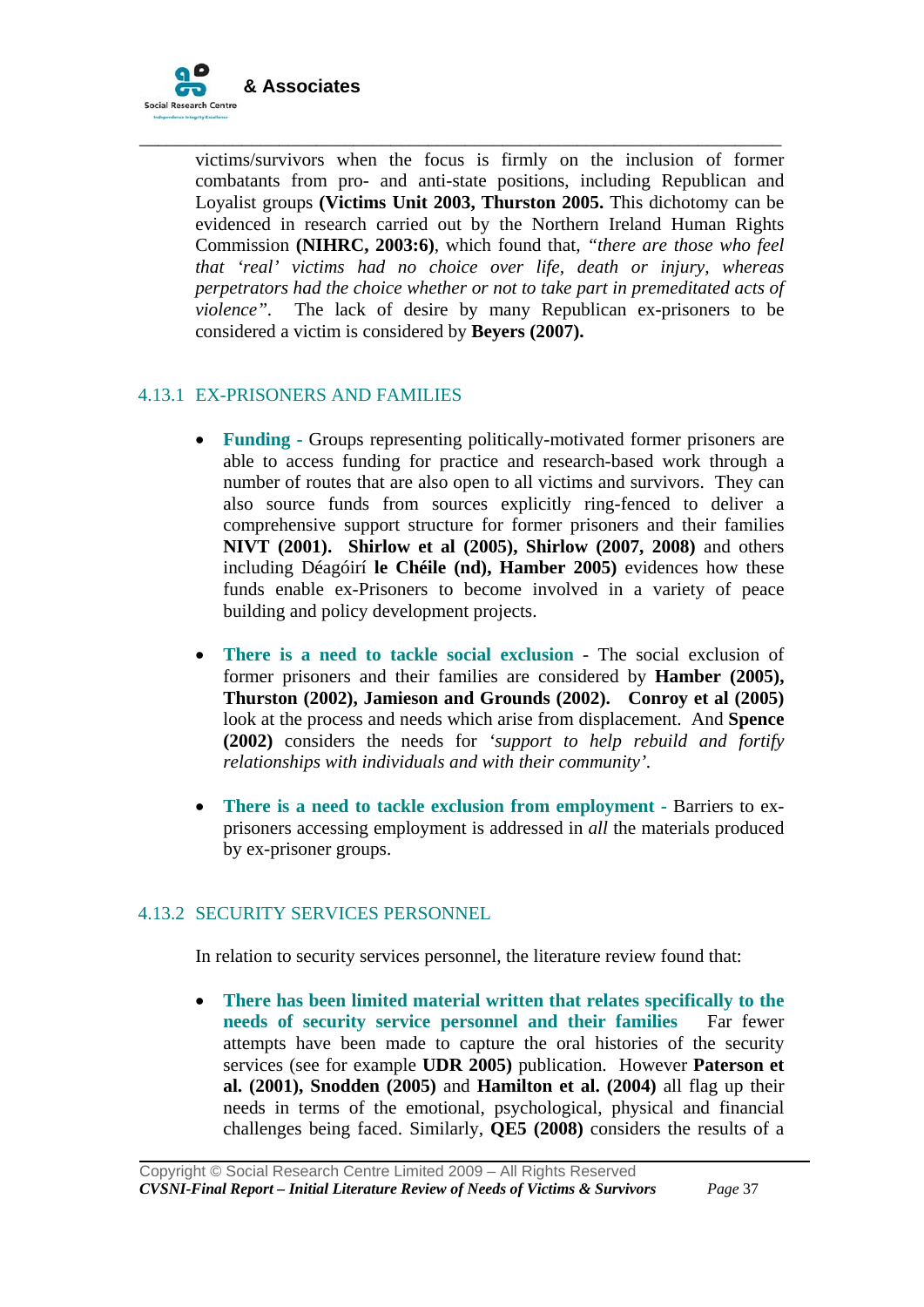

needs analysis carried out by questionnaire, in local interviews and focus groups, with former members of security forces comprising Phoenix's 7,545 regional membership. It highlights areas of need including health, welfare advice and support, social isolation, loss of status, skills deficit and employment.

\_\_\_\_\_\_\_\_\_\_\_\_\_\_\_\_\_\_\_\_\_\_\_\_\_\_\_\_\_\_\_\_\_\_\_\_\_\_\_\_\_\_\_\_\_\_\_\_\_\_\_\_\_\_\_\_\_\_\_\_\_\_\_\_\_\_\_\_\_

• **Zurawski (2001),** exploring issues of identity and violence in Northern Ireland, suggests that those considered *'legitimate'* targets because of their roles within the police service, the army or as prison officers, tend to be viewed collectively by their profession, rather than as individuals or as family members.

#### **4.14 TRANS & INTER-GENERATIONAL NEEDS**

There is a growing awareness of the trans- and inter-generational impact of there being victims and survivors in families. **Harrison and Healey (2004)** highlight *'Failure to identify and intervene early and treat traumatised children may increase probability of psychiatric morbidity in adulthood.'* And both **Tomlinson (2007)** and **Beattie et al (2006)** consider the impact of the conflict on suicide and self harm amongst young people.

- **The needs in this area are addressed explicitly in international literature, but less so locally –** The United Nations Report to the General Assembly on children and armed conflict states that, *"The Government need to provide more support for families and parents affected by violence, living in segregated environment and hampered in their own ability to build bridges with neighbouring communities. Educators and other members of civil society working to encourage cross-community links need to be given adequate and sustained support***" (United Nations, 2000:14).**
- The extent to which the impact of Conflict is passed on through families intentionally and unintentionally is an area that requires some considerable attention and which has been addressed explicitly in international literature, but less so locally and consequently requires a much more comprehensive focus to support both service planning and delivery in the medium to long-term (**Burrows and Keenan 2004a, 2004b, 2004 c).**
- **Children and young people are at considerable risk of being affected - Feldman (2002)** writing on Northern Ireland as being in what he describes as a comparative transitional status – considers children to be vulnerable targets of violence and aggression pathologicalisation of childhood 'authors of violence bearing the unmediated social horrors of the past'. How this plays out for young people with connections to armed groups is also evidenced in the comparative work of **Brett and Specht (2004)** whose fieldwork in West Belfast considers the peer and family cultures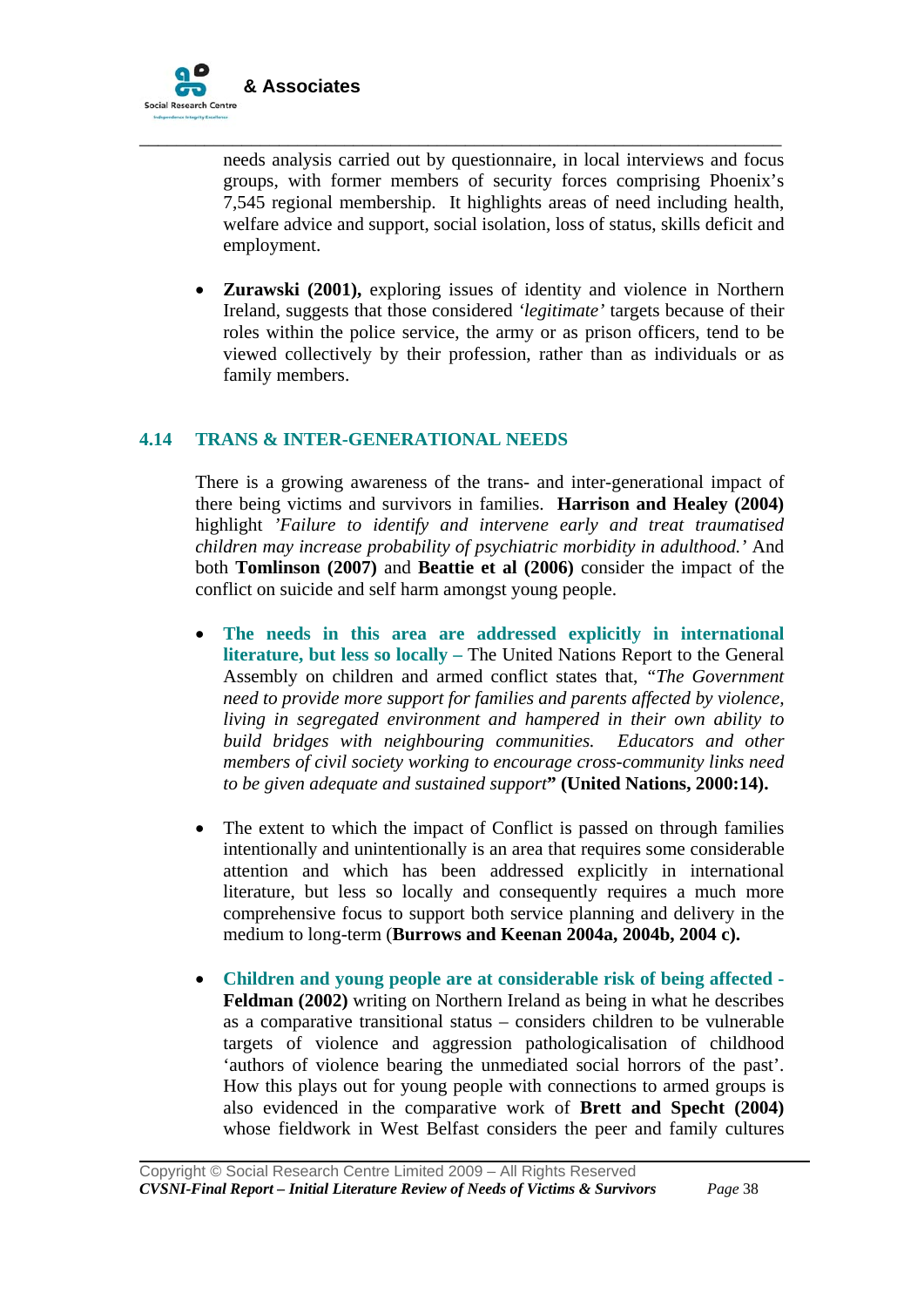

and pressures which results in young people normalising and internalising culture of sectarian violence. This is evidenced in the play practices of some young people by **McKeown (2001)** and in the work of **Stewart et al. 2005.** 

\_\_\_\_\_\_\_\_\_\_\_\_\_\_\_\_\_\_\_\_\_\_\_\_\_\_\_\_\_\_\_\_\_\_\_\_\_\_\_\_\_\_\_\_\_\_\_\_\_\_\_\_\_\_\_\_\_\_\_\_\_\_\_\_\_\_\_\_\_

Comprehensive research into children's rights by the Northern Ireland Commission for Children and Young People recognises this when it considers the legacy of the conflict through a rights-based exploration of children and young people with a focus on statutory services **(Kilkelly et al 2004).** 

The need to address this legacy of the conflict through inter-community work for youth is to the fore in the application of the **JEDI** (Joined in Equity, Diversity and Interdependence) model core to the working of the Community Relations Council and the Youth Council of Northern Ireland consequently evidenced in the core funded inter and intra community work of both organisations. The challenges (as well as the positive responses) to those principles facing those engaged in specifically conflict-related youth work can be found in much of the youth-produced work of Wave (**Peake 2001, WAVE 2003)** and other organisations focussed on community relations specifically within the context of the conflict for young people **(Smyth 2007)** and resources and therapeutically-based programmes such as those produced locally in partnership working - see, for example www.enablingyoungvoices.org **Stewart and Thomson (2005), Wider Circle 2008.**

- **There could be a benefit in examining the impact over the longer term -** Surprisingly few authors, (notable exceptions being**, Burrows and Keenan (2004a & b & c), Healey (2004), Muldoon et al. (2000 and 2005), Smyth M et al. (2001 and 2004,** Kennedy, L (2003) Murphy **2004)**, have given long-term commitment to focus on the impact and legacy of conflict on young people and their families in the local context. (It is pertinent here to remember that between 1969 and 2003, 274 children and young people up to the age of 17 lost their lives as a direct result of the troubles **Smyth et al., 2004)**.
- **There may be a benefit in focusing on young people's needs in particular areas** - There are a number of pieces of work which focus on the needs in particular areas or related to specific issues or incidents involving children and young people for example in different areas of North Belfast and Derry/Londonderry areas which saw the highest number of fatalities and casualties: **North Belfast Community Research Project (2003), Cadwallader (2004), Droichead an Dóchais (2005), McAvoy-Levy (2007), Roche (2005),** and with the children of ex prisoners **(Hall 31 and 74, Spence 2002, Jameson and Grounds (2002))**, loyalist activists **(Snodden 2004)** and service personnel (**Black 2004). Kennedy (2002)**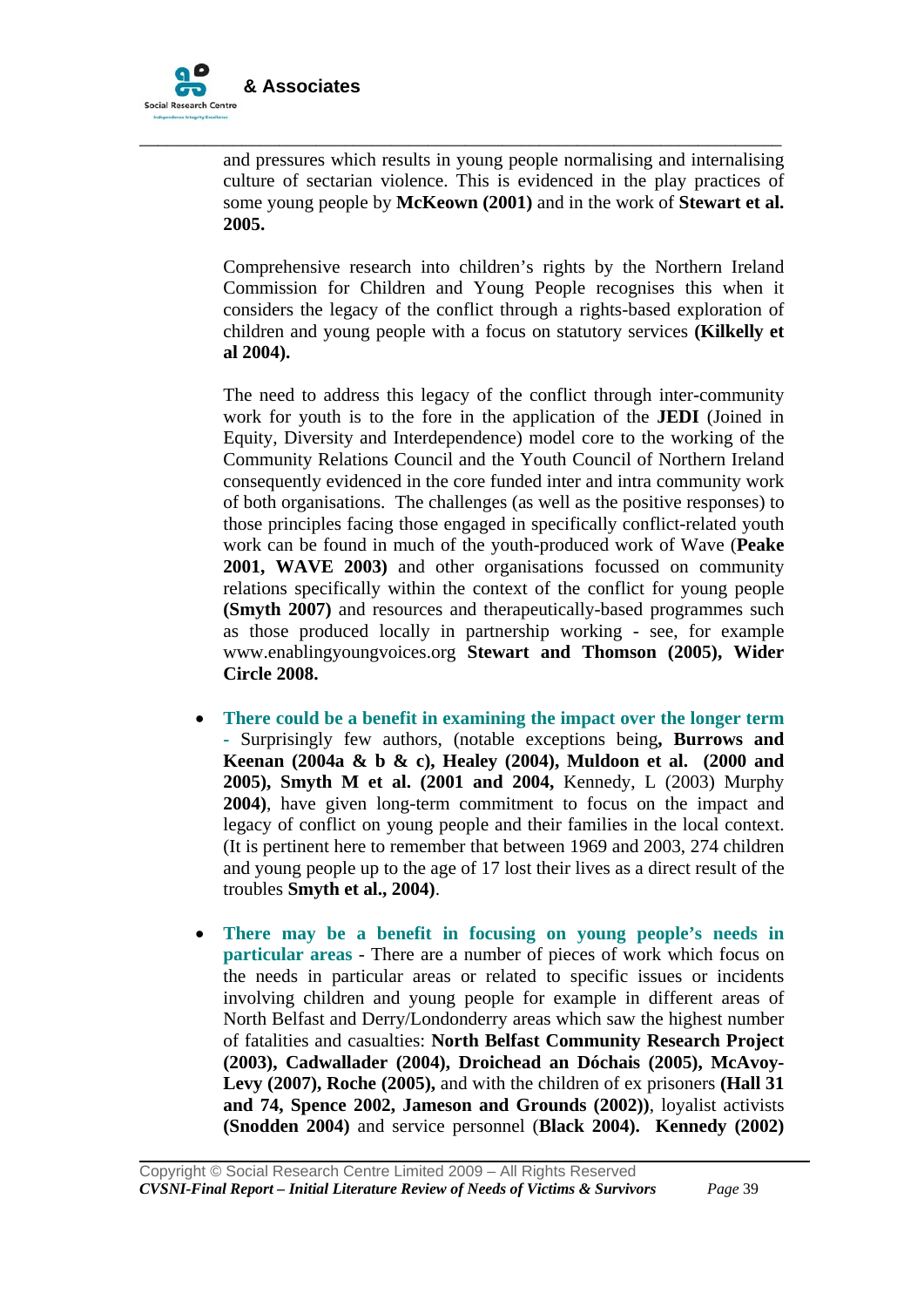

highlights the experiences of children who are the victims of paramilitary 'punishment' beatings and exiling**.** 

\_\_\_\_\_\_\_\_\_\_\_\_\_\_\_\_\_\_\_\_\_\_\_\_\_\_\_\_\_\_\_\_\_\_\_\_\_\_\_\_\_\_\_\_\_\_\_\_\_\_\_\_\_\_\_\_\_\_\_\_\_\_\_\_\_\_\_\_\_

• **There is an important need for respectful and sensitive consultation and engagement with young people affected by the Conflict -** It is noteworthy that some young people with direct experiences of the conflict and its legacy are concerned about the quality of their engagement in research projects and the benefit to them and to wider society – "*We felt marginalised, like lepers or something – they made us feel more marginalized than we ever felt ourselves*" **Déagóirí le Chéile (nd).**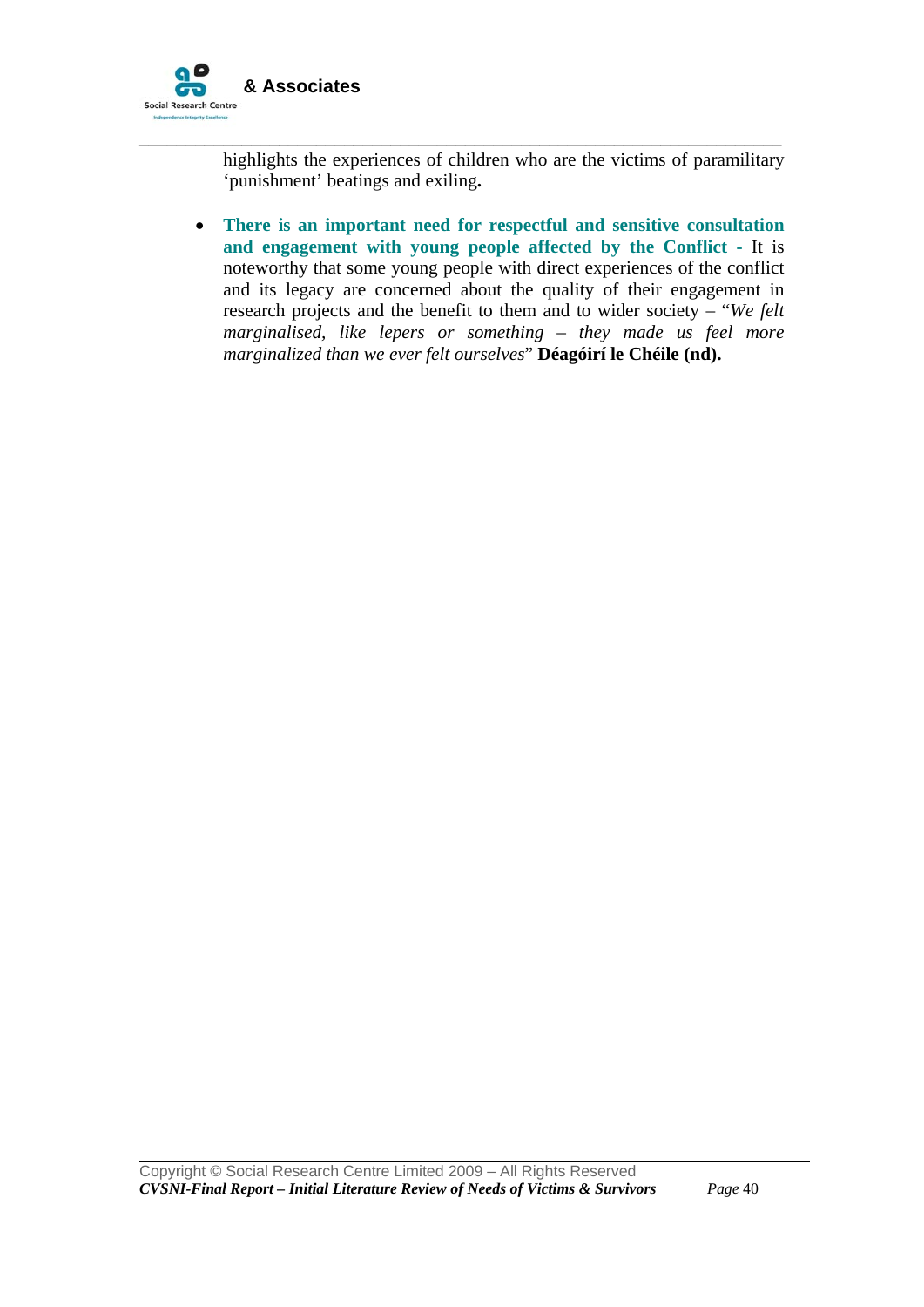

# **5 GAPS IN CURRENT KNOWLEDGE AND KEY AREAS FOR FURTHER RESEARCH**

\_\_\_\_\_\_\_\_\_\_\_\_\_\_\_\_\_\_\_\_\_\_\_\_\_\_\_\_\_\_\_\_\_\_\_\_\_\_\_\_\_\_\_\_\_\_\_\_\_\_\_\_\_\_\_\_\_\_\_\_\_\_\_\_\_\_\_\_\_

#### **5.1 THE SECTOR'S ROLE IN IDENTIFYING GAPS**

Within the terms of reference of this exercise, we have sought to identify the key gaps in relation to the information on needs. However, we would point out that given the scale and complexity of the subject matter relative to this initial literature review, the following are at best sign posts. The reader should not assume that this is an exhaustive list of gaps. Moreover, we propose (See Section 6) that CVSNI consults the sector on how to proceed with a comprehensive review of needs so that further suggestions on gaps, not identified in this time-limited study, can be highlighted.

#### **5.2 GAPS IN THE LITERATURE REVIEWED**

A key gap is that **no single, clearly identifiable, comprehensive repository** for information on the needs of victims and survivors currently exists. Whilst the scale and complexity of such needs may render the establishment of such a repository elusive, nevertheless, it would be helpful to explore to what extent this could be achieved either directly or through shared access to information and resources across organisations / groups operating in this field. (n.b. the Family Trauma Centre highlight a need for all the relevant research and publications to be accessible from one central location).

Whilst there is a large focus in the literature available to the researchers on the subject of truth recovery, justice and acknowledgement, the literature review has revealed a number of factors, which CVSNI may wish to consider as it takes forward the comprehensive review of needs. These are:

• **The potential to understand needs through non-verbal material -** A literature review is, by definition, an analysis of written material. However, it is imperative to recognise the diversity of practice including arts-based and projects and materials developed by some groups / organisations which address the therapeutic needs of victims through *nonverbal* as well as verbal methodologies. It may require a change of focus by those carrying out a needs analysis to consider how healing and processing the past can sometimes be supported through the abstract arts rather than narrative and storytelling initiatives. For example, WAVE projects such as **Don't You Forget About Me** and **Express Yourself: Every Pictures Tells a Story** exemplifies work on remembrance and acknowledgement as well as highlighting the need for skilled facilitators and counsellors to support and process participants' needs. The approach is used by many other groups including the **Relatives for Justice**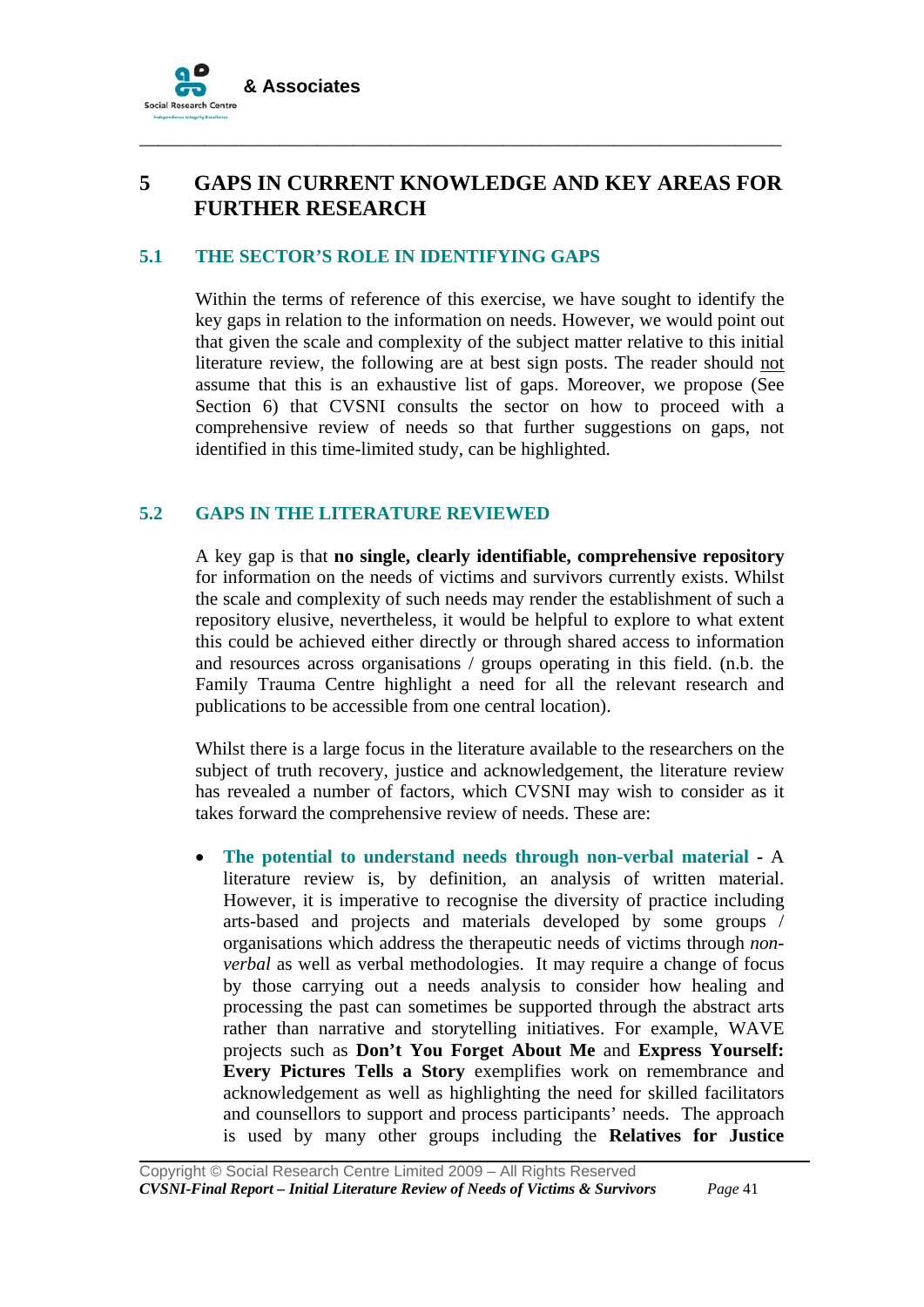

**'Remembering Quilt' and the programmes of the Northern Ireland Music Therapy Trust**.

\_\_\_\_\_\_\_\_\_\_\_\_\_\_\_\_\_\_\_\_\_\_\_\_\_\_\_\_\_\_\_\_\_\_\_\_\_\_\_\_\_\_\_\_\_\_\_\_\_\_\_\_\_\_\_\_\_\_\_\_\_\_\_\_\_\_\_\_\_

- **The potential to understand needs through media reporting-** It is noteworthy that none of the organisations and libraries under review kept a media catalogue of printed or broadcast journalism relating to victims and survivors, nor of Parliamentary Questions. There is a body of material to be gleaned from within the local and international broadcast media and print journalism. Their libraries might be further explored as a part of any future needs analysis.
- **The importance of including the voice of smaller groups** It has been established elsewhere **(Radford and Templer 2007)** that many of the smaller groups, valued by members of the sector for providing the most intimate and tailored services, are not yet in a position to connect with larger groups and are often those with the least resources. It is therefore unsurprising that such groups were not in a position to provide literature in the form of newsletters, articles, journals or consultation responses to set out their needs, rights and requirements. In a comprehensive review of needs, it would be important to consider how the needs of victims and survivors served by such groups could be heard.
- **New media** –A number of new media projects that focus on victims and survivors are beginning to emerge. It would be of value for the comprehensive needs analysis to take note of the process and narratives outlined in these (e.g. the contribution of the Northern Ireland participants in The Forgiveness Project [http://www.theforgivenessproject.com\)](http://www.theforgivenessproject.com/) along with broadcast media.
- **Evaluation of and experiences of complementary therapies –** We found nothing in the literature that pulls together the perceived need, cost and actual outcomes achieved in the provision of 'alternative therapies' and 'befriending services'. These appear to be key areas of service provision to victims and survivors.

#### **5.3 KEY TOPICS FOR FURTHER RESEARCH**

#### 5.3.1 TOPICS OUTSIDE THE REMIT OF THIS INITIAL REVIEW

• **Memorialisation & commemoration** – These topics were outside remit of this exercise. However, such issues would warrant consideration by Commission in the content of a comprehensive review of needs. There is a need to visit the challenges faced by 'official' 'unofficial' memorialisation. The report of the **Healing Through Remembering Consortium (2002)** analyses the results of a consultation on how different projects aimed at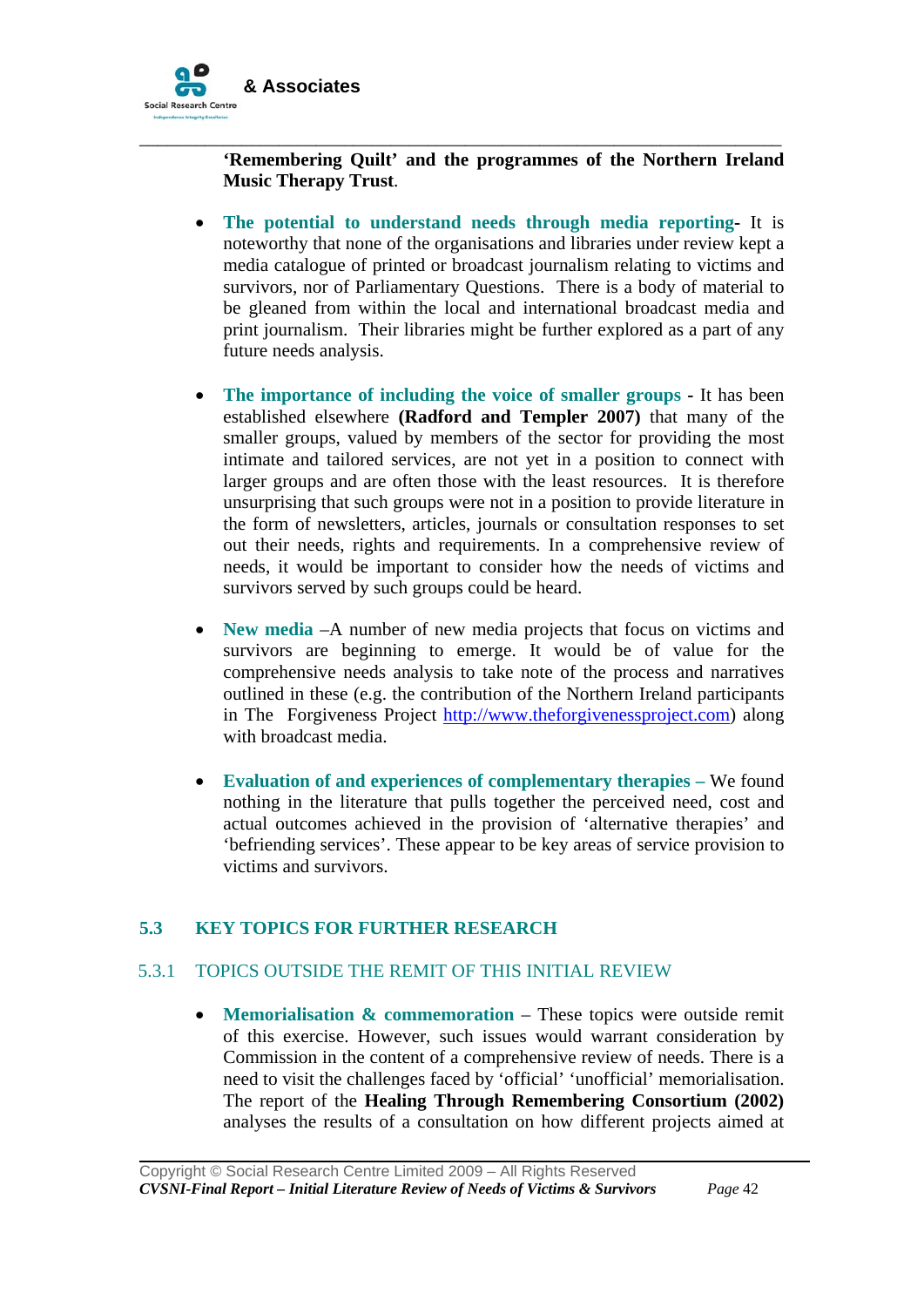

forwarding processes of memorialisation and remembering events connected to the conflict might contribute to individual and societal healing. Again, such material would be of value in the context of a wider assessment of needs.

\_\_\_\_\_\_\_\_\_\_\_\_\_\_\_\_\_\_\_\_\_\_\_\_\_\_\_\_\_\_\_\_\_\_\_\_\_\_\_\_\_\_\_\_\_\_\_\_\_\_\_\_\_\_\_\_\_\_\_\_\_\_\_\_\_\_\_\_\_

- **Mainstream service provision** In the context of a comprehensive review of needs, CVS may wish to undertake an audit of government consultations as soon as possible for their potential impact on the needs of victims and survivors and the sector as a whole – e.g. in terms of sustainability, etc.
- **Potential need for a living museum**  Given the political and historical aspects of the issues, there has been some considerable attention given to both the material and symbolic importance **Fitzgerald (2006) (Brown 2007)** of the possible need for a living Museum and processes of commemoration **(Pubrick 2007, Brown 2008)** Northern Ireland Memorial Fund. This area may merit further research.
- **Audit of home visitations and related services**  Audit of those providing home visitation services and links between befriending initiatives and practical support in terms of statutory service provision and information dissemination to those who are immobile, disabled, housebound, elderly or otherwise and the benefit of home visitation services may benefit from being revisited.
- **The needs of health and social care staff and other associated roles in providing services to victims and survivors** – As statutory service providers, this area would merit further examination in the context of a wider review.
- **Need to review the work of key statutory bodies For example,** it would be beneficial to evaluate and review the role of the TAPS and work for CVSNI to work with them to develop more shared and joined up working methods.
- **Need for partnership approaches** For example, there may be benefit in CVSNI exploring further the opportunities for partnership working through / with various organisations / groups such as Victim Support.
- **Need to develop linkages across the sector For example, CVSNI are on** record as wishing to develop links within the children's sector, including NICCY. Additional connections with the Youth Council for Northern Ireland and Contact Youth to develop practice /research/ evaluation partnership work conducted for and by young people on the social legacy of conflict-trauma related issues and its impacts on families would also be of value.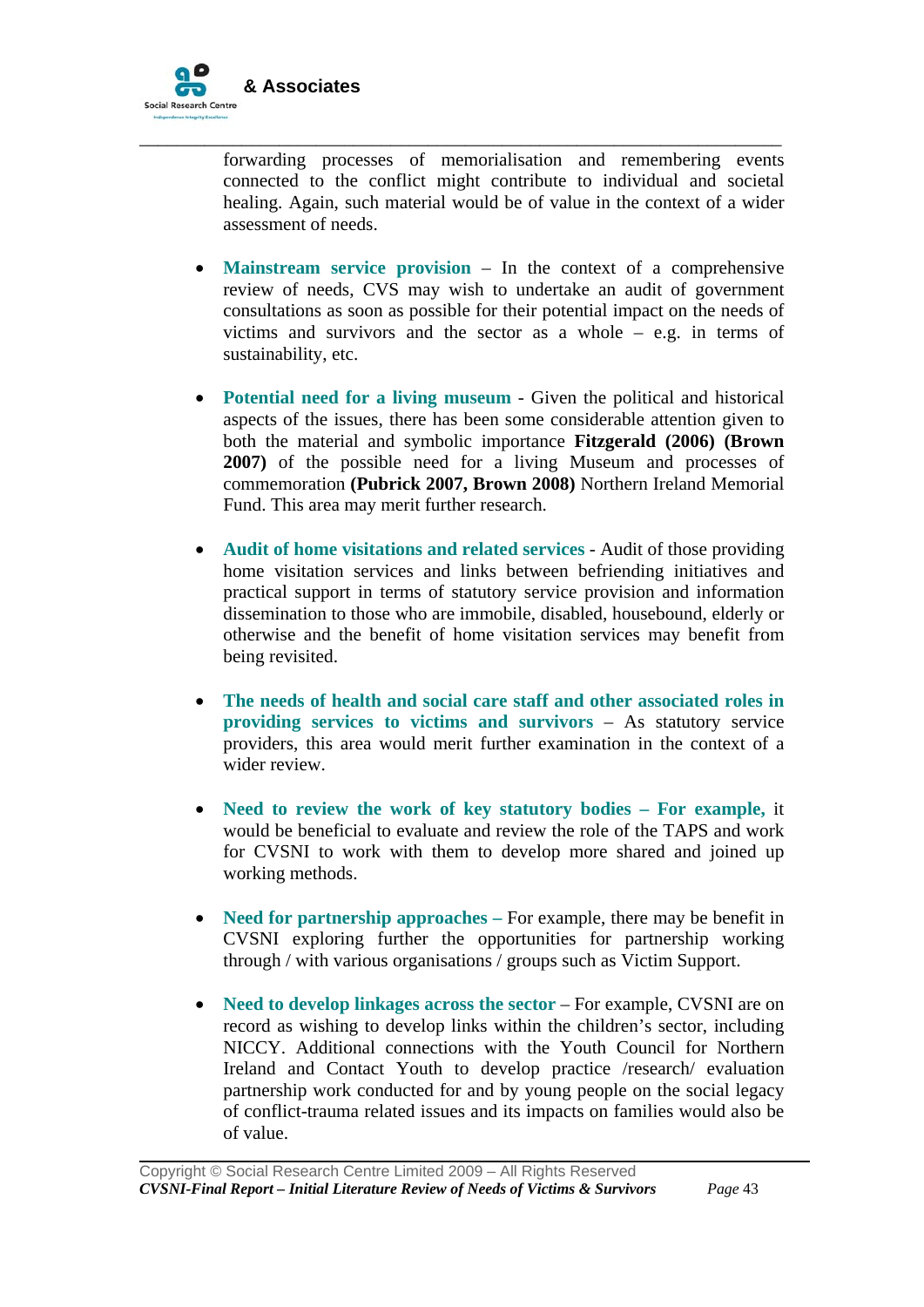

• **Potential need for one stop shops -** Explore the need and potential for and examples of one-stop shops

\_\_\_\_\_\_\_\_\_\_\_\_\_\_\_\_\_\_\_\_\_\_\_\_\_\_\_\_\_\_\_\_\_\_\_\_\_\_\_\_\_\_\_\_\_\_\_\_\_\_\_\_\_\_\_\_\_\_\_\_\_\_\_\_\_\_\_\_\_

• **Need to clarify terminology** – There appears to be a need for definitive and explicit guidance from the Commission by many victims and survivors of Conflict as to the meaning and parameters of the term 'psychologically injured'.

#### 5.3.2 FURTHER TOPICS IDENTIFIED BY THE LITERATURE REVIEW

Their absence or, at best, limited exploration of the following topics in the available literature suggests that further research would be valuable in the following areas:

- Benefits and employment rights;
- Housing issues;
- Interfaces;
- Responses to sectarian and domestic violence;
- Suicide and self harming (including substance abuse);
- Reviews of public finances and administration;
- The development of public sites of social significance; and,
- The role of promoting citizenship and peace-building all in instances where there is an absence or merely an implied presence of victim and survivors.

The need for further debates within the sector on the above issues is particularly noteworthy given the remit of the Commission and its explicit intention to find ways to mainstream victim and survivors' needs into general service provision and to further policy development.

#### 5.3.3 FURTHER NEEDS SUGGESTED BY ORGANISATIONS / GROUPS

As a result of the telephone contacts, a number of organisations identified needs that are not covered by the typology used in this initial review. These were:

- The safety needs of people regarding their security;
- Safety of information:

- Interaction between individual and organisations sensitivity and confidentiality;
- Practical needs not just personal finances but additional costs required to adapt homes; and,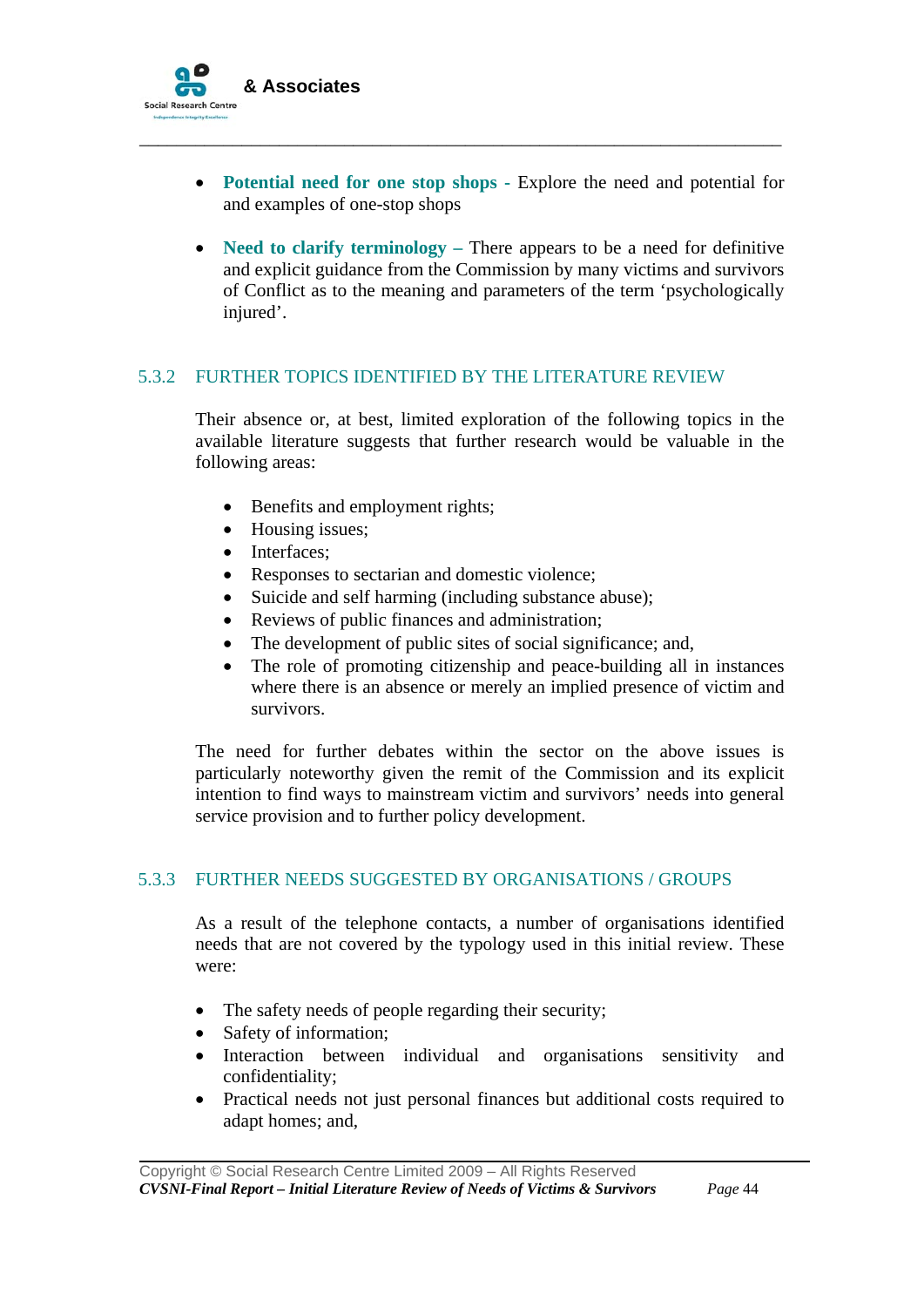

• Information on where to go for advice and support.

# 5.3.4 THE ROLE OF ORGANISATIONS

#### **Organisations that incorporate survivors and victims matters into there core working**

\_\_\_\_\_\_\_\_\_\_\_\_\_\_\_\_\_\_\_\_\_\_\_\_\_\_\_\_\_\_\_\_\_\_\_\_\_\_\_\_\_\_\_\_\_\_\_\_\_\_\_\_\_\_\_\_\_\_\_\_\_\_\_\_\_\_\_\_\_

Furthermore, and also beyond the terms of reference of this review, it is pertinent for the Commission to acknowledge the value of the literature and practice-based work of organisations who explicitly incorporate survivors and victims matters into their core working but who are not considered to be a part of the sector. This includes (but not exclusively):

- Carers Northern Ireland;
- Contact Youth:
- Cruse;

- Northern Ireland Music Therapy Trust;
- Pips Suicide Prevention Agency
- Royal National Institute for the Deaf (RNID):
- The Samaritans;
- Victim Support:
- Women's Aid; and,
- Various local and regional ex-service men and women's support groups.

The specific needs identified and the way in which such needs are met could provide further insights into the needs of victims and survivors.

#### **Organisations that seek to mainstream needs of survivors and victims**

In addition, the mission statements and aims of a number of statutory bodies that purport to recognise the need to mainstream the needs of victims and survivors into their work practices would merit examination. Again, the specific needs identified and the way in which such needs are met could advance understanding of the needs of victims and survivors.

#### **Churches & Faith Communities**

Part of the work of the churches in inter-community and ecumenical developments is to address the roots and reach of sectarianism. Such work may merit attention in the context of a wider review of needs.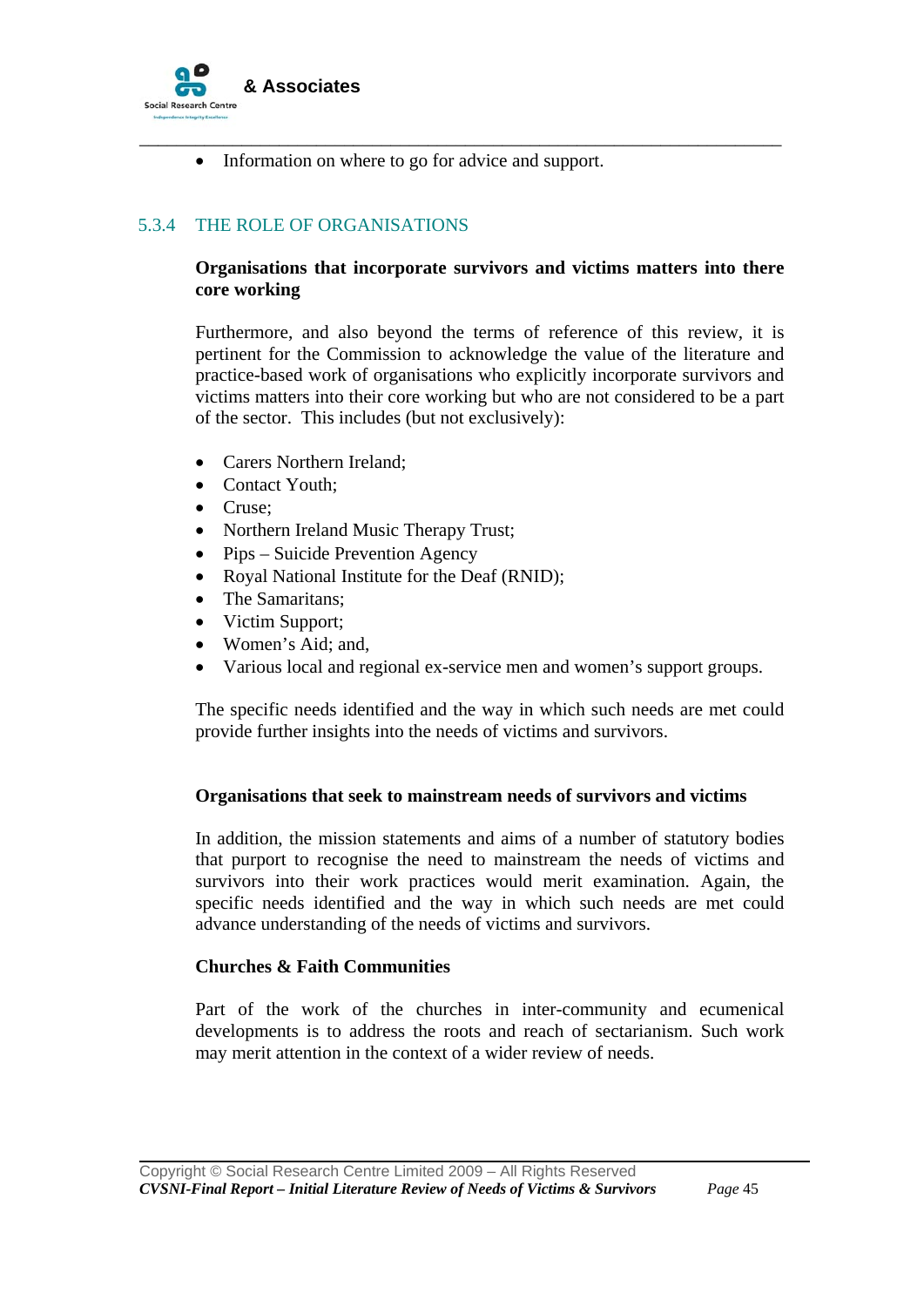

#### **Victims' Forum**

Finally, the options for the workings of a Victims' Forum, a notion of the Commissions Forum raised by **McDougall (2007),** is also noted by the **Trauma Recovery Network (2006)** as an appropriate mechanism for addressing the needs of victims and survivors and which corresponds to some of the issues raised by **Connelly (2003).** 

\_\_\_\_\_\_\_\_\_\_\_\_\_\_\_\_\_\_\_\_\_\_\_\_\_\_\_\_\_\_\_\_\_\_\_\_\_\_\_\_\_\_\_\_\_\_\_\_\_\_\_\_\_\_\_\_\_\_\_\_\_\_\_\_\_\_\_\_\_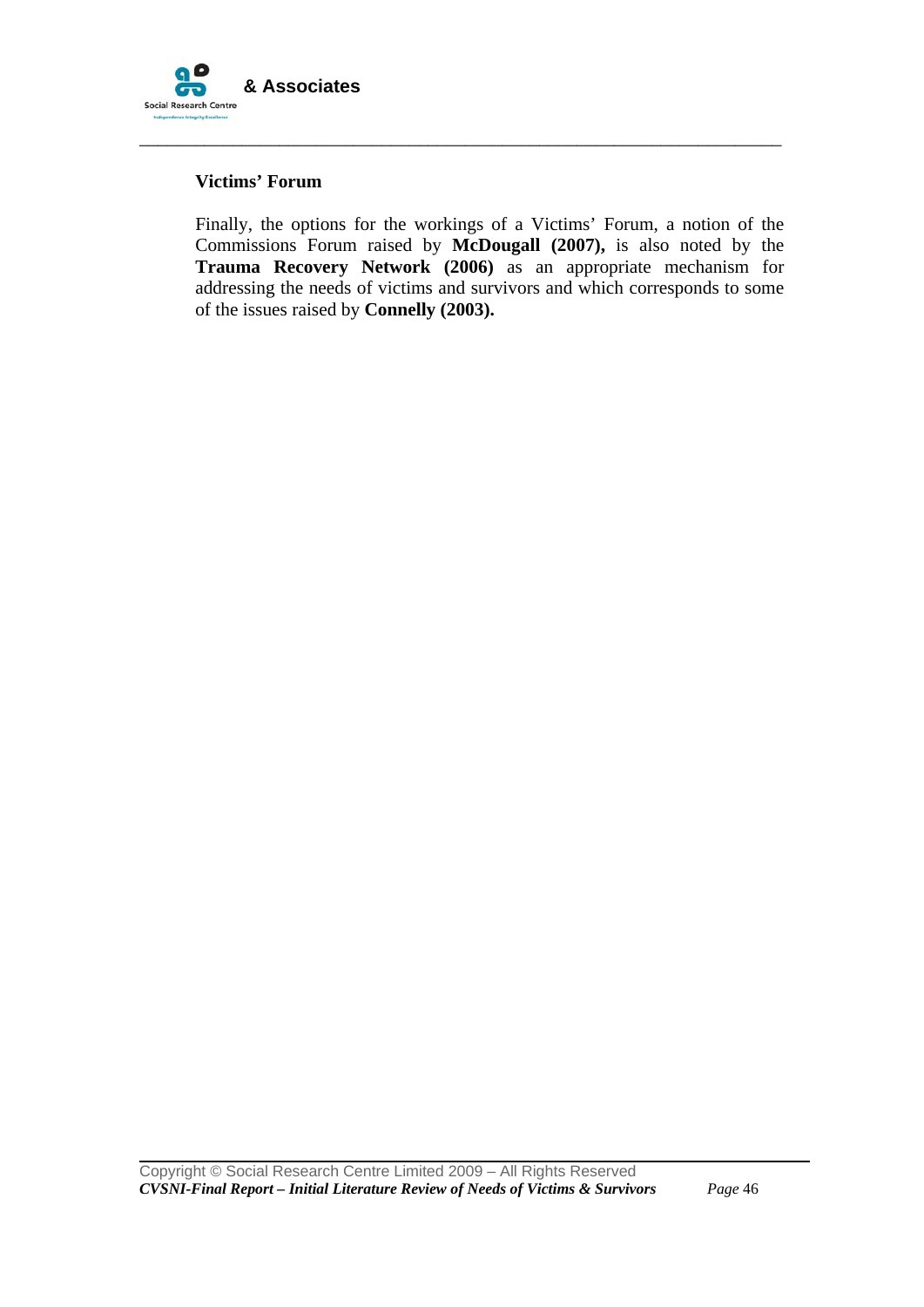

# **6 OUTLINE STRUCTURE OF COMPREHENSIVE NEEDS ASSESSMENT**

\_\_\_\_\_\_\_\_\_\_\_\_\_\_\_\_\_\_\_\_\_\_\_\_\_\_\_\_\_\_\_\_\_\_\_\_\_\_\_\_\_\_\_\_\_\_\_\_\_\_\_\_\_\_\_\_\_\_\_\_\_\_\_\_\_\_\_\_\_

#### **6.1 OVERVIEW**

Whilst recognising the complexities and imperfections in the available data sets, and the very significant attendant challenges in their interpretation, CVSNI is committed to striving to 'put numbers to needs' as best possible.

The terms of reference require us to, *"Make recommendations regarding the outline structure of a comprehensive needs assessment".* Consequently, we have set out, Sections 6.2 to 6.7 below, a number of key points which CVSNI may wish to consider in the design and conduct of the Comprehensive Needs Assessment (CNA).

## **6.2 KEY ISSUES**

- **URGENCY The urgency of initiating the CNA, and deriving meaningful results from the first phase of assessment, cannot be overstated.** The reality is that some victims and survivors still have needs, which are not being met. Needs can be exacerbated with the passage of time and hence it is crucial to redress this situation as soon as possible. As the CNA progresses, and more detailed information becomes available, CVSNI (in partnership with the Forum, whenever this is established) will be in an increasingly better position to make evidence-informed recommendations on the spending priorities in relation to the remainder of the £36M budget for victims and survivors for the period 2008- 2011. Recognising that this is a highly complex area and that perfect data upon which to make decisions is not currently attainable, and is highly unlikely to ever be so, we contend that **sound judgement** and **pragmatism** will need to feature strongly in how the CNA proceeds, at least, in Phase 1.
- **ITERATIVE PROCESS** Needs change with time and can be influenced by a wide range of factors. Hence the conduct of the CNA will need to be an **iterative process**; over a number of years, not a one-off exercise. A clear project plan setting out a **phased approach**, with **clear milestones and deliverables** should be developed to ensure that tangible outcomes are delivered at specific points.
- **INVOLVEMENT OF THE SECTOR Meaningful involvement** of the sector will be crucial to better understanding the nature, scale, complexity and priority of needs and how best to address such needs. **Strengthening the working relationship** between CVSNI and the sector – and between different parts of the sector – should be regarded as an important factor in the way the CNA is conducted. Any organisation(s) appointed to support CVSNI with the CNA needs to understand this and be able to demonstrate that their approach to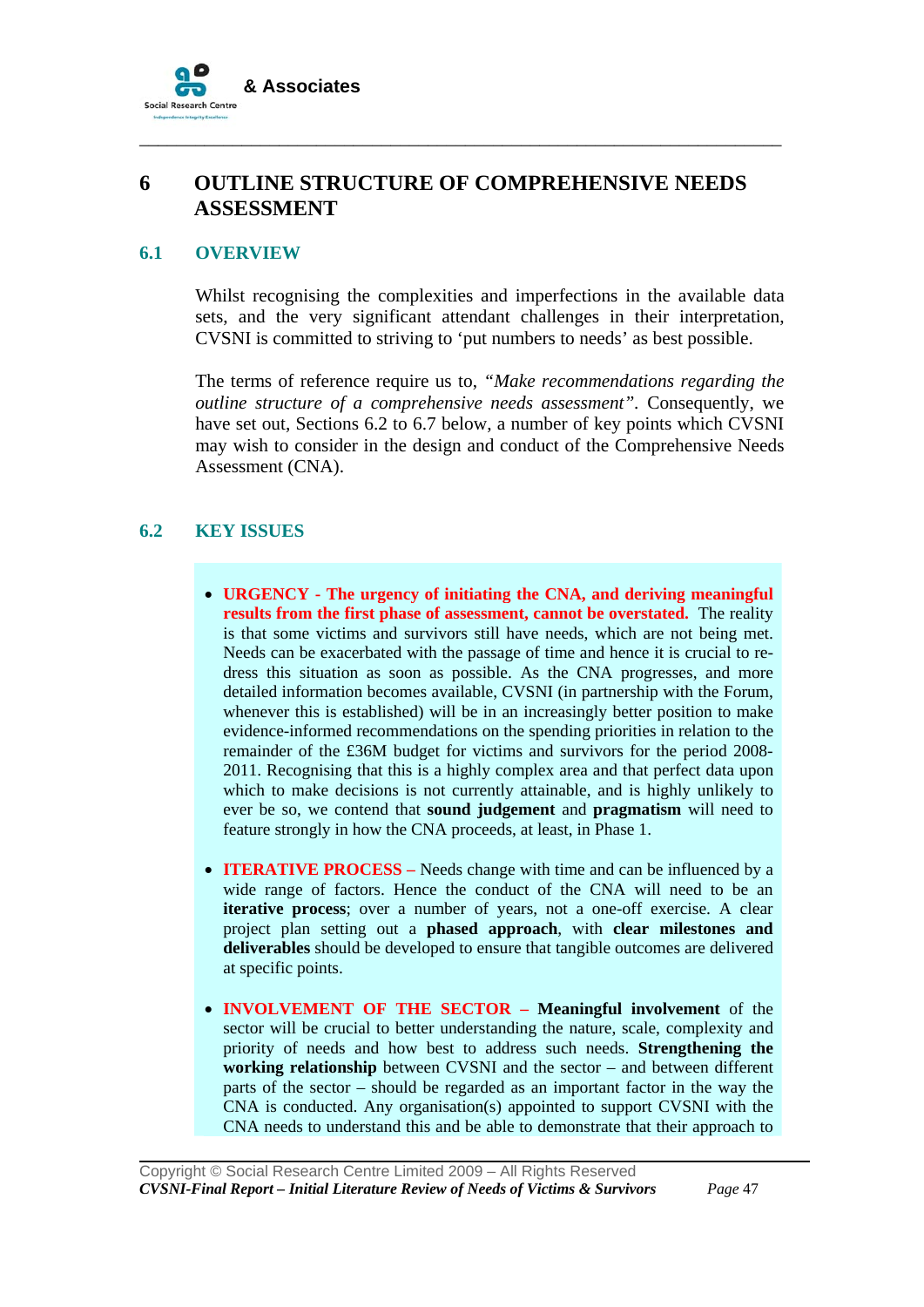

the conduct of the CNA is consistent with a progressive development of this relationship.

\_\_\_\_\_\_\_\_\_\_\_\_\_\_\_\_\_\_\_\_\_\_\_\_\_\_\_\_\_\_\_\_\_\_\_\_\_\_\_\_\_\_\_\_\_\_\_\_\_\_\_\_\_\_\_\_\_\_\_\_\_\_\_\_\_\_\_\_\_

- **THE FORUM** It would be ideal if the Forum could be in place in the near future (so enabling it to contribute to the design, and possibly conduct, of the CNA). However, the timescales under which CVSNI may need to operate to attain information on the scale and location of needs (at least in Phase 1) may mean that the **Forum becomes involved at some point** *after* **the CNA has commenced**. (See indicative timescales below).
- **SPECIALIST RESOURCES –** It is difficult to envisage any single organisation possessing the full range of skills and experience necessary to undertake an exercise of this complexity, sensitivity and scale in the timescales envisaged. We consider that a **consortium approach** is more likely to be possess the capacity to deliver the results required.
- **CVSNI RESOURCES** We understand that CVSNI continues to operate in a complex and dynamic context and that staffing, to support the work of the Commissioners, is currently being considered. We believe that if CVSNI wishes to proceed with the CNA in the timescales anticipated below, then a **Project Manager and a Project Support** are likely to be needed. Each of these post holders is likely to be required to devote a considerable proportion of their time to the CNA.
- **EQUALITY IMPACT ASSESSMENT** CVSNI should seek advice on the implications of the proposed CNA in relation to equality impact assessment.

#### **6.3 GUIDING PRINCIPLES**

It would be very helpful to agree a number of principles that will guide the design and conduct of the CNA. We recommend that CVSNI develops guidance on the following areas as a minimum:

*Defining the boundaries of the CNA:* 

- SECTOR BOUNDARIES The definition of 'the sector' for the purposes of a comprehensive needs assessment; and,
- INCLUSION How the needs assessment will seek to be inclusive.

*How the findings of the CNA will be used:* 

- TYPOLOGY How needs will be categorised; and,
- PRIORITISATION How needs will be prioritised including how differing views on the prioritisation of needs will be handled.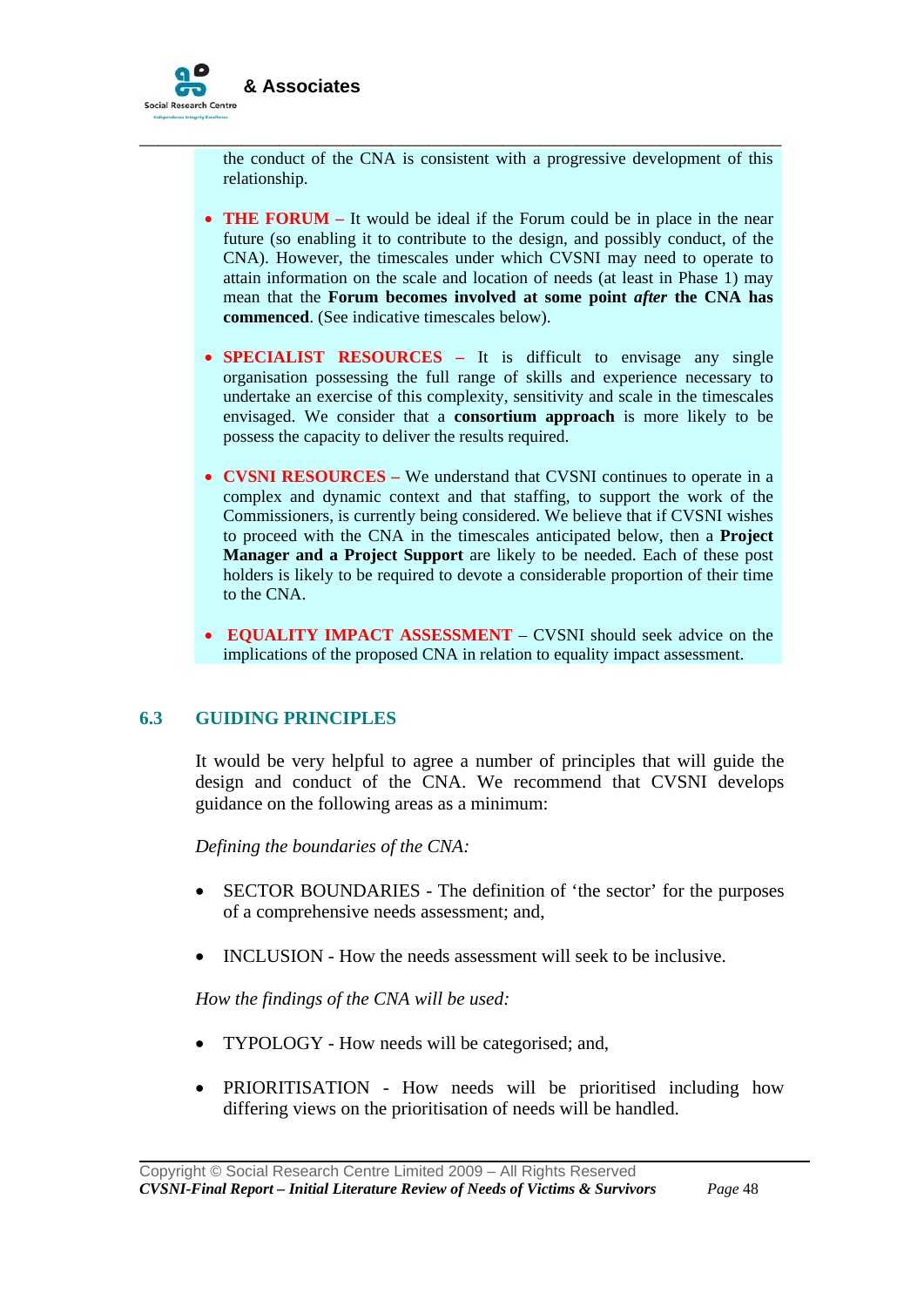

#### **6.4 WHAT SHOULD THE CNA COVER?**

We recommend that the CNA should seek to answer the following research questions:

\_\_\_\_\_\_\_\_\_\_\_\_\_\_\_\_\_\_\_\_\_\_\_\_\_\_\_\_\_\_\_\_\_\_\_\_\_\_\_\_\_\_\_\_\_\_\_\_\_\_\_\_\_\_\_\_\_\_\_\_\_\_\_\_\_\_\_\_\_

- *Definition of a victim / survivor. (For the purpose of the CNA, we recommend that the use of the current definition of victim and survivor as contained in the legislation);*
- *The number and distribution of victims / survivors;*
- *Mindful on the knowledge gained from the literature review, what is the nature and scale of the needs overall? (Please note that this does not suggest that the CNA should limit itself to the needs identified in the initial review; wider involvement from the sector would be crucial);*
- *To what extent can the needs this be broken down in meaningful ways e.g. perhaps by key statutory service (e.g. local government, education, health, housing, social services etc), geographically and by other factors e.g. gender, specific client groups (ex-prisoners, members of the security forces etc)?*
- *What and where are the perceived priorities? What is the rationale for such prioritisation?*
- *What are the priorities within specific client groups? Again, what is the rationale?*
- *What is the nature and scale of current provision relative to these needs?*
- *Where are the gaps in current provision?*
- *Where are the priorities in terms of addressing the gaps?*
- *What are the options and indicative costs to meet these gaps?*
- *What is (are) the preferred way(s) forward in terms of the allocation of the available budget?*
- *What are the recommended actions in the short term (1 year), medium term (2 -5 years) and the longer term (6+ years). And, what are the broad resource implications?*

#### **6.5 HOW MIGHT THIS BEEN DONE & WHEN?**

Ideally, if the first phase of the CNA were complete by September 2009, this would give CVSNI, and other organisations involved in the delivery of services to victims and survivors, time (i.e. between September and December 2009) to liaise and explore how the needs could be delivered in partnership during the subsequent financial year and beyond.

The estimates we set out overleaf are based what we consider would be achievable under ideal conditions (i.e. adequate resources in place and high levels of co-operation with key players). However, we recognise that many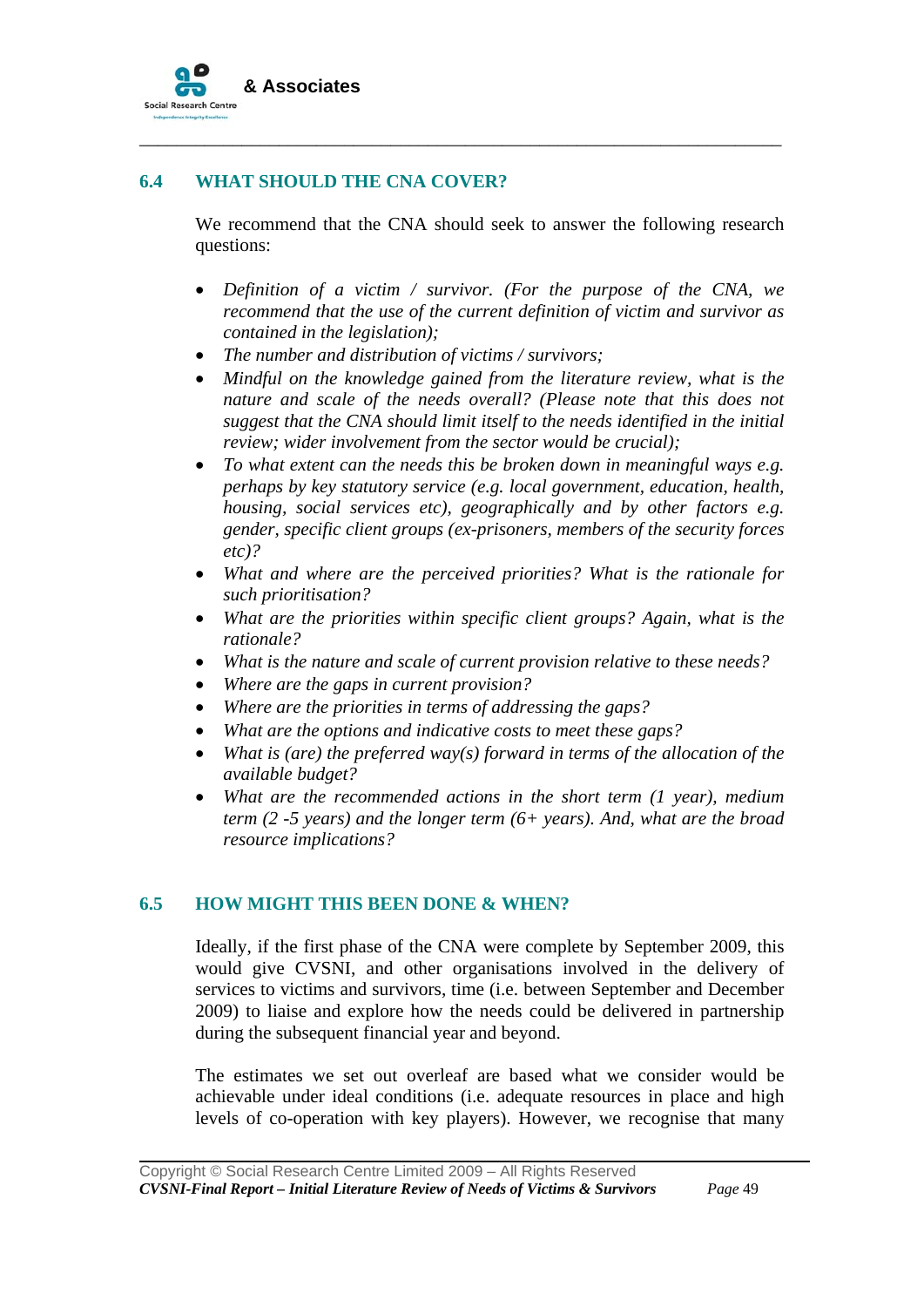

other factors could affect the overall timescale and that an exercise of this importance, scale, complexity and sensitivity may need to be conducted over a longer timescale. The timescales below should therefore be interpreted as indicative rather than definitive.

\_\_\_\_\_\_\_\_\_\_\_\_\_\_\_\_\_\_\_\_\_\_\_\_\_\_\_\_\_\_\_\_\_\_\_\_\_\_\_\_\_\_\_\_\_\_\_\_\_\_\_\_\_\_\_\_\_\_\_\_\_\_\_\_\_\_\_\_\_

| <b>Phase 1</b>                                                           | <b>Target Timescale</b> |
|--------------------------------------------------------------------------|-------------------------|
| CVSNI develop terms of reference and issue tender                        | Month 1                 |
|                                                                          |                         |
| Establish Project Management Structure & Project Support<br>within CVSNI | Month 1                 |
|                                                                          |                         |
| Appoint preferred organisation(s) to conduct CNA                         | Month 2                 |
|                                                                          |                         |
| Preferred organisation(s) to conduct CNA                                 | Months $2 - 9$          |
|                                                                          |                         |
| Interim report                                                           | Month 6                 |
|                                                                          |                         |
| Draft final report                                                       | Month 8                 |
|                                                                          |                         |
| Final report on Phase 1 CNA                                              | Month 9                 |
|                                                                          |                         |
| Formal progress reviews                                                  | Months 3, 5, 7 & 9      |

| <b>Phase 2</b>                                          | <b>Target Timescale</b> |
|---------------------------------------------------------|-------------------------|
|                                                         |                         |
| <b>Review outcomes from Phase 1</b>                     | Month 9                 |
|                                                         |                         |
| Consider how to gather remaining information on ongoing | Month 9                 |
| hasis                                                   |                         |

#### **6.6 WHO NEEDS TO BE INVOLVED? – ROLES AND RESPONSIBILITIES & SKILLS REQUIRED**

The governance structure(s) for a comprehensive review will need to be agreed in advance. The roles and responsibilities of those involved in the CNA would need to be clarified in detail. We recommend **a formal project initiation document.** 

In board terms, we envisage:

- The Commissioners of CVSNI, together with a CVSNI Project Manager, acting as the Steering Group.
- The lead contact on CVSNI's Steering Group will need to have strong project management experience.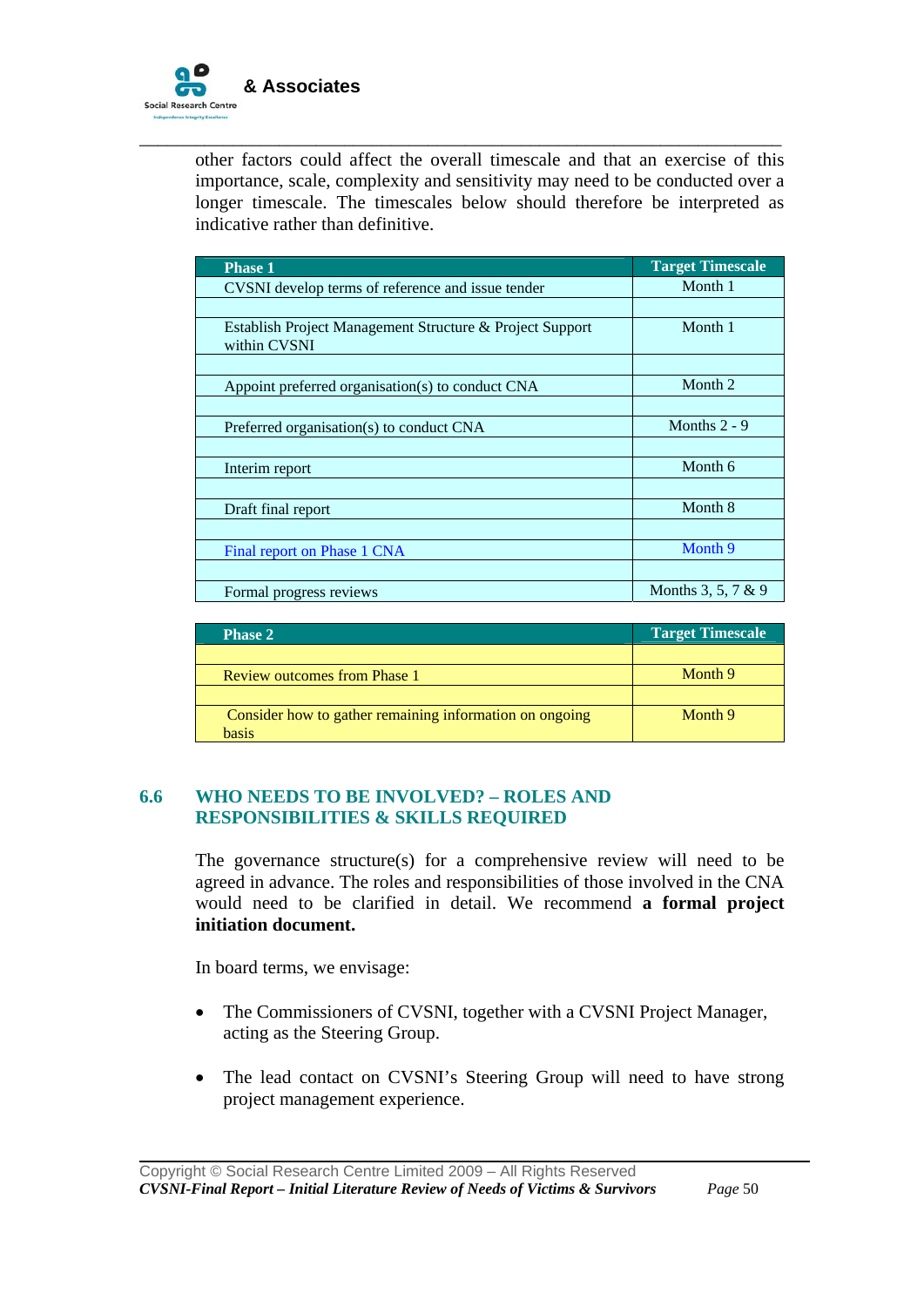

• CVSNI's Steering Group would need to include expertise from experience researchers who understand research and the sector.

\_\_\_\_\_\_\_\_\_\_\_\_\_\_\_\_\_\_\_\_\_\_\_\_\_\_\_\_\_\_\_\_\_\_\_\_\_\_\_\_\_\_\_\_\_\_\_\_\_\_\_\_\_\_\_\_\_\_\_\_\_\_\_\_\_\_\_\_\_

- The role of the sector in general and the proposed role of the Forum (e.g. as advisers to the process) should, ideally, be clarified and agreed before the comprehensive review proceeds.
- The organisation(s) appointed to conduct the CNA would, ideally, be able to demonstrate most or all of the following:
	- o Solid understanding of the sector and specifically the diversity, sensitivities and complexities;
	- o Expertise in designing and conducting robust research;
	- o Relevant experience of examining similar issues in other jurisdictions (e.g. Europe or internationally);
	- o A track record of delivering similar, high-profile and complex research to a high standard in compressed timescales;
	- o An approach which engages the sector in a meaningful way and seeks to strengthen the relationship between CVSNI and the sector; and,
	- o An understanding of equality and equity considerations.

#### **6.7 OTHER IMPORTANT POINTS TO CONSIDER IN THE CONDUCT OF THE COMPREHENSIVE NEEDS ASSESSMENT**

- The CNA is a highly complex exercise;
- There will be a diverse range of needs and interests to consider;
- The way in which the outcomes of the CNA are achieved and the quality of the relationship between CVSNI with the sector as the exercise proceeds needs to be given careful consideration;
- Highly diverse information and data sets will need to be managed;
- Desired data / information sets will be imperfect for a wide variety of reasons and this will make any analysis and interpretation more complex;
- The exercise will need support and meaningful engagement from the sector (ideally via the Forum) at key stages;
- It will require considerable investment of time and research funds;
- It will require a combination of skills to deliver; and,
- To provide flexibility and enable learning to be incorporated on an ongoing basis, it may be preferable to commission the research in phases.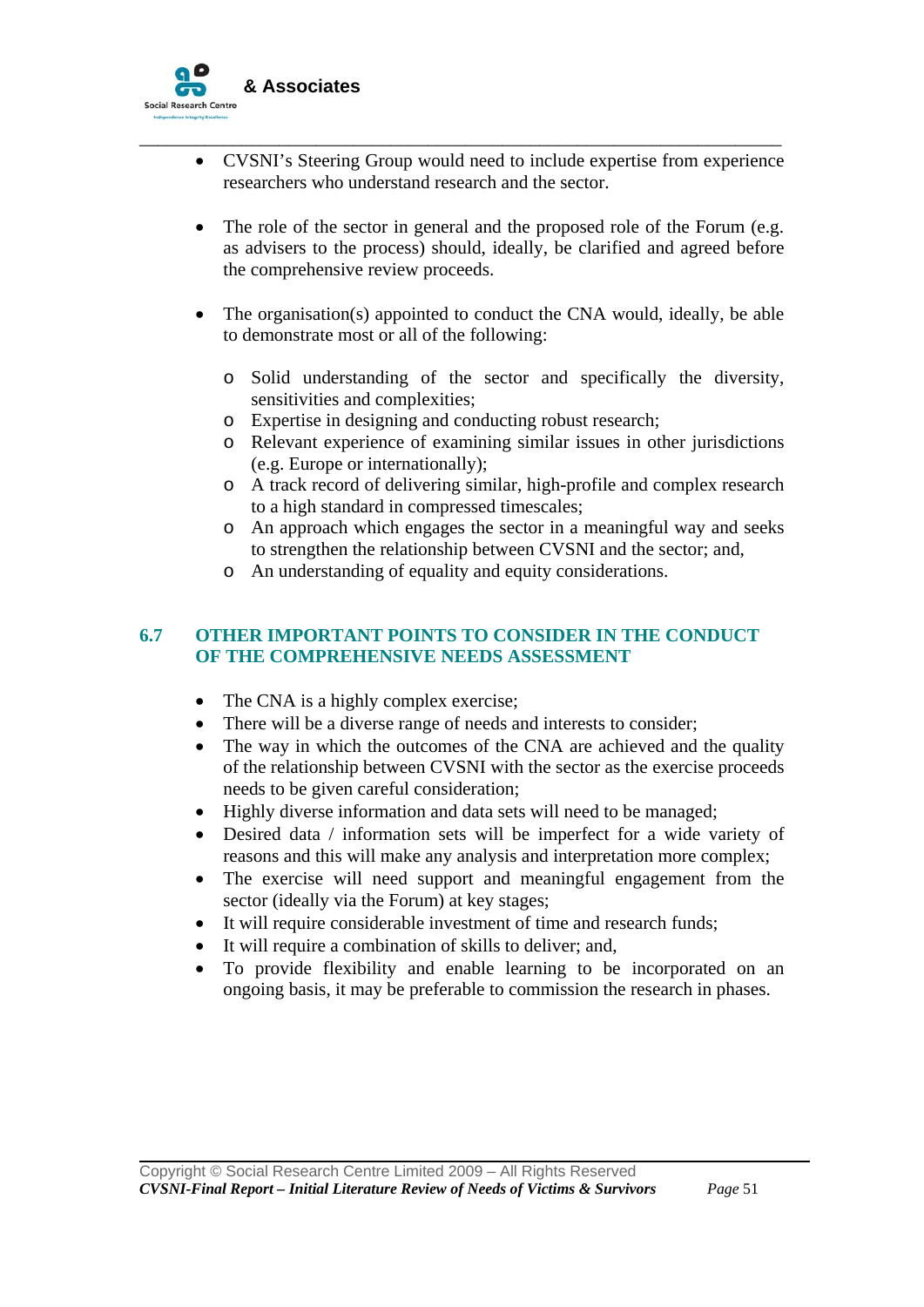

# **7 SELECTED ANNOTATED BIBLIOGRAPHY**

#### **Bamford Review of Mental Health and Learning Disability (Northern Ireland) (2007),** *Mental Health Improvement and Wellbeing – A Personal, Public and Political Issue***. Belfast: DHSSPS**

\_\_\_\_\_\_\_\_\_\_\_\_\_\_\_\_\_\_\_\_\_\_\_\_\_\_\_\_\_\_\_\_\_\_\_\_\_\_\_\_\_\_\_\_\_\_\_\_\_\_\_\_\_\_\_\_\_\_\_\_\_\_\_\_\_\_\_\_\_

Government sponsored report outlining the direction needed for appropriate service delivery. Recognises the need for additional resources for the day to day support and training of staff and individuals in contact with those affected by the legacy of the Conflict. These resources to include preventative measures to reduce the onset of mental ill health and an expansion of evidence-based services based on CREST (clinical resources efficiency support team) guidelines.

#### **Beyers, M (2007)** *Legacy Project: Assessing the potential for Network Building between Republican ex-prisoner Groups and Victim/Survivor Groups.* **Belfast: Coiste na n-Iarchini**

Research carried out with 18 groups servicing victims and survivors of the conflict and their existing or potential relationships with former Republican prisoners. Recommends further work be focussed on developing projects with ex prisoners to address stigma they associate with using and seeking support services.

#### **Black, A***.* **(2004) : 'The Treatment of Psychological problems experienced by the children of police officers in Northern Ireland',** *Child Care in Practice, Vol. 20:2:99-106*

Paper discussing the Police Rehabilitation and Retraining Trust's Child and Adolescent Therapy Service set up in response to an identified need within the police family to provide evidenced-based psychological therapies for child and adolescent psychopathology caused by service-related incidents and in light of uncertainty about current levels of threat. Acknowledges officers' and families' reported reluctance to utilise existing statutory child and adolescent mental health services.

**Bolton, D. (2004)** *Addressing and overcoming the problems of a troubled community. A contribution to the debate on addressing the human consequences of the Troubles***. Omagh: Northern Ireland Centre for Trauma and Transformation**  Report outlining policy and service direction for victims and survivors in response to the DHSSPS Capita report (2003) with a focus on provision of specialist psychological services.

#### **Bolton, D. (2006)** *Responding to Trauma in Newry and Mourne* **Newry: Newry and Mourne Local Health and Social Care Group**

Report focussing on non-conflict related Trauma, but which identifies Newry and Mourne as having 13% of Troubles-related deaths and the long-term emotional and psychological legacy of years of violence requiring distinctive psychological support.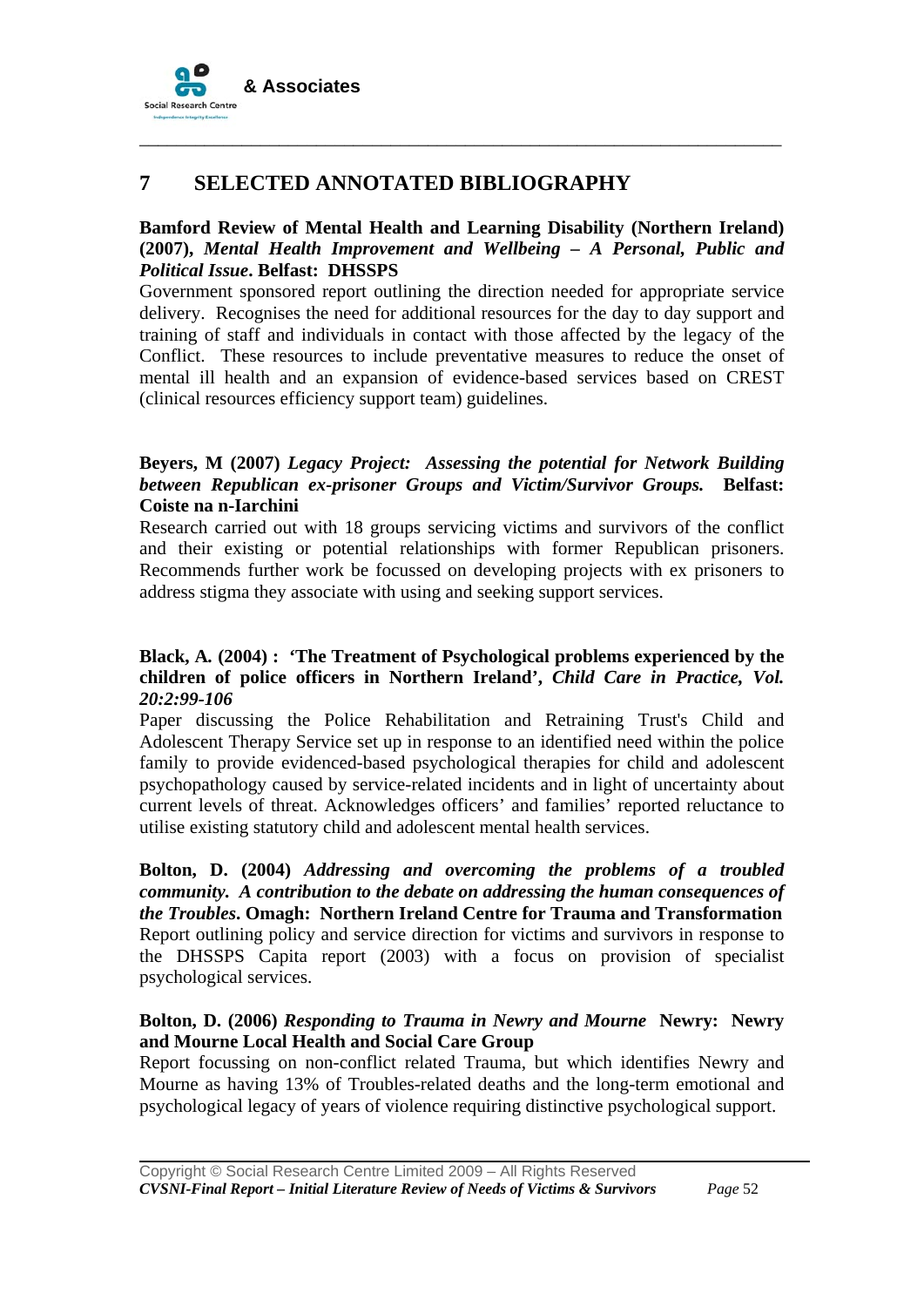

Bolton, D. and Rankin, G. (2008) Mapping of Psychological Therapies in Northern Ireland Report No. 3: The Voluntary and Community Sector

\_\_\_\_\_\_\_\_\_\_\_\_\_\_\_\_\_\_\_\_\_\_\_\_\_\_\_\_\_\_\_\_\_\_\_\_\_\_\_\_\_\_\_\_\_\_\_\_\_\_\_\_\_\_\_\_\_\_\_\_\_\_\_\_\_\_\_\_\_

An overview of a baseline study into therapeutic services provided by the Voluntary sector.

#### **Boyd, D., and Doran S. (2006)** *The Viability of Prosecution Based on Historical Enquiry: Observations of Counsel on Potential Evidential Difficulties* **Belfast: Healing Through Remembering**

Identification of potential difficulties faced by the process of historical perspective including the effect of the passing of time on witnesses, on forensic evidence and the unlikeliness of confessions to be forthcoming.

#### **Boydell, L, Rugkåsa, J, Livingston, S, Hamilton J, Radford K (2008)** *Women Speaking Across the Border: The Impact of the Border and the Conflict on Women's Health and Roles* **Dublin: Institute of Public Health in Ireland and Derry Well Woman**

Research considering the impact of the border and the conflict on women and their families with a focus on health and on women's contribution to peace-building during and after conflict. Particular consideration given to ruralilty and to the financial and emotional impact of the loss of family breadwinners due to bereavement, injury and incarceration.

#### **Cairns E. And Mallett, J. (2003)** *Who are the Victims? Self-assessed victimhood and the Northern Irish conflict* **Belfast: Statistics and Research Branch Northern Ireland Office Report 7**

Health and Well-being focus on 1000 interviews sampled in 2001 with adults aged 18+, indicating a 12% positive response to those who perceive themselves to be victims with the figure rising to 15% when those between 18-34 or 65% were excluded.

# **Cameron, D (nd)** *A Cross Community Survey of the Prevalence of PTSD amongst adults living in the Greater Belfast area of Northern Ireland* **Belfast: Threshold**

A survey of 164 adults from cross community backgrounds using CORE system that considers the prevalence of PTSD.

**Capita (2003)** *Evaluation of Health and Social Services For Victims of Conflict*  **Belfast: DHSSPS** considers the changes in service provision and delivery and the impact of the victim's strategy on the needs of victims and survivors in light of *Reshape, Rebuild and Achieve* (VU 2002). Focus on the provision of specialist services and arrangements for the TAPS.

**Connolly, D (2007)** *At a Post-Conflict Juncture: An Assessment of Mental Health and Development Needs in Whiterock, West Belfast* **Belfast: Corpus Christi Services -** Report arguing for an increased need for mental health services within the community with the passing of time as people more ready to acknowledge need and seek assistance and that health service providers now have a more nuanced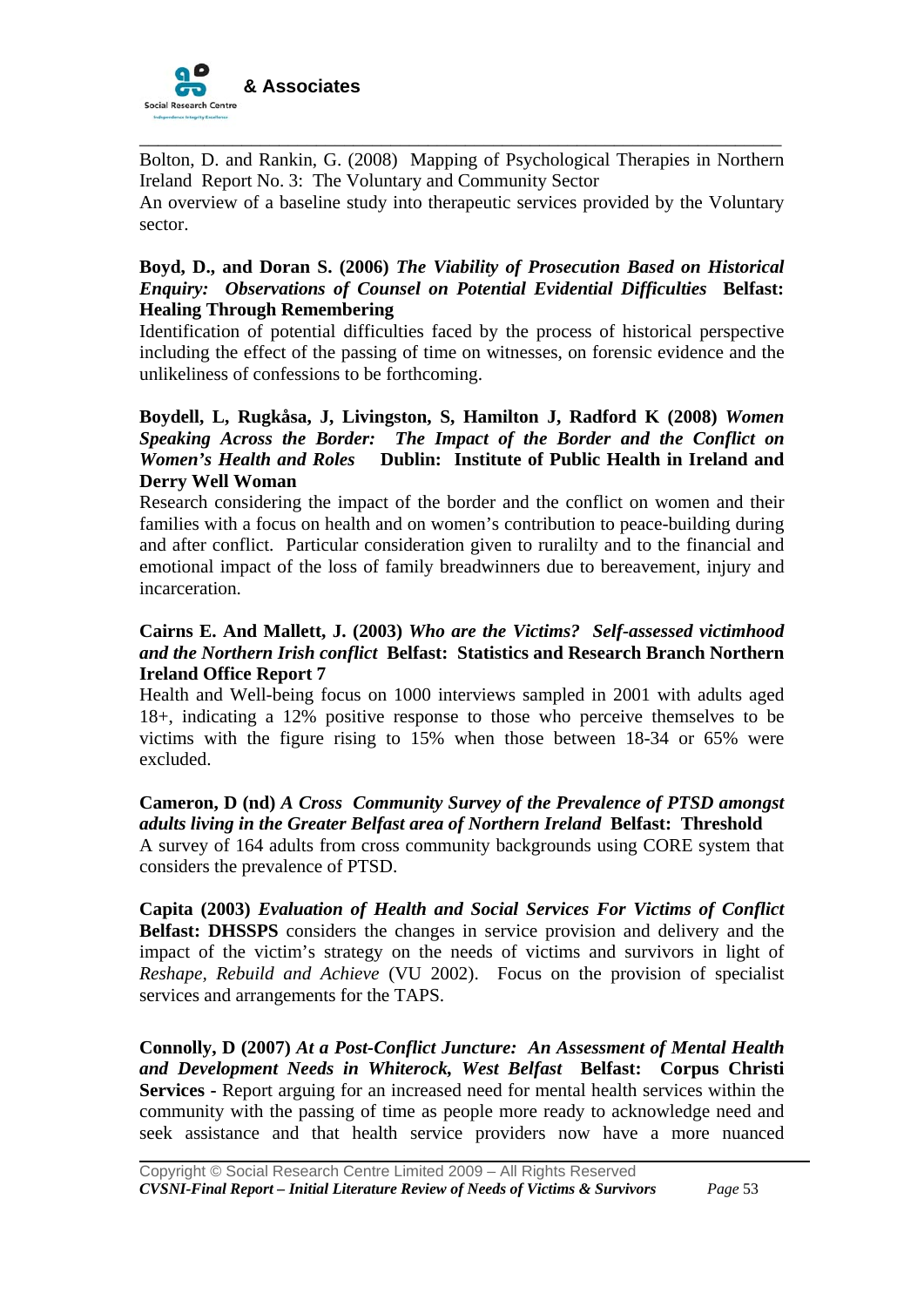

understanding of mental health and require further experience, knowledge and expertise to adequately address existing and growing needs. Suggests that inter and intra community tensions arising post-conflict cannot be divorced from the 'Troubles'.

\_\_\_\_\_\_\_\_\_\_\_\_\_\_\_\_\_\_\_\_\_\_\_\_\_\_\_\_\_\_\_\_\_\_\_\_\_\_\_\_\_\_\_\_\_\_\_\_\_\_\_\_\_\_\_\_\_\_\_\_\_\_\_\_\_\_\_\_\_

**CRC (2006)** *Who Cares for the Carers?: A study into the issues affecting Cares of victims of the Northern Ireland Conflict* **Belfast: Community Relations Council**  The physical, financial, psychological and emotional needs of carers including the availability of information and advice, social support, respite and care for carers, financial recognition and consistent local-based support.

#### **Droichead an Dóchais (2005)** *Too Much Hurt: The Shooting Dead of Six Men in the New Lodge in February 1973: The Long Term Impact of a Conflict-related traumatic incident in an urban area* **Belfast: Droichead an Dóchais**

The identification of the trans-generational impact of the New Lodge shootings in 1973 on first and second generation family members in their own words.

#### **Eolas Project (2003)** *'Consultation Paper on Truth and Justice: A Discussion Document',* **Belfast: Relatives for Justice**

Results of a three day residential on truth, justice and truth recovery addressing strategies for dealing with the past from the perspective of organisations and individuals from victims and former political prisoners from Republican and Nationalist communities.

#### **Gillespie, K., Duffy, M., Hackman A., and Clark, D.M. (2002) 'Community based cognitive therapy in the treatment of post-traumatic stress disorder following the Omagh bomb.** *Behaviour Research and Therapy,* **40, 345-357**

Findings of a study of 91 patients with PTSD treated with community-based cognitive therapy over a series of 8 sessions, which notes a significant and substantial improvement in PTSD symptoms.

#### **Griffiths, H (2006)** *Evaluation of Cunamh Bloody Sunday Support Service* **Derry: Cunamh**

Evaluation of service delivery to community and families experiencing additional stress and mourning as a result of the Saville Inquiry. Issues of trust, grief management, re-traumatisation and appropriate therapeutic interventions.

#### **Hall, M.** *The Island Publications:*

- **(nd) No. 27** *Seeds of Hope* considers Republican and Loyalist ex prisoners perspective of the future;
- **(2000) No. 31** *Left in Limbo* Views and needs of the children of Republican prisoners.
- **No. 39** *The Forgotten Victims* the perspectives of the past and future by Community Group H.U.R.T.,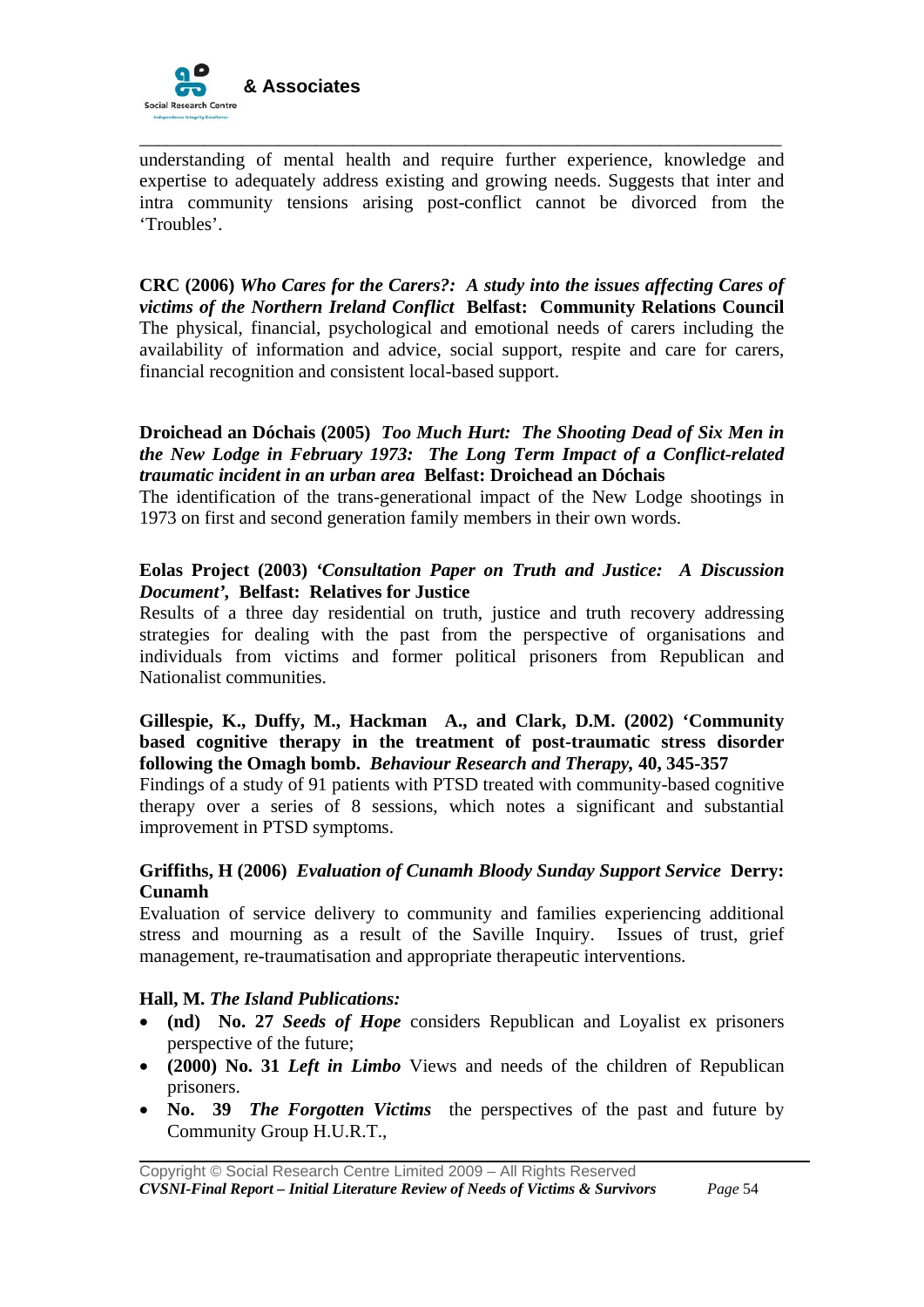

• **No. 40** *The Unequal Victims* family reflections of the families associated with the Loughgall Truth and Justice Commission

\_\_\_\_\_\_\_\_\_\_\_\_\_\_\_\_\_\_\_\_\_\_\_\_\_\_\_\_\_\_\_\_\_\_\_\_\_\_\_\_\_\_\_\_\_\_\_\_\_\_\_\_\_\_\_\_\_\_\_\_\_\_\_\_\_\_\_\_\_

- **(2002)No. 42** *In Search of a HAVEN* experiences of a group with membership in Donegal Road and Sandy Row areas of Belfast part of a "New Voices' Project
- **(2003) No. 52** *A Lifetime's Legacy* a cross community exploration by victims and survivor members of WAVE considering their needs in terms of Truth and Justice.
- **(2005) No. 74** *Still in Limbo* Young people from Tar Anall Youth Project looks at legacy of the conflict in context of punishment beatings, shootings, anti-social behaviour and suicide.

#### **Hamber, B., and Kelly, G. (2005)** *A Place for Reconciliation? Conflict and Locality in Northern Ireland Report 18* **Belfast: Democratic Dialogue**

An examination of the role of community and voluntary groups and their relationships with local government in facilitating community reconciliation. Based on fieldwork carried out in Armagh City and District Council, Omagh District Council and Ballymena Borough Council areas.

#### **Hamber, B., Wilson, R. (2003)** *'Recognition and Reckoning: The Way Ahead on Victims Issues' Report 15,* **Belfast: Democratic Dialogue**

Edited volume based on a series of roundtable discussions and papers which address a variety of responses to the consultation on *Reshape, Rebuild and Achieve* from a policy development perspective of service delivery, acknowledgment and recognition.

#### **Hamber, B., Kulle, D., Wilson, R., (2001)** *'Future Policies for the Past' Report 13,*  **Belfast: Democratic Dialogue**

Edited volume from Democratic Dialogue Think tank with contributions from Duncan Morrow on Reconciliation, Brandon Hamber on Commemoration, Bill Rolston on State Killings, Marie Smyth on Trauma, Ken Bloomfield on Compensation. Responses by Brian Lennon, Avila Kilmurray, Dave Wall, Karola Dillenberger and Sandra Peake.

#### **Hamilton, J., Byrne, J., and Jarman, N., (2004)** *'A review of Health and Social Care Needs of Victims and Survivors of the Northern Ireland conflict."* **EHSSBS TAP**

Research with a small sample that identifies the difficulties experienced by Victims and Survivors in accessing services and an increase in need since the ceasefires. Considers transom-generational trauma.

#### **Hamilton, J., Bell, J., Hansson U., (2008) 'Segregation and Sectarianism – Impact on Everyday Life;** *Shared Space 6: 35-51*

A synopsis of a study in Castlederg and Newtownstewart which draws on spatial segregation and sectarian geography and territory to consider issues of social exclusion that exists in shopping, schooling and employment choices and practices.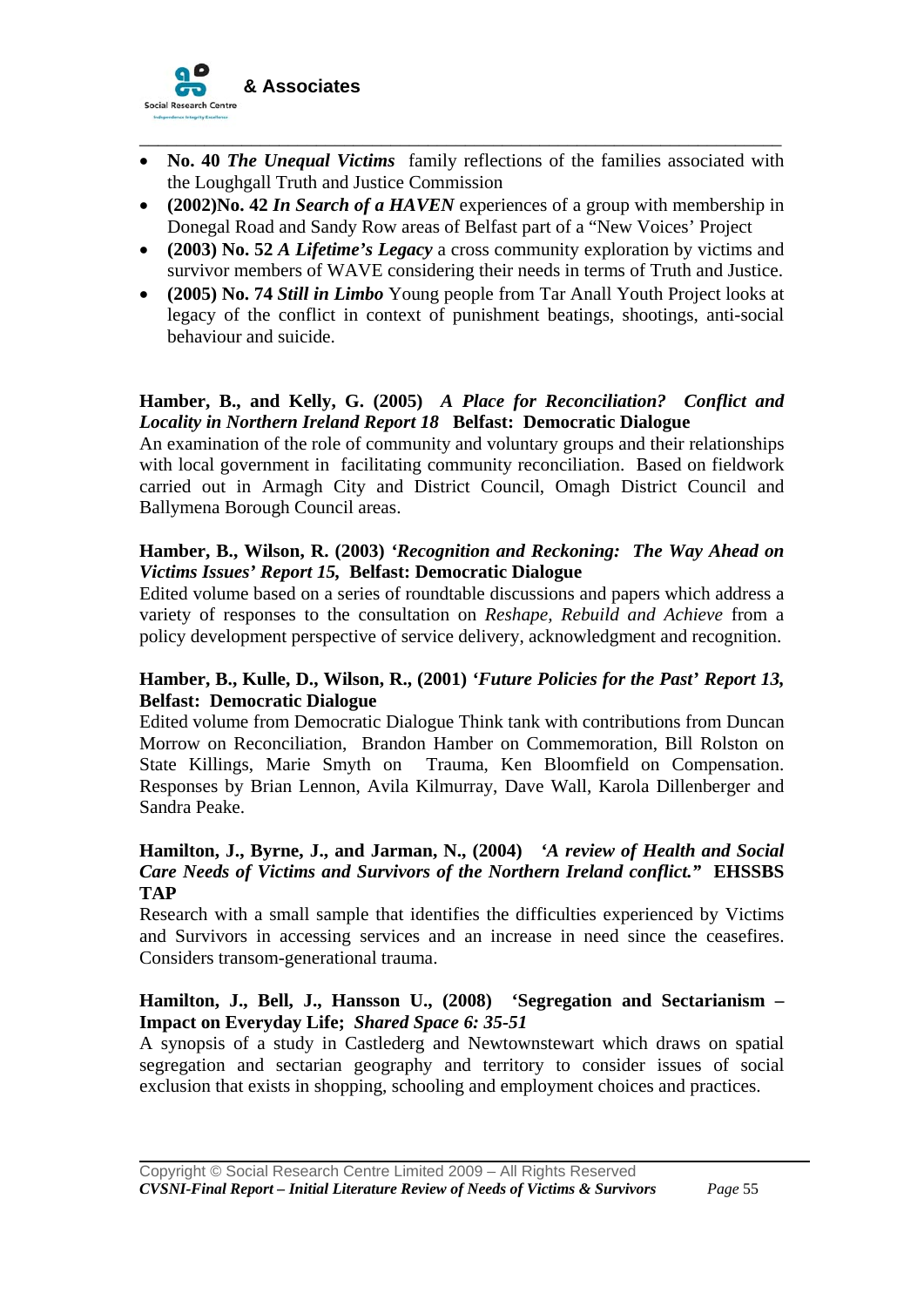

**Hayes P., and Campbell, J, (2000) Dealing with Post-Traumatic Stress Disorder: The Psychological Sequelae of Bloody Sunday and the Response of the State Services** *Research on Social Work Practice* 10(6) 705-720

\_\_\_\_\_\_\_\_\_\_\_\_\_\_\_\_\_\_\_\_\_\_\_\_\_\_\_\_\_\_\_\_\_\_\_\_\_\_\_\_\_\_\_\_\_\_\_\_\_\_\_\_\_\_\_\_\_\_\_\_\_\_\_\_\_\_\_\_\_

A consideration of the PTSD experiences of some families involved in Bloody Sunday and the high levels of psychological trauma they experience. It concludes that families had not received services, which might have provided timely help in their recovery.

> (2005) *Bloody Sunday: Trauma, Pain and Politics*  London: Pluto Press

#### **Healey, A. (2004) A Different Description of Trauma: A Wider Systemic Perspective – A Personal Insight** *Child Care in Practice Vol. 10, no2: 167-184*

Paper providing the professional experiences of the Director of Northern Ireland's Family Trauma Centre into the needs arising from of a culture of silence which continues to envelop families, communities and therapists. Considers the persistence of continuous trauma and paramilitary punishments in a time of ceasefires and reflects on the impact of secondary trauma on therapists.

#### **Healey, A., Blaney E., and Harrison E., (nd) The Impact of the Troubles; An Evaluation of a Programme of Troubles Related Awareness Raising Training Delivered to Health and** Social Services Staff**" SHSSB-TAP**

Assessment of training aimed at recognition and acknowledgment by professionals of the impact of conflict. Outlines the needs of service users and participants to the training. Provides recommendations in respect of delivery and effectiveness of future training across the public sector.

#### **Healing Through Remembering (2001)** *All Truth is Bitter (2nd ed.): A Report of the Visit of Alex Borraine* **Belfast: NIACRO and Victim Support Northern Ireland**

Consideration of the role to be played by churches, non-governmental organisation (ngos) and district councils and partnerships in addressing reconciliation and prisoners issues and the potential for a truth commission in Northern Ireland.

#### **Healing Through Remembering (2002)** *Report of the Healing Through Remembering Project***, Belfast: Healing Through Remembering**

Result of the 108 responses to a consultation on how should people remember the events connected with the Conflict and in so doing contribute to the healing of society. Responses include a need for a network of commemoration and remembering projects and processes of acknowledgment.

## **Keenan, B. (2007)** *Continuing the discussion with Chris Gilligan – Traumatised by peace? A critique of five assumptions in the theory and practice of conflict related trauma policy in Northern Ireland* **Unpublished paper**

Reflection on Gilligan's paper considering the need and relevance of cross disciplinary and holistic therapeutic work in addressing individual, group and societal responses to trauma and its particular part in handling the past. Considers the need to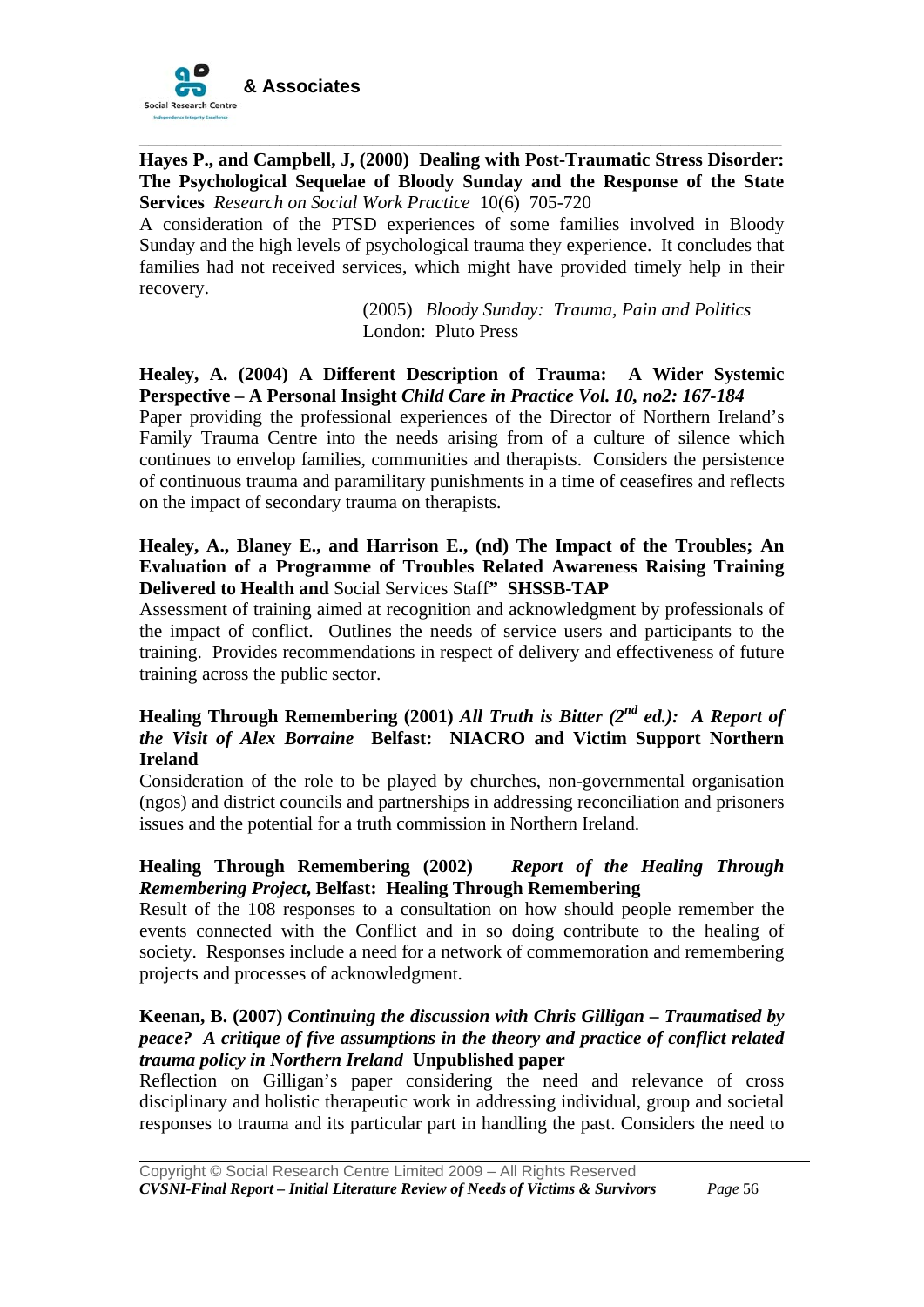

challenge medicalisation and pathologisation of individuals and to look at the environment (family, community nationally) in which they exist.

\_\_\_\_\_\_\_\_\_\_\_\_\_\_\_\_\_\_\_\_\_\_\_\_\_\_\_\_\_\_\_\_\_\_\_\_\_\_\_\_\_\_\_\_\_\_\_\_\_\_\_\_\_\_\_\_\_\_\_\_\_\_\_\_\_\_\_\_\_

#### **Kelly, G. (2005)** *Storytelling Audit: An Audit of personal story, narrative and testimony initiatives related to the conflict in or about Northern Ireland."* **Belfast: Healing Through Remembering**

A wide-reaching audit of initiatives that deal with personal narratives and testimonies, which acknowledges that individuals and groups may not necessarily describe this work in terms of storytelling.

#### **Kelly, G. and Hamber B. (2005)** *'Reconciliation – Rhetoric or Relevant?' –*  **Belfast: Democratic Dialogue Report 17**

An edited volume drawn from a series of roundtable discussions convened by the former think tank Democratic Dialogue which considers aspects of reconciliation, its theory and practice and the support and funding given to various initiatives across the border. Contributions by local and international practitioners and academics.

#### **Kennedy, L (2002)** *They Shoot Children Don't They? Third and Final Report* **Belfast; Queens University Belfast**

Exploration of punishment shootings and beatings perpetrated against children and young people based on data from NIACRO and BASE 2.

#### **Kilkelly, U., Kilpatrick R., Lundy, L., Moore, L., Scraton, P., Davey, C., Dwyer, C., McAllister, C., (2004) Children's' Rights in Northern Ireland Belfast: NICCY**

Considers the rights of children in Northern Ireland within the context of the legacy of the Conflict and the framework of the UNCRC. Suggests that 'the understanding of the long term effects of political violence is underdeveloped requiring more research, particularly longitudinal'. Cites needs highlighted by the Special Representative of the UN Secretary General for Children and Armed Conflict who warns that in Northern Ireland there are long-term societal consequences of the neglect of the legacy of violence facing children.

#### **Luce, A., Firth-Crozens, J., Midgley, S., and Burges, C (2002) 'After the Omagh bomb: posttraumatic stress disorder in health service staff.** *Journal of Traumatic Stress,* **15 (10), 27-30**

Consideration of the vicarious trauma experienced by health staff in the aftermath of the Omagh bomb providing learning for other conflict trauma related incidents.

**Lundy P., and McGovern M., (2004) 'You Understand Again: Testimony and post conflict transition in the North of Ireland: The Ardoyne Commemoration Project 1998-2002** *Words and Silences: Journal of the International Oral History Association* **2:2:30-35**

 **(2005a) 'Community based approaches to Post Conflict 'truth-telling'** *Shared Space 1***: 35-51**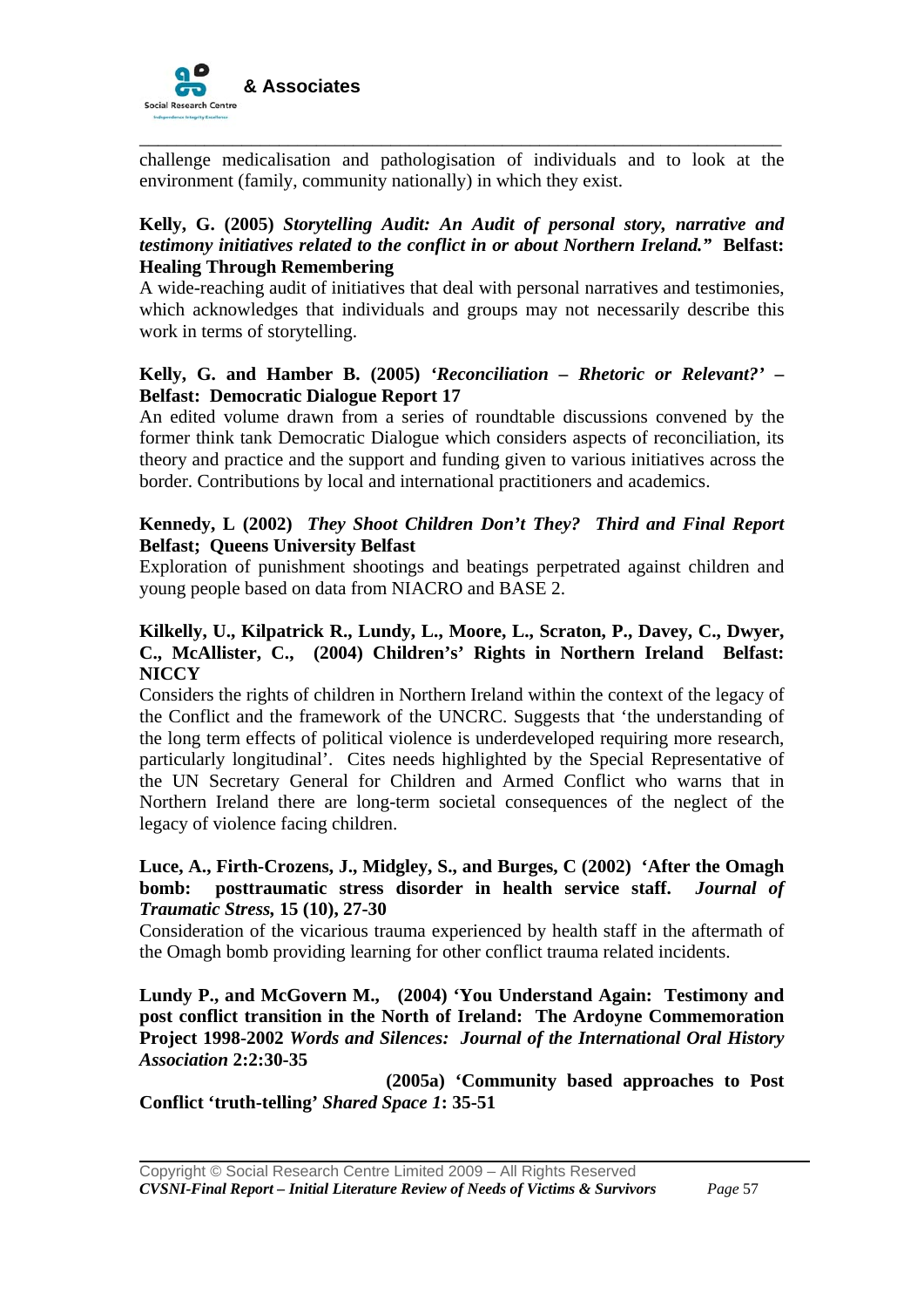

 **(2005b)** *'Community, Truth-telling and Conflict Resolution: A Critical Assessment of the Role of Community-based Truth Telling Processes for Posts Conflict Transition'* **Belfast: CRC** 

\_\_\_\_\_\_\_\_\_\_\_\_\_\_\_\_\_\_\_\_\_\_\_\_\_\_\_\_\_\_\_\_\_\_\_\_\_\_\_\_\_\_\_\_\_\_\_\_\_\_\_\_\_\_\_\_\_\_\_\_\_\_\_\_\_\_\_\_\_

 **(2006) 'Participation, truth and partiality: Participatory action research, community-based truth telling and post conflict transition in Northern Ireland'** *Sociology, 40:71-78* 

A series for articles based on 50 interviews and participatory action research with participants to the work of the Ardoyne Commemoration Project (ACP) which critically assess the impact, value and limits to inclusivity of community-based truth telling in conflict transformation.

#### **Manktelow, R. (2001)** *Evaluation of the former Fermanagh District Partnership Victims*

**Manktelow, R. (2001)** *An Audit of the Needs of People Affected by the Troubles and an Evaluation of the Work of the Trauma Advisory Panel,* **Western Health and Social Services Board/Derry City District Partnership**

#### **Manktelow, R., (2007) 'The needs of victims of the Troubles in Northern Ireland: the social work contribution.** *Journal of Social Work* **7(1): 31-50**

Article based on findings of survey of self-help groups and service providers that identifies a legacy of mental health problems including the repression of grief and trauma and its re-emergence in later years. Critiques the medical response and perceived failures of the statutory services by victims and survivors to address their needs.

#### **McAvoy, K (2006)** *Making Peace with the Past* **Belfast: Healing Through Remembering**

Overview of Truth and Reconciliation initiatives for victims and survivors including consideration of the 'on the runs' legislation and options for truth recovery mechanisms including internal organisational investigations, community-based initiatives, a truth recover commission and a commission of historical clarification.

#### **McDougall, B (2007)** *Support for Victims and Survivors: Addressing the Human Legacy* Belfast: OFMDFM

#### **McDermott, M., Duffy, M., and McGuinness, D. (2004) Addressing the psychological needs of children and young people in the aftermath of the Omagh bomb** *Child Care in Practice Vo. 10 No. 2:141-154*

A review of the work of The Community Trauma and Recovery Team established following the Omagh bomb that received 130 (83 female, 47 male) referrals of children and young people under the age of 18 years. Almost 68% were in town at the time of the explosion, 26% were injured and 18% bereaved. Parents were also seen to provide support and information about the impact of trauma on children and young people.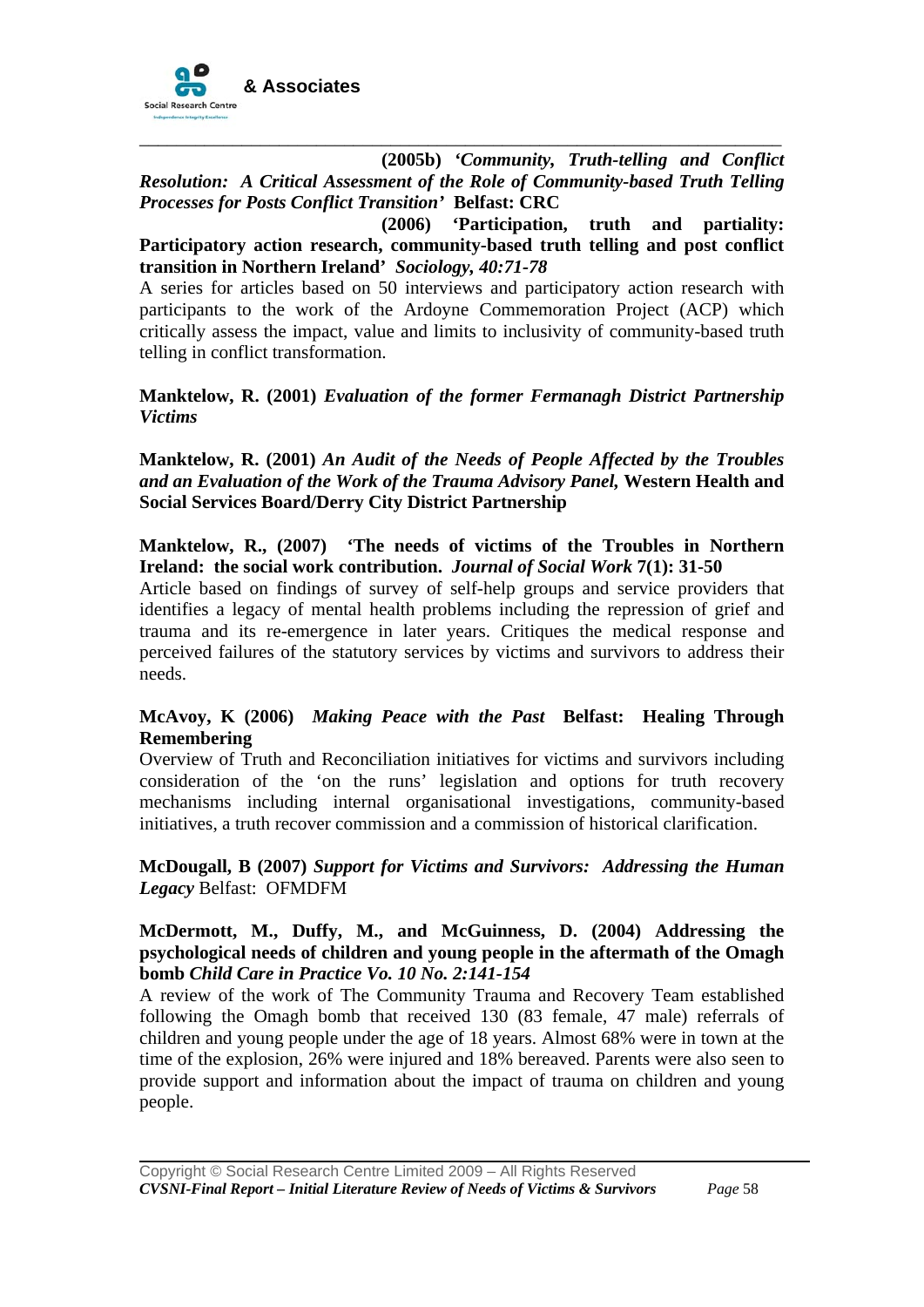

#### **McGowan, J. et al (2001) Hear and now and Then: Developments in Victims and Survivors Work Belfast: Northern Ireland Voluntary Trust**

\_\_\_\_\_\_\_\_\_\_\_\_\_\_\_\_\_\_\_\_\_\_\_\_\_\_\_\_\_\_\_\_\_\_\_\_\_\_\_\_\_\_\_\_\_\_\_\_\_\_\_\_\_\_\_\_\_\_\_\_\_\_\_\_\_\_\_\_\_

Consideration of the pros and cons, the practical and ethical issues of recording oral histories.

#### **McLaughlin, H. (2008)** *Women and The Conflict: Talking about the 'Troubles' and Planning for the Future* **Belfast: Women's Resource and Development Agency**

Results of a series of workshops on 'Dealing with the Past' with 116 women participants throughout Northern Ireland. Addresses the legacy of the conflict on personal, family and community life. Includes issues such as women's health, coping mechanisms, loss and violence and existing needs in terms of health, safety and education. Refers to women as peace-builders and the inter-generational impact of conflict key thematic area.

#### **Mullan J. (2006).** *In Their Own Words: The Effects of the Troubles on Health and Well being as told be People Themselves'* **Southern Health and Social Services Board Trauma Advisory Panel**

Needs assessment drawn from 19 service users' responses in the SHSSB TAP area on their individual and families current and future needs. Focus on carers, payments, continuous assessment of needs in an ageing population. Highlights gaps in services.

#### **Muldoon, O., and Trew, K. (2000) Children's Experience and Adjustment to Political Conflict in Northern Ireland** *Peace and Conflict: Journal of Peace Psychology 6(2), 157-176*

A review of 689 children aged between 8-11, which considers that over a quarter of the sample had witnessed shooting and/or riots.

#### **Muldoon, Schmid, Downes, Kremer, J. and Trew, K.** *The Legacy of the Troubles: Experience of the Troubles, Mental Health and Social Attitudes',* **(2005) Belfast and Cork: Queen's University and University College**

**Murphy, M., (2004) 'When Trauma Goes On …** *Child Care in Practice Vol 10 # 2:185-191*Article evidencing the need for provision of community trauma counselling alongside community capacity building with a focus on children and young people's needs.

**NIAC (2005) House of Commons Northern Ireland Affairs Committee** *Ways of Dealing with Northern Ireland's Past - Interim Report – Victims and Survivors Tenth Report of Session 2004-05* **London: The Stationery Office Limited House Of Commons 303-1** 

#### **Northern Ireland Human Rights Commission (2003).** *Human Rights and Victims of Violence***. Belfast. Northern Ireland Human Rights Commission**

Consideration of the needs of victims with a focus on information, compensation, codes of practice, equality issues and acknowledgement of stories.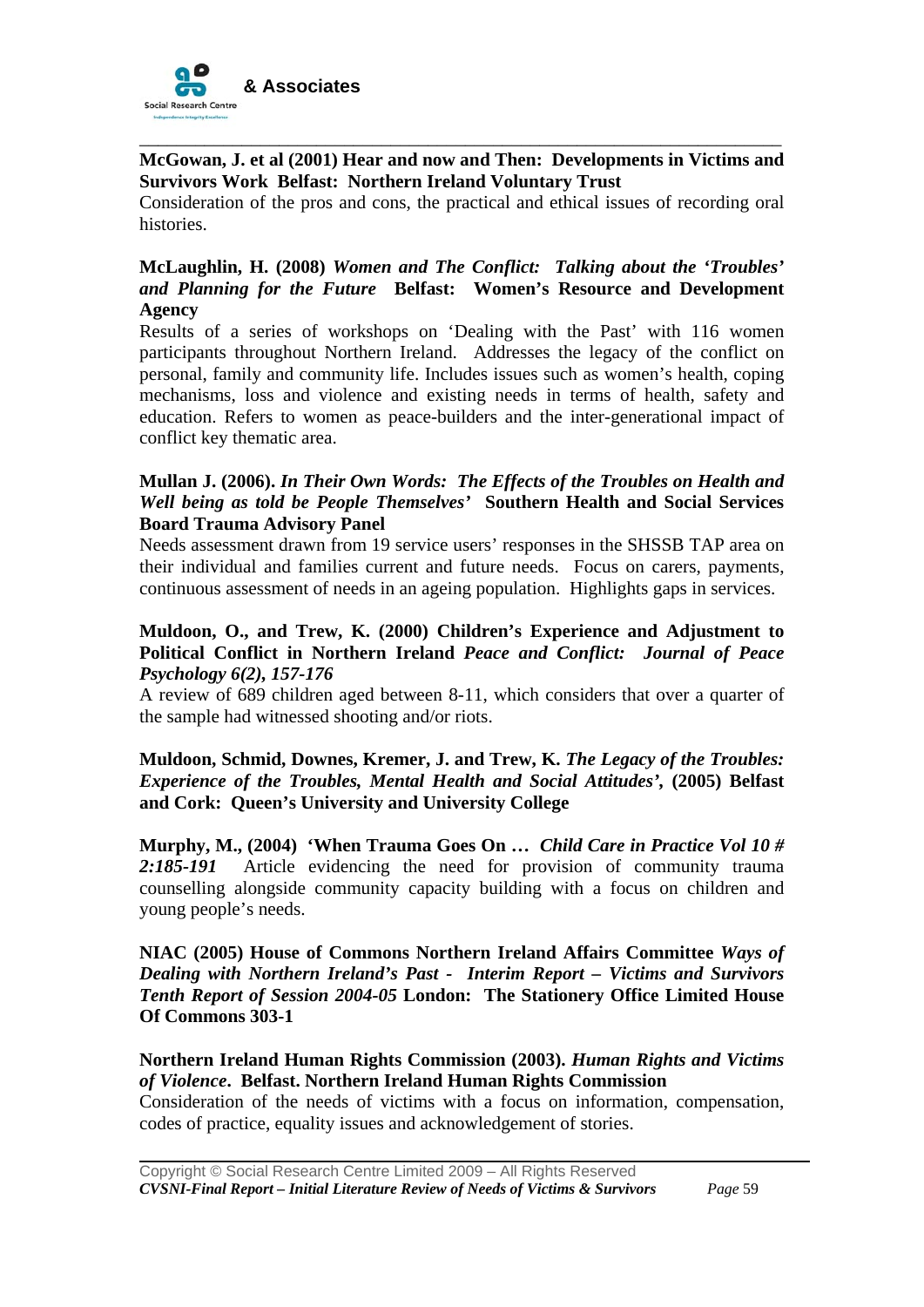

## **(2007) NIHRC Review**

Consideration of needs of victims and survivors with Human Rights perspective with contributions by Monica McWilliams and British Irish Rights Watch providing an overview of formal justice mechanisms including PSNI Retrospective Murder Review Unit, Historical Enquiries team.

\_\_\_\_\_\_\_\_\_\_\_\_\_\_\_\_\_\_\_\_\_\_\_\_\_\_\_\_\_\_\_\_\_\_\_\_\_\_\_\_\_\_\_\_\_\_\_\_\_\_\_\_\_\_\_\_\_\_\_\_\_\_\_\_\_\_\_\_\_

#### **Northern Ireland Memorial Fund (2008)** *Comments from Victim Support Groups on the effectiveness of the NIMT* **(unpublished)**

Acknowledges the needs of those ineligible for support from NIMT and the changing needs of eligible victims in the areas of education, training, health, financial support and discretionary payments, care and respite.

#### **NIMTT (2004)** *Coda Project – A Needs Assessment of the Victims Sector-* **Belfast: NIMTT in partnership with Save the Children**

Responses of 45 constituted Victim/Survivor Groups to a needs analysis in terms of service users needs with a focus on music as an appropriate therapeutic intervention for individuals, groups and inter-generational work.

#### **NISRA (2004)** *Equality and Inequalities in Health and Social Care in Northern Ireland* **Belfast: DHSSPS**

Analysis of the impact of Conflict on health and well being – findings include a call for further research and information in to the long term effects of violence and provides information on the current needs of victims and survivors based on an assessment at the time of publication.

#### **QE5 (2008)** *Needs Analysis of the Phoenix Groups* Belfast: QE5

Results of needs analysis carried out by questionnaire, in local interviews and focus groups with former members of security forces comprising Phoenix's 7,545 regional membership. Highlights health, welfare advice and support, social isolation, loss of status, skills deficits and employment needs.

#### **Radford K., and Templer S., (2008) 'Women and Relationships: Experiences form the Victims' Sector'** *Shared Space No. 6 69-84* **Belfast: Community Relations Council**

Needs and experiences of women from within the victim/survivor sector and their requirements in terms of service provision. Focus on health and well being, dominant and silent voices, negative coping mechanisms and trans-generational issues.

#### **Roche, R., (2005)** *Something To Say* **Belfast: Blackstaff Press**

Research carried out on behalf of the Derry Youth and Community Workshops based on a quantitative sample of 486 respondents aged between 18 and 25 and qualitative material from 900 young people in the 15-25 age range. Over 46% of respondents male and female from both Catholic and Protestant backgrounds saw the 'Troubles' as having direct relevance to their grandparents, generally agreeing that they 'Troubles' was about high levels of violence and issues of sectarianism, but higher numbers of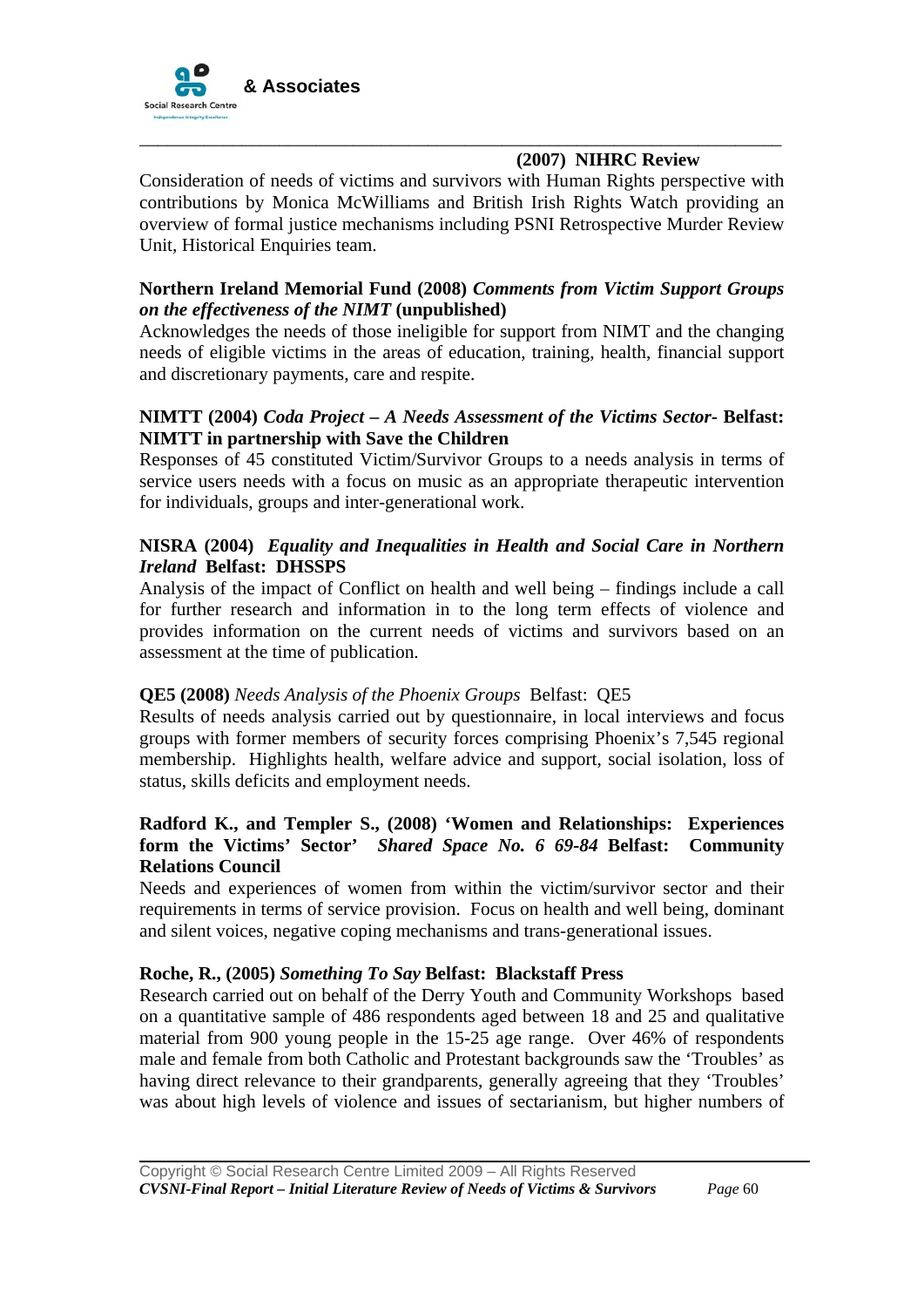

Catholics (51%) than Protestant (34%) young people considered it to be a 'thing of the past'

\_\_\_\_\_\_\_\_\_\_\_\_\_\_\_\_\_\_\_\_\_\_\_\_\_\_\_\_\_\_\_\_\_\_\_\_\_\_\_\_\_\_\_\_\_\_\_\_\_\_\_\_\_\_\_\_\_\_\_\_\_\_\_\_\_\_\_\_\_

#### **Royal Hospitals (2008)** *Traumatic Guide in Early Childhood: A Professional's Guide* **Belfast: Easter Health and Social Services Bureau and Victims' Unit**

Reactions to and experiences of the affects of traumatic grief with a consideration of the immediate and long terms needs affects of survivors.

#### **Shirlow, P., (2008) Politically Motivated Former Prisoners: Evaluation of the Core Funding Project 2006-2008 Belfast: CFNI**

Evaluation of prisoner engagement in conflict transformation projects, peace building and policy development projects including the participation of the following groups An Eochair OIRA), Charter (UFF/UDA), Highfield Prisoners (UFF/UDA) Teach Na Failte (INLA) Coiste Na n-Iarcimi (IRA) Epic (UVF/RHC) Lisburn PSP( UFF/UDA), Prisoners Enterprise Project (UDA/UFF), Ulster Prisoner Aid (UDA/UFF) Tar Anall (IRA), Tar Abhaille (IRA) Cairdre, Strabane (IRA) North Belfast Community Development and Transition Group (UDA/UFF)

#### **Smyth M and Thomson K. (2001)** *Working with Children and Young People in Violently Divided Societies* **Belfast: Institute for Conflict Research**

Edited volume which includes needs and experiences of children affected by conflict identified in terms of schools work (Tony Gallagher), therapeutic play (Antoinette McKeown) and youth work (Paul Smyth).

#### **Smyth, M., Morrisey, M., and Hamilton J., (2001)** *Caring through the Troubles: Health and Social Services in North and West Belfast* **Belfast: ICR**

Experiences of health and social care staff providing services to individuals affected by the Conflict and individual an on-going trauma.

#### **Smyth, M, Fay, M.T, Brough, E, and Hamilton, J. (2004)** *The impact of political conflict on children in Northern Ireland.* **Belfast, Institute for Conflict Research.**

#### **Snodden, M. (2004)** *'Truth Recovery: A contribution from within Loyalism*  **Belfast: Epic**

Considers the challenge of Truth Commission and to achieving Truth and Justice in Protestant/Unionist/Loyalist communities. Suggests that loyalist activists excombatants and paramilitaries are particularly vulnerable to any 'truth process' as they have never enjoyed the same level of legitimacy in their communities are Republicans. Indicates that the process of stigmatising may have intergenerational consequences.

#### **Snodden, M (2005)** *Legacy of War: Experiences of Members of the Ulster Defence Regiment* **Belfast: Conflict Trauma Resource Centre**

Research identifying the needs of former UDR service personnel and the organisations representing them which include Health, Family, Employment, Finances, Communication, Memories and Acknowledgment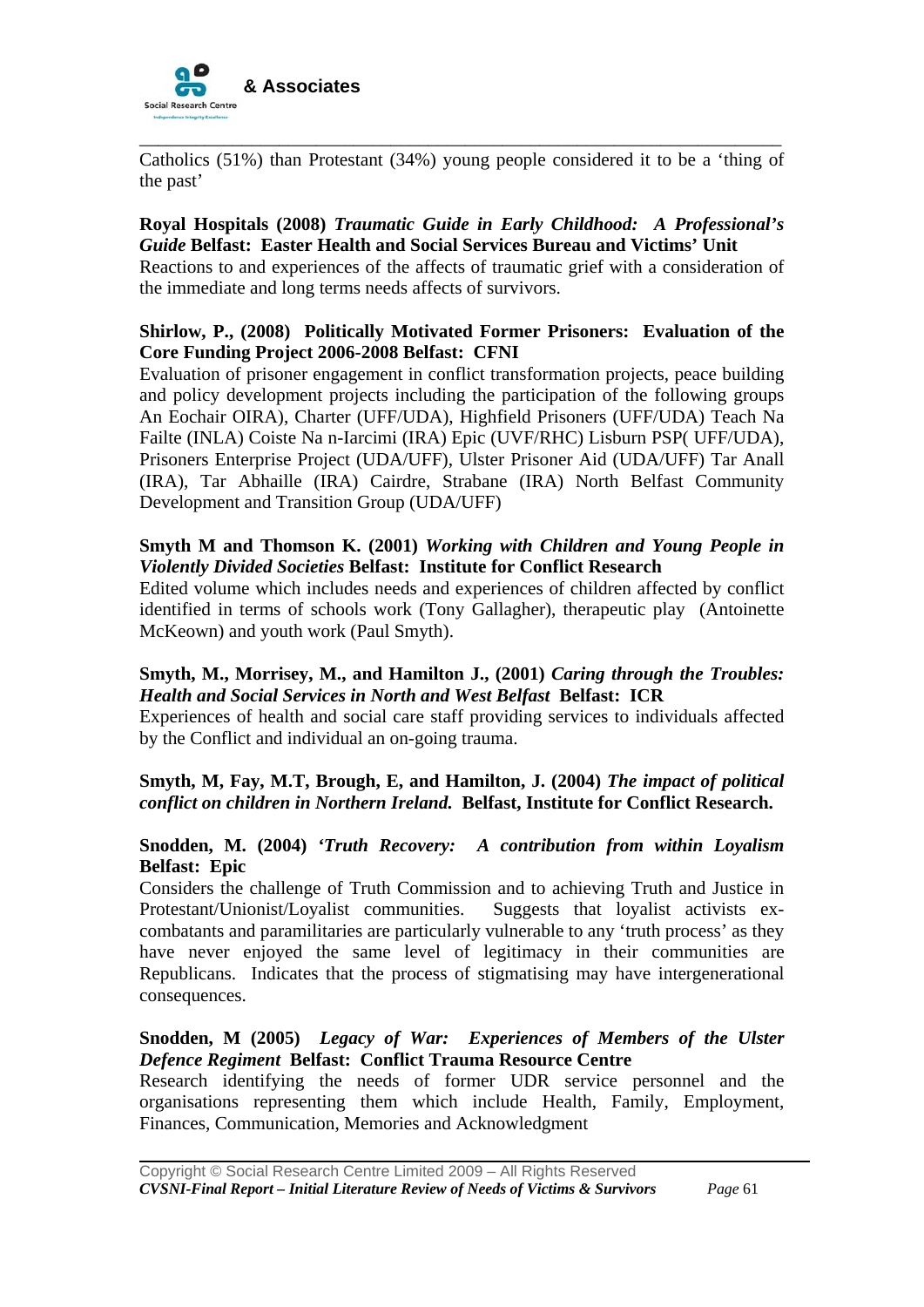

#### **SHSSB-TAP (nd) The Impact of the Troubles; An Evaluation of a Programme of Troubles Related Awareness Raising Training Delivered to Health and Social Services Staff";**

\_\_\_\_\_\_\_\_\_\_\_\_\_\_\_\_\_\_\_\_\_\_\_\_\_\_\_\_\_\_\_\_\_\_\_\_\_\_\_\_\_\_\_\_\_\_\_\_\_\_\_\_\_\_\_\_\_\_\_\_\_\_\_\_\_\_\_\_\_

See under Healey et al (nd) for further information

**(2006) In their own words; The effects of the Troubles on health and well being as told by people themselves' Newry Southern Health and Social Services Board TAP** 

See under Mullan/Alanna Consultancy (2006) for further information

#### **(2006) Evaluation of Trauma Counselling services in SHSSB,TAP**

#### **Spence, L (2002) Unheard Voices: The Experiences and Needs of the Children of Loyalist Political Ex-Prisoners Belfast: Epic**

The voices of young people discuss their and experiences and needs in terms of their being the children of political ex-prisoners. Covers challenges such as stigmatisation, financial need, reintegration into family-life.

#### **Stuart, E (2005), Community Audit in Armagh Wards Armagh: RAFT**

Community audit in Armagh wards with 415 returns indicating the normalisation of trauma and a desire for community-based therapeutic interventions.

#### **South West LSP Community Victims & Survivors Initiative (2006)** *'Contributing to Wellbeing – Addressing the Human and Community Consequences of Civil Violence: Standards and Best Practice for Counselling, Befriending/Listening Ear Services',* **Fermanagh, Omagh and Strabane 2006**

A standards manual for counselling and befriending services addressing the need for both integrated and specially tailored services for victims and survivors

#### **Summerfield, D. (2000);War and Mental Health: a brief overview."** *British Medical Journal, 321:232-235*

Article based on international warring situations including reference to Northern Ireland that considers how personal recovery is grounded in societal recovery and that rights and social justice shape collective healing and the domination in the medical literature of PTSD.

#### **Templer S. and Radford K (2007)** *Hearing the Voices: Sharing Perspectives in the Victim/Survivor Sector* **Belfast: Community Relations Council**

Primary research carried out with CRC core and project funded victim/survivor groups outlining existing and projected needs and operational challenges to those currently delivering services. Includes a series of recommendations for government, the Commission and individual groups.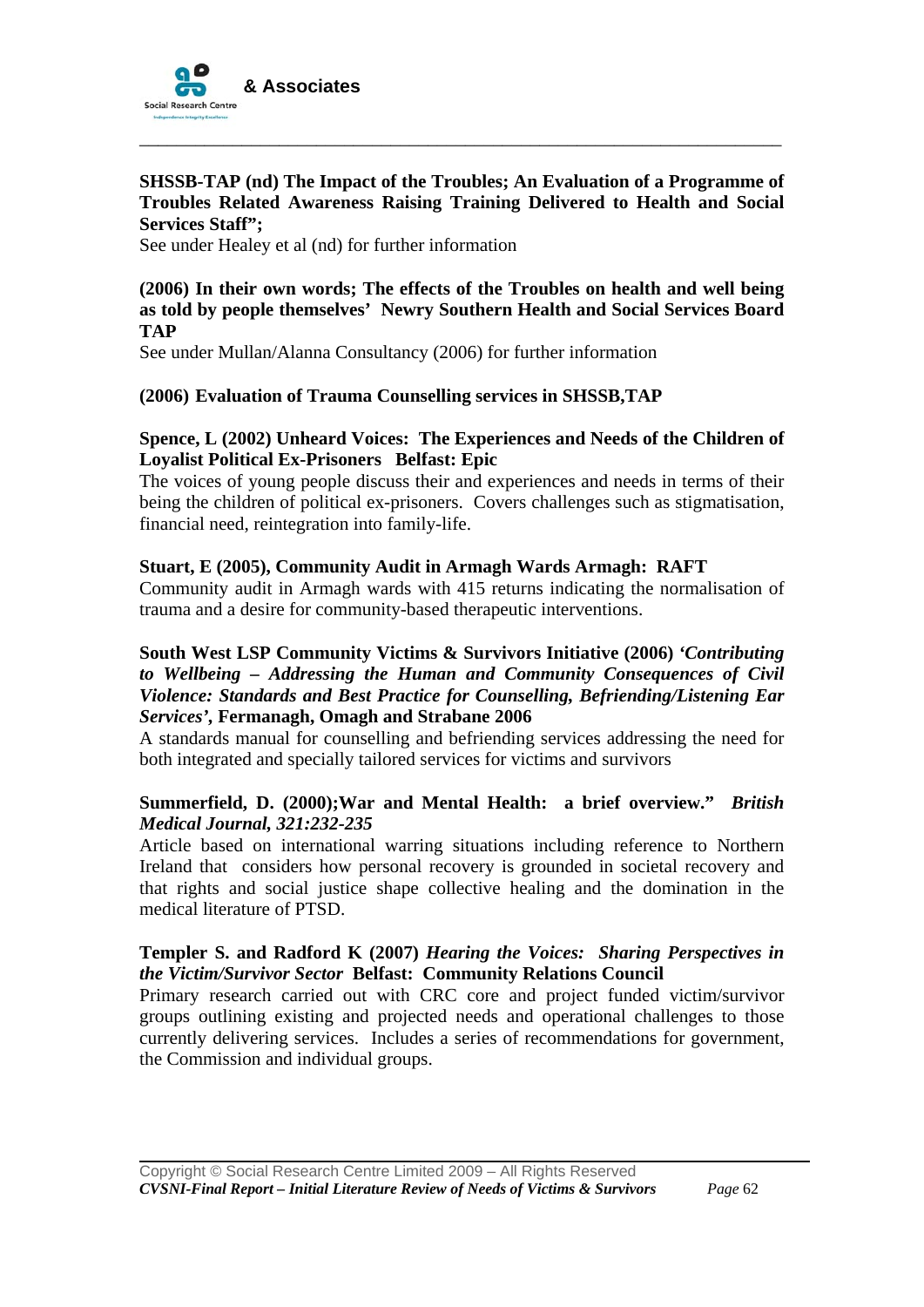

#### \_\_\_\_\_\_\_\_\_\_\_\_\_\_\_\_\_\_\_\_\_\_\_\_\_\_\_\_\_\_\_\_\_\_\_\_\_\_\_\_\_\_\_\_\_\_\_\_\_\_\_\_\_\_\_\_\_\_\_\_\_\_\_\_\_\_\_\_\_ **Thurston, R., (2002)** *Perceptions and Opinions Regarding Victims, Survivors and Casualties in and about Northern Ireland* **Belfast: Conflict Trauma Resource Centre**

Analysis of perceptions drawn from 40 individuals and organisations on the need to further debate definitions and routes to inclusion of a diverse range of victims/survivors/casualties in sectoral work. Has a particular focus on the inclusion of former combatants from the state and from non-state Republican and Loyalist groups.

#### **Tim Parry Jonathan Ball Trust (2003)** *The Legacy: A Study of the needs of GB Victims and Survivors of the Northern Ireland 'Troubles',* **Warrington: Tim Parry Jonathan Ball Trust**

A study of the needs of victims with 18 recommendations for the needs of exiles and highlighting their links to and support from the Maranatha Haven Community. Provides 16 recommendations in the service delivery needs of GB victims/survivors with focus on partnership working and to its need to be picked up by the Legacy Project.

#### **(2007)** *The Legacy: Learning from the Past, Making A Better Future* **Warrington: The Tim Parry Jonathan Ball Foundation for Peace**

Results of Phase 2 of the Legacy Project and an acknowledgment of the need to establish and strengthen multi-agency and inter-department work to facilitate appropriate working in terms of: acknowledgement, recognition and of sensitive treatment by government agencies as well as the need for advocacy and training work alongside storytelling projects.

#### **Tomlinson, M. (2007)** *The trouble with suicide; mental health, suicide and the Northern Ireland conflict: a review of the evidence.* **Available on line at [www.investingforhealthni.gov.uk/documents/trouble-with-suicide.pdf](http://www.investingforhealthni.gov.uk/documents/trouble-with-suicide.pdf).**

Argues that the current evidence of the conflict on mental health and suicide is conflicting, complex and inconclusive requiring more consideration. Offers evidence that those with experience of conflict have poorer mental health and those who have experienced violence have significantly higher levels of depression than the general population. Notes the higher use of prescribed anti-depressant medication in the North of Ireland and an increase in illicit drug misuse and alcohol consumption. Challenges medical categorisation in trauma and advocates for practical actions to improve mental wellbeing through economic and social activity.

# **Training for Women Network (TWN (2004)** *In Their Own Words* **Belfast: Training for Women Network**

The experiences of women victims and survivors of the Conflict.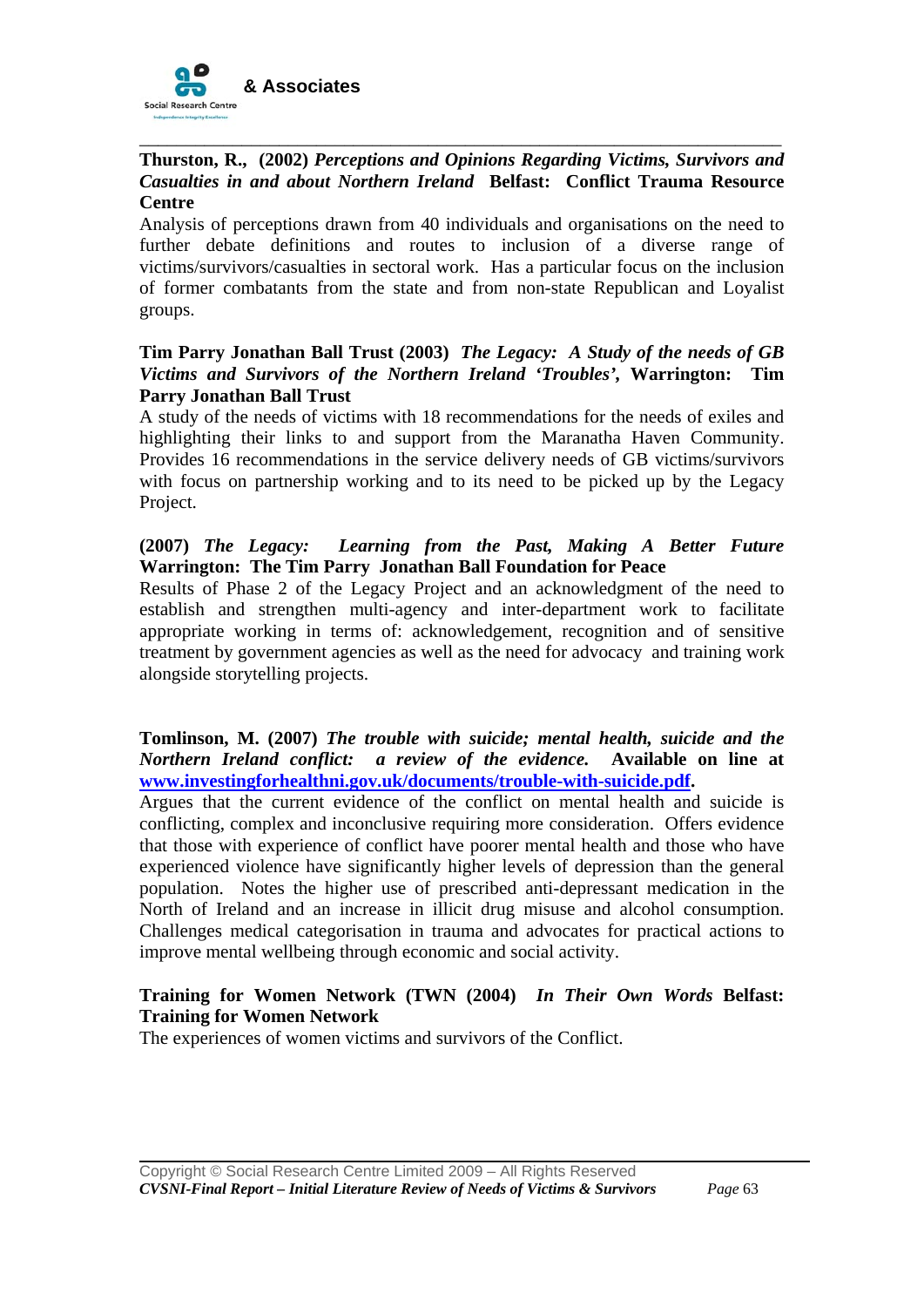

#### \_\_\_\_\_\_\_\_\_\_\_\_\_\_\_\_\_\_\_\_\_\_\_\_\_\_\_\_\_\_\_\_\_\_\_\_\_\_\_\_\_\_\_\_\_\_\_\_\_\_\_\_\_\_\_\_\_\_\_\_\_\_\_\_\_\_\_\_\_ **Victims' Unit (2002)** *Reshape, Rebuild, Achieve – Delivering Practical Help and Services to Victims of the Conflict in Northern Ireland* **Belfast: Office of the First Minister and Deputy First Minister**

Strategy, which sets out how the Administration intends to deliver services to 'those who have suffered most over more than 30 years of violence'.

#### **Victims Unit (VU), Belfast, OFMDFM (2003)** *Assessment of services to victims and survivors and research to support the development of a new strategy***.**  (see Capita 2003)

#### **Wave (2003)** *Every Picture Tells a Story* **Belfast: Wave**

Innovative cross community project carried out with Barnardo's NI that expresses non-verbally the needs of children and young people.

#### **Wider Circle (2008)** *Jimmy and the Island of Magic* **Belfast: The Wider Circle**

A resource for children and young people in trauma, which identifies the need for additional resources.

#### **Wilson, R (2006a)** *What Works for Reconciliation* **Belfast: Democratic Dialogue**

37 Interviews and case studies of a series of non-governmental organisations working long-term to address sectarian division to ascertain their views as to what works or is a barrier to inter and intra community reconciliation. Participants with an explicit remit to address the needs of victims and survivors of the conflict include Wave, Corrymeela, Future Ways, Holywell Trust.

#### **(2006b) 'What Works for Reconciliation'** *Shared Space 3 5-19*

Distillation of research above focussing on how the needs of victims and survivors might best be served by shared learning and approaches outlined above.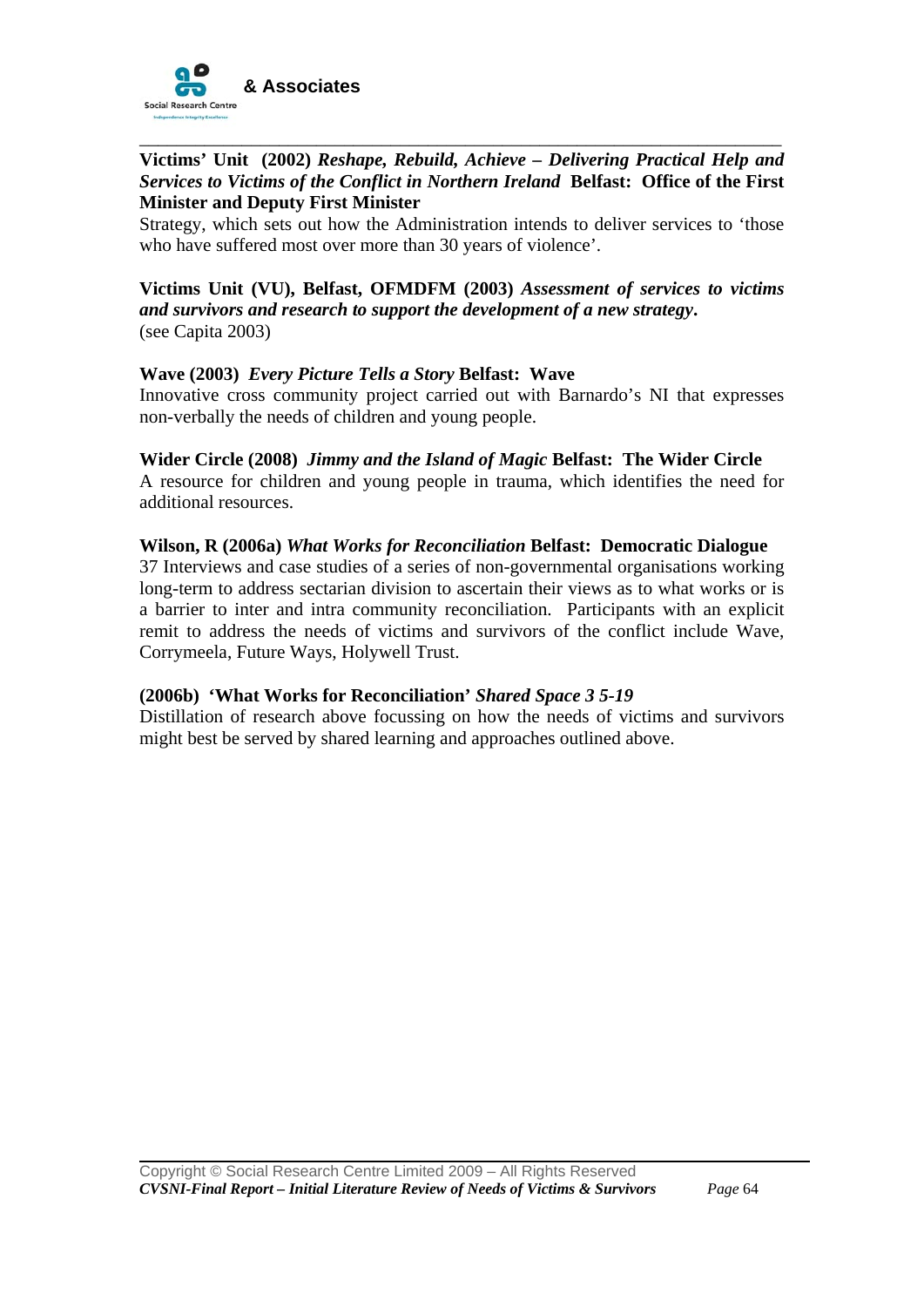

\_\_\_\_\_\_\_\_\_\_\_\_\_\_\_\_\_\_\_\_\_\_\_\_\_\_\_\_\_\_\_\_\_\_\_\_\_\_\_\_\_\_\_\_\_\_\_\_\_\_\_\_\_\_\_\_\_\_\_\_\_\_\_\_\_\_\_\_\_

# **APPENDIX A REFERENCES**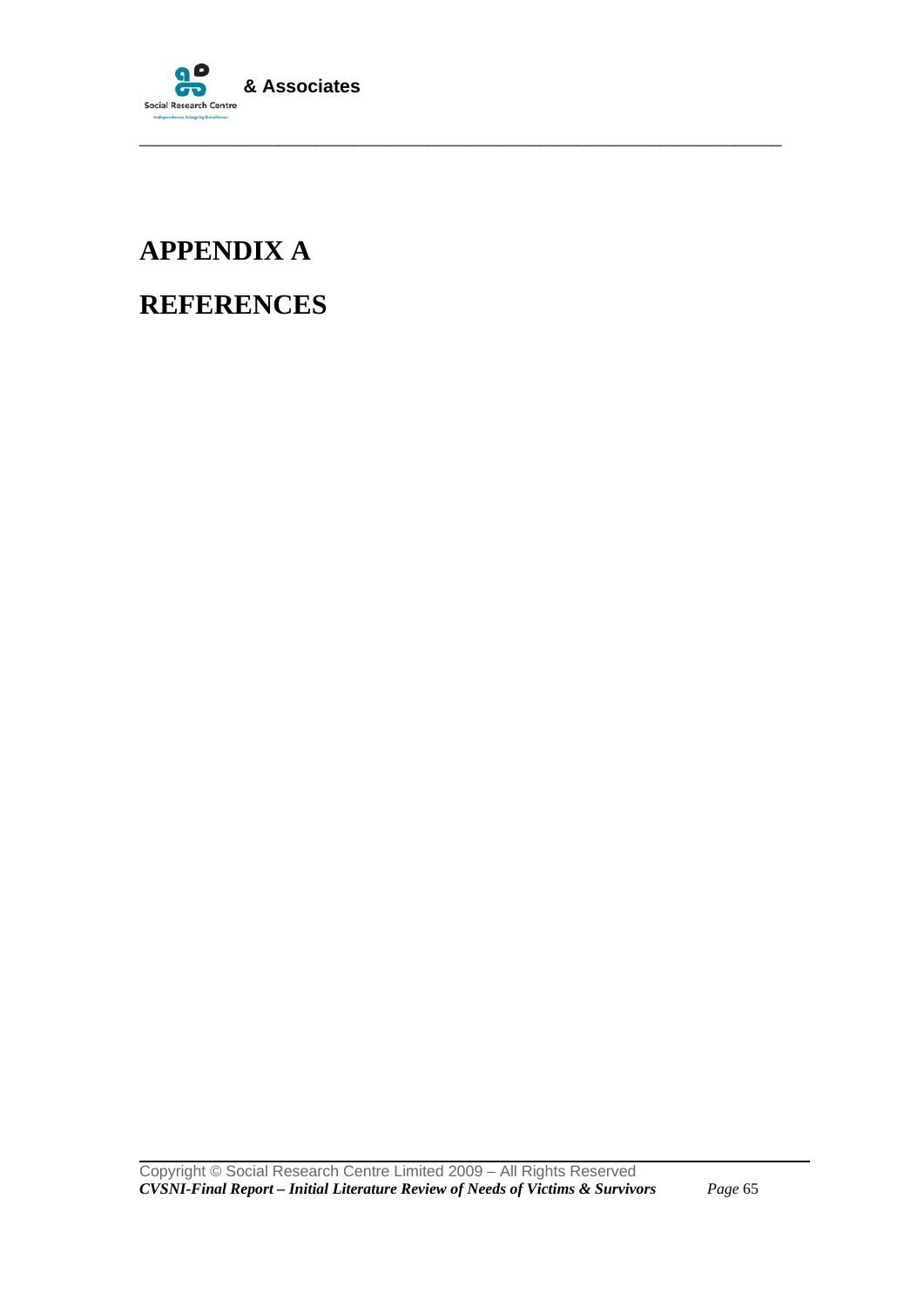

#### **APPENDIX A: REFERENCES**

Active Counselling in Training (2005) *Evaluative Research into the ser ices of FACT (Families Achieving Change Together)* FACT

\_\_\_\_\_\_\_\_\_\_\_\_\_\_\_\_\_\_\_\_\_\_\_\_\_\_\_\_\_\_\_\_\_\_\_\_\_\_\_\_\_\_\_\_\_\_\_\_\_\_\_\_\_\_\_\_\_\_\_\_\_\_\_\_\_\_\_\_\_

An Crann/The Tree. (2000) *Bear in Mind: Stories of the Troubles.* Belfast: Lagan Press/An Crann.

Ashe, F. (2006) 'The McCartney Sisters Search for Justice: Gender and Political Protest in Northern Ireland', Politics, 26 (3) 161-167 .

> (2006) 'Gendering the Holy Cross School Conflict: Women and Nationalism in Northern Ireland,' Political Studies, 54 (1) 147-164

> (2007) Gendering Ethno-Nationalist Conflict in Northern Ireland: A comparative analysis of nationalist women's protests *Ethnic and Racial Studies Vol 30 No. 5:766-786*

Ashton Community Trust (2002) New Lodge Six: Community Inquiry Report into the killings of Jim McCann, Jim Sloan, Tony Campbell, Brendan Maguire, John Loughran, Ambrose Hardy

Bamford Review of Mental Health and Learning Disability (Northern Ireland) (2007), *Mental Health Improvement and Wellbeing – A Personal, Public and Political Issue*. Belfast: DHSSPS.

Beattie, K., Harland. K. and McCready, S. (2006) *Mental Health and Young Men: Suicide and Self Harm.* Coleraine: Centre for Young Men's Studies, University of Ulster.

Bell, C. (2003) 'Dealing with the past in Northern Ireland' *Fordham International Law Journal,* vol. 36, no 4:1095-147

Beyers, M (2007) *Legacy Project: Assessing the potential for Network Building between Republican Ex-prisoner Groups and Victim/Survivor Groups.* Belfast: Coiste na n-Iarchini

Black, A*. (2004)* 'The Treatment of Psychological problems experienced by the children of police officers in Northern Ireland', *Child Care in Practice, Vol. 20:2:99- 106* 

Blake, J (2008) *Day of Private Reflection: Evaluation Report* Belfast; Healing Through Remembering

 (2008a) Healing Through Remembering: Momentum and Change Belfast: Healing Through Remembering

Bloomfeld, S. K. (1998) *We will remember them.* Belfast: The Stationery Office Northern Ireland

Bolton, D. (2004) *Addressing and overcoming the problems of a troubled community. A contribution to the debate on addressing the human consequences of the Troubles*.. Omagh: Northern Ireland Centre for Trauma and Transformation

 (2006) *Responding to Trauma in Newry and Mourne* Newry: Newry and Mourne Local Health and Social Care Group

Bolton, D. and Rankin, G. (2008) Mapping of Psychological Therapies in Northern Ireland Report No. 3: The Voluntary and Community Sector

Boyd, D., and Doran S. (2006) *The Viability of Prosecution Based on Historical Enquiry: Observations of Counsel on Potential Evidential Difficulties* Belfast: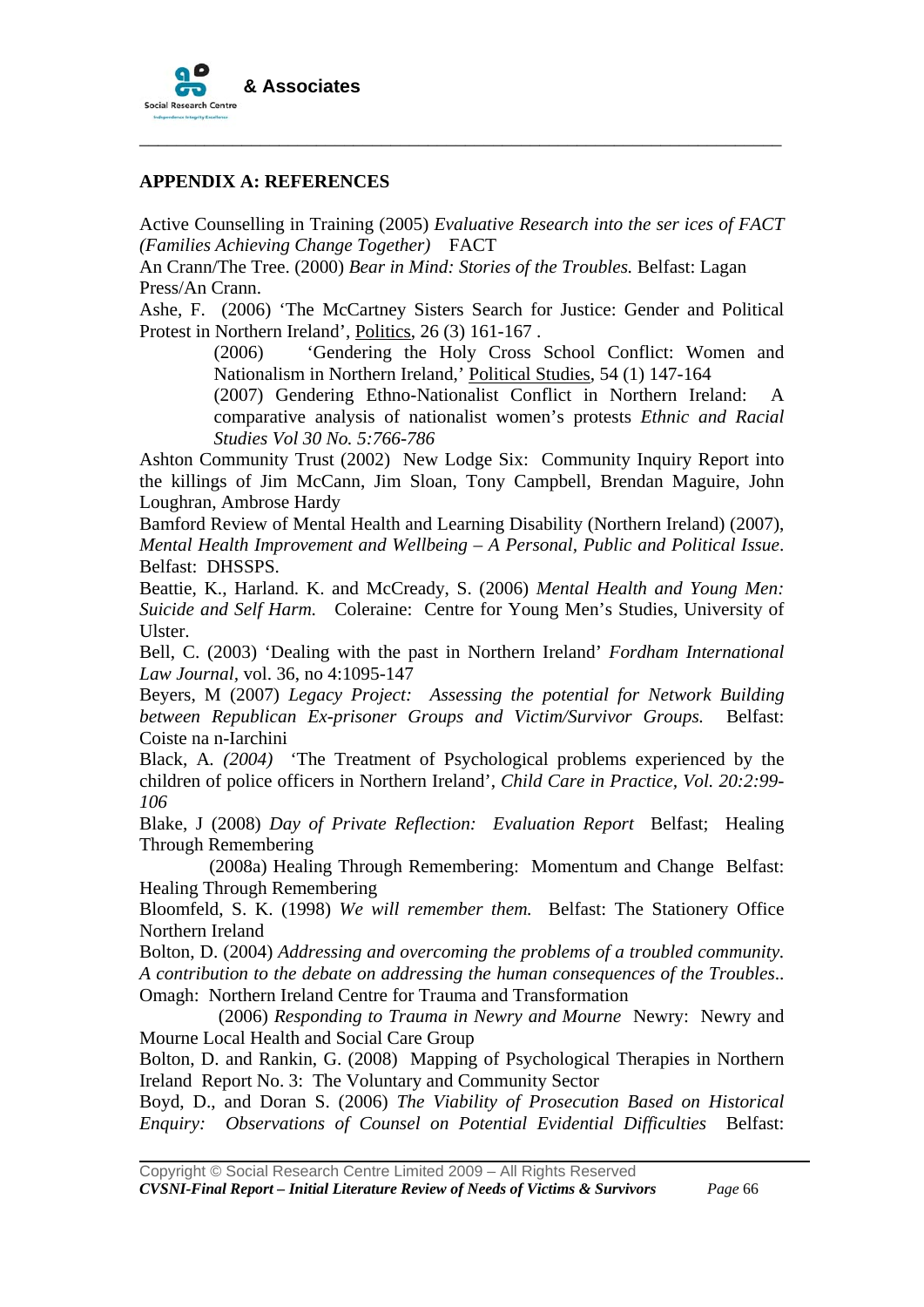

Healing Through Remembering

Boydell, L, Rugkåsa, J, Livingston, S, Hamilton J, Radford K (2008) *Women Speaking Across the Border: The Impact of the Border and the Conflict on Women's Health and Roles* Dublin: Institute of Public Health in Ireland and Derry Well Woman

\_\_\_\_\_\_\_\_\_\_\_\_\_\_\_\_\_\_\_\_\_\_\_\_\_\_\_\_\_\_\_\_\_\_\_\_\_\_\_\_\_\_\_\_\_\_\_\_\_\_\_\_\_\_\_\_\_\_\_\_\_\_\_\_\_\_\_\_\_

Brett, R. and Specht, I. (2004) *Young Soldiers: Why do they Fight?* Geneva: ILO.

Brown, K (2008) *Artefacts Audit A Report on the material culture of the Conflict in and about Northern Ireland* Belfast: Healing Through Remembering

Burrows, R and Keenan, B., (2004a) '*Bearing witness: supporting parents and children in the transition to Peace',* Child Care in Practice, vol. 10:2:107-225

 (2004b) *Learning with Children, Parents and Communities through Ongoing Political Conflict and Trauma: A Resource.* Belfast: Barnardo's Northern Ireland

 (2004c) *We'll Never Be the same; Learning with children, parents and communities through political conflict and trauma.* Belfast: Barnardos

CAJ 2007 *The War on Terror: Lessons from Northern Ireland* Belfast: Committee on the Administration of Justice

 $CAJ/BIRW$  press release  $20<sup>th</sup>$  November 2008 Belfast: Committee on the Administration of Justice and British Irish Rights Watch

Cadwallader, A. (2004) *Holy Cross the Untold Story* Belfast: Brehon Press

Cairns E. and Mallett, J. (2003) *Who are the Victims? Self-assessed victimhood and the Northern Irish Conflict Report 7* Belfast: Northern Ireland Statistics and Research Agency

Cameron, D (nd) *A Cross Community Survey of the Prevalence of PTSD amongst adults living in the Greater Belfast area of Northern Ireland* Belfast: Threshold

Capita (2003) *Evaluation of Health and Social Services For Victims of Conflict*  Belfast: DHSSPS

CFNI (2003) *A Summary of Good Practice among Victims and Survivors Groups*

CLIO (2002) Evaluation of the Core Funding Scheme for Victim/Survivor Groups Belfast: Clio Evaluation Consortium

Community Relations Council (2006) *Who Cares for the Carers? A study into the issues affecting Carers of Victims of the Northern Ireland Conflict* Belfast: Community Relations Council

Connolly, D (2007) *At a Post-Conflict Juncture: An Assessment of Mental Health and Development Needs in Whiterock, West Belfast* Belfast: Corpus Christi Services

Connolly, P (2003) *Ethical Principles for Researching Vulnerable Groups* Coleraine: University of Ulster

Conroy, P., McKearney, T. and Oliver, Q (2005) *All over the place: people displaced to and from the Southern border counties as a result of the conflict, 1969-1984*  ADM/CPA: Monaghan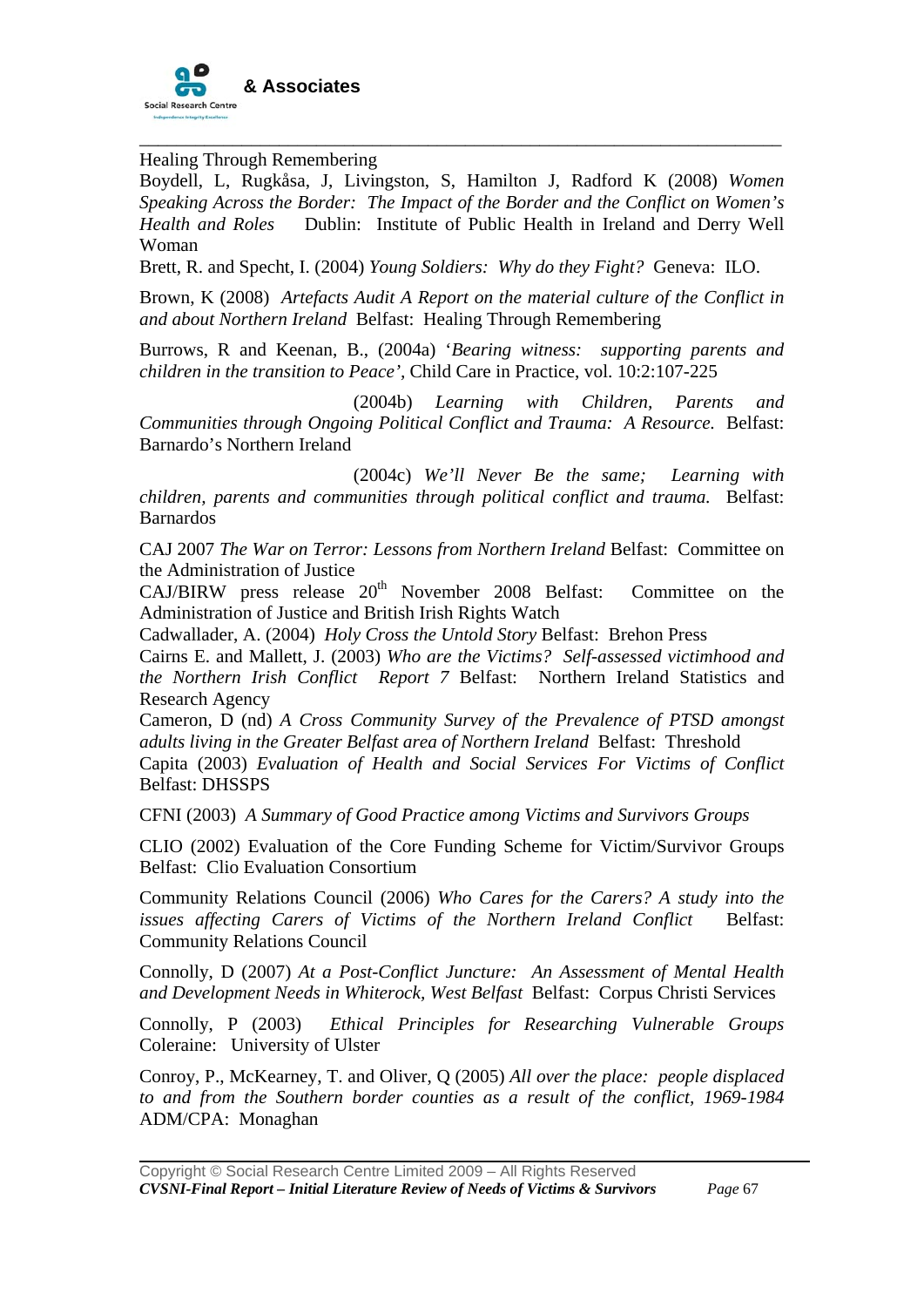

Cory P. (2004) Cory Collusion Reports in to Rosemary Nelson, Pat Finucane, Robert Hamill, Billy Wright, Chief Superintendant Breen and Superintendant Buchannan and Lord Justice and Lady Gibson sourced from *http://cain.ulst.ac.uk/issues/collusion/index.html* 04 December 2008

\_\_\_\_\_\_\_\_\_\_\_\_\_\_\_\_\_\_\_\_\_\_\_\_\_\_\_\_\_\_\_\_\_\_\_\_\_\_\_\_\_\_\_\_\_\_\_\_\_\_\_\_\_\_\_\_\_\_\_\_\_\_\_\_\_\_\_\_\_

Cunamh, (2002) *The Forgotten Massacre: Annies Bar* Derry/Londonderry: Cunamh

Curran, P., Bell, P., Murray A., Loughrey G., Roddy., R and Locke, L., (1990) Psychological Consequences of the Enniskillen bombing. In *British Journal of Psychiatry,*(156) – 479-482

Daly, O.E., (1999) 'Northern Ireland: the victims', *The British Journal of Psychiatry, The Journal of Mental Science, vol 175:201-4* 

Déagóirí le Chéile (Teenagers Together) n.d. Derry/Londonderry: Cunamh

Fay, M, Morrisey, M., Smyth, M. Wong, T (1999) *The Cost of the Troubles Study: Report on the Northern Ireland Survey: the experience and impact of the Troubles* Derry Londonderry: Incore

Deloitte and Touche. (2001) *Evaluation of Services for Victims and Survivors of the Troubles: Summary Report.* Belfast: Deloitte and Touche.

Deloitte (2005) *Evaluation of the Northern Ireland Memorial Fund (Draft Report)* Belfast: Northern Ireland Office

Devlin, B. (2000) *The Support Needs of those affected by the Troubles – a research study* Portadown: Nova

Dover, Jo. (2003) *The Legacy – A Study of the Needs of GB Victims and Survivors of the Northern Ireland Troubles'* Warrington: Tim Parry/Jonathan Ball Trust

Droichead an Dóchais (2005) *Too Much Hurt: The Shooting Dead of Six Men in the New Lodge in February 1973: The Long Term Impact of a Conflict-related traumatic incident in an urban area* Belfast: Droichead an Dóchais

Duffy, M., Gillespie, K., Clark, D.M. (2007) Post-traumatic stress disorder in the context of terrorism and other civil conflict in Northern Ireland: Randomised controlled trial *British Medical Journal* :334:1147

EHSSB TAP (2003 p. 15)

(2006) *Annual Report EHSSB TAP 2005-2006* Belfast: EHSSB

 (2006a) Response to the Summary Report of the Consultation by the Interim Commissioner regarding proposals for the Role of a Forum for Victims and Survivors Belfast: EHSSB

 (2006b) *Dealing with the past, looking to the future: Values, Principles and Recommendations for the care and support of participants in any potential 'Dealing with the past' process* Belfast: EHSSBS

 (2007) *Response to DHSSPS Consultation: Standards of Good Practice for Counselling Services in Northern Ireland* 

(2007a) *Response the report of Bertha McDougall* EHSSB

 (2008) *Outline strategic approach for Victims and Survivors – Consultation paper* EHSSB

 (2008a) *'Missing Persons' A consultation by the Department of Finance and Personnel on The Draft Presumption of Death Bill (Northern Ireland) 2008*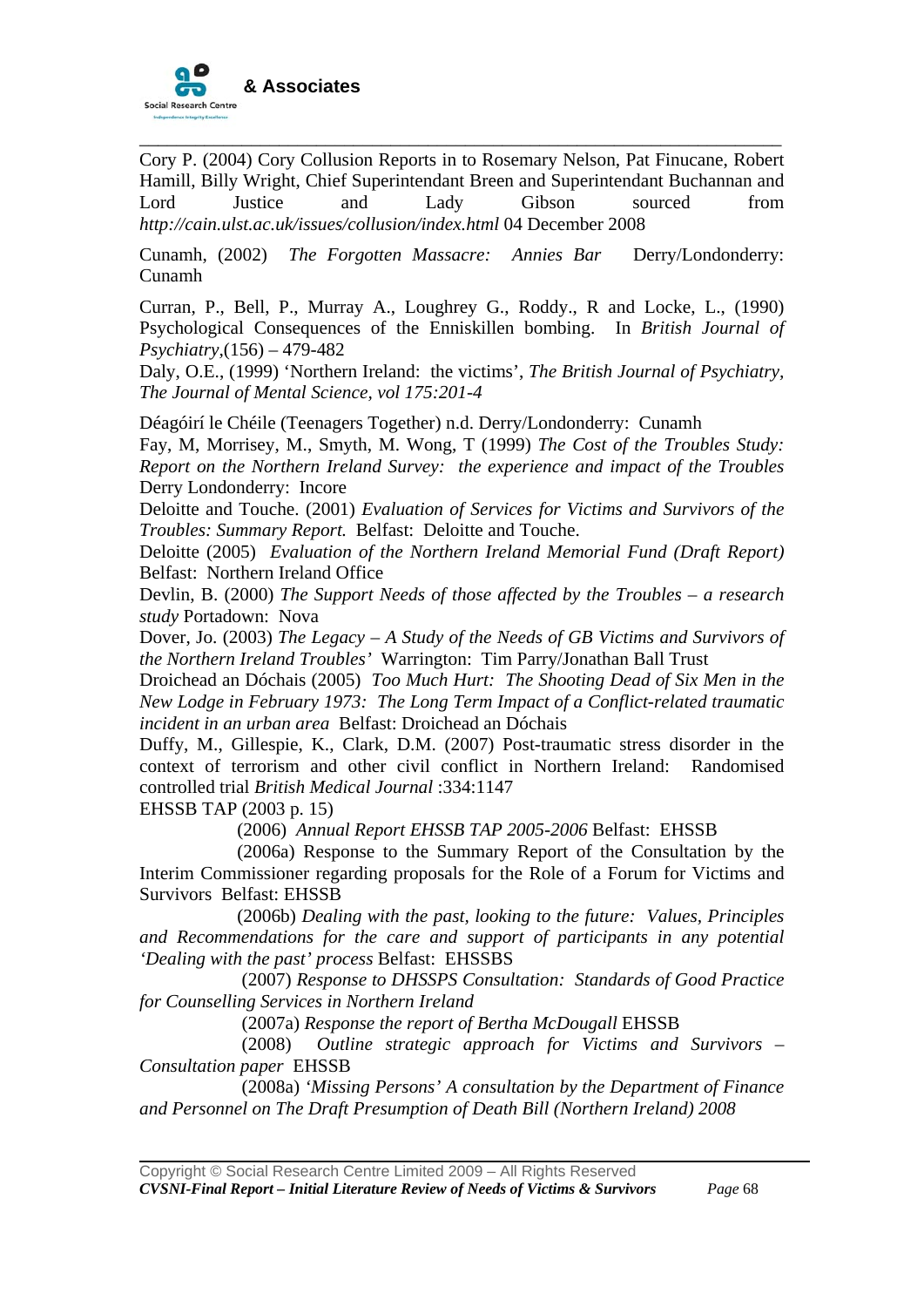

Eolas Project (2003) *'Consultation Paper on Truth and Justice: A Discussion Document',* Belfast: Relatives for Justice

\_\_\_\_\_\_\_\_\_\_\_\_\_\_\_\_\_\_\_\_\_\_\_\_\_\_\_\_\_\_\_\_\_\_\_\_\_\_\_\_\_\_\_\_\_\_\_\_\_\_\_\_\_\_\_\_\_\_\_\_\_\_\_\_\_\_\_\_\_

Feldman, A. (2002) 'X children and the militarisation of everyday life: Comparative comments on the politics of youth, victimage and violence in transitional societies' *Journal of Social Welfare: 11: 286-299* 

Epic/Snodden, M. (2004) *Truth Recovery: A contribution from within Loyalism*  Belfast: Epic/Trauma Resource Centre Ferry, F., Bolton, D., Bunting, B., Devine, B., McCann, S., and Murphy S. (2008) *Trauma, Health and Conflict* Omagh: NICTT and University of Ulster

Fay, M., Morrisey M. and Smyth, M. (1999) *Northern Ireland's Troubles: The Human Costs.* London: Pluto.

Ferry, F *Trauma, health and conflict in Northern Ireland* Omagh: Northern Ireland Centre for Trauma and Transformation

Transformation

Firinne (2004) *The Untold Truth*

Fitzgerald, S. (2006) Report for the Healing Through Remembering

Commemoration Sub Group. Belfast: Healing Through Remembering.

Gillespie, K., Duffy, M., Hackman A., and Clark, D.M. (2002) 'Community based cognitive therapy in the treatment of post-traumatic stress disorder following the Omagh bomb. *Behaviour Research and Therapy,* 40, 345-357

Gilligan, C. (2006) 'Traumatised by peace? A critique of five assumptions in the theory and practice of conflict-related trauma policy in Northern Ireland' *Policy & Politics vol. 34 No 2 pp 325-45* 

Gormally, B (2001) *Conversion from War to Peace: Reintegration of Ex-Prisoners in Northern Ireland* Bonn: Bonn International Centre for Conversion

 (2006) *Acknowledgement and its Role in Preventing Future Violence: Discussion Paper and Proposal* Belfast: Healing Through Remembering

Griffiths, H (2006) *Evaluation of Cunamh Bloody Sunday Support Service* Derry: Cunamh

Hall, M (nd multiple) *Island Pamphlets* Belfast: Farset Community Think Tank See Section 7 for breakdown of individual contents.

Hamber, B. (2005) Blocks to the Future: An Independent report into the psychological impact of the 'No Wash/Blanket' Prison protestDerry: Cunamh

Hamber, B., and Kelly, G. (2005) *A Place for Reconciliation? Conflict and Locality in Northern Ireland Report 18* Belfast: Democratic Dialogue

Hamber, B., Wilson, R. (2003) *'Recognition and Reckoning: The Way Ahead on Victims Issues' Report 15* Belfast: Democratic Dialogue

Hamber, B., Kulle, D., Wilson, R., (2001) *'Future Policies for the Past' Report 13,*  Belfast: Democratic Dialogue

Hamilton, J., Byrne, J., and Jarman, N., (2004) *'A review of Health and Social Care Needs of Victims and Survivors of the Northern Ireland conflict."* EHSSBS TAP

Hamilton, J., Bell, J., Hansson U., (2008) 'Segregation and Sectarianism – Impact on Everyday Life.; *Shared Space 6: 35-51* 

Harrison, E. and Healey, A. (2004) *Psychological Effects of Trauma in Children and Young People living in a context of Community Violence*

Copyright © Social Research Centre Limited 2009 – All Rights Reserved *CVSNI-Final Report – Initial Literature Review of Needs of Victims & Survivors Page* 69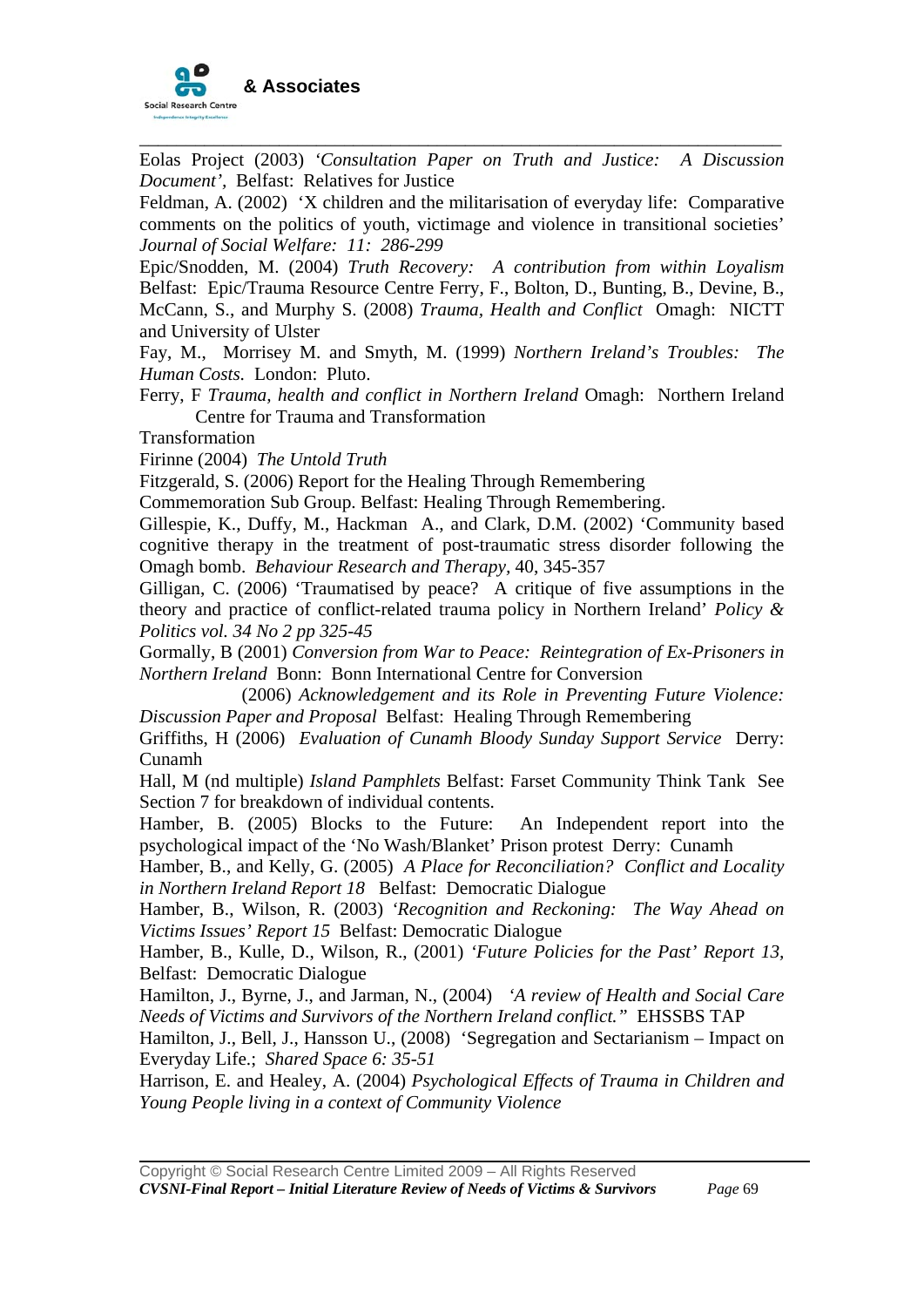

Hayes P., and Campbell, J, (2000) Dealing with Post-Traumatic Stress Disorder: The Psychological Sequelae of Bloody Sunday and the Response of the State Services *Research on Social Work Practice* 10(6) 705-720

\_\_\_\_\_\_\_\_\_\_\_\_\_\_\_\_\_\_\_\_\_\_\_\_\_\_\_\_\_\_\_\_\_\_\_\_\_\_\_\_\_\_\_\_\_\_\_\_\_\_\_\_\_\_\_\_\_\_\_\_\_\_\_\_\_\_\_\_\_

(2005) *Bloody Sunday: Trauma, Pain and Politics*  London: Pluto Press

Healing Through Remembering (2001) *All Truth is Bitter (2nd ed): A Report of the Visit of Alex Borraine* Belfast: NIACRO and Victim Support Northern Ireland

(2002) 'Report of the healing Through Remembering Project', Belfast: Healing Through Remembering

(2005) Healing Through Remembering Conference Report 29.11.05 *Storytelling as the Vehicle?* 

(2006) Acknowledgement and its Role in Preventing Future Violence: Discussion Paper and Proposal London: Healing Through Remembering

Healey, A. (2004) A Different Description of Trauma: A Wider Systemic Perspective – A Personal Insight *Child Care in Practice Vol. 10, no2: 167-184* 

Healey, A., Blaney E., and Harrison E., (nd) The Impact of the Troubles; An Evaluation of a Programme of Troubles Related Awareness Raising Training Delivered to Health and Social Services Staff" SHSSB-TAP

Hegarty, A. (2004) 'Truth, Law and Official Denial? The case of Bloody Sunday' *Criminal Law Forum, 15, 1-2: 199-264* 

HET (2006) *Policing the Past: Introduction to the Work of the HET* Belfast: PSNI Hillyard, P., Kelly, G., McLaughlin, P. and Tomlinson, M. *Bare Necessities* Belfast: Democratic Dialogue Report 16

Jamieson, R., and Grounds A., (2002) *No Sense of an Ending; The effects of longterm imprisonment amongst republican prisoners and their families (2002)* Expac

Kapur, Ramon *(2002)* A Troubled mind, Afraid to Talk: Group Therapy in Northern Ireland; Belfast; Threshold

Keenan, B. (2007) *Continuing the discussion with Chris Gilligan – Traumatised by peace? A critique of five assumptions in the theory and practice of conflict related trauma policy in Northern Ireland* Unpublished paper

Kelly, G. (2005) *Storytelling Audit: An Audit of personal story, narrative and testimony initiatives related to the conflict in or about Northern Ireland."* Belfast: Healing Through Remembering

 (2008) *Victim Empowerment and Peace Building: Exploring the Role of local foundations in supporting victim empowerment processes in regions of conflict* Belfast: CFNI

Kelly, G. and Hamber B. (2005) *'Reconciliation – Rhetoric or Relevant?' –* Belfast: Democratic Dialogue Report 17

Kennedy, L (2002) *They Shoot Children Don't They? Third and Final Report* Belfast: Queens University Belfast

Kilkelly, U., Kilpatrick R., Lundy, L., Moore, L., Scraton, P., Davey, C., Dwyer, C., McAllister, C., (2004) Children's' Rights in Northern Ireland Belfast: NICCY

Leavey, G., Rondón, G., Bennett O'Hagan, N., Radford, K., Fawcett, M., and McBride, P., (2008) *Protect Life: Churches,, Religious Bodies and Faith Organisations Needs Assessment* Belfast: Carecall and Northern Ireland Association for Mental Health for Southern Area Health and Social Services Board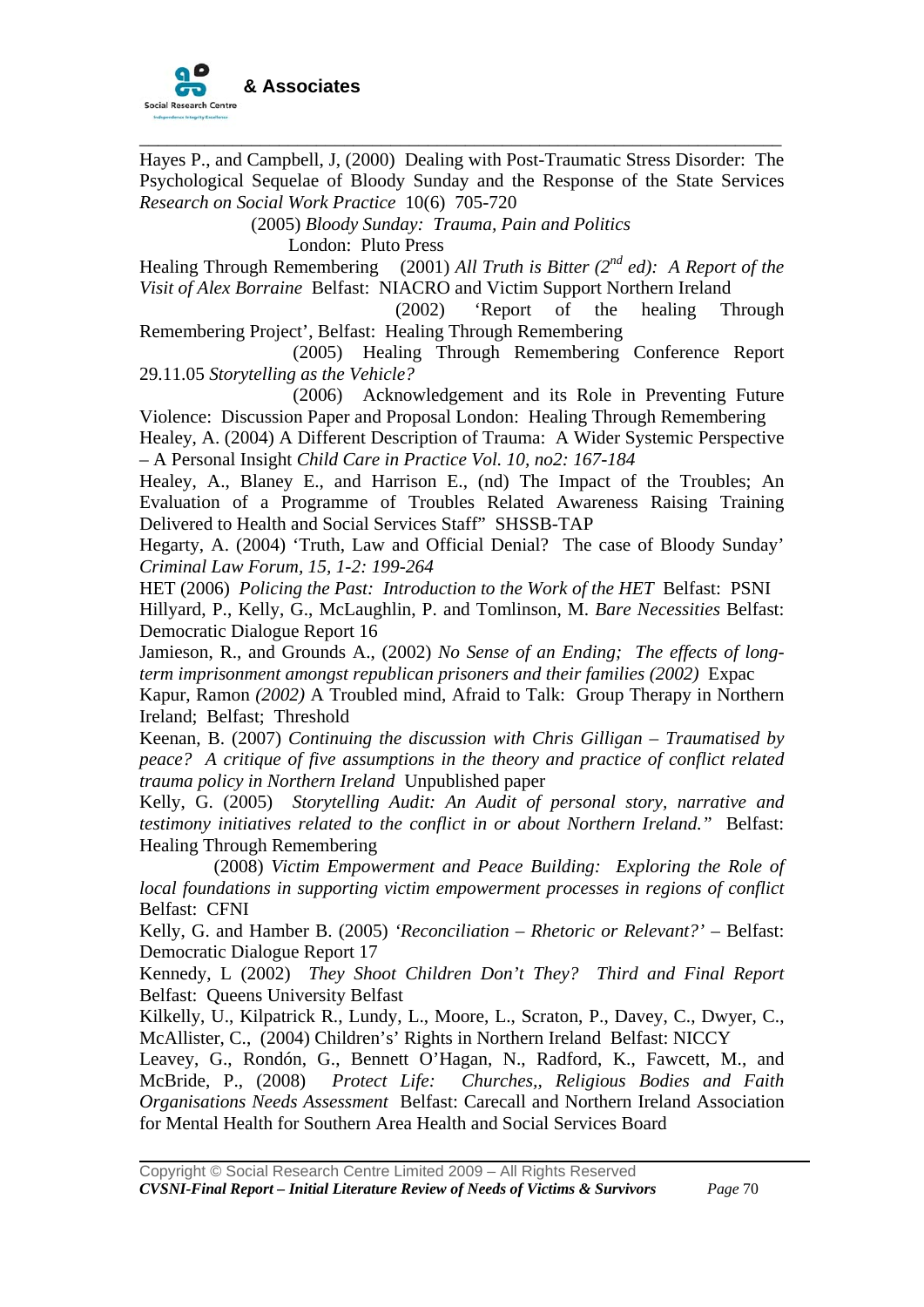

Luce, A., Firth-Crozens, J., Midgley, S., and Burges, C (2002) 'After the Omagh bomb: posttraumatic stress disorder in health service staff. *Journal of Traumatic Stress,* 15 (10), 27-30

\_\_\_\_\_\_\_\_\_\_\_\_\_\_\_\_\_\_\_\_\_\_\_\_\_\_\_\_\_\_\_\_\_\_\_\_\_\_\_\_\_\_\_\_\_\_\_\_\_\_\_\_\_\_\_\_\_\_\_\_\_\_\_\_\_\_\_\_\_

Lundy P., and McGovern M., (2005a) 'Community based approaches to Post Conflict 'truth-telling' *Shared Space 1*: 35-51

 (2005b) *'Community, Truth-telling and Conflict Resolution: A Critical Assessment of the Role of Community-based Truth Telling Processes for Posts Conflict Transition'* Belfast: CRC

> *(2007)* 'Participation, truth and partiality: Participatory action research, community-based truth telling and post conflict transition in Northern Ireland' *Sociology, 40:71-78*

Mackin, M., Patterson, N., and Butcher, M. (2000) Developing Standards for Working with those Affected by the Troubles in Northern Ireland Belfast; NIO VLU

McEvoy, K (2006) *Making Peace with the Past* Belfast: Healing Through Remembering

McAvoy-Levy, S. (2007) 'Youth Narratives in Contested Spaces and their Implications for Youth Work' in eds Baizerman, M. and Magnuson, D. *Work with Youth in Divided and Contested Societies* Rotterdam: Sense Publishers

McBride, P., (2005) *Journey Towards Healing* Belfast: NIAMH Northern Ireland Association for Mental Health

McCreave, E. (2003) The Beauty that Sleeps Wider Circle Belfast: Wider Circle

(2004) The Sky Before the Storm The Wider Circle Wider Circle (2008) *Jimmy and the Island of Magic* Belfast: The Wider Circle

McDermott, M., Duffy, M., and McGuinness, D. (2004) Addressing the psychological needs of children and young people in the aftermath of the Omagh bomb *Child Care in Practice Vo. 10 No. 2:141-154*

McDougall, B (2007) *Support for Victims and Survivors: Addressing the Human Legacy* Belfast: OFMDFM

McGowan, J. et al (2001) Hear and now and Then: Developments in Victims and Survivors Work Belfast: Northern Ireland Voluntary Trust

McKeown, A., (2001) 'The Impact of Conflict on Children's Play in Northern Ireland; Play Deprivation, - causes and effects' in ed. Smyth M and Thomson K *Working with Children and Young People in Violently Divided Societies* Belfast: Institute for Conflict Research

McLaughlin, H. (2008) *Women and The Conflict: Talking about the 'Troubles' and Planning for the Future* Belfast: Women's Resource and Development Agency

McNamee, H., (2006) *Out on Your Own? An Examination of the Mental Health of Young Same-Sex Attracted Men* Belfast; Rainbow

Manktelow, R. (2001a) *Evaluation of the former Fermanagh District Partnership Victims* 

(2001b) *An Audit of the Needs of People Affected by the Troubles and an Evaluation of the Work of the Trauma Advisory Panel,* Western Health and Social Services Board/Derry City District Partnership

 (2007) 'The needs of victims of the Troubles in Northern Ireland: the social work contribution *Journal of Social Work* 7(1): 31-50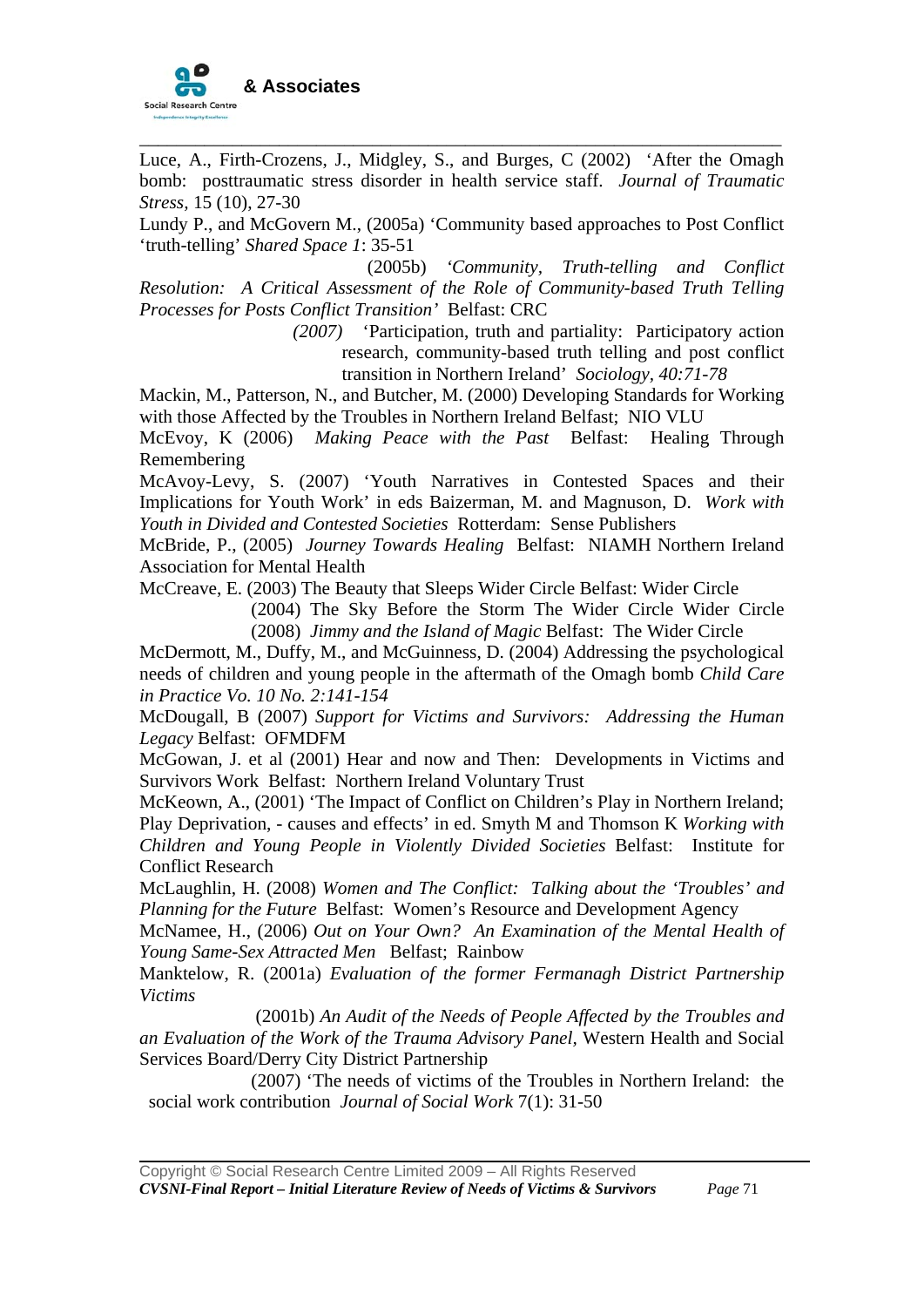

Meehan , K (2008) Correspondence to Victims' Commissioners Derry: Derry Well Woman

\_\_\_\_\_\_\_\_\_\_\_\_\_\_\_\_\_\_\_\_\_\_\_\_\_\_\_\_\_\_\_\_\_\_\_\_\_\_\_\_\_\_\_\_\_\_\_\_\_\_\_\_\_\_\_\_\_\_\_\_\_\_\_\_\_\_\_\_\_

Muldoon, O., and Trew, K. (2000) Children's Experience and Adjustment to Political Conflict in Northern Ireland *Peace and Conflict: Journal of Peace Psychology 6(2), 157-176* 

Muldoon, O., Trew, K., and Kilpatrick, R., (2000) 'The Legacy of the Troubles on Young People's Psychological Development and School Life' *Youth and Society 32:1* 

Muldoon, Schmid, Downes, Kremer, J. and Trew, K. *,* (2005) *The Legacy of the Troubles: Experience of the Troubles, Mental Health and Social Attitudes'* Belfast and Cork: Queen's University and University College

Mulholland, C., Boyle, C., Shannon, C., Huda, U., Clarke, L., Meenagh, C., Dempster, M., (2008) "Exposure to "The Troubles" in Northern Ireland influences the clinical presentation of schizophrenia. *Schizophrenia Research 2008; 102 (103):278-82* 

Mullan J. (2006). *In Their Own Words: The Effects of the Troubles on Health and Well being as told by People Themselves'* Southern Health and Social Services Board Trauma Advisory Panel

Murphy, M., (2004) 'When Trauma Goes On … *Child Care in Practice Vol 10 # 2:185-191*

NHSSB Tap – (nd) Issues Arising from the Report 'Support for Victims and Survivors'

NIAC (2005) House of Commons Northern Ireland Affairs Committee *Ways of Dealing with Northern Ireland's Past - Interim Report – Victims and Survivors Tenth Report of Session 2004-05* London: The Stationery Office Limited House Of Commons 303-1

Northern Ireland Executive (2000) Draft Programme for Government

NIHRC (2008) *A Bill of Rights for Northern Ireland: Advice to the Secretary of State for Northern Ireland* Belfast: Northern Ireland Human Rights Commission

NIMTT (2004) *Coda Project – A Needs Assessment of the Victims Sector-* Belfast: Northern Ireland Music Therapy Trust in partnership with Save the Children

NISRA (2004) *Equality and Inequalities in Health and Social Care in Northern Ireland* Belfast: DHSSPS

NIVT (2001) *A Level Playing Field: The Final Evaluation Report of the Work of Politically Motivated Ex-prisoner Self-help Projects Funded by the Peace Programme* Belfast: NIVT

North Belfast Community Research Project: Local Initiatives for Needy Communities (LINC) and Institute for Conflict Research (ICR) (2003) *Young People and politics in North Belfast. An outline of a survey by the North Belfast Community Research Project* 

Northern Board TAP *Needs Assessment NHSSB 2002* 

Northern Ireland Centre for Trauma and Transformation (2006) *Responding to Trauma in Newry and Mourne*, Newry and Mourne: Local Health and Social Care Group.

Northern Ireland Executive Committee (2000) *Draft Programme for Government* Belfast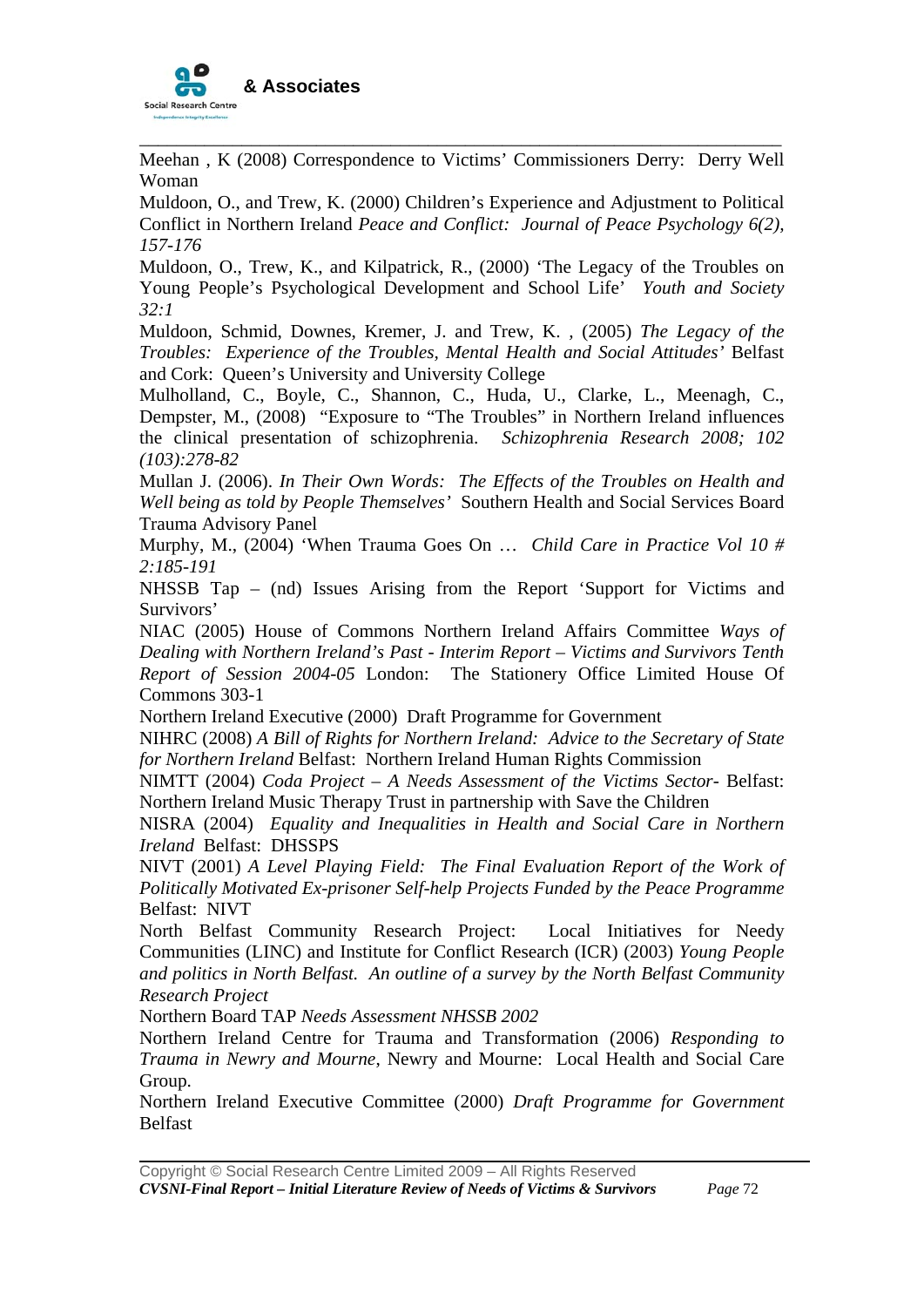

Northern Ireland Human Rights Commission (2003), *Human Rights and Victims of Violence*. Belfast. Northern Ireland Human Rights Commission

\_\_\_\_\_\_\_\_\_\_\_\_\_\_\_\_\_\_\_\_\_\_\_\_\_\_\_\_\_\_\_\_\_\_\_\_\_\_\_\_\_\_\_\_\_\_\_\_\_\_\_\_\_\_\_\_\_\_\_\_\_\_\_\_\_\_\_\_\_

NIHRC (2007) Review Issue

Northern Ireland Memorial Fund (2008) *Comments from Victim Support Groups on the effectiveness of the NIMT* (unpublished)

Northern Ireland Police Fund (nd) *Care in the Policy Family, Northern Ireland*  Holywood: NIPF

NOVA Project (2001) *Evaluation of When Living Hurts* Belfast: Barnardo's website

OFMDFM (2002) Reshape, Rebuild Achieve: Delivering Practical and Help and Services to Victims of the Conflict in Northern Ireland Belfast: NIO VLU

 (2005) *Services for Victims and Survivors* Belfast: Office of the First Minister and Deputy First Minister

OPONI [www.policeombudsman.org/module/publications](http://www.policeombudsman.org/module/publications) sourced 4.12.08

O'Reilly, D., and Stevenson, M. (2003) 'Mental health in Northern Ireland: have 'The Troubles' made it worse? *Journal of Epidemiology and Community Health* 57- 488-492

Patterson, M.C., Poole, D., Trew K. and Harkin, N. (2001) 'The psychological and physical health of police officers retired recently from the Royal Ulster Constabulary' *Irish Journal of Psychology,* volume 22, no. 1:1-27

Peake, S. (2001) 'Working with children and young people affected by the Troubles: a support group's perspective', *Child Care in Practice, vol. 7* No 1: 1-27

Potter, M (2005) *Women, Civil Society and Peace-building: paths to peace through the empowerment of women.* Belfast; Training for Women Network

Pubrick, L. (2007) *Without Walls, Living Memorial Museum* Belfast: Healing Through Remembering

QE5 (2008) *Needs Analysis of the Phoenix Groups* Belfast: QE5

QUB (nd) *The Legacy of the Troubles: Experiences of the Troubles, Mental Health and Social Attitudes* Belfast: School of Psychology Queens University Belfast

Radford, K. (2004) Needs Assessment of the Victims' Sector Belfast: Northern Ireland Music Therapy Trust and Save the Children

(2006) *Evaluation of the Coda Project – submitted to the Northern Ireland Music Therapy Trust and Save the Children* Belfast: NIMTT

Radford K., and Templer S., (2008) 'Women and Relationships: Experiences form the Victims' Sector' *Shared Space No. 6 69-84*Belfast: CRC

Roche, R., (2005) *Something To Say* Belfast: Blackstaff Press

Rolston, B. and Scraton P (2005) 'In full glare of English Politics: Ireland, Inquiries and the British State' *British Journal of Criminology 45, 4 547-563* 

Royal Hospitals (2008) *Traumatic Guide in Early Childhood: A Professional's Guide*  Belfast: Eastern Health and Social Services Bureau and Victims' Unit

Saver/Naver (2007) *Issues Presented by a delegation to the Bradley Eames Consortium* 28.11.07Armagh: Saver/Naver

Schlindwein, H., *Community Development Approaches in Political Trauma in Northern Ireland* Yes! Publications

Shirlow, P., Graham, B. McEvoy, K., OHAD F. Purvis, D 2005 *Politically Motivated Former Prisoner Groups: Community Activism and Conflict Transformation* Belfast: Northern Ireland Community Relations Council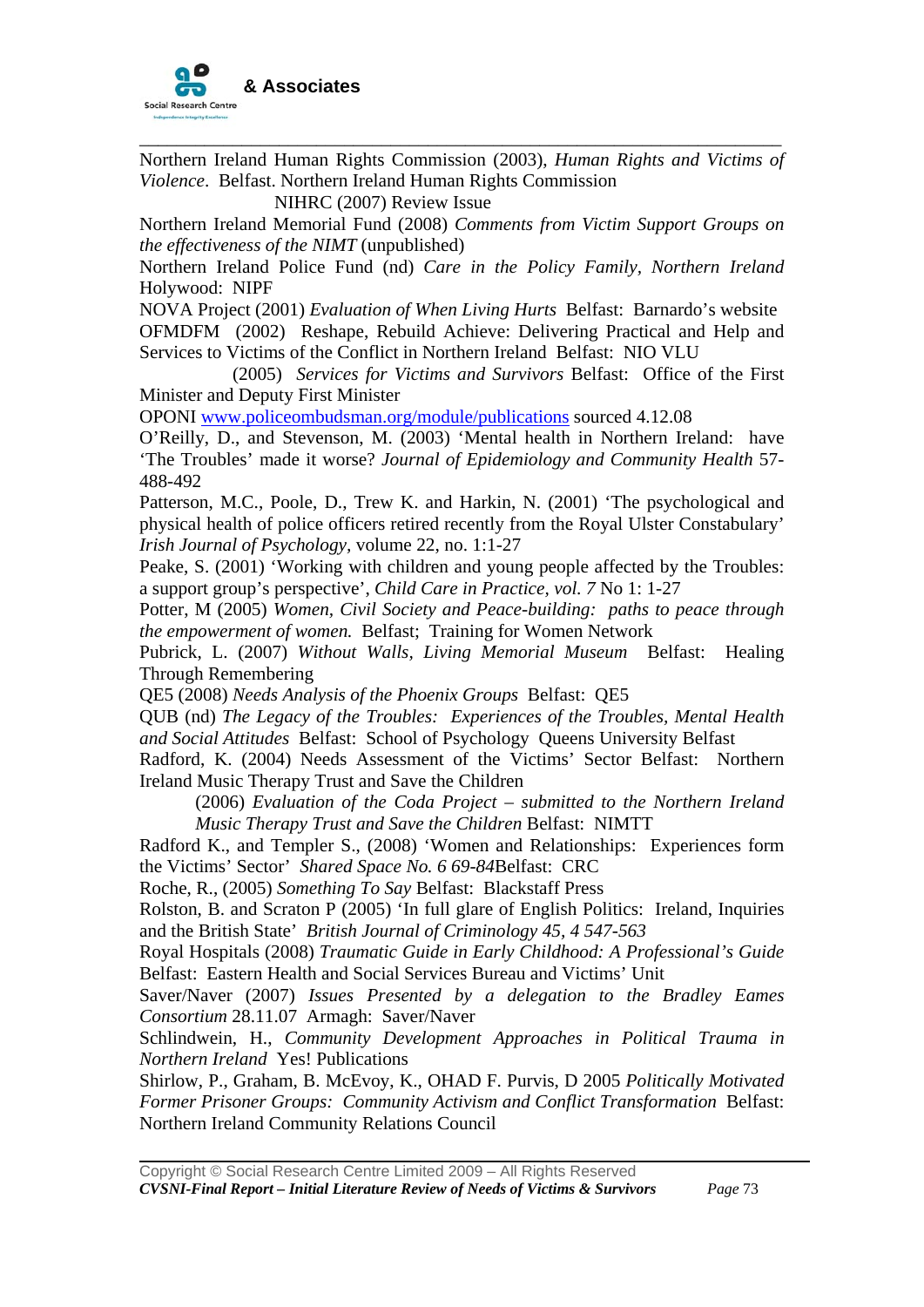

Shirlow, P., (2008) Politically Motivated Former Prisoners: Evaluation of the Core Funding Project 2006-2008 Belfast: CFNI

\_\_\_\_\_\_\_\_\_\_\_\_\_\_\_\_\_\_\_\_\_\_\_\_\_\_\_\_\_\_\_\_\_\_\_\_\_\_\_\_\_\_\_\_\_\_\_\_\_\_\_\_\_\_\_\_\_\_\_\_\_\_\_\_\_\_\_\_\_

SHSSB Trauma Advisory Panel (nd) *Information Directory for People Affected by the Troubles* Newry: SHSSB

SHSSB-TAP (nd) The Impact of the Troubles; An Evaluation of a Programme of Troubles Related Awareness Raising Training Delivered to Health and Social Services Staff

> (2007) 'In their own words; The effects of the Troubles on health and well being as told by people themselves'

Evaluation of Trauma Counselling services in SHSSB,TAP (2006)

Smyth, M., (2000) 'The human consequences of armed conflict: constructing 'victimhood' in the context of Northern Ireland's Troubles, in M. Cox., A. Guelke and F. Stephen (eds) *A farewell to arms? From 'long war' to long peace in Northern Ireland,* Manchester: Manchester University Press

Smyth, M., Morrisey, M., and Hamilton J., (2001) *Caring through the Troubles: Health and Social Services in North and West Belfast* Belfast: ICR

Smyth, M., Fay, M.T., Brough, E., & Hamilton, J. (2004) *The impact of political conflict on children in Northern Ireland: A report on the community conflict impact on children study.* Belfast: Institute for Conflict Research

Smyth, P. (2007) 'The Stumbling Progress of Community Relations Youth work in Northern Ireland: 1968-2005' in eds Baizerman, M. and Magnuson, D. *Work with Youth in Divided and Contested Societies* Rotterdam: Sense Publishers

Snodden, M. (2004) for Epic *'Truth Recovery: A contribution from within Loyalism*  Belfast: Trauma Resource Centre

Snodden, M (2005) *Legacy of War: Experiences of Members of the Ulster Defence Regiment* Belfast: Conflict Trauma Resource Centre

South West LSP Community Victims and Survivors Initiative (2004) *One stop Shop Proposal,* Fermanagh, Omagh, Strabane: South West LSP Community Victims **Initiative** 

(2006 a) *Casting Bread Upon the Water: A Cross Partnership Study of the Needs of Victims and Survivors of 'The Troubles' living in the Fermanagh and West Tyrone Area*: Fermanagh, Omagh, Strabane: South West LSP Community Victims and Survivors Initiative

(2006 b) *'Contributing to Wellbeing – Addressing the Human and Community Consequences of Civil Violence: Standards and Best Practice for Counselling, Befriending/Listening Ear Services',* Fermanagh, Omagh and Strabane Spence, L (2002) *Unheard Voices: The Experiences and needs of the children of* 

*Loyalist Political Ex-Prisoners* Belfast: Epic

SSI (1998) *Social Services Inspectorate* Belfast: DHSS

Sperrin and Lakeland Health and Social Care Trust (nd) *Towards Healing: A Self Help Directory*

> *i. Health in Mind: Review of Mental Health Services*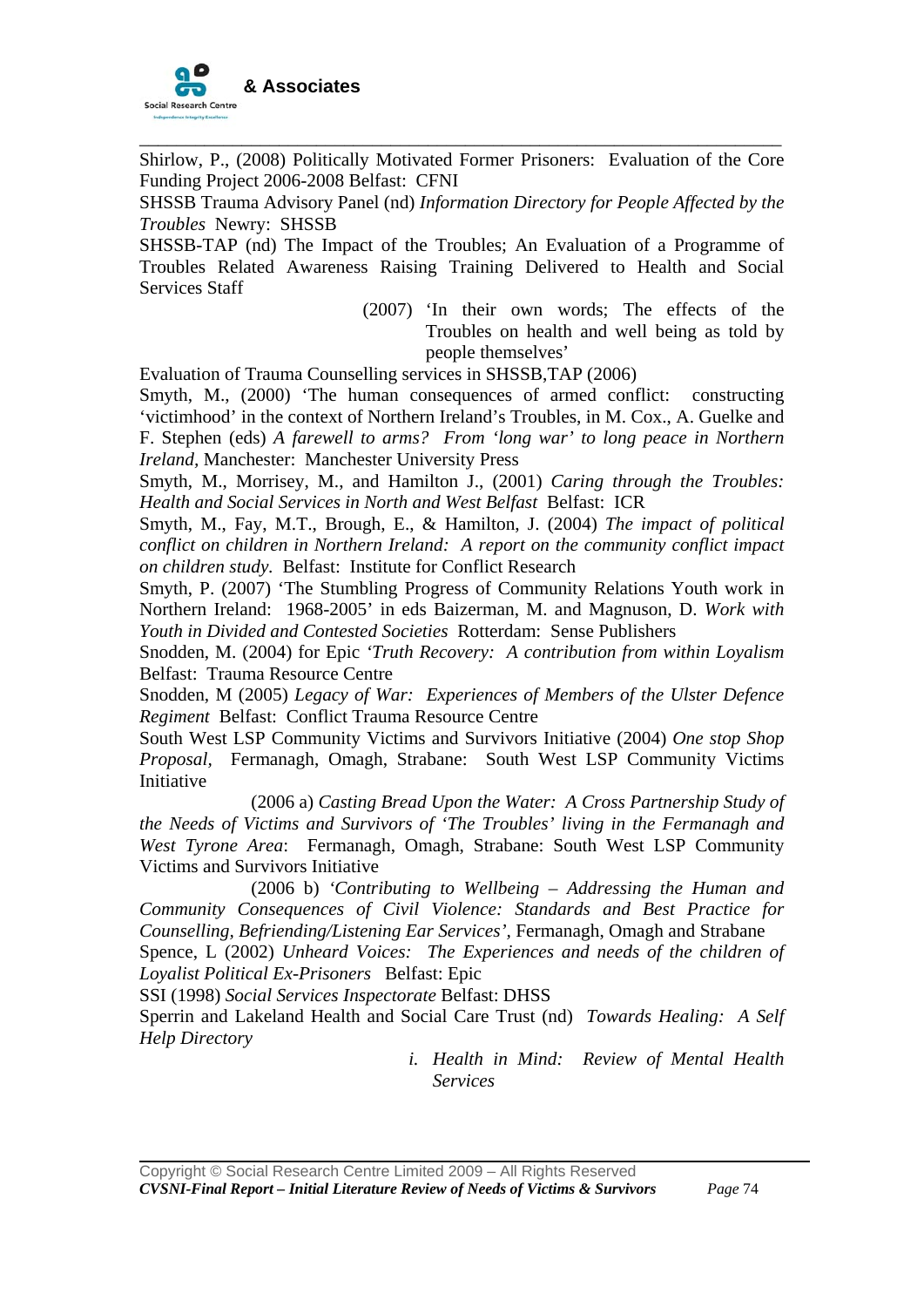

Stuart, E (2005), Community Audit in Armagh Wards Armagh: RAFT

Stewart, D. & Thomson, K. (2005) 'The face your fear club: Therapeutic Group Work with Children as a response to Community Trauma in Northern Ireland.' *British Journal of Social Work, 35:105-124* 

\_\_\_\_\_\_\_\_\_\_\_\_\_\_\_\_\_\_\_\_\_\_\_\_\_\_\_\_\_\_\_\_\_\_\_\_\_\_\_\_\_\_\_\_\_\_\_\_\_\_\_\_\_\_\_\_\_\_\_\_\_\_\_\_\_\_\_\_\_

Summerfield, D. (2000);War and Mental Health: a brief overview." *British Medical Journal, 321:232-235* 

Teach na Failte (2000) *Out of the Shadows: A Report on the Conditions Facing Former IRSP/INLA POWs'* 

Templer S. and Radford K (2007) *Hearing the Voices: Sharing Perspectives in the Victim/Survivor Sector* Belfast: Community Relations Council

Thurston, R., (2002) *Perceptions and Opinions Regarding Victims, Survivors and Casualties in and about Northern Ireland* Belfast: Conflict Trauma Resource Centre Tim Parry Jonathan Ball Trust (2003) *The Legacy: A Study of the needs of GB Victims and Survivors of the Northern Ireland 'Troubles',* Warrington: Tim Parry Jonathan Ball Trust

 (2007) *The Legacy: Learning from the Past, Making A Better Future* Warrington: The Tim Parry Jonathan Ball Foundation for Peace Tomlinson, M. (2007) *The trouble with suicide; mental health, suicide and the Northern Ireland conflict: a review of the evidence.* Available on line at

[www.investingforhealthni.gov.uk/documents/trouble-with-suicide.pdf.](http://www.investingforhealthni.gov.uk/documents/trouble-with-suicide.pdf)

Towards Healing (nd) Sperrin and Lakeland Health and Social Care Trust TWN Training for Women Network (2006) *In Their Own Words* Belfast: Training for Women Network

> (2005) *Victims, Survivors and Forgiveness: Issues and themes for those affected by Conflict in Northern Ireland and Beyond* Belfast: Training for Women Network

United Nations (2000) *Report to the general assembly from the special representative on children and armed conflict* 

Trauma Recovery Network (2006) *Response to the Interim Commission for Victims and Survivors proposed models for a forum for Victims and Survivor* Belfast: Trauma Recovery Network (unpublished)

UDR (2005) A Collection of Personal Stories from a Rural Battalion *Coleraine UDR*  Victims' Unit (VU) (2002) *Reshape, Rebuild, Achieve – Delivering Practical Help and Services to Victims of the Conflict in Northern Ireland* Belfast: Office of the First Minister and Deputy First Minister

> (2003) *Assessment of services to victims and survivors and research to support the development of a new strategy*. Belfast, OFMDFM, Victims Unit (VU).

> (2008) *Draft Strategic Approach for Victims & Survivors – Consultation Paper* Belfast: OFMDFM, Victims' Unit (VU)

Wave (2003) *Every Picture Tells a Story* Belfast: Wave

(nd) Enabling Young Voices [\(www.enablingyoungvoices.org](http://www.enablingyoungvoices.org/))

WHSSB TAP (2006) Needs Analysis Results 2005-2006 *Omagh: WHSSB*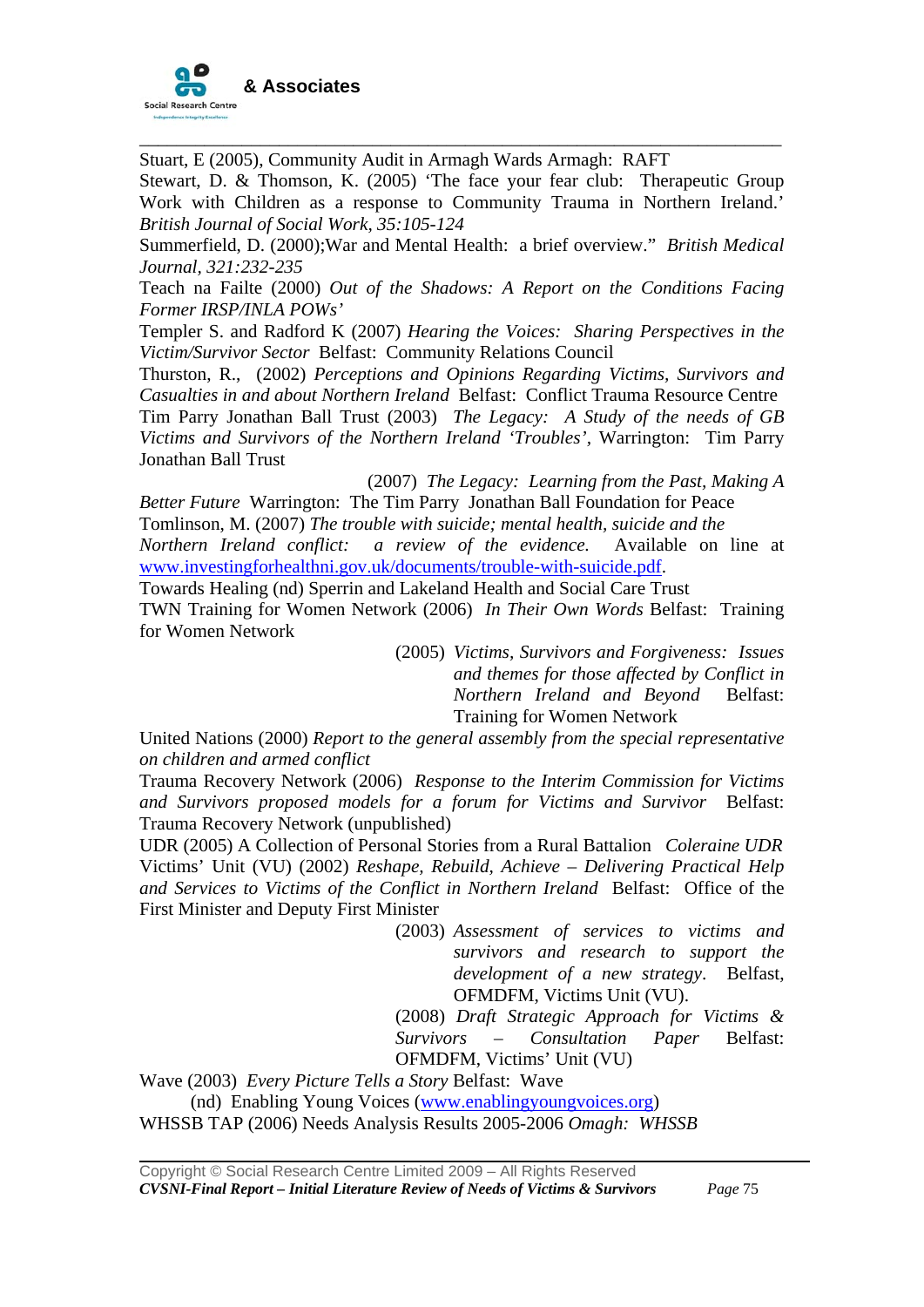

Wider Circle (2003) The Beauty that Sleeps Wider Circle Belfast: Wider Circle (2004) The Sky Before the Storm The Wider Circle Wider Circle (2008) *Jimmy and the Island of Magic* Belfast: The Wider Circle Wilson, R. (2006a) *What Works for Reconciliation* Belfast: Democratic Dialogue Zurawski, N. (2001) *Violence and Identity in Northern Ireland - A Preliminary Research Report* Germany: University of Munster

\_\_\_\_\_\_\_\_\_\_\_\_\_\_\_\_\_\_\_\_\_\_\_\_\_\_\_\_\_\_\_\_\_\_\_\_\_\_\_\_\_\_\_\_\_\_\_\_\_\_\_\_\_\_\_\_\_\_\_\_\_\_\_\_\_\_\_\_\_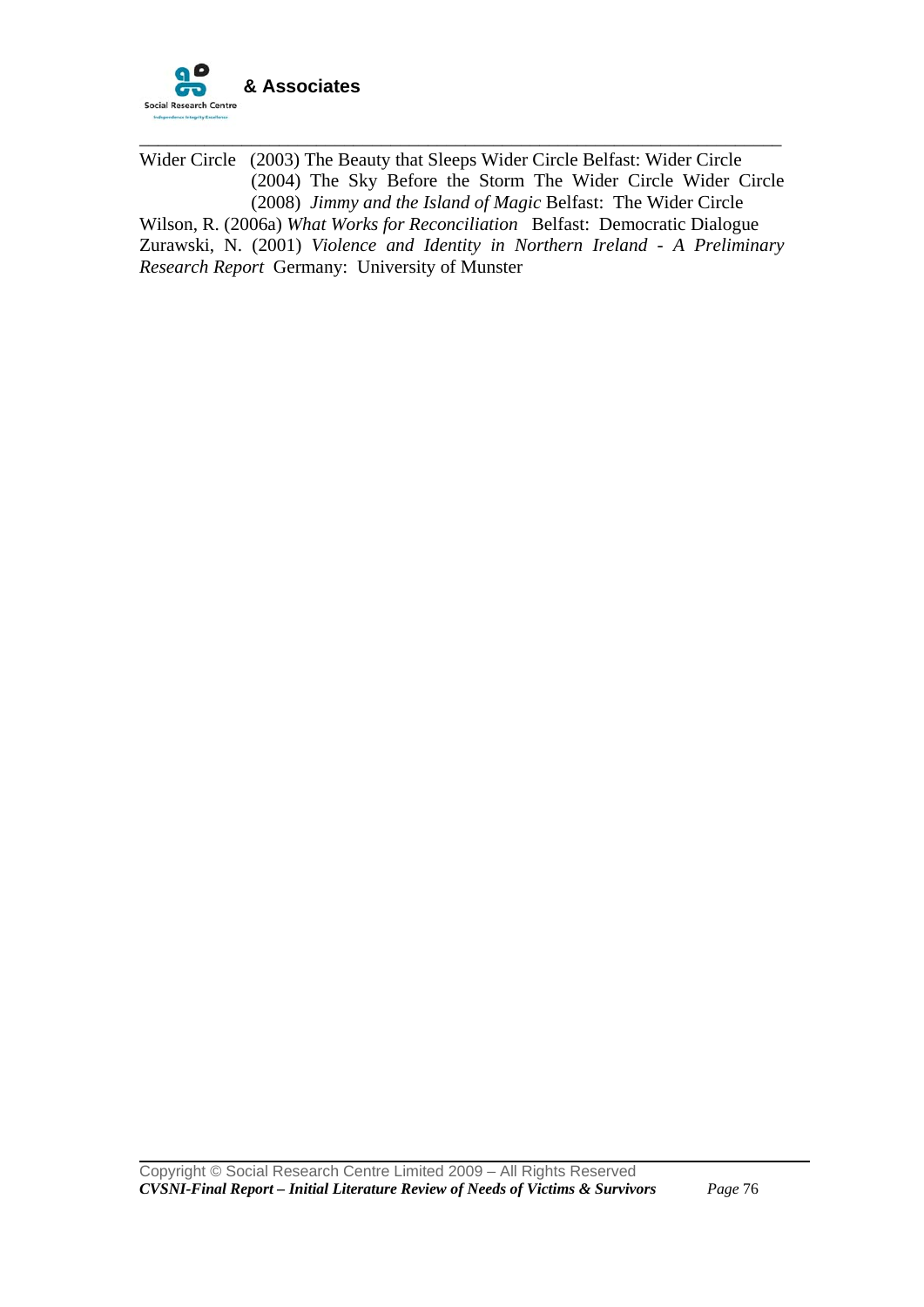

# **APPENDIX B**

## **TELEPHONE CONTACTS**

\_\_\_\_\_\_\_\_\_\_\_\_\_\_\_\_\_\_\_\_\_\_\_\_\_\_\_\_\_\_\_\_\_\_\_\_\_\_\_\_\_\_\_\_\_\_\_\_\_\_\_\_\_\_\_\_\_\_\_\_\_\_\_\_\_\_\_\_\_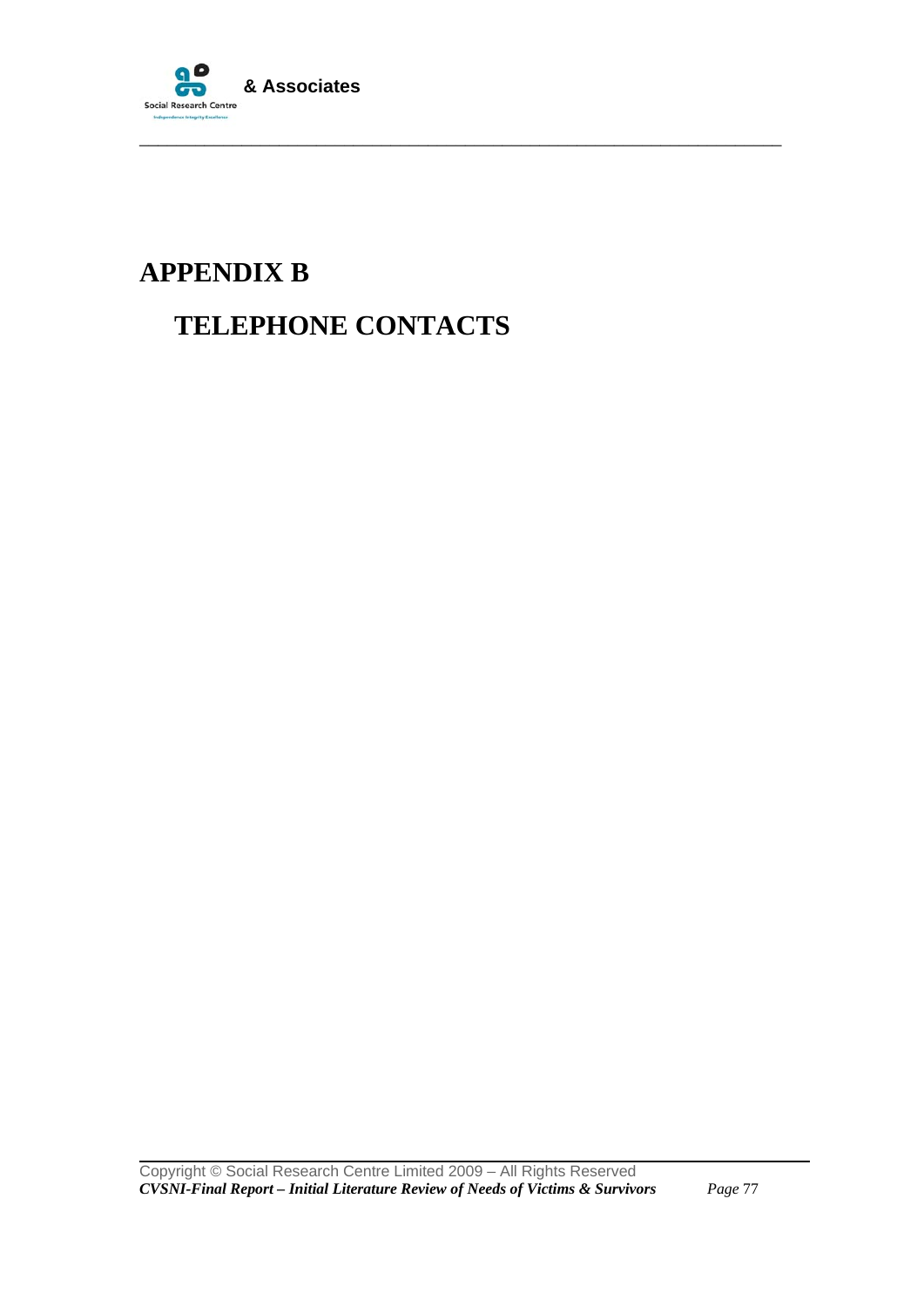

The groups chosen to be contacted by telephone were agreed with the Commissioners. These were divided into the following two categories:

\_\_\_\_\_\_\_\_\_\_\_\_\_\_\_\_\_\_\_\_\_\_\_\_\_\_\_\_\_\_\_\_\_\_\_\_\_\_\_\_\_\_\_\_\_\_\_\_\_\_\_\_\_\_\_\_\_\_\_\_\_\_\_\_\_\_\_\_\_

- Statutory Service Providers; and,
- Parallel Service Providers and Community Groups.

The choices were based on as even a distribution as possible across the Health Board Areas.

The groups identified for telephone contact were as follows:

#### **Statutory Service Providers**

- 1. TAP coordinators
- 2. Sean Coll
- 3. Family Trauma Centre
- 4. NI Police Fund
- 5. RIR Aftercare
- 6. NI Trauma and Transformation

#### **Parallel Service Providers and Community Groups**

- 7. Wave
- 8. Wider Circle
- 9. Corpus Christi
- 10. Conflict Trauma
- 11. West Tyrone Voice
- 12. Shankill Stress and Trauma
- 13. Saver/Naver
- 14. Relatives for Justice
- 15. Cunamh
- 16. Coiste
- 17. Epic
- 18. FAIR
- 19. FODD (Families of the Displaced and Dispersed)
- 20. Pat Finucane
- 21. Calms (Community Action for Locally Managing Stress)
- 22. Koram
- 23. TEAR
- 24. South East Fermanagh Foundation
- 25. The Cross Group
- 26. Haven

- 27. Towards Understanding and Healing
- 28. Healing Through Remembering.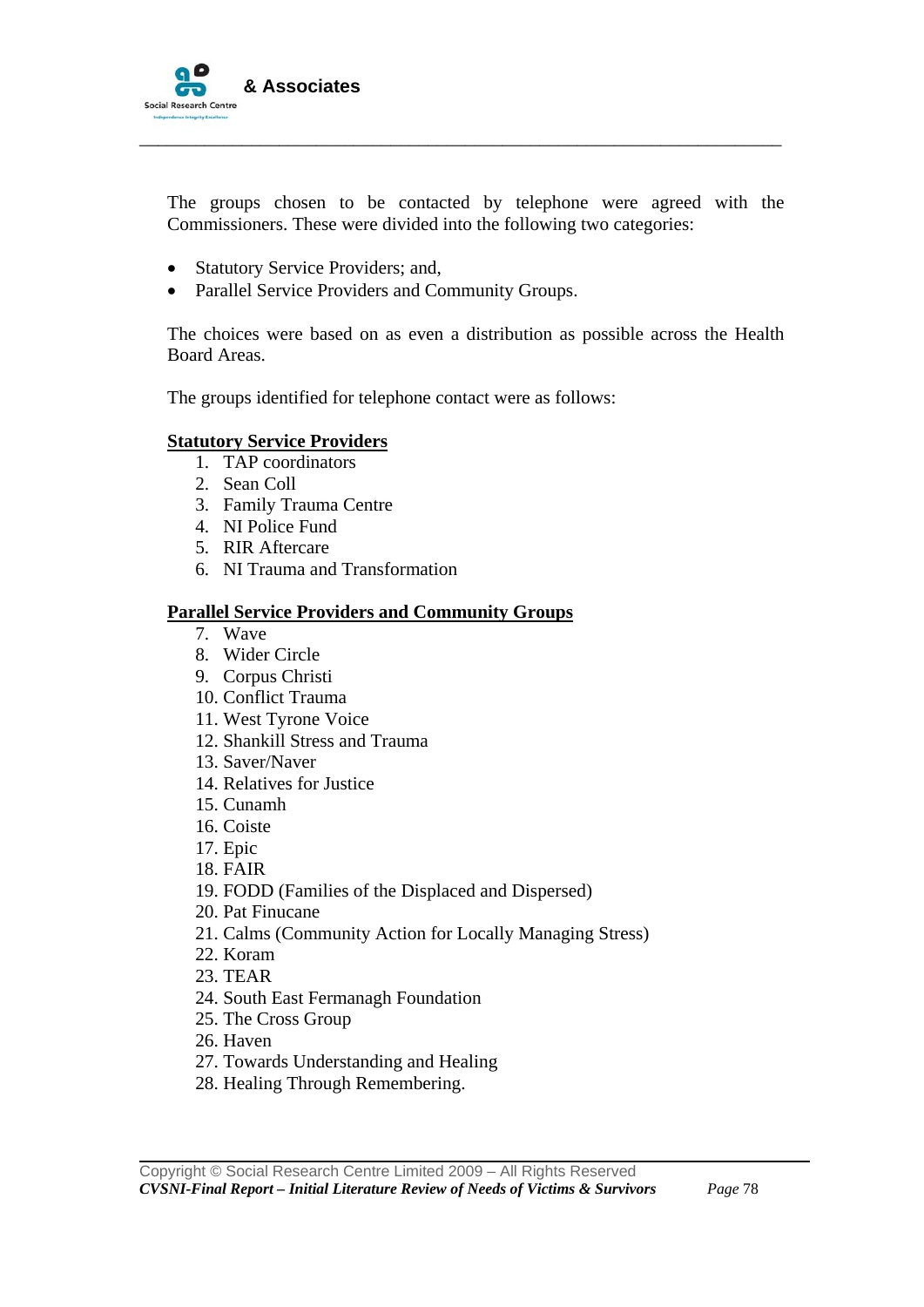

# **APPENDIX C**

## **ORGANISATIONS WHO WERE INCLUDED IN MAILSHOT BY CRC AND MAILSHOT BY SRC**

\_\_\_\_\_\_\_\_\_\_\_\_\_\_\_\_\_\_\_\_\_\_\_\_\_\_\_\_\_\_\_\_\_\_\_\_\_\_\_\_\_\_\_\_\_\_\_\_\_\_\_\_\_\_\_\_\_\_\_\_\_\_\_\_\_\_\_\_\_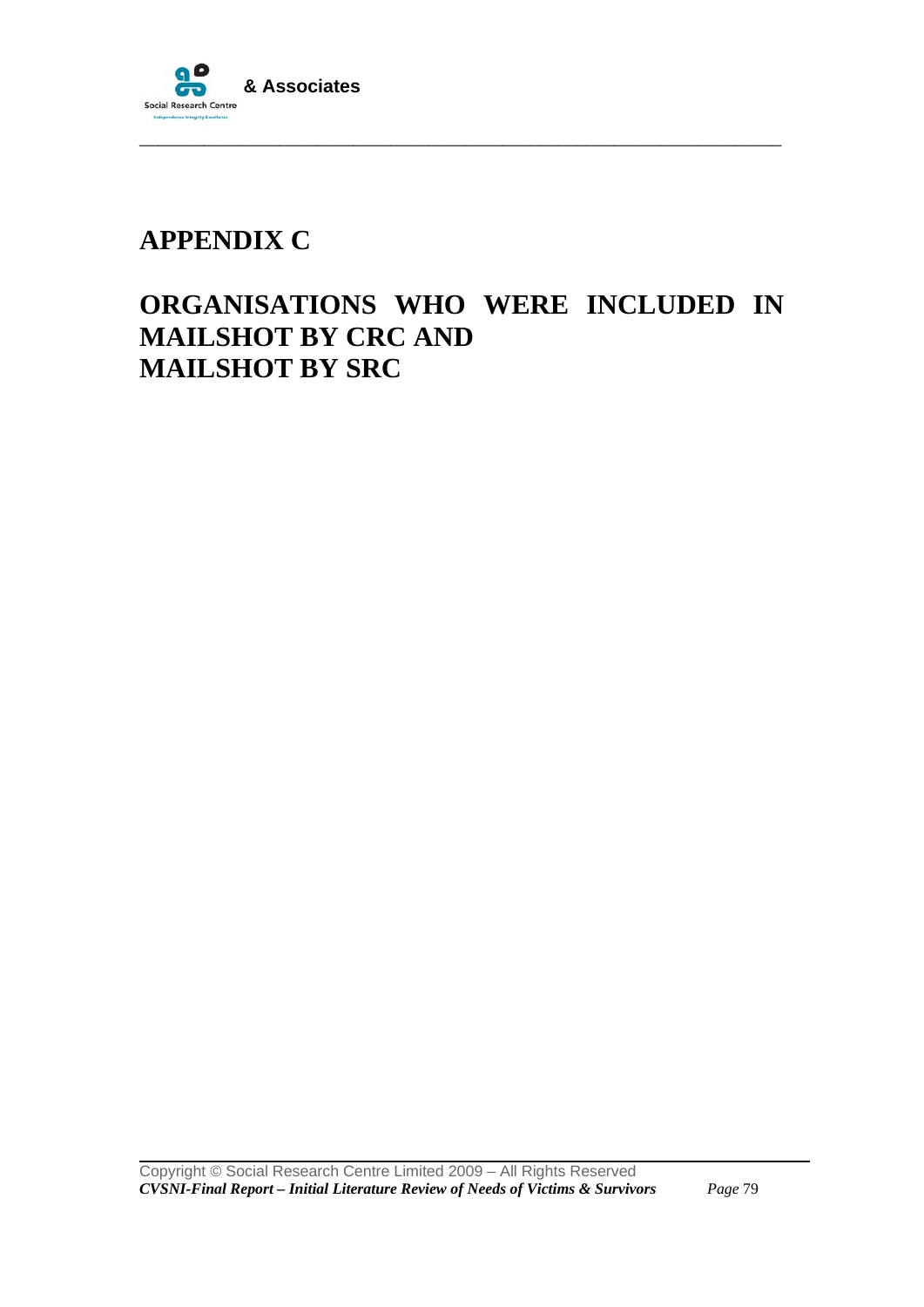

|                                | HIOSE ONGANISATIONS TO WHOM CNC SENT FETENS – IV/H/V0 |                                    |  |
|--------------------------------|-------------------------------------------------------|------------------------------------|--|
| 1. Aisling Centre              | 2. Ashton Centre                                      | 3. Ballymurphy Women's Centre      |  |
| 4. C.A.L.M.S                   | 5. Contact Youth                                      | 6. Corpus Christi Services         |  |
| 7. Cunamh                      | 8. Derry Well Women                                   | 9. F.A.I.R.                        |  |
| 10. F.O.D.D.D (Families        | 11. Firinne                                           | 12. H.A.V.E.N.                     |  |
| <b>Beyond Conflict)</b>        |                                                       |                                    |  |
| 13. ICPD                       | 14. Koram Centre                                      | 15.<br>Lenadoon<br>Community       |  |
|                                |                                                       | <b>Counselling Project</b>         |  |
| 16. Lifeline                   | Lifeways<br>17.                                       | 18.M.A.S.T.                        |  |
|                                | Psychotherapy/Counselling                             |                                    |  |
|                                | Centre                                                |                                    |  |
| 19. Make<br>Your<br>Mark       | 20. New Life Counselling                              | 21. Nexus Institute                |  |
| <b>WAVE</b>                    | Service                                               |                                    |  |
| 22.NI<br>Music<br>Therapy      | 23. NOVA Project                                      | 24.Regimental<br>Association<br>of |  |
| <b>Trust</b>                   |                                                       | <b>UDR</b>                         |  |
| 25. Relatives For Justice      | 26.S.A.V.E.R./N.A.V.E.R.                              | 27.S.E. Fermanagh Foundation       |  |
| 28. Shankill Stress<br>and     | 29. South Down Action for                             | 30.Springhill Community House      |  |
| Trauma Group                   | <b>Healing Wounds</b>                                 |                                    |  |
| Youth<br>31.<br>Streetbeat     | 32. Survivors of Trauma                               | 33.Tara Centre                     |  |
| Project                        |                                                       |                                    |  |
| 34. The Cross Group            | 35. The ELY Centre                                    | 36. The Wider Circle               |  |
| 37. United Services Club       | 38. VAST                                              | 39.WAVE<br>Trauma<br>Centre,       |  |
| <b>Victims Survivors Group</b> |                                                       | Armagh                             |  |
| 40. WAVE Trauma Centre,        | <b>WAVE</b><br>Trauma<br>41.                          | 42. WAVE<br>Trauma<br>Centre,      |  |
| Ballymoney                     | Centre, Belfast                                       | Omagh                              |  |
| 43. WAVE Trauma Centre,        | 44. West Tyrone Voice                                 | 45.HURT                            |  |
| Londonderry/Derry              |                                                       |                                    |  |
|                                | 47. A Peace Cantana                                   | 48. Armagh Voluntary Welfare       |  |
| 46.Ex-Servicemen               |                                                       | Group                              |  |
| Columba                        |                                                       |                                    |  |
| 49. Bannside Community         | 50. Barnardos - Parenting                             | 51.Belfast<br>Cognitive<br>Therapy |  |
| Group                          | in a divided society                                  | Centre                             |  |
|                                |                                                       |                                    |  |
| 52. Care in Crisis             | Creative<br>of<br>53.Centre                           | 54. Cheshire Regimental Society    |  |
|                                | Energy                                                |                                    |  |
| Memorial<br>55.Claudy          | 56. Coiste na n-larchimi                              | 57.Comrades<br>Support<br>Group    |  |
| Group                          |                                                       | (Dungannon)                        |  |
|                                |                                                       |                                    |  |
| Conflict<br>Trauma<br>58.      | 59.Cruse<br>Bereavement                               | 60.Disabled<br>Police<br>Officers  |  |
| <b>Resource Centre</b>         | Care                                                  | Assoc.                             |  |
|                                |                                                       |                                    |  |
| 61. East Belfast Mission       | 62. FACT                                              | 63. Holy Trinity Centre            |  |
| 64. Irish Peace Institute      | Welfare<br>65.<br>Lurgan                              | 66. Newforge Brunch Club           |  |

#### **THOSE ORGANISATIONS TO WHOM CRC SENT FLYERS – 16/11/08**

\_\_\_\_\_\_\_\_\_\_\_\_\_\_\_\_\_\_\_\_\_\_\_\_\_\_\_\_\_\_\_\_\_\_\_\_\_\_\_\_\_\_\_\_\_\_\_\_\_\_\_\_\_\_\_\_\_\_\_\_\_\_\_\_\_\_\_\_\_

Copyright © Social Research Centre Limited 2009 – All Rights Reserved *CVSNI-Final Report – Initial Literature Review of Needs of Victims & Survivors Page* 80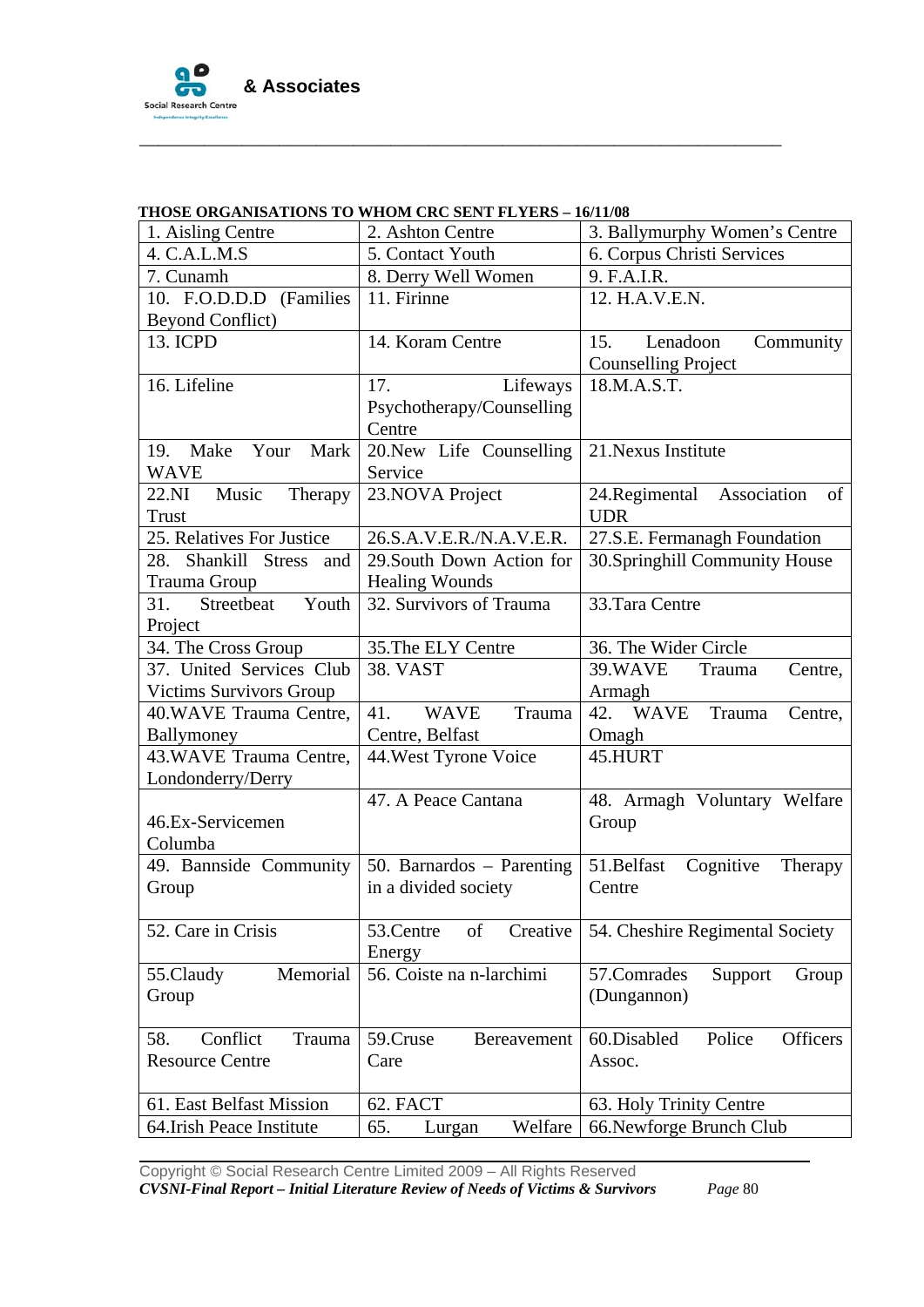

|                                | <b>Support Group</b>        |                                   |
|--------------------------------|-----------------------------|-----------------------------------|
|                                |                             |                                   |
| $\&$<br>67. Newry<br>Mourne    | Terrorist/Victims<br>68.NI  | 69. North Ulster Victim's Support |
| <b>Voluntary Welfare Group</b> | Together                    | <b>Network</b>                    |
| 70. Pat Finucane Centre        | <b>71. RAFT</b>             | 72.RUC GC Parents Assoc.          |
| 73. Solas NI                   | 74.<br>South<br>Ex<br>Derry | 75. South Tyrone<br>Voluntary     |
|                                | Prisoners Assoc             | <b>Welfare Group</b>              |
| 76.Tar Anall                   | <b>77. TEAR</b>             | 78. Terry Enright Foundation      |
| 79. Top of the Rock            | 80.Trauma<br>Recovery       | 81. Tullycarnet Victims Support   |
|                                | <b>Network</b>              | Group                             |
|                                |                             |                                   |
| 82. VOICE                      |                             |                                   |
|                                |                             |                                   |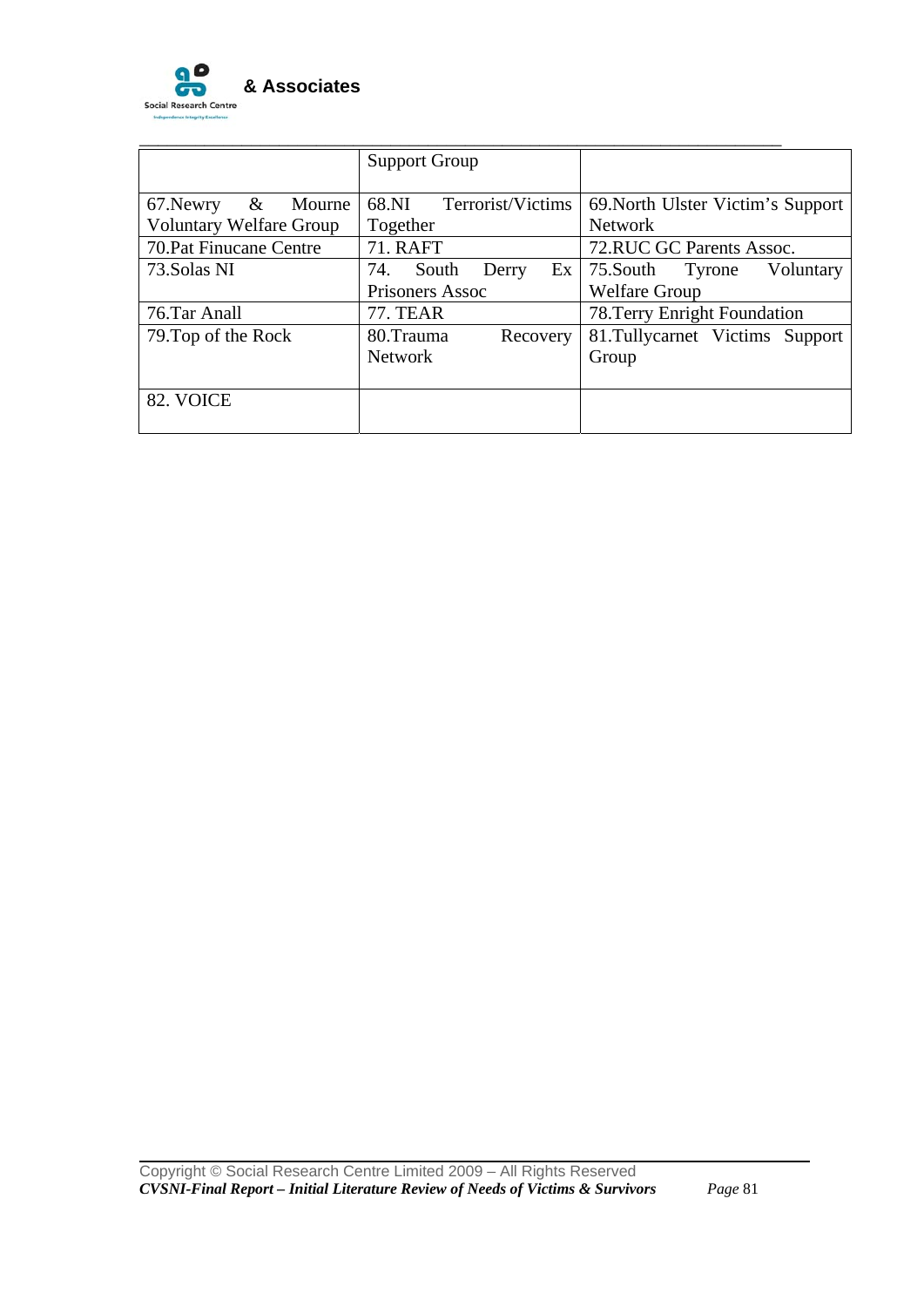

| 1. Armagh-Dungannon<br>Counselling<br>Trauma<br>Service         | $\overline{2}$ .<br><b>Belfast</b><br>Health & Social<br><b>Care Trust</b> | 3. Bloody Sunday Trust                                                           |
|-----------------------------------------------------------------|----------------------------------------------------------------------------|----------------------------------------------------------------------------------|
| Memorial<br>Bone<br>4.<br>Committee                             | 5. British Irish<br><b>Rights Watch</b>                                    | 6.Coleraine/Ballymoney<br><b>UDR</b>                                             |
| 7. Concordia                                                    | 8. Derry/Raphoe<br><b>Action Group</b>                                     | 9. Divis Support Group                                                           |
| 10.Ex Services Mental<br><b>Welfare Society</b>                 | 11. Ex-Prisoners<br>Outreach<br>Programme<br>(EXPOP)                       | <b>12. FEAR</b>                                                                  |
| 13.GIVE<br>(Give<br>Victims<br>Innocent<br>Equality)            | Healing<br>14.<br>Through<br>Remembering                                   | 15. HURT<br>(Homes<br>United<br><b>Ruthless</b><br>by<br>Terrorism)              |
| Lisbellaw<br>16.<br>Victim<br>Community<br><b>Support Forum</b> | 17. MUST                                                                   | 18. NI Retired Police<br><b>Officers Association</b>                             |
| Ireland<br>19. Northern<br><b>Memorial Fund</b>                 | 20.NOVA<br>Trauma Support<br>Barnardo's NI                                 | 21. Omagh Support and<br>Self Help Group                                         |
| 22. Peace Factory                                               | 23. Rainbows<br><b>End Project</b>                                         | 24.Royal<br>Group<br>of<br>Clinical<br>Hospitals<br><b>Psychology Department</b> |
| 25.South<br>East<br><b>Fermanagh Foundation</b>                 | 26.Stewartstown<br>$\&$<br><b>District</b><br><b>Support Group</b>         | 27. Tar Isteach                                                                  |
| 28. The Co. Tyrone<br><b>Frontier Relief Society</b>            | 29. The Family<br><b>Trauma Centre</b>                                     | 30. The Northern Ireland<br>Centre for Trauma &<br>Transformation                |
| 31.Trauma Counselling<br>Service                                | 32.<br>Trauma<br><b>Resource Centre</b>                                    | Support<br>33. Victim<br>Northern Ireland                                        |

\_\_\_\_\_\_\_\_\_\_\_\_\_\_\_\_\_\_\_\_\_\_\_\_\_\_\_\_\_\_\_\_\_\_\_\_\_\_\_\_\_\_\_\_\_\_\_\_\_\_\_\_\_\_\_\_\_\_\_\_\_\_\_\_\_\_\_\_\_

## **THOSE TO WHOM SRC SENT FLYERS:**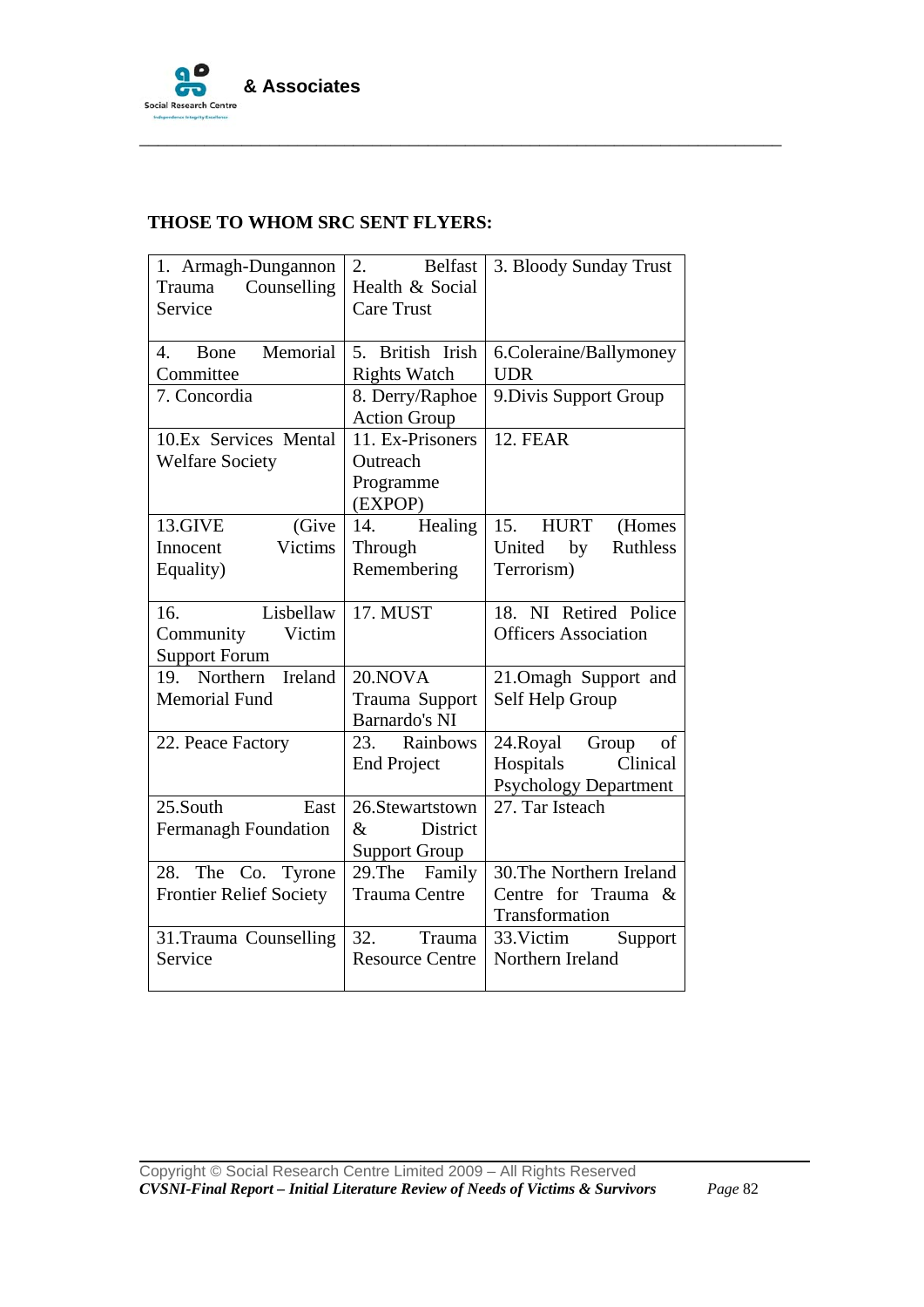

#### **THOSE WHO SRC SENT FINAL BRIEFING NOTE TO:**

\_\_\_\_\_\_\_\_\_\_\_\_\_\_\_\_\_\_\_\_\_\_\_\_\_\_\_\_\_\_\_\_\_\_\_\_\_\_\_\_\_\_\_\_\_\_\_\_\_\_\_\_\_\_\_\_\_\_\_\_\_\_\_\_\_\_\_\_\_

#### **Statutory Service Providers**

| TAP coordinators   Sean Coll |                      | Family<br>Trauma |
|------------------------------|----------------------|------------------|
|                              |                      | Centre           |
| <b>NI</b> Police Fund        | <b>RIR Aftercare</b> | NI Trauma and    |
|                              |                      | Transformation   |

## **Parallel Service Providers and Community Groups**

| (Community)<br>Calms            | <b>Action</b> Coiste     | Conflict<br>Trauma     |
|---------------------------------|--------------------------|------------------------|
| <b>Locally Managing Stress)</b> |                          | <b>Resource Centre</b> |
| Corpus Christi                  | Cunamh                   | Epic                   |
| <b>FAIR</b>                     | FODD (Families of the    |                        |
|                                 | Displaced and Dispersed) | <b>HAVEN</b>           |
| Healing<br>Through              | Koram                    | Pat<br>Finucane        |
| Remembering                     |                          | Centre                 |
| <b>Relatives for Justice</b>    | Saver/Naver              | <b>Shankill Stress</b> |
| South<br>East<br>Fermanagh      | <b>TEAR</b>              | Towards                |
| Foundation                      |                          | Understanding          |
|                                 |                          | and Healing            |
| The Cross Group                 | Wave                     | West<br>Tyrone         |
|                                 |                          | Voice                  |
| <b>Wider Circle</b>             |                          |                        |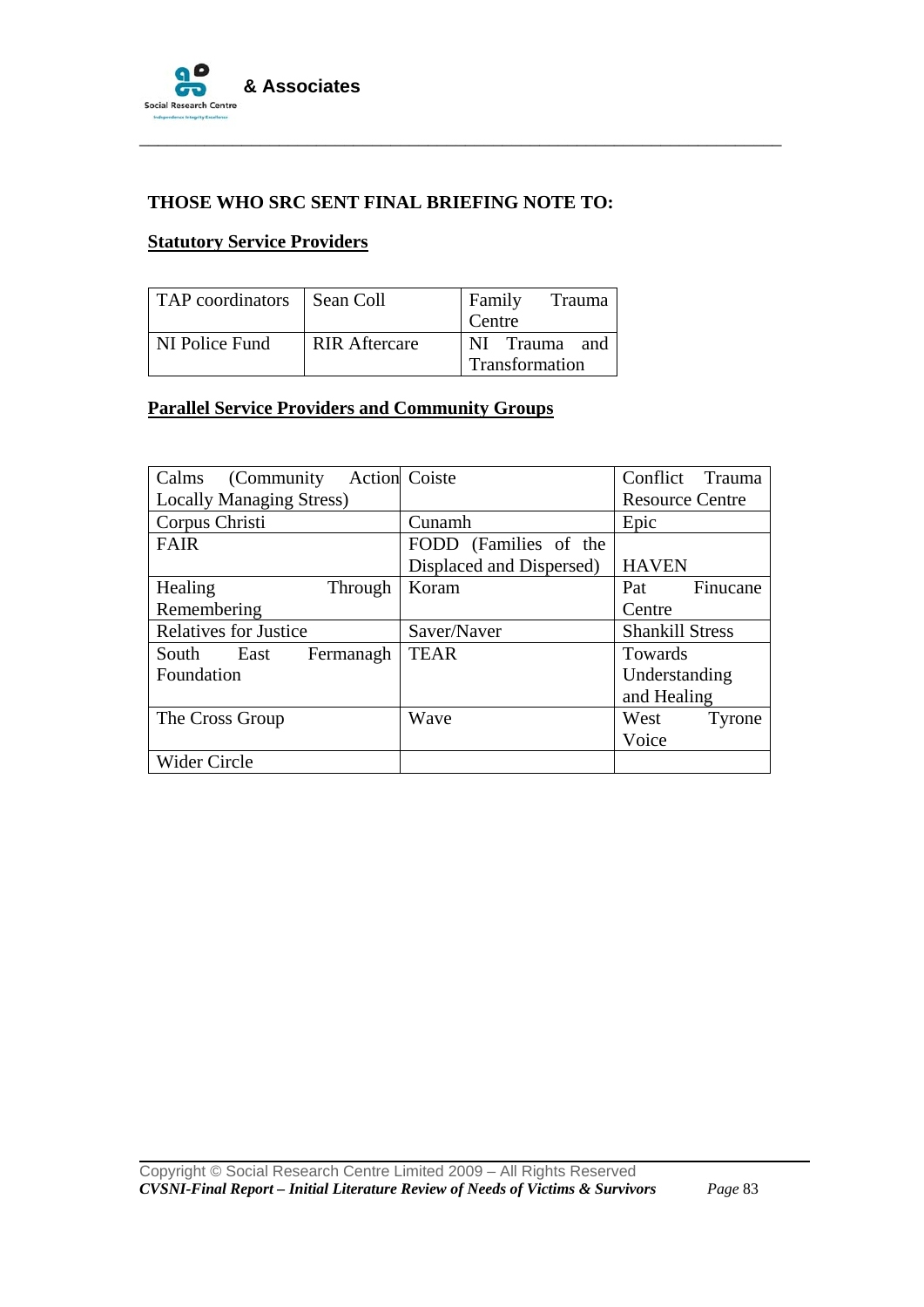

## **APPENDIX D**

## **MATERIALS REFERRED TO/RECEIVED FROM GROUPS AFTER TELEPHONE CONTACT**

\_\_\_\_\_\_\_\_\_\_\_\_\_\_\_\_\_\_\_\_\_\_\_\_\_\_\_\_\_\_\_\_\_\_\_\_\_\_\_\_\_\_\_\_\_\_\_\_\_\_\_\_\_\_\_\_\_\_\_\_\_\_\_\_\_\_\_\_\_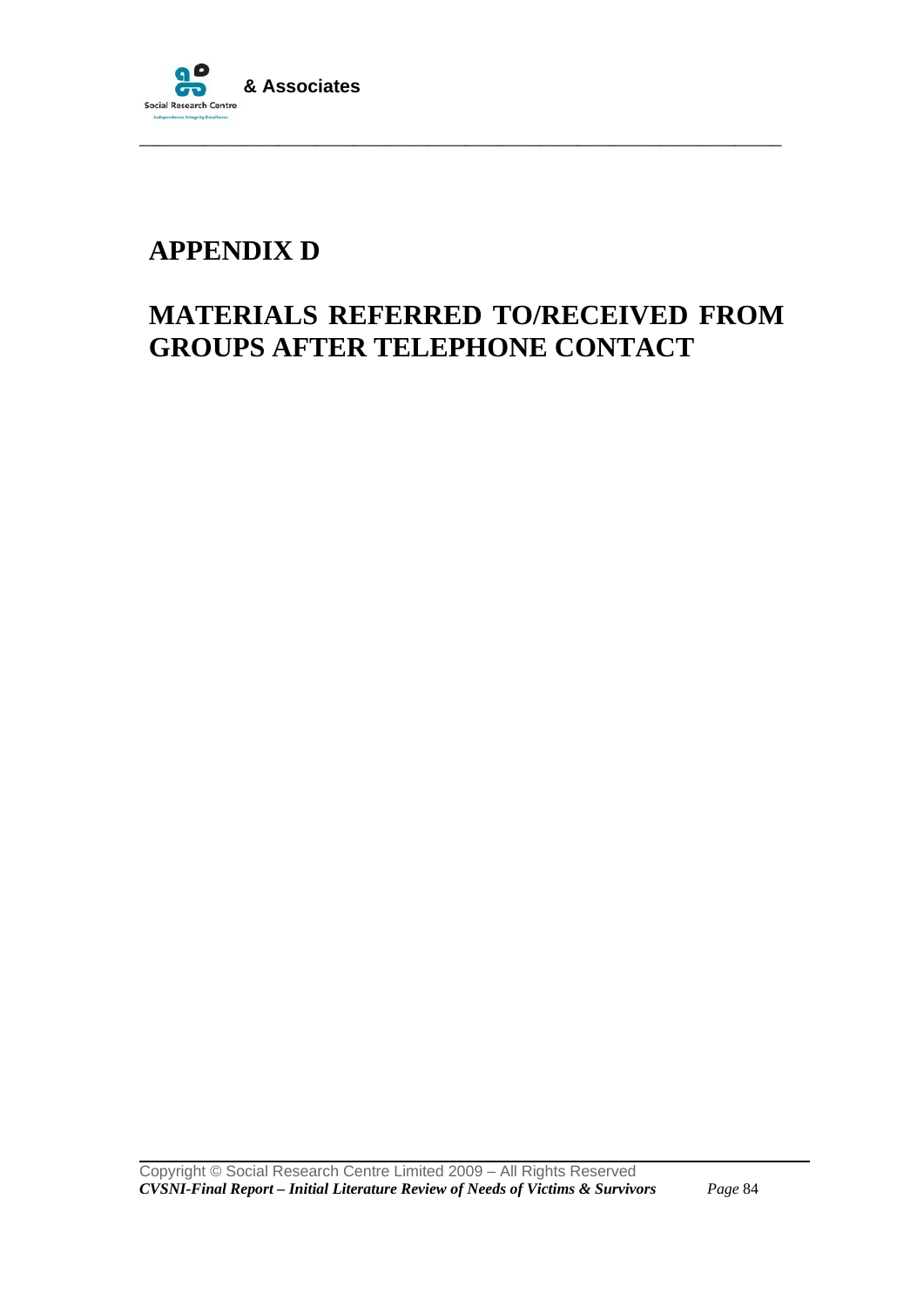

### **CONFLICT TRAUMA RESOURCE CENTRE**

| Publication Title                                         | of<br>Date         |
|-----------------------------------------------------------|--------------------|
|                                                           | <b>Publication</b> |
| Perceptions of Victimhood                                 | August 2002        |
| Legacy of War - Experiences of Ulster Defence   Not Dated |                    |
| Regiment (Oct 2004-2005)                                  |                    |

\_\_\_\_\_\_\_\_\_\_\_\_\_\_\_\_\_\_\_\_\_\_\_\_\_\_\_\_\_\_\_\_\_\_\_\_\_\_\_\_\_\_\_\_\_\_\_\_\_\_\_\_\_\_\_\_\_\_\_\_\_\_\_\_\_\_\_\_\_

### **CUNAMH**

| <b>Publication Title</b>                                 | <b>Date</b><br>of<br><b>Publication</b> |
|----------------------------------------------------------|-----------------------------------------|
| Evaluation of Cunamh - Bloody Sunday Support   Not Dated |                                         |
| Service                                                  |                                         |
| <b>Blocks to the Future</b>                              | Not Dated                               |

#### **EPIC**

| <b>Publication Title</b>                                                                                      | <b>Date</b><br><b>Publication</b> |
|---------------------------------------------------------------------------------------------------------------|-----------------------------------|
| Unheard Voices – The experiences and needs of the $\vert$ 2002<br>children of Loyalist Political Ex-Prisoners |                                   |

#### **FAMILY TRAUMA CENTRE**

| <b>Publication Title</b>                                                                             | of<br>Date         |
|------------------------------------------------------------------------------------------------------|--------------------|
|                                                                                                      | <b>Publication</b> |
| A Different Description of Trauma', Arlene Healy, Child<br>Care in Practice                          | No 2 April 2004    |
| Health in NI: Have 'The Troubles' made it worse?                                                     | 2002               |
| Holding Hope when Working Towards Understanding<br>and Healing                                       | Not Dated          |
| Impact of the Troubles: An Evaluation of a Programme of<br><b>Troubles-Related Awareness Raising</b> | Not Dated          |
| Training Delivered to Health and Social Services Staff                                               | <b>Not Dated</b>   |
| Impact of the Troubles on the people of Northern Ireland :<br>A Ten Year Literature Review           | June 2006          |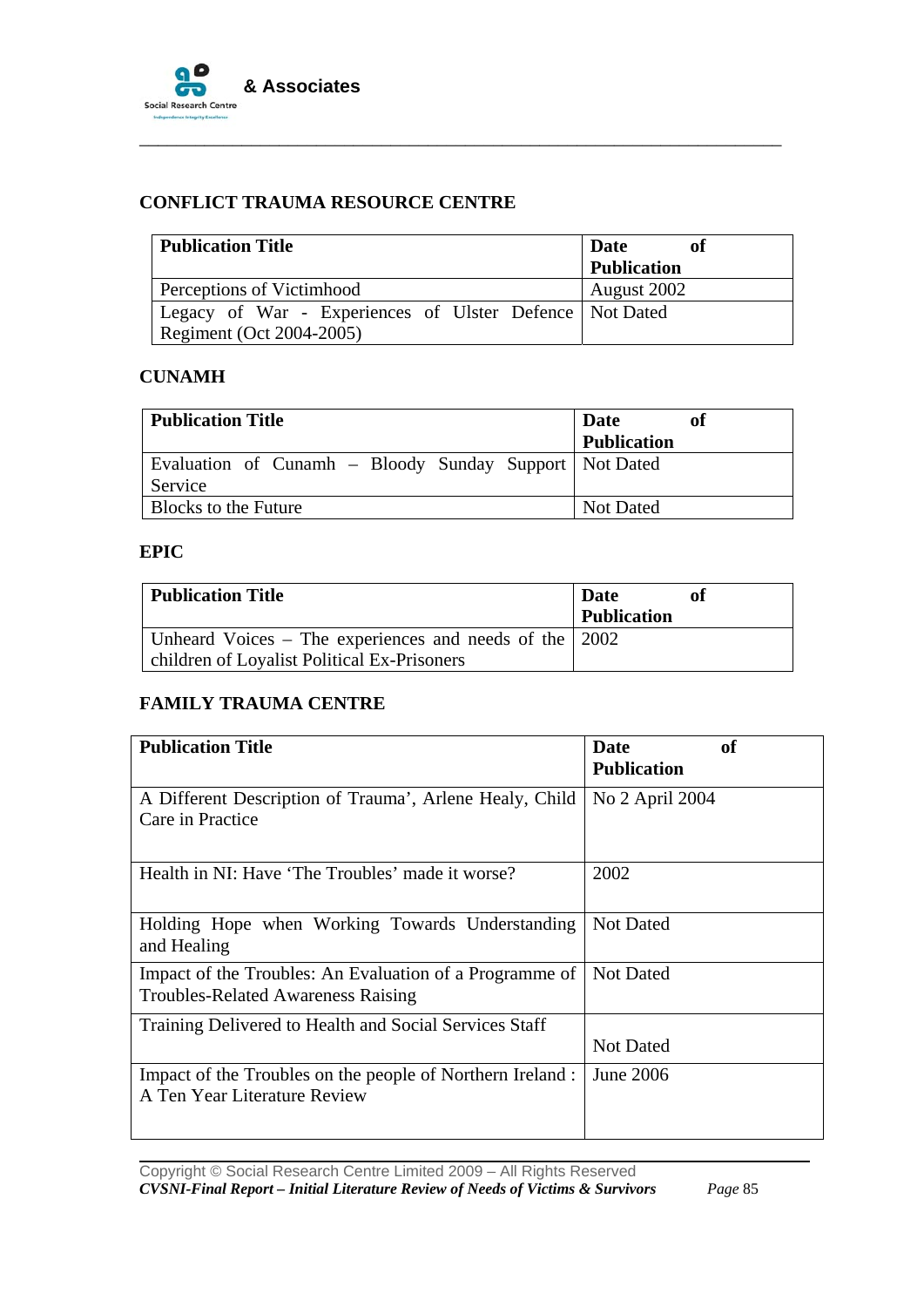

| They Shoot Children, Don't They?', Third and Final   June 2003                                                    |  |
|-------------------------------------------------------------------------------------------------------------------|--|
| Report, Child Victims of Paramilitary "Punishments" in<br>Northern Ireland in 2002                                |  |
| Who are the victims? – Self-assessed victimhood and the $\vert$ Report No 7, June 2003<br>Northern Irish Conflict |  |

## **HEALING THROUGH REMEMBERING**

| <b>Publication Title</b>                                       | Date<br><b>of</b>  |
|----------------------------------------------------------------|--------------------|
|                                                                | <b>Publication</b> |
| 21st June 07, Day of Private Reflection, Evaluation Report     | March 2008         |
| Acknowledgement and Its Role in Preventing Future              | September 2006     |
| Violence, Discussion Paper and Proposal                        |                    |
| A Day of Private Reflection, Discussion Paper and              | September 2006     |
| Proposal                                                       |                    |
| A Day of Reflection, A Scoping Study                           | September 2006     |
| All Truth is Bitter, A Report of the visit of Doctor Alex      | Not Dated          |
| Boraine, Deputy Chairman of the South African Truth and        |                    |
| Reconciliation Commission to Northern Ireland                  |                    |
| Artefacts Audit, A report of the Material Culture of the       | 2008               |
| Conflict in and about NI                                       |                    |
| Conference report – Story Telling as the Vehicle?              | November 2005      |
| Executive Summary for the above document                       | November 2005      |
| International Experience of Days of Remembrance and            | January 2006       |
| Reflection                                                     |                    |
| Making Peace with the Past, Options for Truth Recovery         | 2006               |
| regarding the conflict in and about NI                         |                    |
| Momentum and Change                                            | <b>June 2008</b>   |
| Story Telling Audit – An audit of personal story, narrative    | September 2005     |
| and testimony initiatives related to the conflict in and about |                    |
| Northern Ireland                                               |                    |
| The Report of the Healing Through Remembering Project          | June 2002          |
| Without Walls, Living Memorial Museum                          | November 2007      |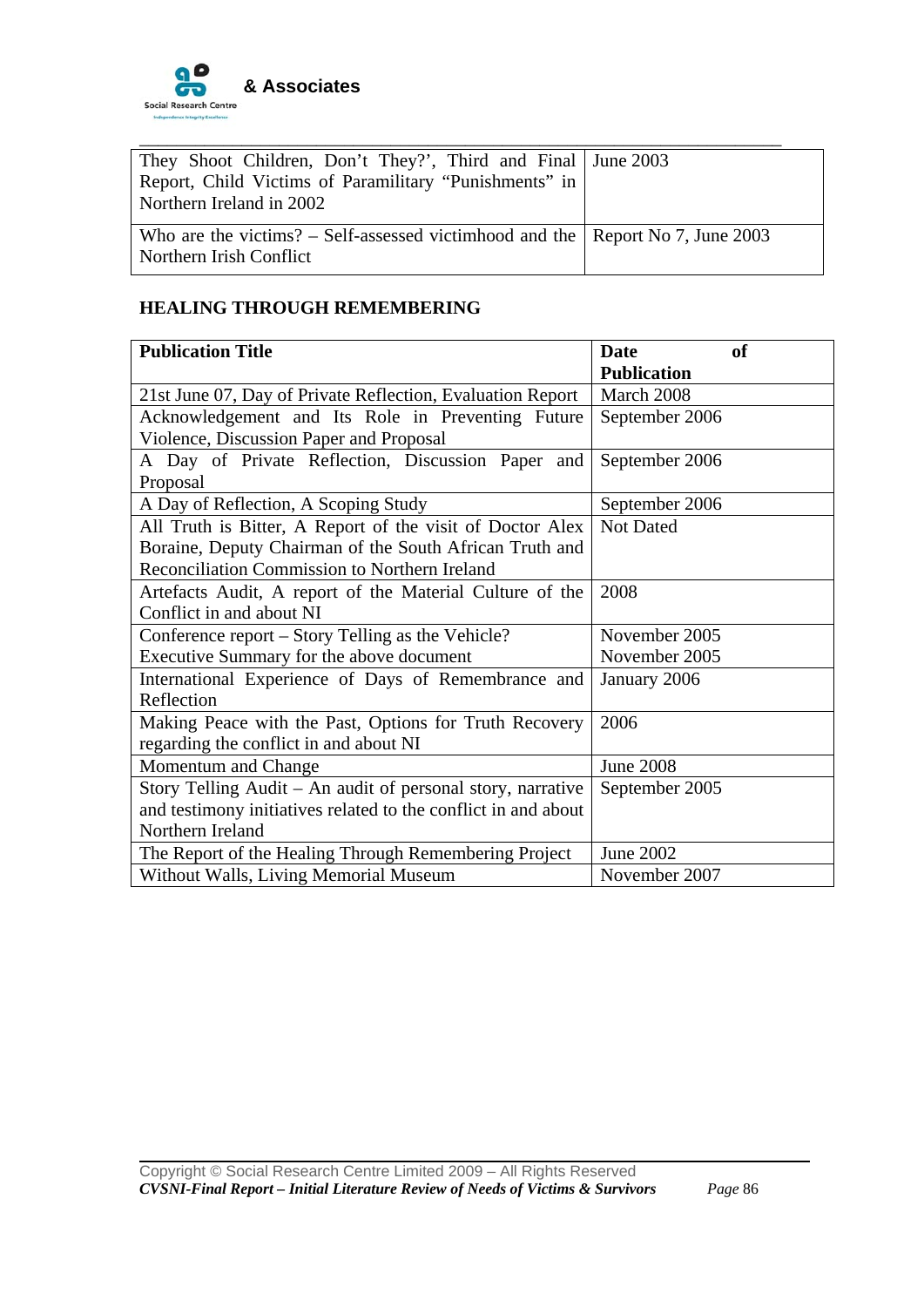

### **NORTHERN IRELAND CENTRE FOR TRAUMA & TRANSFORMATION**

\_\_\_\_\_\_\_\_\_\_\_\_\_\_\_\_\_\_\_\_\_\_\_\_\_\_\_\_\_\_\_\_\_\_\_\_\_\_\_\_\_\_\_\_\_\_\_\_\_\_\_\_\_\_\_\_\_\_\_\_\_\_\_\_\_\_\_\_\_

| <b>Publication Title</b>                            | <b>Date of Publication</b> |
|-----------------------------------------------------|----------------------------|
| Accredited Certificate in Cognitive Therapy         | 2008                       |
| A Cognitive Model of Post - traumatic stress        | 2000                       |
| disorder                                            |                            |
| Addressing and Overcoming the problems of a         | 2004                       |
| troubled community                                  |                            |
| After the Omagh bombing: Post - traumatic Stress    | 2002                       |
| Disorder in Health Service Staff                    |                            |
| Catastrophe Mental Health; Emergency Planning,      | 2008                       |
| Mental Health & Catastrophic Events; Policy &       |                            |
| Practice Implications                               |                            |
| Clinical review: Communication and logistics in     | 2005                       |
| the response to the 1998 terrorist bombing in       |                            |
| Omagh, Northern Ireland                             |                            |
| Contributing to well-being: Standards and good      | 2006                       |
| practice for Befriending & Listening -ear Services  |                            |
| Do you know somebody?                               | 2006                       |
| Effects of the Omagh bombing on medical staff       | 2002                       |
| working in the local NHS Trust: A longitudinal      |                            |
| survey                                              |                            |
| Evaluation of Certificate in Cognitive Therapy      | 2008                       |
| <b>Methods Training</b>                             |                            |
| Mapping of Psychological Therapies in Northern      | 2008                       |
| Ireland Report No 1: The overview of findings       |                            |
| from the baseline study of the psychological        |                            |
| therapy services provided by the Health & Social    |                            |
| <b>Care Trusts</b>                                  |                            |
| Mapping of Psychological Therapies in Northern      | 2008                       |
| Ireland Report No 2: An overview of courses         |                            |
| provided in Northern Ireland the border counties in |                            |
| counselling and psychotherapy                       |                            |
| Mapping of Psychological Therapies in Northern      | 2008                       |
| Ireland Report No 3: The overview of findings       |                            |
| from the baseline study of the psychological        |                            |
| therapy services provided by the Voluntary $\&$     |                            |
| <b>Community Sector</b>                             |                            |
| Mapping of Psychological Therapies in Northern      | 2008                       |
| Ireland Report No 4: The overview of findings       |                            |
| from the baseline study of the psychological        |                            |
| therapy services provided by the Private Sector     |                            |
| Mapping of Psychological Therapies in Northern      | 2008                       |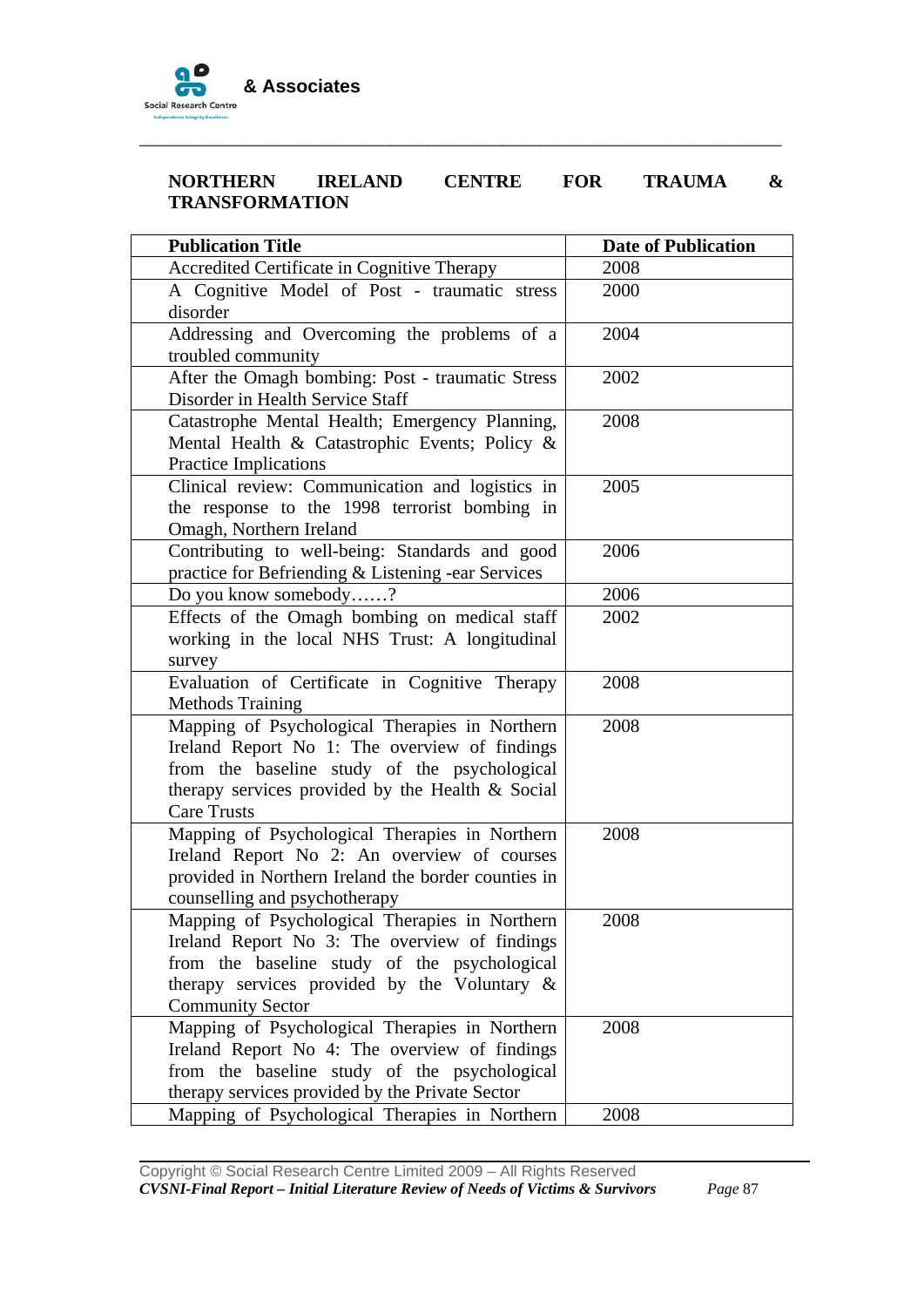

| Ireland Report No 5: The overview of findings<br>from the baseline study of the psychological<br>therapy services provided by the Primary Care<br>Sector   |          |
|------------------------------------------------------------------------------------------------------------------------------------------------------------|----------|
| Provider Proposal by NICTT to Cooperation and<br>Working together for the development and delivery<br>of a Certificate in Cognitive Models of Intervention | Feb 2006 |
| Questionnaire survey of post traumatic stress<br>disorder in doctors involved in the Omagh<br>Bombing                                                      | 1999     |
| Responding to Trauma in Newry & Mourne                                                                                                                     | 2006     |
| The Well-being of staff following the Omagh<br>bomb: First follow up                                                                                       | 2000     |

#### **NORTHERN IRELAND MEMORIAL FUND**

| <b>Publication Title</b>                         | <b>Date of Publication</b> |
|--------------------------------------------------|----------------------------|
| Consultation on the Effectiveness of NI Memorial | September 2008             |
| Fund                                             |                            |

## **RAFT**

| <b>Publication Title</b> | <b>Date of Publication</b> |
|--------------------------|----------------------------|
| <b>Needs Assessment</b>  | February 2005              |

#### **TAP EASTERN AREA**

| <b>Publication Title</b>                                                                        | <b>Date of Publication</b> |
|-------------------------------------------------------------------------------------------------|----------------------------|
| Annual Report 2005 / 06                                                                         | 2006                       |
| Forum for Victims & Survivors                                                                   | September 2006             |
| Launch of Tap, Services Information Pack,<br>Directory & Website                                | November 2006              |
| Proposed Bursary Scheme for the<br>PG.<br>Diploma/Masters in Specialist Cognitive Therapy       | <b>Not Dated</b>           |
| Report on research Undertaken                                                                   | 2008                       |
| Review of Health and Social Care Needs of<br>Victims and Survivors of Northern Ireland Conflict | <b>Not Dated</b>           |
| <b>Services Directory</b>                                                                       | September, 2006            |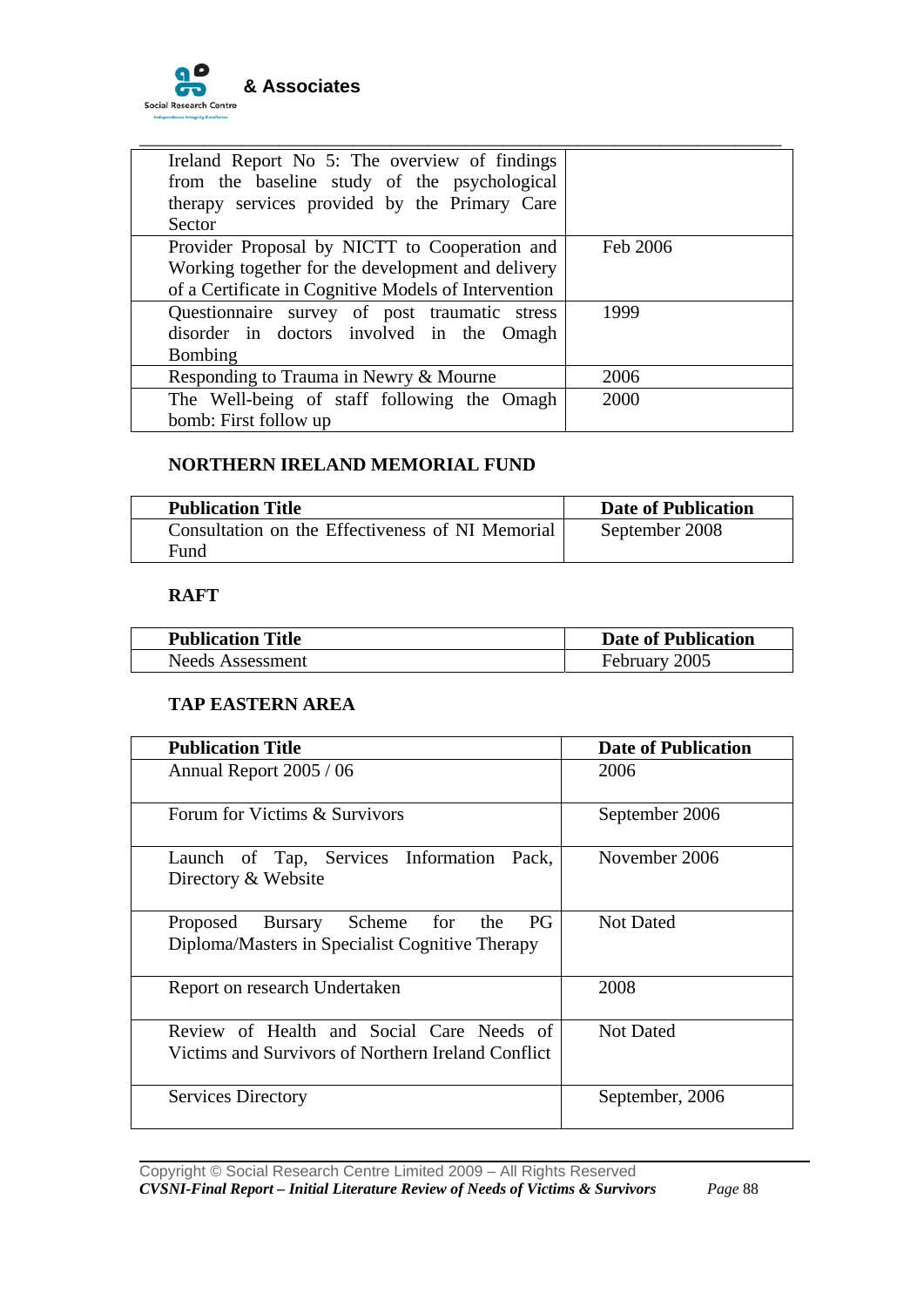

| Traumatic Bereavement, The impact on children | <b>Not Dated</b> |
|-----------------------------------------------|------------------|
| and families                                  |                  |

### **TAP - NORTHERN AREA**

| <b>Publication Title</b>                        | <b>Date of Publication</b> |
|-------------------------------------------------|----------------------------|
| Key Issues Arising from the report 'Support for | <b>Not Dated</b>           |
| Victims $\&$ Survivors – Addressing the Human   |                            |
| Legacy                                          |                            |
| Outline strategic Approach for Victims<br>and   | <b>Not Dated</b>           |
| Survivors – Consultation Paper                  |                            |
| <b>Question and Answer Session</b>              | <b>Not Dated</b>           |

#### **TAP – SOUTHERN AREA**

| <b>Publication Title</b>                         | <b>Date of Publication</b> |
|--------------------------------------------------|----------------------------|
| A Time to Heal                                   | 1999                       |
| Background to TAP                                | October 2007               |
| <b>Evaluation of Trauma Counselling Services</b> | <b>June 2006</b>           |
| Information on Achievement of TAPS               | January 2006               |
| Information Directory for People affected by The | <b>Not Dated</b>           |
| Troubles                                         |                            |
| In Their Own Words                               | June 2006                  |
| Raising Awareness about the Impact of The        | <b>Not Dated</b>           |
| Troubles                                         |                            |
| Responding to Trauma in Newry & Mourne           | April 2006                 |
| Submission to the Eames/Bradley Consultative     | January 2008               |
| Group                                            |                            |
| Tapping $In - Newsletter$                        | Spring 2005, November      |
|                                                  | 2006                       |
| The Impact of The Troubles                       | <b>Not Dated</b>           |

#### **TAP - WESTERN AREA**

| <b>Publication Title</b>                       | <b>Date of Publication</b> |
|------------------------------------------------|----------------------------|
| Audit of the needs of people affected by the   | <b>Not Dated</b>           |
| Troubles and an Evaluation of the Work of the  |                            |
| Trauma Advisory Panel                          |                            |
| CPPD Counselling Course Evaluation 2006 - 2008 | <b>Not Dated</b>           |
| CPPD Counselling Course Evaluation 2004-2006   | <b>Not Dated</b>           |
| Response to the Consultation Document of       | <b>Not Dated</b>           |
| Services for Victims & Survivors from WHSSB    |                            |
| <b>TAP</b>                                     |                            |
| Response to the feedback from the Consultation | <b>Not Dated</b>           |
| Meeting on the Role/Purpose of a Victims $\&$  |                            |